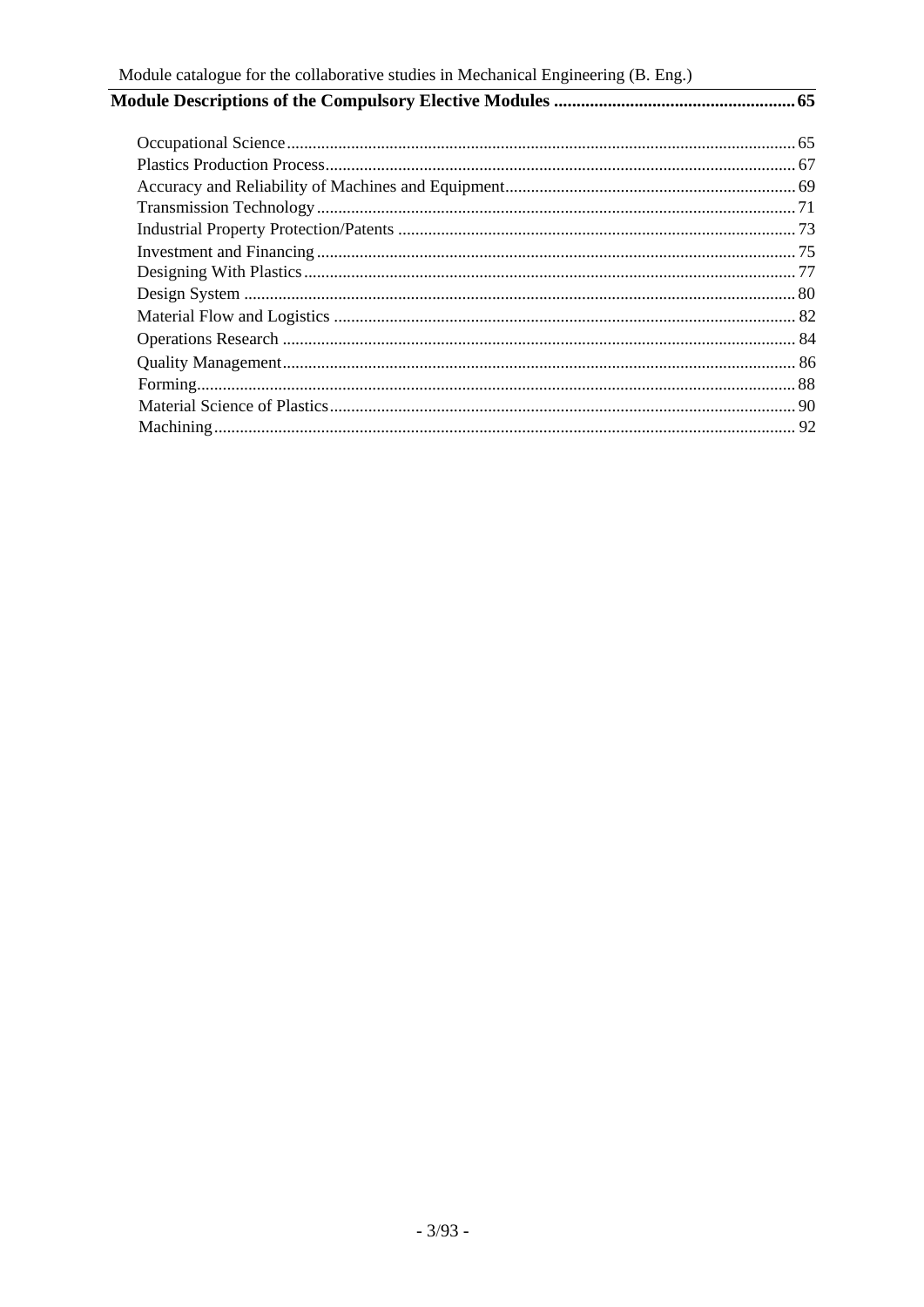## <span id="page-3-0"></span>**Course Schedule**

|            |                                    |                         |                |        |             | Semester    |   |   |                |   |   |   |  |
|------------|------------------------------------|-------------------------|----------------|--------|-------------|-------------|---|---|----------------|---|---|---|--|
|            | Module name                        |                         | Е              | P      | <b>ECTS</b> | $\mathbf 1$ | 2 | 3 | $\overline{4}$ | 5 | 6 | 8 |  |
| <b>MOI</b> | <b>Technical Documentation</b>     | 2                       |                |        | 5           |             |   |   |                |   |   |   |  |
| <b>M02</b> | <b>Computer Science</b>            | 2                       |                |        | 5           |             |   |   |                |   |   |   |  |
| M03        | Mathematics 1                      |                         |                |        | 5           |             |   |   |                |   |   |   |  |
| <b>M04</b> | <b>Engineering Mechanics 1</b>     |                         |                |        | 5           |             |   |   |                |   |   |   |  |
| <b>M05</b> | Physics                            |                         |                |        | 5           |             |   |   |                |   |   |   |  |
| <b>M06</b> | Mathematics 2                      | 2                       |                |        | 5           |             |   |   |                |   |   |   |  |
| <b>M07</b> | <b>Engineering Mechanics 2</b>     |                         |                |        | 5           |             |   |   |                |   |   |   |  |
| M08        | CAD                                | 2                       |                |        | 5           |             |   |   |                |   |   |   |  |
| <b>M09</b> | Mathematics 3                      |                         |                |        | 5           |             |   |   |                |   |   |   |  |
| <b>MIO</b> | <b>Engineering Mechanics 3</b>     | $\overline{a}$          |                |        | 5           |             |   |   |                |   |   |   |  |
| MII        | <b>Construction Elements 1</b>     | 2                       |                |        | 5           |             |   |   |                |   |   |   |  |
| M12        | <b>Electrical Engineering 1</b>    | $\overline{c}$          |                |        | 5           |             |   |   |                |   |   |   |  |
| M13        | <b>Construction Elements 2</b>     | $\overline{a}$          |                |        | 5           |             |   |   |                |   |   |   |  |
| <b>M14</b> | Thermodynamics                     | $\overline{a}$          | 2              |        | 5           |             |   |   |                |   |   |   |  |
| M15        | <b>Electrical Engineering 2</b>    | 2                       |                |        | 5           |             |   |   |                |   |   |   |  |
| M16        | Materials Science 1 and Chemistry  | 2                       | 1              |        | 5           |             |   |   |                |   |   |   |  |
| <b>M17</b> | <b>Materials Science 2</b>         | 2                       | 1              |        | 5           |             |   |   |                |   |   |   |  |
| <b>M18</b> | Industrial Management              | 2                       |                |        | 5           |             |   |   |                |   |   |   |  |
| M19        | <b>Fluid Mechanics</b>             | 2                       |                |        | 5           |             |   |   |                |   |   |   |  |
| M20        | <b>Production Engineering 1</b>    | 2                       |                |        | 5           |             |   |   |                |   |   |   |  |
| M21        | <b>Automation Technology 1</b>     | $\overline{a}$          | 1              | 1      | 5           |             |   |   |                |   |   |   |  |
| M22        | <b>Applied Statistics</b>          | $\overline{a}$          | $\overline{c}$ |        | 5           |             |   |   |                |   |   |   |  |
| M23        | <b>Fluid Power</b>                 | 2                       | 2              |        | 5           |             |   |   |                |   |   |   |  |
| M24        | <b>Production Engineering 2</b>    | 2                       | 1              |        | 5           |             |   |   |                |   |   |   |  |
| M25        | <b>Automation Technology 2</b>     | $\overline{a}$          |                |        | 5           |             |   |   |                |   |   |   |  |
| <b>M26</b> | Production Planning and Control    | $\overline{a}$          |                |        | 5           |             |   |   |                |   |   |   |  |
| M27        | <b>Cost Accounting</b>             |                         |                |        |             |             |   |   |                |   |   |   |  |
| <b>M28</b> | Thermal Power and Working Machines | $\overline{a}$          |                |        |             |             |   |   |                |   |   |   |  |
| <b>WPM</b> | Elective 1                         | $\overline{\mathbf{c}}$ | 1              | 1      | 5           |             |   |   |                |   |   |   |  |
| <b>WPM</b> | Elective 2                         | $\overline{a}$          | 2(1)           | (1)    | 5           |             |   |   |                |   |   |   |  |
| <b>WPM</b> | Elective 3                         | $\overline{a}$          |                |        | 5           |             |   |   |                |   |   |   |  |
| <b>WPM</b> | Elective 4                         | $\overline{a}$          | $\overline{c}$ |        | 5           |             |   |   |                |   |   |   |  |
| M29        | Project Management                 | $\overline{a}$          | 1              | 1      | 5           |             |   |   |                |   |   |   |  |
| <b>M30</b> | <b>Bachelor Thesis</b>             |                         |                |        | 12          |             |   |   |                |   |   |   |  |
| M31        | Colloquium                         |                         |                |        | 3           |             |   |   |                |   |   |   |  |
|            | Total                              | 66                      | 53(52)         | 13(14) | 180         |             |   |   |                |   |   |   |  |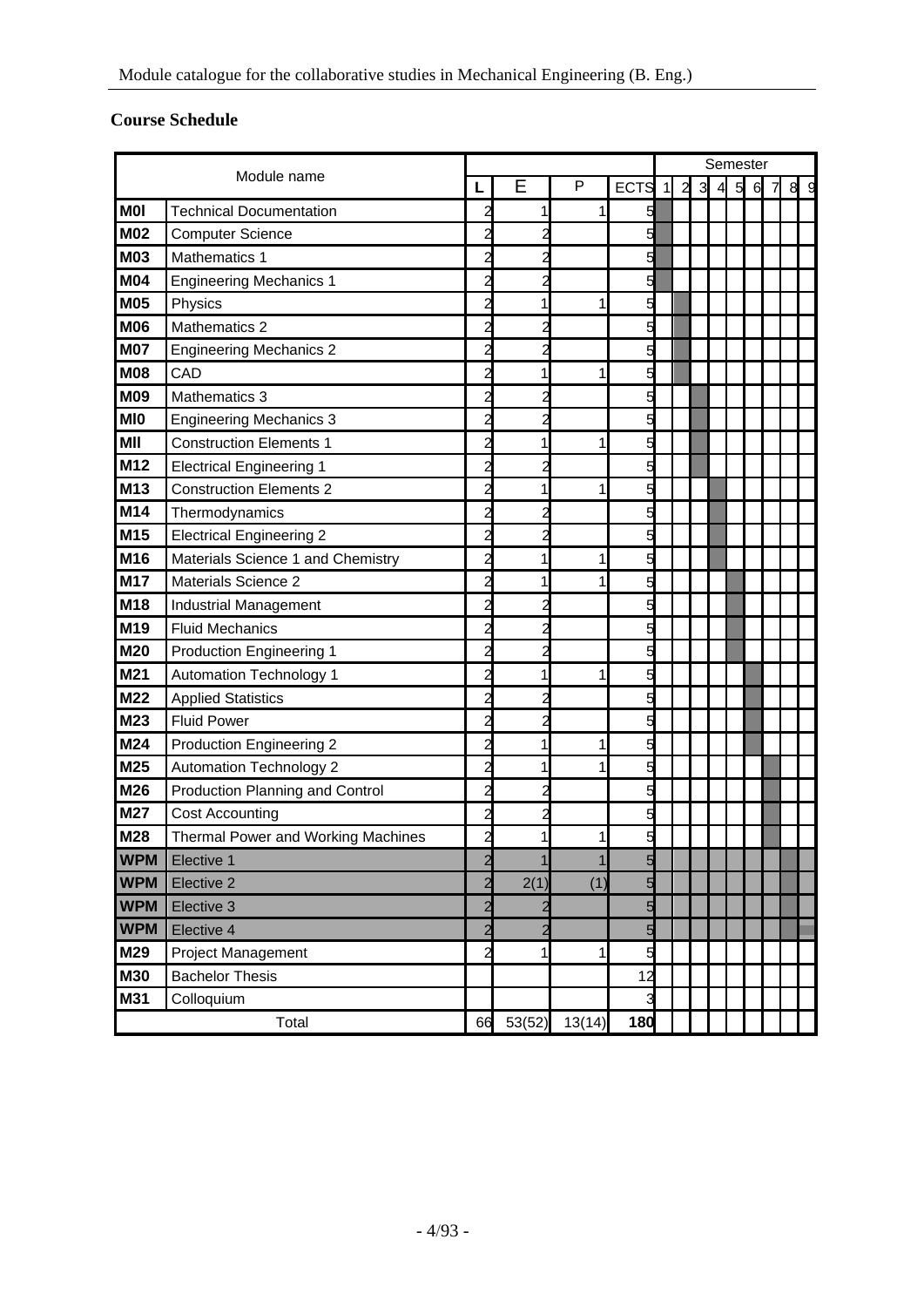## <span id="page-4-0"></span>**Compulsory Elective Blocks**

In the seventh semester there is an information event on the four compulsory elective courses. The students determine their selection priorities within the subsequent decision period. Elective blocks can only take place if at least seven students have bindingly registered for participation in due time. In case of course non-occurrence at the own venue of study, students must switch to other compulsory electives or, if applicable, find another venue of study.

|       | <b>Product Development</b>                            |   |    |   |             |  |   |   |   |          |   |  |   |   |
|-------|-------------------------------------------------------|---|----|---|-------------|--|---|---|---|----------|---|--|---|---|
|       | Module name                                           |   |    |   |             |  |   |   |   | Semester |   |  |   |   |
|       |                                                       |   |    | P | <b>ECTS</b> |  | 2 | 3 | 4 | 5        | 6 |  | 8 | 9 |
| WPM08 | Design System                                         | 2 | 11 |   | 5           |  |   |   |   |          |   |  |   |   |
| WPM03 | Accuracy and Reliability of<br>Machines and Equipment | 2 | ົ  |   | 5           |  |   |   |   |          |   |  |   |   |
| WPM04 | <b>Transmission Technology</b>                        | 2 | ົ  |   | 5           |  |   |   |   |          |   |  |   |   |
| WPM05 | <b>Industrial Property Protection/Patents</b>         | ∼ | ⌒  |   | 5           |  |   |   |   |          |   |  |   |   |

| <b>Production Engineering</b> |                             |                |               |   |             |              |                |   |                |                 |   |   |   |   |  |
|-------------------------------|-----------------------------|----------------|---------------|---|-------------|--------------|----------------|---|----------------|-----------------|---|---|---|---|--|
|                               |                             |                |               |   |             |              | Semester       |   |                |                 |   |   |   |   |  |
| Module name                   |                             |                | EI            | P | <b>ECTS</b> | $\mathbf{1}$ | $\overline{2}$ | 3 | $\overline{4}$ | $5\overline{a}$ | 6 | 7 | 8 | 9 |  |
| WPM14                         | Machining                   | 2              | 11            |   | 5           |              |                |   |                |                 |   |   |   |   |  |
| WPM12                         | Forming                     | 2              | 11            |   | 5           |              |                |   |                |                 |   |   |   |   |  |
| WPM01                         | <b>Occupational Science</b> | $\overline{a}$ | $\mathcal{D}$ |   | 5           |              |                |   |                |                 |   |   |   |   |  |
| WPM11                         | <b>Quality Management</b>   | 2              | റ             |   | 5           |              |                |   |                |                 |   |   |   |   |  |

| <b>Plastics Technology</b> |                                   |               |    |   |             |              |          |                   |   |   |                  |  |                |   |
|----------------------------|-----------------------------------|---------------|----|---|-------------|--------------|----------|-------------------|---|---|------------------|--|----------------|---|
|                            |                                   |               |    |   |             |              | Semester |                   |   |   |                  |  |                |   |
| Module name                |                                   |               | El | P | <b>ECTS</b> | $\mathbf{1}$ |          | $2 \vert 3 \vert$ | 4 | 5 | $6 \blacksquare$ |  | 8 <sup>l</sup> | 9 |
| WPM07                      | Designing With Plastics           | っ             | 11 |   | 5           |              |          |                   |   |   |                  |  |                |   |
|                            | WPM02 Plastics Production Process | $\mathcal{P}$ | 41 |   | 5           |              |          |                   |   |   |                  |  |                |   |
| WPM13                      | Material Science of Plastics      | $\mathcal{D}$ | 2  |   | 5           |              |          |                   |   |   |                  |  |                |   |
| WPM11                      | <b>Quality Management</b>         | っ             | ⌒  |   | 5           |              |          |                   |   |   |                  |  |                |   |

| <b>Business Organisation</b> |                                    |               |               |             |              |                |          |     |   |   |  |                  |   |  |
|------------------------------|------------------------------------|---------------|---------------|-------------|--------------|----------------|----------|-----|---|---|--|------------------|---|--|
|                              |                                    |               |               |             |              |                | Semester |     |   |   |  |                  |   |  |
|                              | Module name<br>P<br>EI             |               |               | <b>ECTS</b> | $\mathbf{1}$ | $\overline{2}$ | 3        | -41 | 5 | 6 |  | $8 \blacksquare$ | 9 |  |
| WPM09                        | <b>Material Flow and Logistics</b> | າ             | 11            |             | 5            |                |          |     |   |   |  |                  |   |  |
| WPM10                        | <b>Operations Research</b>         | っ             | 2             |             | 5            |                |          |     |   |   |  |                  |   |  |
| WPM06                        | <b>Investment and Financing</b>    | $\mathcal{D}$ | $\mathcal{P}$ |             | 5            |                |          |     |   |   |  |                  |   |  |
| WPM11                        | <b>Quality Management</b>          | າ             | ົ             |             | 5            |                |          |     |   |   |  |                  |   |  |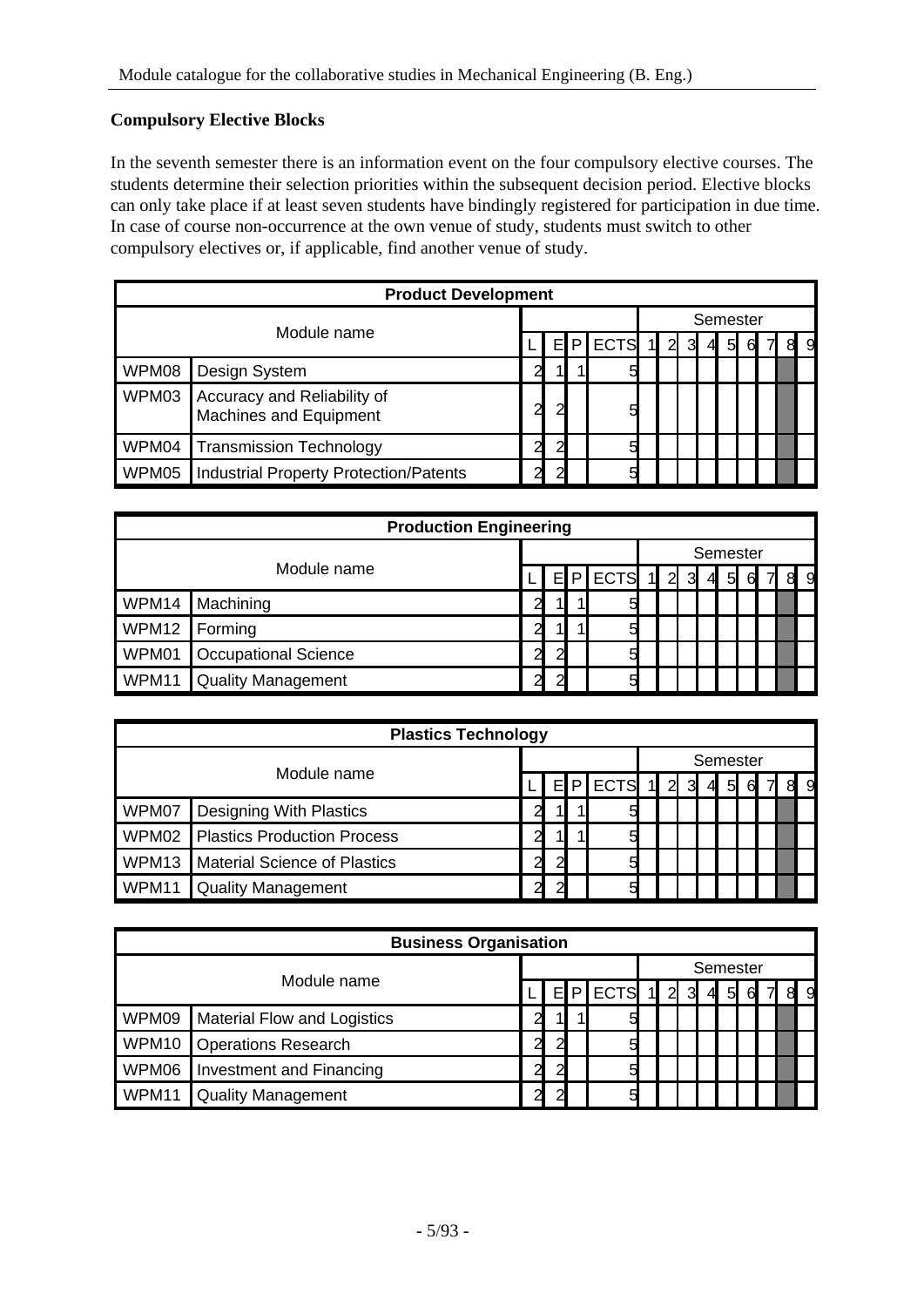|                |                                                                                              |                                                               |                | <b>Technical Documentation</b> |                                                                                                                                                                          |                 |  |  |  |  |  |
|----------------|----------------------------------------------------------------------------------------------|---------------------------------------------------------------|----------------|--------------------------------|--------------------------------------------------------------------------------------------------------------------------------------------------------------------------|-----------------|--|--|--|--|--|
| ID no.         |                                                                                              | <b>Workload</b>                                               | <b>Credits</b> | <b>Study</b><br>semester       | <b>Frequency</b><br>of the offer                                                                                                                                         | <b>Duration</b> |  |  |  |  |  |
| M01            |                                                                                              | 125h                                                          | 5              | 1st sem.                       | Winter semester                                                                                                                                                          | 1 semester      |  |  |  |  |  |
| 1              | <b>Courses</b>                                                                               |                                                               |                | <b>Contact time</b>            | Self-study                                                                                                                                                               | <b>Planned</b>  |  |  |  |  |  |
|                |                                                                                              | a) Independent work with course                               |                |                                |                                                                                                                                                                          | group size      |  |  |  |  |  |
|                |                                                                                              | material and exercises:                                       | 56 h           | 24 h                           | 101h                                                                                                                                                                     | max. 30 stud.   |  |  |  |  |  |
|                |                                                                                              | b) Practical training:                                        | 16h            |                                |                                                                                                                                                                          |                 |  |  |  |  |  |
|                |                                                                                              | c) Classroom exercise:                                        | 8h             |                                |                                                                                                                                                                          |                 |  |  |  |  |  |
|                |                                                                                              | d) Self-study and exam<br>preparation:                        | 45h            |                                |                                                                                                                                                                          |                 |  |  |  |  |  |
| $\overline{2}$ |                                                                                              | Learning outcomes / competences                               |                |                                |                                                                                                                                                                          |                 |  |  |  |  |  |
|                |                                                                                              | Students are able to                                          |                |                                |                                                                                                                                                                          |                 |  |  |  |  |  |
|                |                                                                                              |                                                               |                |                                | produce standardised technical drawings of simple components and assemblies.                                                                                             |                 |  |  |  |  |  |
|                |                                                                                              | dimension the components in a manner suitable for production. |                |                                |                                                                                                                                                                          |                 |  |  |  |  |  |
|                |                                                                                              | specify tolerances of individual dimensions and tolerance.    |                |                                |                                                                                                                                                                          |                 |  |  |  |  |  |
|                |                                                                                              | create parts lists of assemblies.                             |                |                                |                                                                                                                                                                          |                 |  |  |  |  |  |
|                |                                                                                              | select semi-finished products.                                |                |                                |                                                                                                                                                                          |                 |  |  |  |  |  |
| 3              | <b>Contents</b>                                                                              |                                                               |                |                                |                                                                                                                                                                          |                 |  |  |  |  |  |
|                | Basics of standard-compliant representation in machine, plant and equipment<br>construction: |                                                               |                |                                |                                                                                                                                                                          |                 |  |  |  |  |  |
|                | ٠                                                                                            | views, lines, labels, sectional views                         |                |                                | Elements of a technical drawing: Formats, title block, scales, projections and                                                                                           |                 |  |  |  |  |  |
|                | $\bullet$                                                                                    | dimensioning, types of dimensioning                           |                |                                | Drawing and dimensioning suitable for production: Elements of dimensioning,<br>arrangement of dimensions and special features in representation and                      |                 |  |  |  |  |  |
|                |                                                                                              | of shafts, weld illustration                                  |                |                                | Special representations and dimensions: Thread and screw illustration, rolling<br>bearing illustration and arrangement, gear illustration, construction and illustration |                 |  |  |  |  |  |
|                | ٠                                                                                            | tolerances), form and position tolerances                     |                |                                | Tolerances and fits: Tolerance specifications, ISO tolerance system, fitting<br>systems: Standard bore, standard shaft, general tolerances (free size                    |                 |  |  |  |  |  |
|                | ٠                                                                                            | Surface details                                               |                |                                |                                                                                                                                                                          |                 |  |  |  |  |  |
|                | ٠                                                                                            | Materials, semi-finished products and heat treatment          |                |                                |                                                                                                                                                                          |                 |  |  |  |  |  |
|                |                                                                                              | Designing for production and materials during casting         |                |                                |                                                                                                                                                                          |                 |  |  |  |  |  |
| 4              |                                                                                              | <b>Forms of teaching</b>                                      |                |                                |                                                                                                                                                                          |                 |  |  |  |  |  |
|                |                                                                                              | teaching, exercises and practical training.                   |                |                                | Teaching units for self-study, classroom attendance in the form of seminar-based                                                                                         |                 |  |  |  |  |  |
| 5              | Formal: -<br>$\bullet$                                                                       | <b>Participation requirements:</b>                            |                |                                |                                                                                                                                                                          |                 |  |  |  |  |  |
|                | Content: -                                                                                   |                                                               |                |                                |                                                                                                                                                                          |                 |  |  |  |  |  |
| 6              |                                                                                              | Forms of assessment: usually written exam                     |                |                                |                                                                                                                                                                          |                 |  |  |  |  |  |
| $\overline{7}$ |                                                                                              | Requirements for the award of credit points:                  |                |                                |                                                                                                                                                                          |                 |  |  |  |  |  |
|                |                                                                                              |                                                               |                |                                | Certificate for successful participation in the internship and module examination pass                                                                                   |                 |  |  |  |  |  |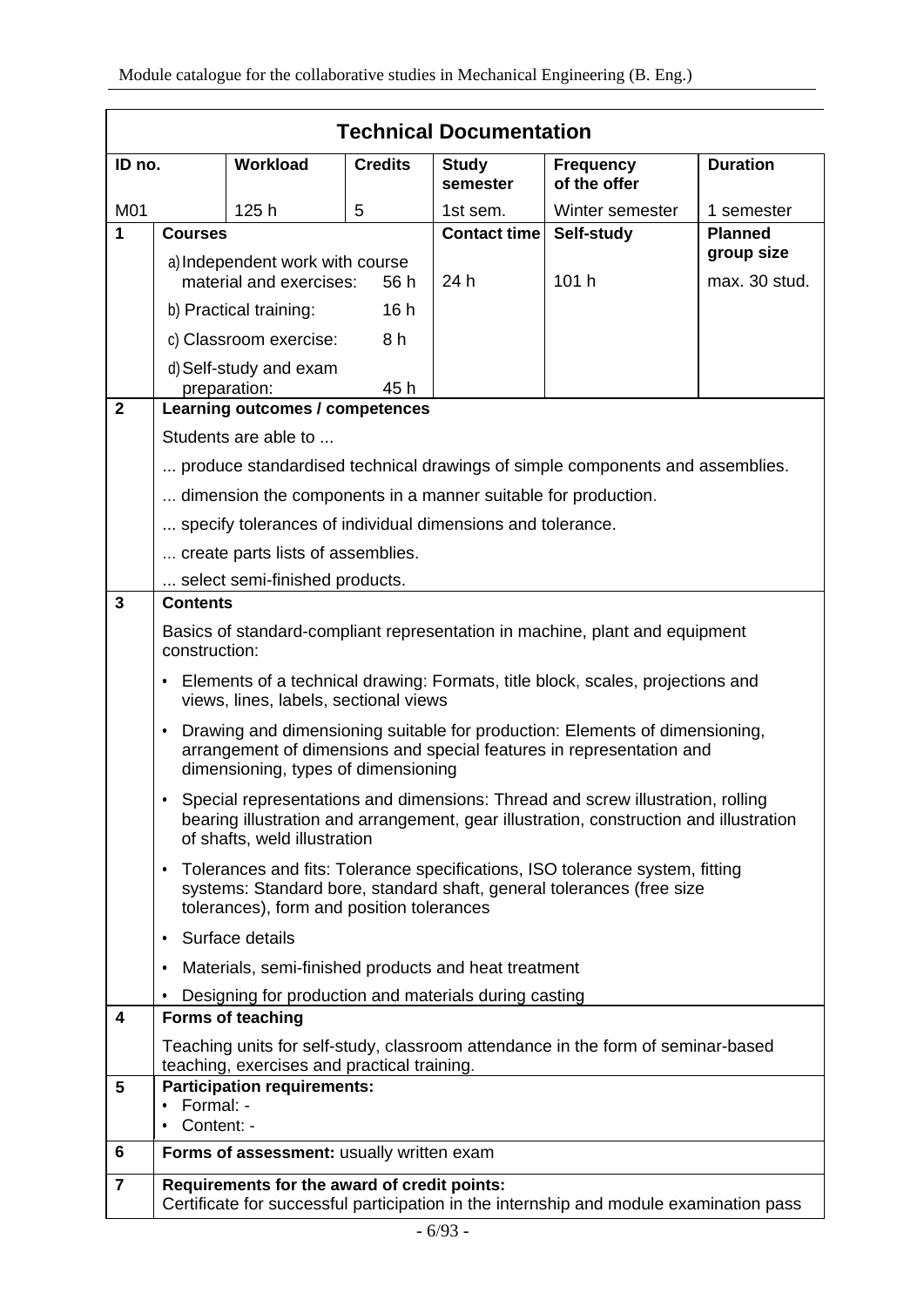| $\overline{\mathbf{8}}$ | Use of the module (in other degree programmes)                                                                                                                                                                                                                                                                                                               |
|-------------------------|--------------------------------------------------------------------------------------------------------------------------------------------------------------------------------------------------------------------------------------------------------------------------------------------------------------------------------------------------------------|
|                         | Compulsory module in the joint degree programmes<br>Plastics Engineering (B.Eng.) and Mechatronics (B.Eng.) of the South Westphalia<br>University of Applied Sciences                                                                                                                                                                                        |
| 9                       | Importance of the grade for the final grade: 5/180                                                                                                                                                                                                                                                                                                           |
| 10                      | <b>Module coordinator and main lecturer</b>                                                                                                                                                                                                                                                                                                                  |
|                         | Prof. Dr.-Ing. Andreas Asch, South Westphalia University of Applied Sciences                                                                                                                                                                                                                                                                                 |
|                         | Prof. Dr.-Ing. Raimund Kisse, Bielefeld University of Applied Sciences                                                                                                                                                                                                                                                                                       |
| 11                      | <b>Other information</b>                                                                                                                                                                                                                                                                                                                                     |
|                         | Practical course with several selected application examples (workpiece<br>recording, drawing creation, parts list creation, tolerance analysis) to acquire and<br>consolidate the skills for reading and creating technical drawings and for the<br>production-oriented and tolerance-oriented design as well as the selection of<br>semi-finished products. |
|                         | Advice and faculty tutoring by telephone or e-mail as well as in personal<br>meetings by appointment.                                                                                                                                                                                                                                                        |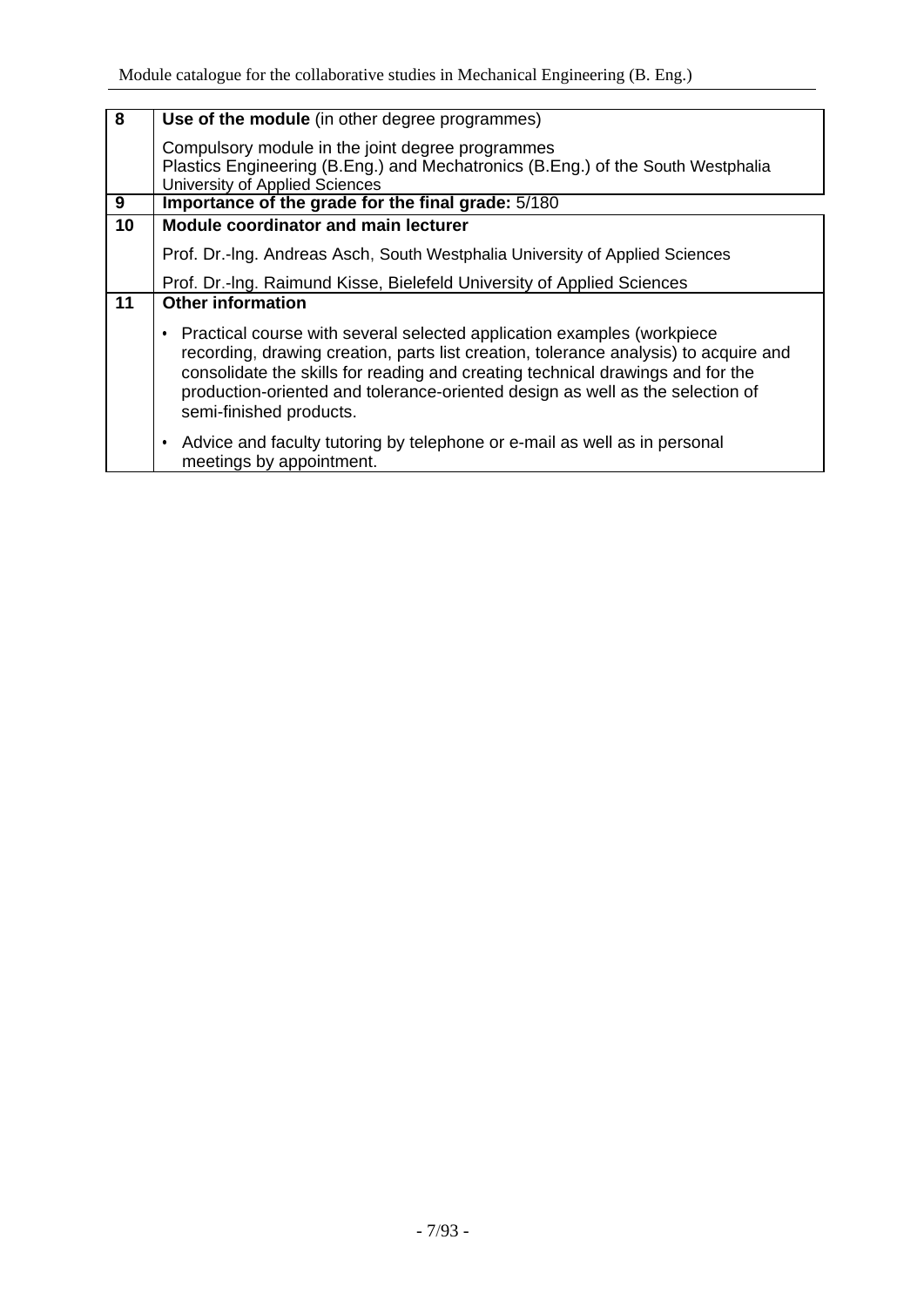| <b>Computer Science</b> |                                                  |                                                                                         |                |                          |                                                                                                                                                                       |                     |  |  |  |  |  |  |
|-------------------------|--------------------------------------------------|-----------------------------------------------------------------------------------------|----------------|--------------------------|-----------------------------------------------------------------------------------------------------------------------------------------------------------------------|---------------------|--|--|--|--|--|--|
| ID no.                  |                                                  | <b>Workload</b>                                                                         | <b>Credits</b> | <b>Study</b><br>semester | <b>Frequency</b><br>of the offer                                                                                                                                      | <b>Duration</b>     |  |  |  |  |  |  |
| M02                     |                                                  | 125h                                                                                    | 5              | 1st sem.                 | Winter semester                                                                                                                                                       | 1 semester          |  |  |  |  |  |  |
| 1                       | <b>Courses</b>                                   |                                                                                         |                | <b>Contact time</b>      | Self-study                                                                                                                                                            | <b>Planned</b>      |  |  |  |  |  |  |
|                         |                                                  | a) Independent work with course                                                         |                |                          |                                                                                                                                                                       | group size          |  |  |  |  |  |  |
|                         |                                                  | material and exercises:                                                                 | 64 h           | 16h                      | 109 h                                                                                                                                                                 | max. 30<br>students |  |  |  |  |  |  |
|                         |                                                  | b)Classroom exercise:                                                                   | 16h            |                          |                                                                                                                                                                       |                     |  |  |  |  |  |  |
|                         | 45 h                                             | c) Self-study and exam preparation:                                                     |                |                          |                                                                                                                                                                       |                     |  |  |  |  |  |  |
| $\overline{2}$          |                                                  | Learning outcomes / competences                                                         |                |                          |                                                                                                                                                                       |                     |  |  |  |  |  |  |
|                         | students                                         |                                                                                         |                |                          |                                                                                                                                                                       |                     |  |  |  |  |  |  |
|                         |                                                  |                                                                                         |                |                          | are familiar with the basic ideas of computer science as well as the practical use of<br>computers and can quickly familiarise themselves with computer applications. |                     |  |  |  |  |  |  |
|                         |                                                  | technical problems.                                                                     |                |                          | are especially able to use the spreadsheet programme EXCEL to solve business and                                                                                      |                     |  |  |  |  |  |  |
| $\overline{3}$          | <b>Contents</b>                                  |                                                                                         |                |                          |                                                                                                                                                                       |                     |  |  |  |  |  |  |
|                         | ٠                                                | Information processing with the computer:                                               |                |                          | Information, data and their processing, basic structure and functioning of a computer                                                                                 |                     |  |  |  |  |  |  |
|                         | $\bullet$                                        | Basics of data processing:<br>Binary coding, dual number arithmetic, algorithms         |                |                          |                                                                                                                                                                       |                     |  |  |  |  |  |  |
|                         | $\bullet$                                        | Boolean Algebra and Switching Systems:<br>Boolean algebra, normal forms, circuit design |                |                          |                                                                                                                                                                       |                     |  |  |  |  |  |  |
|                         | $\bullet$<br>interfaces                          | Structure of a computer:                                                                |                |                          | Processor, system bus, internal and external memory, input and output devices,                                                                                        |                     |  |  |  |  |  |  |
|                         | ٠                                                | Computer networks:<br>access procedures                                                 |                |                          | Classification, transmission media, communication protocols, network structures,                                                                                      |                     |  |  |  |  |  |  |
|                         | $\bullet$                                        | Operating systems:<br>resource management, classification of operating systems          |                |                          | Boot process, tasks of an operating system, user and programming interfaces,                                                                                          |                     |  |  |  |  |  |  |
|                         | $\bullet$                                        | Database systems:<br>Databases, data models, introduction to database design            |                |                          |                                                                                                                                                                       |                     |  |  |  |  |  |  |
|                         | $\bullet$                                        | Spreadsheet calculation with EXCEL                                                      |                |                          |                                                                                                                                                                       |                     |  |  |  |  |  |  |
| 4                       |                                                  | Forms of teaching                                                                       |                |                          |                                                                                                                                                                       |                     |  |  |  |  |  |  |
|                         | exercises.                                       |                                                                                         |                |                          | Teaching units for self-study, attendance events in the form of seminar-based teaching and                                                                            |                     |  |  |  |  |  |  |
| 5                       |                                                  | <b>Participation requirements</b>                                                       |                |                          |                                                                                                                                                                       |                     |  |  |  |  |  |  |
|                         | Formal:<br>Content: -                            |                                                                                         |                |                          |                                                                                                                                                                       |                     |  |  |  |  |  |  |
| 6                       |                                                  |                                                                                         |                |                          |                                                                                                                                                                       |                     |  |  |  |  |  |  |
|                         | Forms of assessment: usually written examination |                                                                                         |                |                          |                                                                                                                                                                       |                     |  |  |  |  |  |  |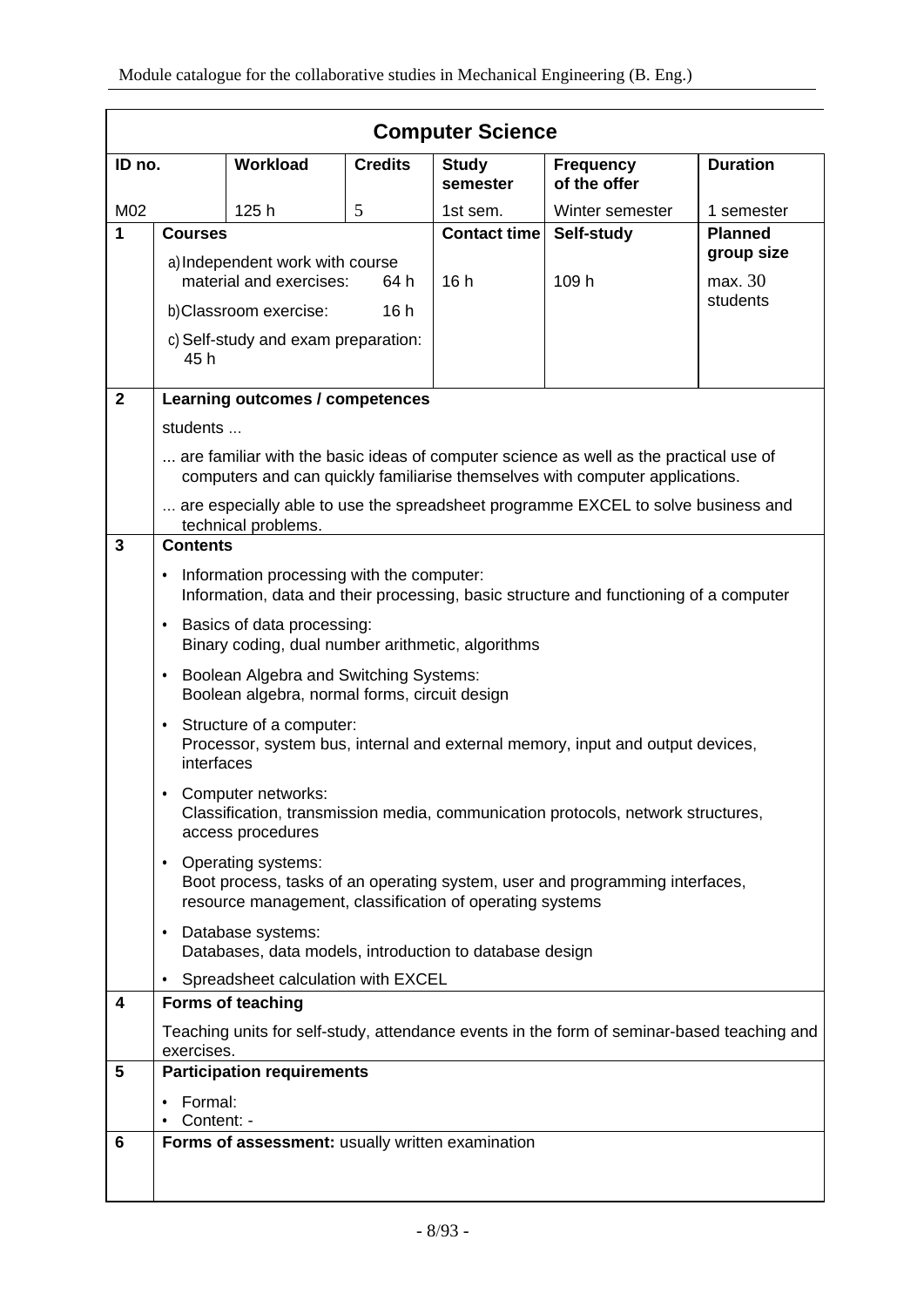| $\overline{7}$ | Prerequisites for the award of credit points: module examination pass                                                                                             |
|----------------|-------------------------------------------------------------------------------------------------------------------------------------------------------------------|
| 8              | Use of the module (in other degree programmes)                                                                                                                    |
|                | Compulsory module in the joint degree programmes<br>Plastics Engineering (B.Eng.) and Mechatronics (B.Eng.) of South Westphalia<br>University of Applied Sciences |
| 9              | Importance of the grade for the final grade: 5/180                                                                                                                |
| 10             | <b>Module coordinator and main lecturer</b>                                                                                                                       |
|                | Prof. Dr. rer. nat. Hardy Moock, South Westphalia University of Applied Sciences                                                                                  |
| 11             | <b>Other information</b>                                                                                                                                          |
|                | Advice and faculty tutoring by telephone or e-mail as well as in personal meetings by<br>appointment.                                                             |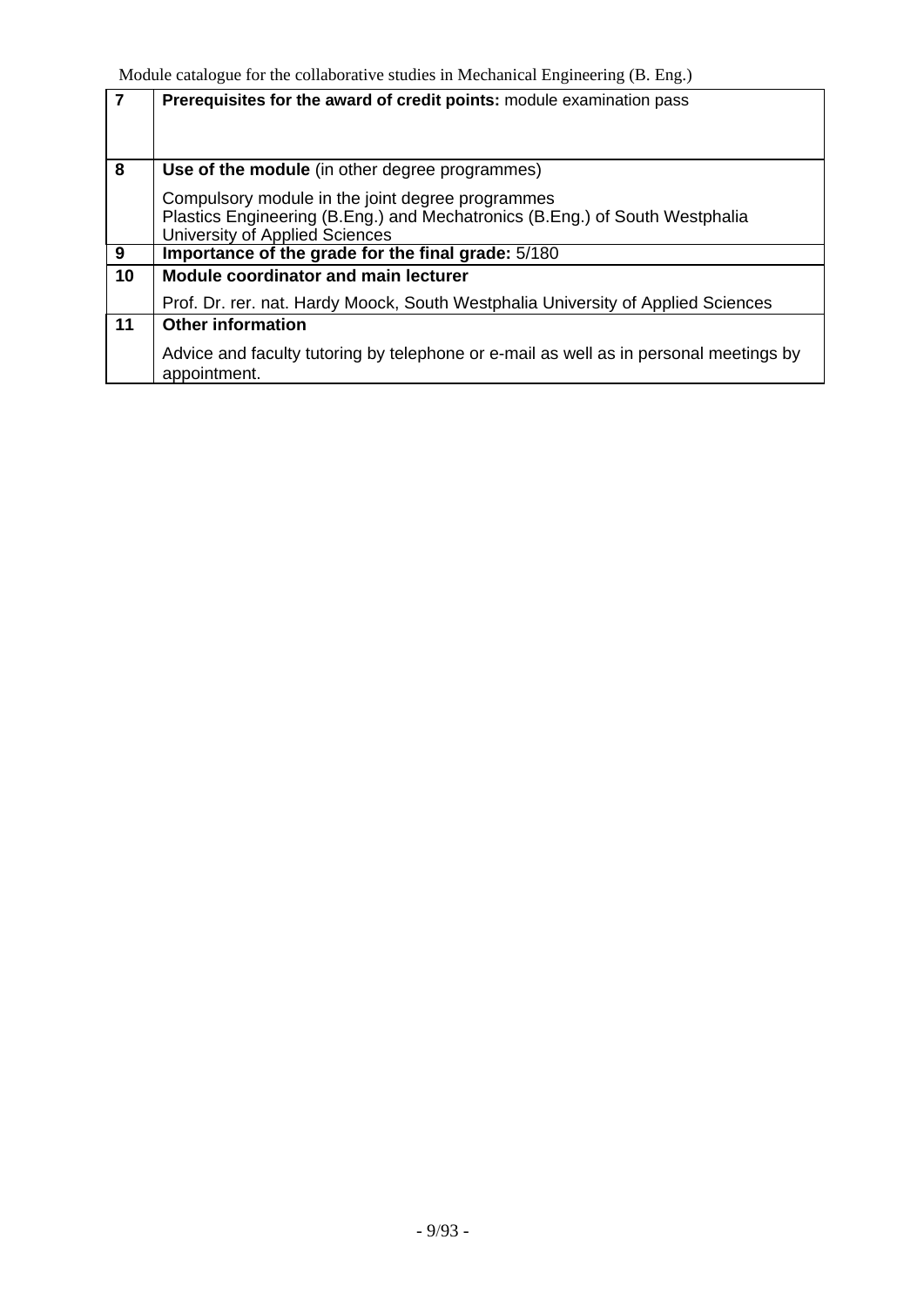| <b>Mathematics 1</b> |                                                                                                                                                                           |                                                                                           |                |                          |                                                                                                                                                                                                                                    |                     |  |  |  |  |  |  |
|----------------------|---------------------------------------------------------------------------------------------------------------------------------------------------------------------------|-------------------------------------------------------------------------------------------|----------------|--------------------------|------------------------------------------------------------------------------------------------------------------------------------------------------------------------------------------------------------------------------------|---------------------|--|--|--|--|--|--|
| ID no.               |                                                                                                                                                                           | <b>Workload</b>                                                                           | <b>Credits</b> | <b>Study</b><br>semester | <b>Frequency</b><br>of the offer                                                                                                                                                                                                   | <b>Duration</b>     |  |  |  |  |  |  |
| M03                  |                                                                                                                                                                           | 125h                                                                                      | 5              | 1st sem.                 | Winter semester                                                                                                                                                                                                                    | 1 semester          |  |  |  |  |  |  |
| 1                    | <b>Courses</b>                                                                                                                                                            |                                                                                           |                | <b>Contact time</b>      | Self-study                                                                                                                                                                                                                         | <b>Planned</b>      |  |  |  |  |  |  |
|                      |                                                                                                                                                                           | a) Independent work with course                                                           |                |                          |                                                                                                                                                                                                                                    | group size          |  |  |  |  |  |  |
|                      |                                                                                                                                                                           | material and exercises:                                                                   | 64 h           | 16 h                     | 109 h                                                                                                                                                                                                                              | max. 30<br>students |  |  |  |  |  |  |
|                      |                                                                                                                                                                           | b) Classroom exercise:                                                                    | 16h            |                          |                                                                                                                                                                                                                                    |                     |  |  |  |  |  |  |
|                      |                                                                                                                                                                           | c) Self-study and exam<br>preparation:                                                    | 45h            |                          |                                                                                                                                                                                                                                    |                     |  |  |  |  |  |  |
| $\mathbf{2}$         |                                                                                                                                                                           | Learning outcomes / competences                                                           |                |                          |                                                                                                                                                                                                                                    |                     |  |  |  |  |  |  |
|                      |                                                                                                                                                                           | Students are able to                                                                      |                |                          |                                                                                                                                                                                                                                    |                     |  |  |  |  |  |  |
|                      |                                                                                                                                                                           | transform terms and simple equations with confidence.                                     |                |                          |                                                                                                                                                                                                                                    |                     |  |  |  |  |  |  |
|                      |                                                                                                                                                                           | determine the solution set of inequalities.                                               |                |                          |                                                                                                                                                                                                                                    |                     |  |  |  |  |  |  |
|                      |                                                                                                                                                                           | calculate with complex numbers.                                                           |                |                          |                                                                                                                                                                                                                                    |                     |  |  |  |  |  |  |
|                      |                                                                                                                                                                           |                                                                                           |                |                          | use the methods of combinatorics to systematically count finite sets.                                                                                                                                                              |                     |  |  |  |  |  |  |
|                      |                                                                                                                                                                           | assess the accuracy of calculation results.                                               |                |                          |                                                                                                                                                                                                                                    |                     |  |  |  |  |  |  |
|                      |                                                                                                                                                                           | deal with number sequences and infinite series.                                           |                |                          |                                                                                                                                                                                                                                    |                     |  |  |  |  |  |  |
|                      |                                                                                                                                                                           | investigate real functions and their characteristic properties.                           |                |                          |                                                                                                                                                                                                                                    |                     |  |  |  |  |  |  |
|                      |                                                                                                                                                                           | differentiate real functions.                                                             |                |                          |                                                                                                                                                                                                                                    |                     |  |  |  |  |  |  |
|                      |                                                                                                                                                                           | carry out a curve discussion.                                                             |                |                          |                                                                                                                                                                                                                                    |                     |  |  |  |  |  |  |
| $\mathbf{3}$         | <b>Contents</b>                                                                                                                                                           |                                                                                           |                |                          |                                                                                                                                                                                                                                    |                     |  |  |  |  |  |  |
|                      |                                                                                                                                                                           | and how to apply them.                                                                    |                |                          | Students learn the basic mathematical methods for solving engineering problems                                                                                                                                                     |                     |  |  |  |  |  |  |
|                      |                                                                                                                                                                           | <b>General principles:</b>                                                                |                |                          | Statements and logical connections, sets, relations and mappings, equations and<br>inequalities, combinatorics, numerical arithmetic and elementary error calculation                                                              |                     |  |  |  |  |  |  |
|                      |                                                                                                                                                                           | • Complex numbers:<br>logarithmisation of complex numbers                                 |                |                          | Imaginary unit, real and imaginary part, Gaussian number plane, polar and<br>exponential form of a complex number, conversion of the forms of representation,<br>calculating with complex numbers, exponentiation, root extraction | and                 |  |  |  |  |  |  |
|                      | • Sequences and rows:<br>The concept of a number sequence, properties of sequences, limit value of a<br>sequence, the concept of an infinite series, convergence criteria |                                                                                           |                |                          |                                                                                                                                                                                                                                    |                     |  |  |  |  |  |  |
|                      |                                                                                                                                                                           | • Real functions:<br>properties of real functions, limit and continuity of real functions |                |                          | Definition and representation of a real function, calculation with real functions,                                                                                                                                                 |                     |  |  |  |  |  |  |
|                      |                                                                                                                                                                           | • Special functions:<br>logarithmic functions, trigonometric functions                    |                |                          | Integral functions, fractional functions, irrational functions, exponential functions,                                                                                                                                             |                     |  |  |  |  |  |  |
|                      | ٠                                                                                                                                                                         | Differential calculus:                                                                    |                |                          | Differentiability, derivative rules, differentiation after logarithmising, derivative of the                                                                                                                                       |                     |  |  |  |  |  |  |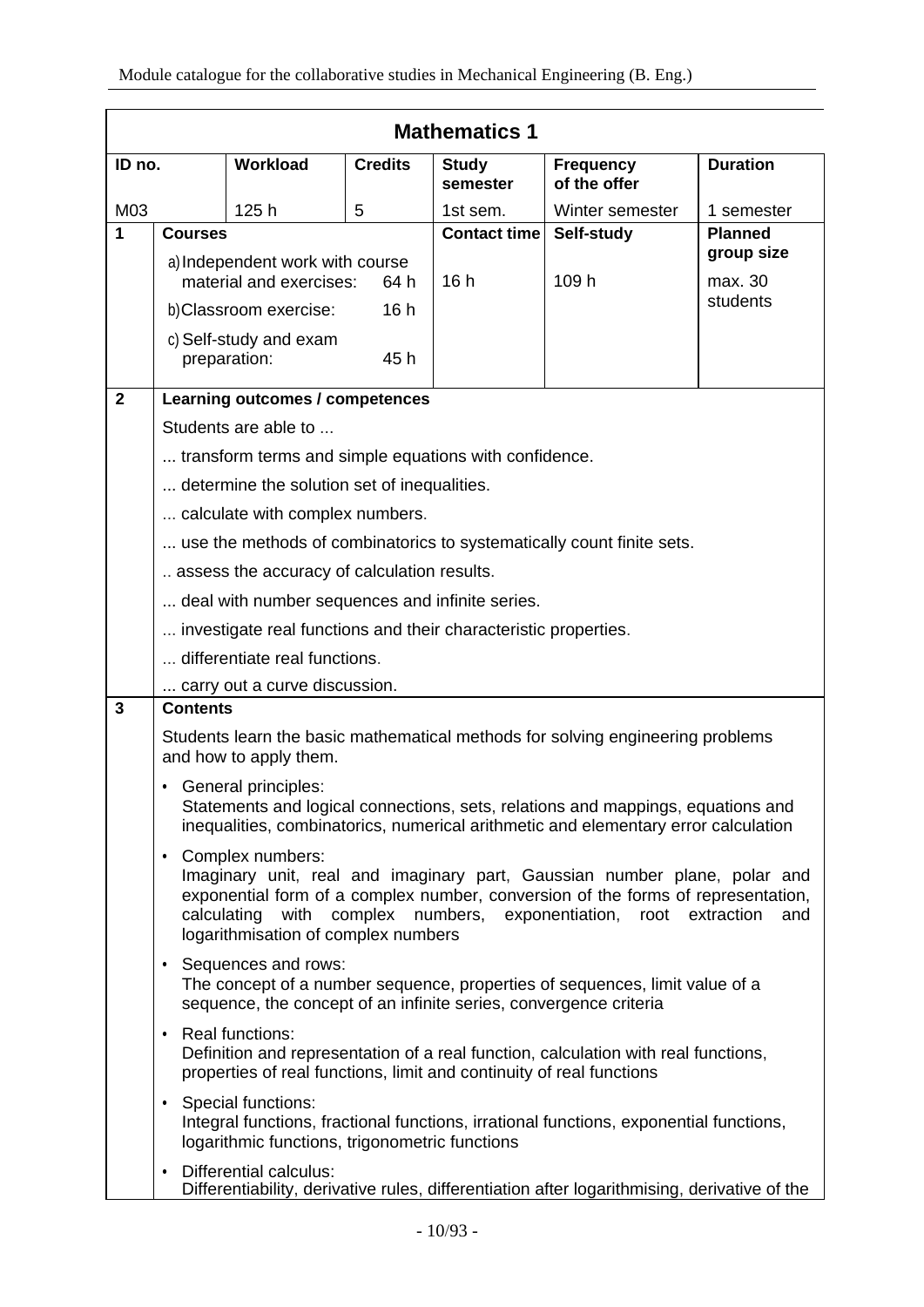|                 | inverse function, higher derivatives, de L'Hospital's rules, monotonicity and curvature<br>behaviour of real functions, extrema, curve discussion                |
|-----------------|------------------------------------------------------------------------------------------------------------------------------------------------------------------|
| 4               | <b>Forms of teaching</b>                                                                                                                                         |
|                 | Teaching units for self-study, attendance-required events in the form of seminar-based<br>teaching and exercises.                                                |
| 5               | <b>Participation requirements</b>                                                                                                                                |
|                 | Formal: -<br>$\bullet$<br>$\bullet$ Content: -                                                                                                                   |
| 6               | Forms of assessment: usually written examination                                                                                                                 |
|                 |                                                                                                                                                                  |
|                 |                                                                                                                                                                  |
| $\overline{7}$  | Prerequisites for the award of credit points: module examination pass                                                                                            |
|                 |                                                                                                                                                                  |
| 8               | Use of the module (in other degree programmes)                                                                                                                   |
|                 |                                                                                                                                                                  |
|                 | Compulsory module in the joint degree programmes<br>Plastics Technology (B.Eng.) and Mechatronics (B.Eng.) of South Westphalia<br>University of Applied Sciences |
| 9               | Importance of the grade for the final grade: 5/180                                                                                                               |
| $\overline{10}$ | <b>Module coordinator and main lecturer</b>                                                                                                                      |
|                 | Prof. Dr. rer. nat. Hardy Moock, South Westphalia University of<br><b>Applied Sciences</b>                                                                       |
|                 | Dr. rer. nat. Christiane Ihrig, South Westphalia University of Applied<br><b>Sciences</b>                                                                        |
|                 | Dipl.-Math. Sybille Draxl, University of Applied Sciences Bielefeld                                                                                              |
| 11              | <b>Other information</b>                                                                                                                                         |
|                 | Advice and faculty tutoring by telephone or e-mail as well as in personal meetings by<br>appointment.                                                            |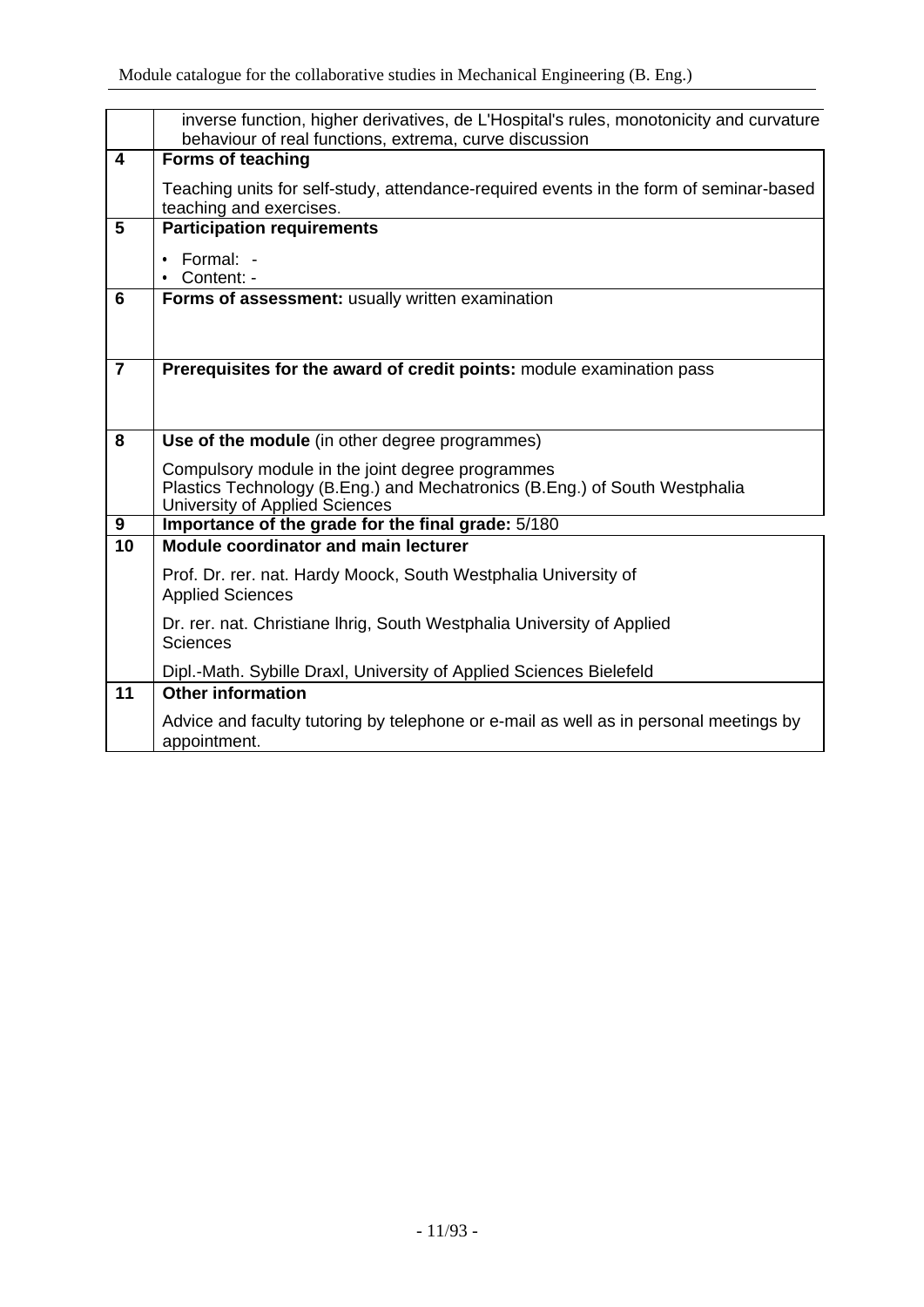|                | <b>Engineering Mechanics 1</b>  |                                                                          |                |                          |                                                                                                                                                                                 |                 |  |
|----------------|---------------------------------|--------------------------------------------------------------------------|----------------|--------------------------|---------------------------------------------------------------------------------------------------------------------------------------------------------------------------------|-----------------|--|
| ID no.         |                                 | Workload                                                                 | <b>Credits</b> | <b>Study</b><br>semester | <b>Frequency</b><br>of the offer                                                                                                                                                | <b>Duration</b> |  |
| M04            |                                 | 125h                                                                     | 5              | 1st sem.                 | Winter semester                                                                                                                                                                 | 1 semester      |  |
| 1              | <b>Courses</b>                  |                                                                          |                | <b>Contact time</b>      | Self-study                                                                                                                                                                      | <b>Planned</b>  |  |
|                | a) Independent work with course |                                                                          |                |                          |                                                                                                                                                                                 | group size      |  |
|                | material and exercises:<br>64 h |                                                                          | 16h            | 109 h                    | max. 30                                                                                                                                                                         |                 |  |
|                | 16h<br>b)Classroom exercise:    |                                                                          |                |                          | students                                                                                                                                                                        |                 |  |
|                | 45 h                            | c) Self-study and exam preparation:                                      |                |                          |                                                                                                                                                                                 |                 |  |
| $\overline{2}$ |                                 | Learning outcomes / competences                                          |                |                          |                                                                                                                                                                                 |                 |  |
|                |                                 | Students are able to                                                     |                |                          |                                                                                                                                                                                 |                 |  |
|                |                                 | apply the axioms of statics.                                             |                |                          |                                                                                                                                                                                 |                 |  |
|                |                                 | create free-body images.                                                 |                |                          |                                                                                                                                                                                 |                 |  |
|                | examples.                       |                                                                          |                |                          | carry out equilibrium investigations analytically on manageable planar or spatial technical                                                                                     |                 |  |
|                |                                 | calculate focal points.                                                  |                |                          |                                                                                                                                                                                 |                 |  |
|                |                                 | analyse stability problems.                                              |                |                          |                                                                                                                                                                                 |                 |  |
|                |                                 | analyse force systems with friction.                                     |                |                          |                                                                                                                                                                                 |                 |  |
| 3              | <b>Contents</b>                 |                                                                          |                |                          |                                                                                                                                                                                 |                 |  |
|                |                                 |                                                                          |                |                          | The students learn the basic interrelationships of statics as the study of the equilibrium of<br>forces in and on mechanical structures at rest and how to apply their methods. |                 |  |
|                | $\bullet$                       | Introduction: Delimitation of topics, conventions                        |                |                          |                                                                                                                                                                                 |                 |  |
|                | ٠                               | Basics of structural analysis: Concept of force, axioms of statics       |                |                          |                                                                                                                                                                                 |                 |  |
|                |                                 | Central plane force system                                               |                |                          |                                                                                                                                                                                 |                 |  |
|                |                                 | General plane force system                                               |                |                          |                                                                                                                                                                                 |                 |  |
|                | ٠                               |                                                                          |                |                          | Determine the bearing reactions for one-piece systems of rigid bodies in the plane                                                                                              |                 |  |
|                | ٠                               |                                                                          |                |                          | Determining the bearing and intermediate reactions in multi-part systems of rigid bodies                                                                                        |                 |  |
|                | ٠                               |                                                                          |                |                          | Focus: Body, volume, area, line centre of gravity, stability, Guldin's rules                                                                                                    |                 |  |
|                | ٠                               | Friction: static and sliding friction, rope friction, rolling resistance |                |                          |                                                                                                                                                                                 |                 |  |
|                |                                 | The spatial force system                                                 |                |                          |                                                                                                                                                                                 |                 |  |
| 4              |                                 | Forms of teaching                                                        |                |                          |                                                                                                                                                                                 |                 |  |
|                | exercises.                      |                                                                          |                |                          | Teaching units for self-study, attendance events in the form of seminar-based teaching and                                                                                      |                 |  |
| 5              |                                 | <b>Participation requirements</b>                                        |                |                          |                                                                                                                                                                                 |                 |  |
|                | Formal:                         |                                                                          |                |                          |                                                                                                                                                                                 |                 |  |
|                | Content: -                      |                                                                          |                |                          |                                                                                                                                                                                 |                 |  |
| 6              |                                 | Forms of assessment: usually written examination                         |                |                          |                                                                                                                                                                                 |                 |  |
|                |                                 |                                                                          |                |                          |                                                                                                                                                                                 |                 |  |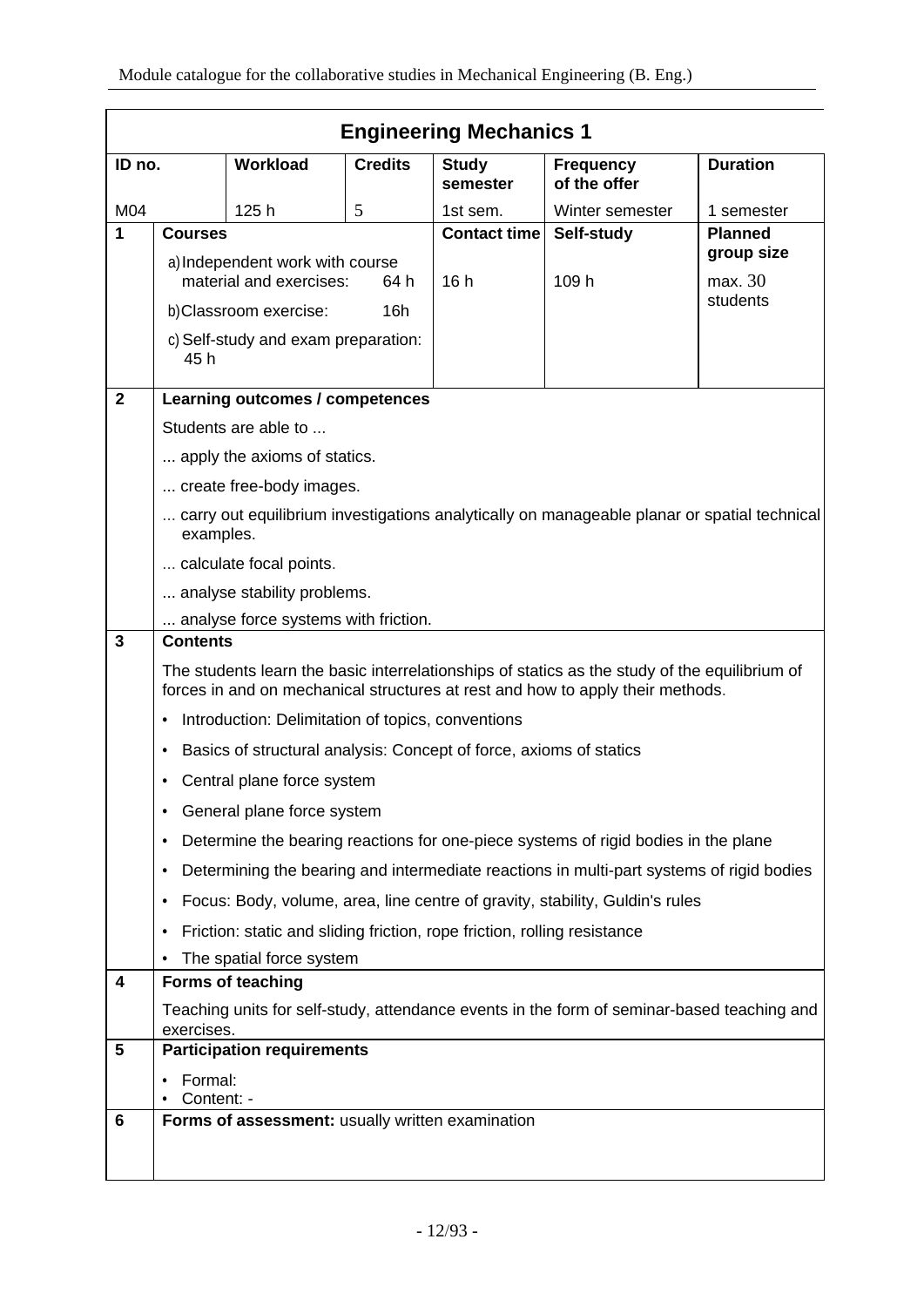| $\overline{7}$ | Prerequisites for the award of credit points: module examination pass                                                                                            |
|----------------|------------------------------------------------------------------------------------------------------------------------------------------------------------------|
| 8              | Use of the module (in other degree programmes)                                                                                                                   |
|                | Compulsory module in the joint degree programmes<br>Plastics Technology (B.Eng.) and Mechatronics (B.Eng.) of South Westphalia<br>University of Applied Sciences |
| 9              | Importance of the grade for the final grade: 5/180                                                                                                               |
| 10             | <b>Module coordinator and main lecturer</b>                                                                                                                      |
|                | Prof. Dr.-Ing. Andreas Asch, South Westphalia University of Applied<br><b>Sciences</b>                                                                           |
|                | Prof. Dr.-Ing. Raimund Kisse, Bielefeld University of<br><b>Applied Sciences</b>                                                                                 |
| 11             | <b>Other information</b>                                                                                                                                         |
|                | Advice and faculty tutoring by telephone or e-mail as well as in personal meetings by<br>appointment.                                                            |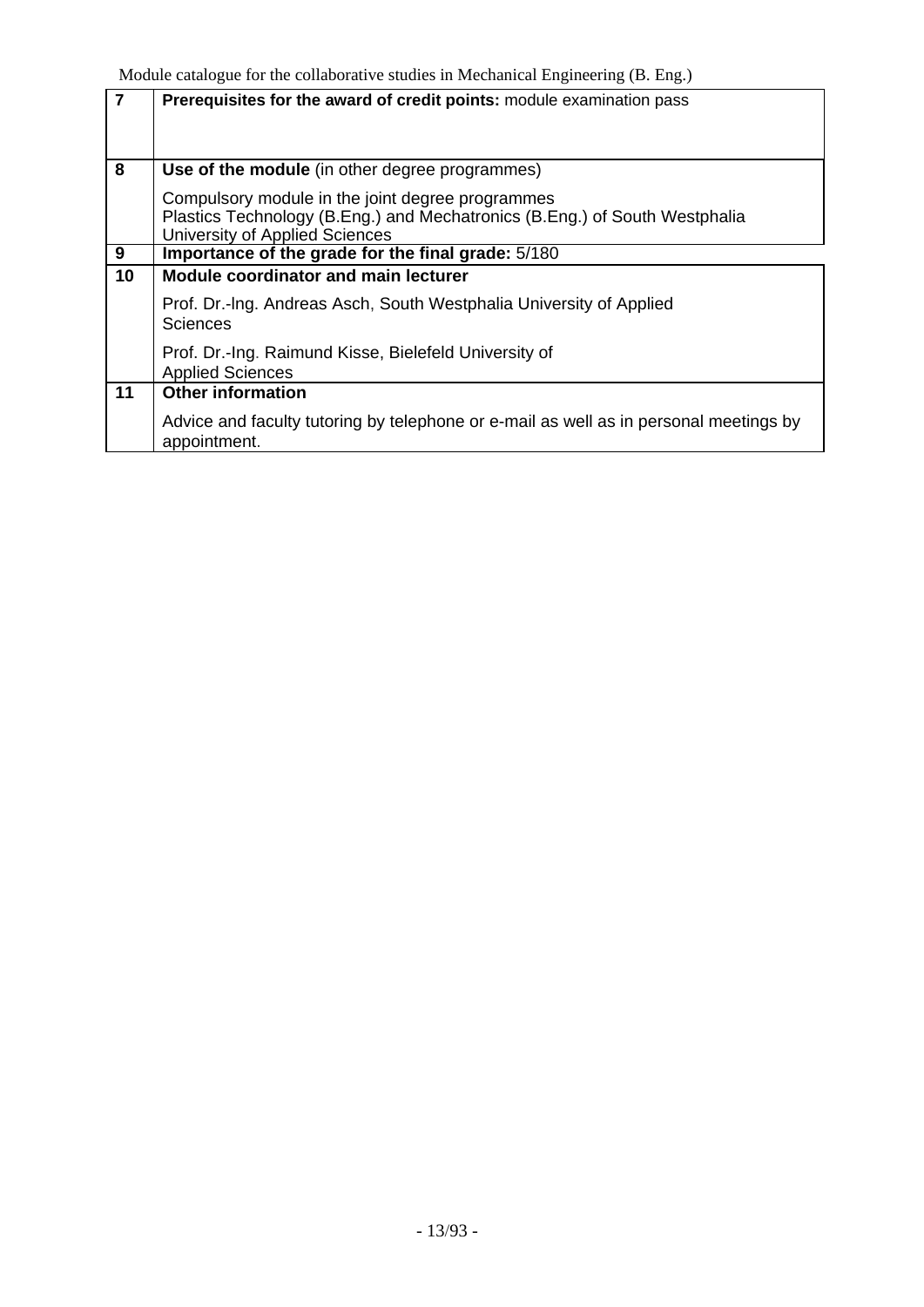|              | <b>Physics</b>                                                                                                                                                                                                                                                       |                                                                      |                |                          |                                                                                                                                                                       |                              |  |
|--------------|----------------------------------------------------------------------------------------------------------------------------------------------------------------------------------------------------------------------------------------------------------------------|----------------------------------------------------------------------|----------------|--------------------------|-----------------------------------------------------------------------------------------------------------------------------------------------------------------------|------------------------------|--|
| ID no.       |                                                                                                                                                                                                                                                                      | Workload                                                             | <b>Credits</b> | <b>Study</b><br>semester | <b>Frequency</b><br>of the offer                                                                                                                                      | <b>Duration</b>              |  |
| M05          |                                                                                                                                                                                                                                                                      | 125h                                                                 | 5              | 2nd sem.                 | Summer semester                                                                                                                                                       | 1 semester                   |  |
| $\mathbf 1$  | <b>Courses</b>                                                                                                                                                                                                                                                       |                                                                      |                | <b>Contact time</b>      | Self-study                                                                                                                                                            | <b>Planned</b><br>group size |  |
|              | a) Independent work with course<br>material and exercises:<br>56 h                                                                                                                                                                                                   |                                                                      | 24 h           | 101 h                    | max. 30                                                                                                                                                               |                              |  |
|              |                                                                                                                                                                                                                                                                      | b) Practical training:                                               | 16h            |                          |                                                                                                                                                                       | students                     |  |
|              |                                                                                                                                                                                                                                                                      | c) Classroom exercise:                                               | 8 h            |                          |                                                                                                                                                                       |                              |  |
|              |                                                                                                                                                                                                                                                                      | d) Self-study and exam<br>preparation:                               | 45 h           |                          |                                                                                                                                                                       |                              |  |
| $\mathbf{2}$ |                                                                                                                                                                                                                                                                      | Learning outcomes / competences                                      |                |                          |                                                                                                                                                                       |                              |  |
|              | The students                                                                                                                                                                                                                                                         |                                                                      |                |                          |                                                                                                                                                                       |                              |  |
|              | units.                                                                                                                                                                                                                                                               |                                                                      |                |                          | are familiar with the SI system and confidently transform physical quantities and                                                                                     |                              |  |
|              |                                                                                                                                                                                                                                                                      | understand the nature of a physical measurement process.             |                |                          |                                                                                                                                                                       |                              |  |
|              |                                                                                                                                                                                                                                                                      | recognise basic physical relationships.                              |                |                          |                                                                                                                                                                       |                              |  |
|              |                                                                                                                                                                                                                                                                      |                                                                      |                |                          | solve simple kinematic and dynamic problems using the basic equations.                                                                                                |                              |  |
|              |                                                                                                                                                                                                                                                                      |                                                                      |                |                          | understand the meaning of physical conservation laws and are able to apply them.                                                                                      |                              |  |
|              |                                                                                                                                                                                                                                                                      | know the basic phenomena of acoustics and optics.                    |                |                          |                                                                                                                                                                       |                              |  |
|              |                                                                                                                                                                                                                                                                      | carry out physical experiments and evaluate the results.             |                |                          |                                                                                                                                                                       |                              |  |
| 3            | <b>Contents</b>                                                                                                                                                                                                                                                      | write laboratory reports according to the general method.            |                |                          |                                                                                                                                                                       |                              |  |
|              | $\bullet$                                                                                                                                                                                                                                                            | Basic concepts of physics:<br>temperature, heat capacity, viscosity) |                |                          | Systematics of physical quantities, SI units, definition of elementary physical<br>quantities (e.g. length, time, mass, density, force, pressure, mechanical tension, |                              |  |
|              | ٠                                                                                                                                                                                                                                                                    | Physical measurement process:<br>propagation                         |                |                          | Measurement systems, graphical representations, measurement deviation and error                                                                                       |                              |  |
|              | Kinematics:<br>$\bullet$<br>Basic kinematic variables in translation and rotation (location, angle of rotation,<br>(angular) velocity, (angular) acceleration, displacement-time diagram, uniform<br>(rotational) motion, uniformly accelerated (rotational) motion) |                                                                      |                |                          |                                                                                                                                                                       |                              |  |
|              | Dynamics:<br>$\bullet$<br>Newton's axioms, inertial mass, moment of inertia, gravitation, mechanical forces,<br>friction, apparent forces (centripetal force, Coriolis force)                                                                                        |                                                                      |                |                          |                                                                                                                                                                       |                              |  |
|              | Physical work and energy:<br>٠<br>Definition of work, energy, power, efficiency and effectiveness; forms of energy,<br>energy conservation law with applications                                                                                                     |                                                                      |                |                          |                                                                                                                                                                       |                              |  |
|              | ٠                                                                                                                                                                                                                                                                    | Momentum and angular momentum:<br>applications                       |                |                          | Definition of momentum and angular momentum, connection with forces and<br>moments, law of conservation of momentum and angular momentum with                         |                              |  |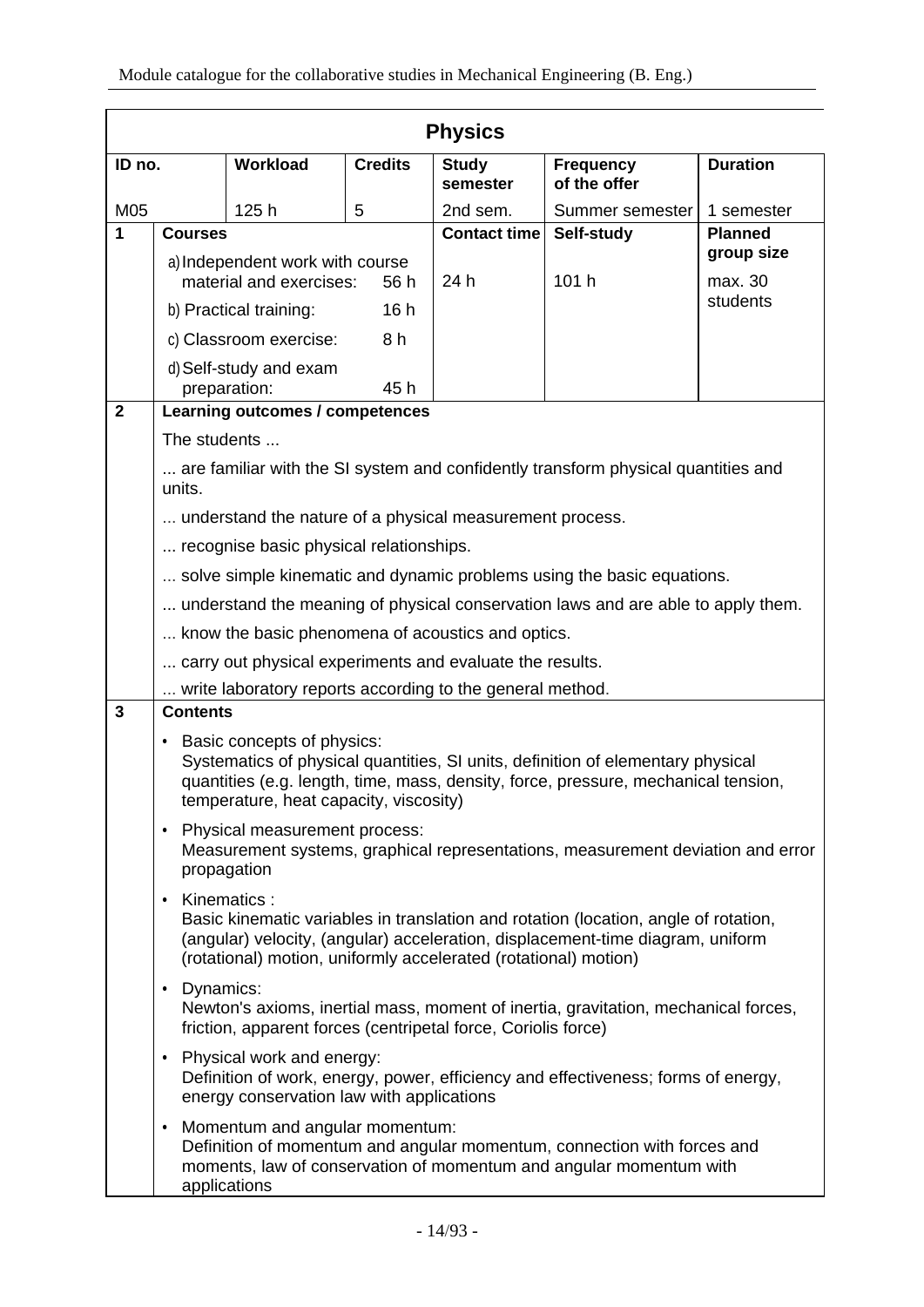|                         | Elementary vibration theory:<br>٠<br>Periodic processes, kinematics and dynamics of harmonic oscillations, undamped<br>and damped, free and forced oscillation                                                                                                                                                                                                                                                                                                                                                                                                                                                                                                                                                                                                                                                                                                                                                                                                                                                                                                                                                                                                                                                                                |
|-------------------------|-----------------------------------------------------------------------------------------------------------------------------------------------------------------------------------------------------------------------------------------------------------------------------------------------------------------------------------------------------------------------------------------------------------------------------------------------------------------------------------------------------------------------------------------------------------------------------------------------------------------------------------------------------------------------------------------------------------------------------------------------------------------------------------------------------------------------------------------------------------------------------------------------------------------------------------------------------------------------------------------------------------------------------------------------------------------------------------------------------------------------------------------------------------------------------------------------------------------------------------------------|
|                         | Elementary wave phenomena using the examples of acoustics and optics<br>٠                                                                                                                                                                                                                                                                                                                                                                                                                                                                                                                                                                                                                                                                                                                                                                                                                                                                                                                                                                                                                                                                                                                                                                     |
|                         | Technical acoustics :<br>٠<br>Sound waves and superposition, sound propagation, sound pressure, sound level<br>and A-weighting, sound attenuation and sound insulation                                                                                                                                                                                                                                                                                                                                                                                                                                                                                                                                                                                                                                                                                                                                                                                                                                                                                                                                                                                                                                                                        |
|                         | Optics:<br>٠<br>Wave optics (interference and diffraction), Reflection, Transmission, Refraction,<br>Total refraction),<br>Geometrical optics (optical imaging, simple optical instruments)                                                                                                                                                                                                                                                                                                                                                                                                                                                                                                                                                                                                                                                                                                                                                                                                                                                                                                                                                                                                                                                   |
| $\overline{\mathbf{4}}$ | <b>Forms of teaching</b>                                                                                                                                                                                                                                                                                                                                                                                                                                                                                                                                                                                                                                                                                                                                                                                                                                                                                                                                                                                                                                                                                                                                                                                                                      |
|                         | Teaching units for self-study, classroom attendance in the form of seminar-based<br>teaching, exercises and practical training.                                                                                                                                                                                                                                                                                                                                                                                                                                                                                                                                                                                                                                                                                                                                                                                                                                                                                                                                                                                                                                                                                                               |
| 5                       | <b>Participation requirements</b>                                                                                                                                                                                                                                                                                                                                                                                                                                                                                                                                                                                                                                                                                                                                                                                                                                                                                                                                                                                                                                                                                                                                                                                                             |
|                         | Formal:                                                                                                                                                                                                                                                                                                                                                                                                                                                                                                                                                                                                                                                                                                                                                                                                                                                                                                                                                                                                                                                                                                                                                                                                                                       |
|                         | Content: Mastery of the material from Mathematics 1                                                                                                                                                                                                                                                                                                                                                                                                                                                                                                                                                                                                                                                                                                                                                                                                                                                                                                                                                                                                                                                                                                                                                                                           |
| 6                       | Forms of assessment: usually written exam                                                                                                                                                                                                                                                                                                                                                                                                                                                                                                                                                                                                                                                                                                                                                                                                                                                                                                                                                                                                                                                                                                                                                                                                     |
| $\overline{7}$          | Requirements for the award of credit points                                                                                                                                                                                                                                                                                                                                                                                                                                                                                                                                                                                                                                                                                                                                                                                                                                                                                                                                                                                                                                                                                                                                                                                                   |
|                         | Certificate for successful participation in the internship and module examination pass                                                                                                                                                                                                                                                                                                                                                                                                                                                                                                                                                                                                                                                                                                                                                                                                                                                                                                                                                                                                                                                                                                                                                        |
| 8                       | Use of the module (in other degree programmes)                                                                                                                                                                                                                                                                                                                                                                                                                                                                                                                                                                                                                                                                                                                                                                                                                                                                                                                                                                                                                                                                                                                                                                                                |
|                         | Compulsory module in the joint degree programmes<br>Plastics Technology (B.Eng.) and Mechatronics (B.Eng.) of South Westphalia<br>University of Applied Sciences                                                                                                                                                                                                                                                                                                                                                                                                                                                                                                                                                                                                                                                                                                                                                                                                                                                                                                                                                                                                                                                                              |
| $\boldsymbol{9}$        | Importance of the grade for the final grade: 5/180                                                                                                                                                                                                                                                                                                                                                                                                                                                                                                                                                                                                                                                                                                                                                                                                                                                                                                                                                                                                                                                                                                                                                                                            |
| 10                      | <b>Module coordinator and main lecturer</b>                                                                                                                                                                                                                                                                                                                                                                                                                                                                                                                                                                                                                                                                                                                                                                                                                                                                                                                                                                                                                                                                                                                                                                                                   |
|                         | Dr. rer. nat. Christiane Ihrig, South Westphalia University of Applied Sciences                                                                                                                                                                                                                                                                                                                                                                                                                                                                                                                                                                                                                                                                                                                                                                                                                                                                                                                                                                                                                                                                                                                                                               |
| 11                      | <b>Other information</b>                                                                                                                                                                                                                                                                                                                                                                                                                                                                                                                                                                                                                                                                                                                                                                                                                                                                                                                                                                                                                                                                                                                                                                                                                      |
|                         | In the practical course, students carry out a selection of experiments from the<br>٠<br>following catalogue:<br>1. Gravitational acceleration (free fall; mathematical pendulum)<br>Heat (specific heat capacity of solid bodies; experiment on phase transformation)<br>2.<br>3.<br>Density and buoyancy (density of liquid substances with hydrometer and<br>immersion test; density of solid substances by Jolly's spring balance)<br>Optics (focal length of thin lenses; dispersion at the prism)<br>4.<br>Heat II (linear expansion of metal rods; volume expansion of liquids)<br>5.<br>Optics II (refraction and total reflection; diffraction at slit, grating and pinhole)<br>6.<br>Torsion pendulum (G-modulus of torsion bars; mass moments of inertia of<br>7.<br>different bodies)<br>Dynamic viscosity of liquids (falling ball test, test on temperature dependence)<br>8.<br>Modulus of elasticity (extension test; bending test with different rods)<br>9.<br>10. Spring pendulum (Hooke's law, calculation of the spring constant from the<br>geometry and material properties of the spring; free oscillations of different<br>springs)<br>Advice and faculty tutoring by telephone or e-mail as well as in personal<br>٠ |
|                         | meetings by appointment.                                                                                                                                                                                                                                                                                                                                                                                                                                                                                                                                                                                                                                                                                                                                                                                                                                                                                                                                                                                                                                                                                                                                                                                                                      |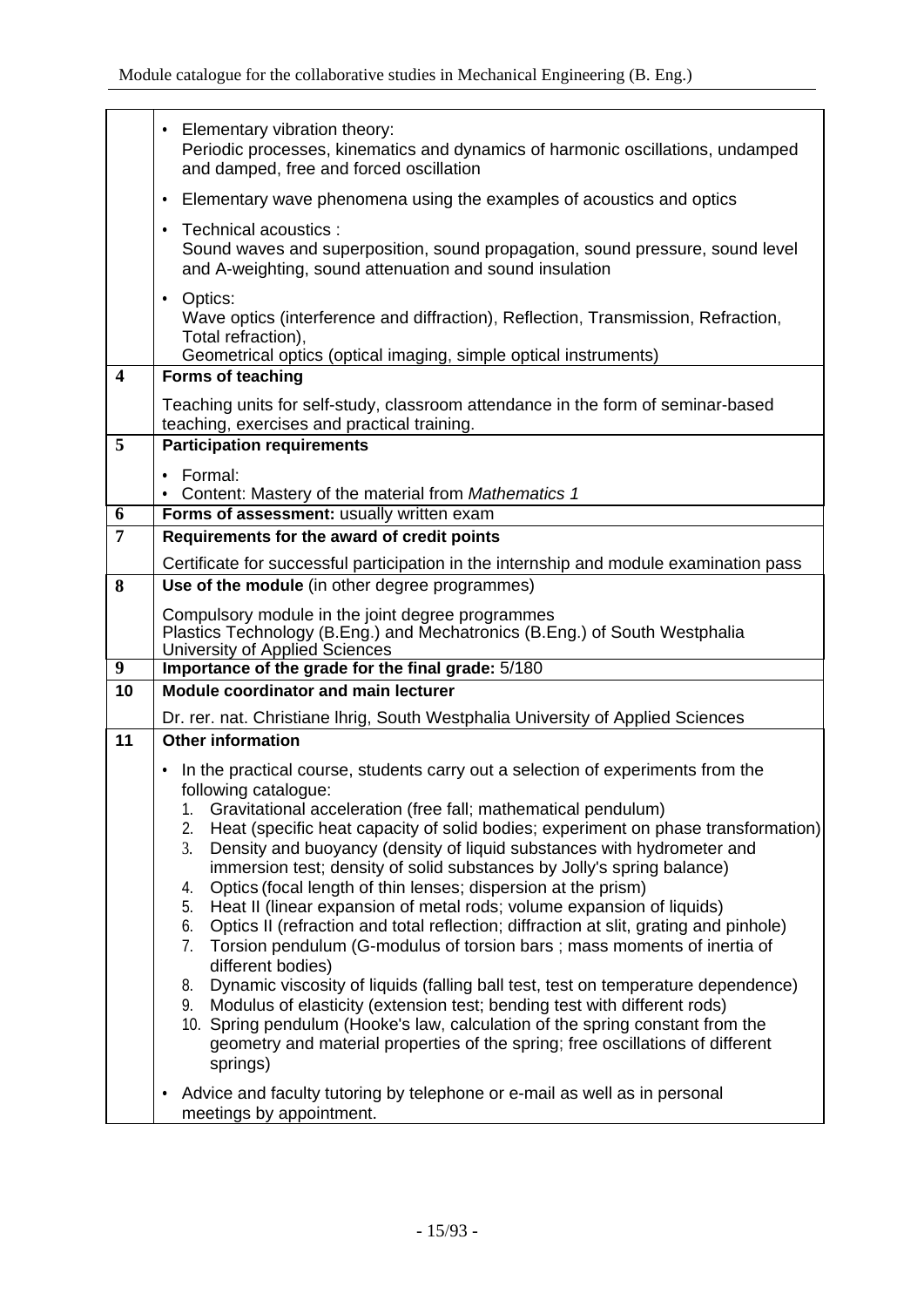|              | <b>Mathematics 2</b>                                                                                                                                                                                                                                                                                                                                                                                                      |                                                                         |                |                          |                                                                                        |                              |  |
|--------------|---------------------------------------------------------------------------------------------------------------------------------------------------------------------------------------------------------------------------------------------------------------------------------------------------------------------------------------------------------------------------------------------------------------------------|-------------------------------------------------------------------------|----------------|--------------------------|----------------------------------------------------------------------------------------|------------------------------|--|
| ID no.       |                                                                                                                                                                                                                                                                                                                                                                                                                           | <b>Workload</b>                                                         | <b>Credits</b> | <b>Study</b><br>semester | <b>Frequency</b><br>of the offer                                                       | <b>Duration</b>              |  |
| M06          | 125h<br>5                                                                                                                                                                                                                                                                                                                                                                                                                 |                                                                         |                | 2nd sem.                 | Summer semester                                                                        | 1 semester                   |  |
| 1            | <b>Courses</b>                                                                                                                                                                                                                                                                                                                                                                                                            |                                                                         |                | <b>Contact time</b>      | Self-study                                                                             | <b>Planned</b><br>group size |  |
|              | a) Independent work with course<br>material and exercises:<br>64 h                                                                                                                                                                                                                                                                                                                                                        |                                                                         | 16h            | 109 h                    | max. 30                                                                                |                              |  |
|              | 16h<br>b)Classroom exercise:                                                                                                                                                                                                                                                                                                                                                                                              |                                                                         |                |                          | students                                                                               |                              |  |
|              |                                                                                                                                                                                                                                                                                                                                                                                                                           | c) Self-study and exam                                                  |                |                          |                                                                                        |                              |  |
|              |                                                                                                                                                                                                                                                                                                                                                                                                                           | preparation :                                                           | 45 h           |                          |                                                                                        |                              |  |
| $\mathbf{2}$ |                                                                                                                                                                                                                                                                                                                                                                                                                           | Learning outcomes / competences                                         |                |                          |                                                                                        |                              |  |
|              |                                                                                                                                                                                                                                                                                                                                                                                                                           | Students are able to                                                    |                |                          |                                                                                        |                              |  |
|              | integration.                                                                                                                                                                                                                                                                                                                                                                                                              |                                                                         |                |                          | calculate the power series expansion of a function and use it in approximation and     |                              |  |
|              |                                                                                                                                                                                                                                                                                                                                                                                                                           | integrate real functions using the techniques covered.                  |                |                          |                                                                                        |                              |  |
|              |                                                                                                                                                                                                                                                                                                                                                                                                                           |                                                                         |                |                          | deal with vectors and matrices, especially for applications in analytical geomatics.   |                              |  |
|              |                                                                                                                                                                                                                                                                                                                                                                                                                           | solve systems of linear equations using the Gauss algorithm.            |                |                          |                                                                                        |                              |  |
|              |                                                                                                                                                                                                                                                                                                                                                                                                                           | calculate the determinant of a matrix.                                  |                |                          |                                                                                        |                              |  |
| 3            | <b>Contents</b>                                                                                                                                                                                                                                                                                                                                                                                                           |                                                                         |                |                          |                                                                                        |                              |  |
|              |                                                                                                                                                                                                                                                                                                                                                                                                                           | and how to apply them.                                                  |                |                          | Students learn the basic mathematical methods for solving engineering problems         |                              |  |
|              | $\bullet$                                                                                                                                                                                                                                                                                                                                                                                                                 | Power series:<br>development of a function, integration of power series |                |                          | Definition and basics, convergence of power series, Taylor series, power series        |                              |  |
|              | Integral calculus :<br>٠<br>The definite integral, the area problem, general definition of the definite integral,<br>general integration rules and properties of the definite integral, the main theorem of<br>differential and integral calculus, basic or root integrals, integration methods, partial<br>integration, integration by substitution, integration of fractional rational functions,<br>improper integrals |                                                                         |                |                          |                                                                                        |                              |  |
|              | Vector calculus:<br>٠<br>Scalar and vector quantities, vector as a mapping, three-dimensional vector<br>space, vector addition and multiplication with a scalar, scalar product, n-<br>dimensional vector space, linear dependence and independence, vector and spat<br>product, analytic geometry                                                                                                                        |                                                                         |                |                          |                                                                                        |                              |  |
|              | Matrices and systems of linear equations:<br>٠<br>Definition of a matrix, Calculating with matrices, Matrices as linear representations,<br>linear systems of equations, coefficient matrix of a linear system of equations, row<br>normal form of a matrix,<br>Gauss-Jordan method, solvability of linear systems of equations, calculation of the<br>inverse matrix, determinants                                       |                                                                         |                |                          |                                                                                        |                              |  |
| 4            |                                                                                                                                                                                                                                                                                                                                                                                                                           | Forms of teaching                                                       |                |                          |                                                                                        |                              |  |
|              | and exercises.                                                                                                                                                                                                                                                                                                                                                                                                            |                                                                         |                |                          | Teaching units for self-study, attendance events in the form of seminar-based teaching |                              |  |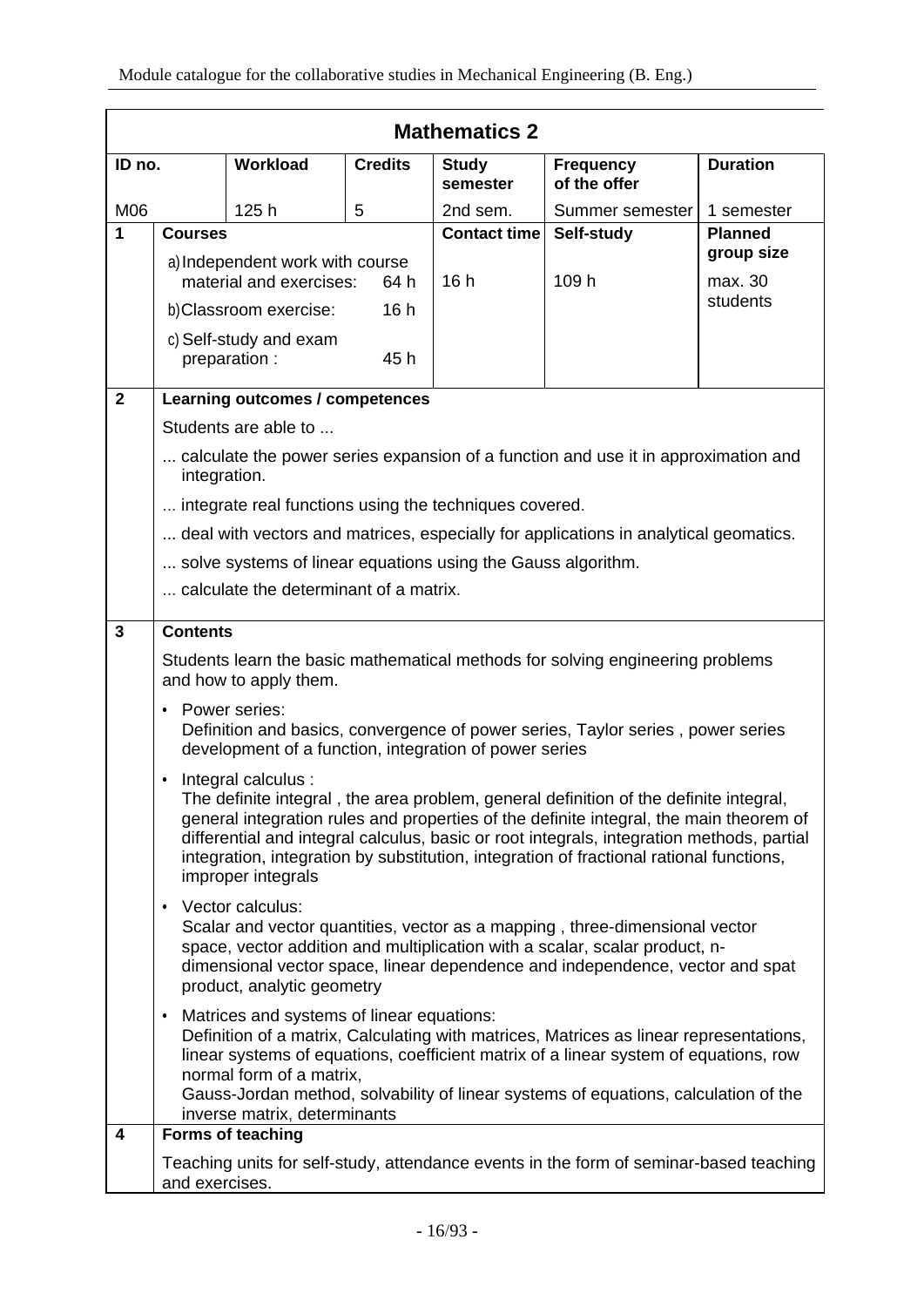| $5\phantom{.0}$ | <b>Participation requirements</b>                                                     |  |  |  |  |  |  |  |  |
|-----------------|---------------------------------------------------------------------------------------|--|--|--|--|--|--|--|--|
|                 | Formal: -                                                                             |  |  |  |  |  |  |  |  |
|                 | Content: Mastery of the material from Mathematics 1                                   |  |  |  |  |  |  |  |  |
|                 |                                                                                       |  |  |  |  |  |  |  |  |
| 6               | Forms of assessment: usually written examination                                      |  |  |  |  |  |  |  |  |
|                 |                                                                                       |  |  |  |  |  |  |  |  |
|                 |                                                                                       |  |  |  |  |  |  |  |  |
|                 |                                                                                       |  |  |  |  |  |  |  |  |
| $\overline{7}$  | Prerequisites for the award of credit points: module examination pass                 |  |  |  |  |  |  |  |  |
|                 |                                                                                       |  |  |  |  |  |  |  |  |
|                 |                                                                                       |  |  |  |  |  |  |  |  |
|                 |                                                                                       |  |  |  |  |  |  |  |  |
| 8               | Use of the module (in other degree programmes)                                        |  |  |  |  |  |  |  |  |
|                 | Compulsory module in the joint degree programmes                                      |  |  |  |  |  |  |  |  |
|                 | Plastics Technology (B.Eng.) and Mechatronics (B.Eng.) of South Westphalia            |  |  |  |  |  |  |  |  |
|                 | University of Applied Sciences                                                        |  |  |  |  |  |  |  |  |
| $\overline{9}$  | Importance of the grade for the final grade: 5/180                                    |  |  |  |  |  |  |  |  |
| 10              | <b>Module coordinator and main lecturer</b>                                           |  |  |  |  |  |  |  |  |
|                 |                                                                                       |  |  |  |  |  |  |  |  |
|                 | Prof. Dr. rer. nat. Hardy Moock, South Westphalia University of Applied Sciences      |  |  |  |  |  |  |  |  |
|                 | Dipl.-Math. Sybille Draxl, Bielefeld University of Applied Sciences                   |  |  |  |  |  |  |  |  |
|                 |                                                                                       |  |  |  |  |  |  |  |  |
| 11              | <b>Other information</b>                                                              |  |  |  |  |  |  |  |  |
|                 | Advice and faculty tutoring by telephone or e-mail as well as in personal meetings by |  |  |  |  |  |  |  |  |
|                 | appointment.                                                                          |  |  |  |  |  |  |  |  |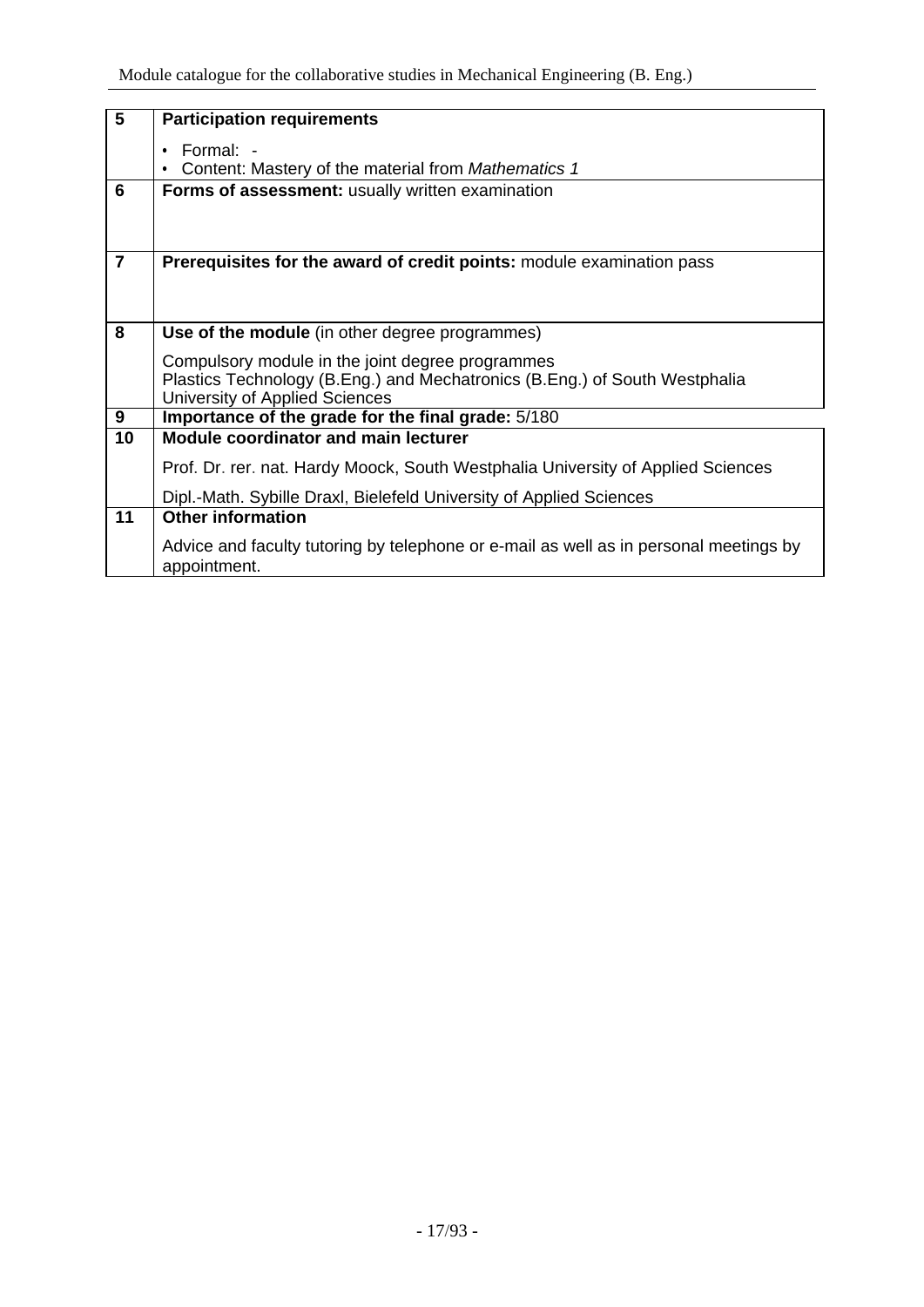|                         | <b>Engineering Mechanics 2</b>                                                                                                   |                                                         |                |                          |                                                                                         |                 |
|-------------------------|----------------------------------------------------------------------------------------------------------------------------------|---------------------------------------------------------|----------------|--------------------------|-----------------------------------------------------------------------------------------|-----------------|
| ID no.                  |                                                                                                                                  | <b>Workload</b>                                         | <b>Credits</b> | <b>Study</b><br>semester | <b>Frequency</b><br>of the offer                                                        | <b>Duration</b> |
| MO?                     |                                                                                                                                  | 125h                                                    | 5              | 2nd sem.                 | Summer semester                                                                         | 1 semester      |
| 1                       | <b>Courses</b>                                                                                                                   |                                                         |                | <b>Contact time</b>      | Self-study                                                                              | <b>Planned</b>  |
|                         | a) Independent work with course                                                                                                  |                                                         |                |                          |                                                                                         | group size      |
|                         | material and exercises:<br>64 h                                                                                                  |                                                         | 16h            | 109 h                    | max. 30<br>students                                                                     |                 |
|                         | 16h<br>b) Classroom exercise:                                                                                                    |                                                         |                |                          |                                                                                         |                 |
|                         |                                                                                                                                  | c) Self-study and exam<br>preparation :                 | 45 h           |                          |                                                                                         |                 |
| $\mathbf{2}$            |                                                                                                                                  | Learning outcomes / competences                         |                |                          |                                                                                         |                 |
|                         |                                                                                                                                  |                                                         |                |                          | The students are able to carry out strength checks for simple statically or dynamically |                 |
| $\overline{\mathbf{3}}$ | <b>Contents</b>                                                                                                                  | stressed components using relevant material parameters. |                |                          |                                                                                         |                 |
|                         |                                                                                                                                  |                                                         |                |                          |                                                                                         |                 |
|                         |                                                                                                                                  | resulting internal stresses and deformations.           |                |                          | The students learn fundamental relationships between the external loads and the         |                 |
|                         | ٠                                                                                                                                | Introduction: Delimitation of topics, conventions       |                |                          |                                                                                         |                 |
|                         | ٠                                                                                                                                | Tensile/compressive stress                              |                |                          |                                                                                         |                 |
|                         | ٠                                                                                                                                | Assessment of failure under static loading              |                |                          |                                                                                         |                 |
|                         | ٠                                                                                                                                | Deformation and thermal stresses                        |                |                          |                                                                                         |                 |
|                         | ٠                                                                                                                                | Vibratory stress on notch-free components               |                |                          |                                                                                         |                 |
|                         | ٠                                                                                                                                | Stress on notched components                            |                |                          |                                                                                         |                 |
|                         | ٠                                                                                                                                |                                                         |                |                          | First and second order moments of area, moments of resistance                           |                 |
|                         | ٠                                                                                                                                | Internal forces on the beam                             |                |                          |                                                                                         |                 |
|                         | ٠                                                                                                                                | <b>Bending stress</b>                                   |                |                          |                                                                                         |                 |
|                         |                                                                                                                                  | <b>Torsional stress</b>                                 |                |                          |                                                                                         |                 |
|                         |                                                                                                                                  | Shear force-induced shear stresses in bending beams     |                |                          |                                                                                         |                 |
|                         | ٠                                                                                                                                | <b>Buckling stress</b>                                  |                |                          |                                                                                         |                 |
|                         | $\bullet$                                                                                                                        | Multi-axial stress states and equivalent stresses       |                |                          |                                                                                         |                 |
| 4                       |                                                                                                                                  | <b>Forms of teaching</b>                                |                |                          |                                                                                         |                 |
|                         | Teaching units for self-study, classroom attendance in the form of seminar-based<br>teaching, exercises and practical exercises. |                                                         |                |                          |                                                                                         |                 |
| 5                       |                                                                                                                                  | <b>Participation requirements</b>                       |                |                          |                                                                                         |                 |
|                         | Formal:<br>٠                                                                                                                     |                                                         |                |                          |                                                                                         |                 |
| 6                       |                                                                                                                                  | Forms of assessment: usually written examination        |                |                          | Content: Mastery of the material from Mathematics 1 and Engineering Mechanics 1         |                 |
|                         |                                                                                                                                  |                                                         |                |                          |                                                                                         |                 |
|                         |                                                                                                                                  |                                                         |                |                          |                                                                                         |                 |
| $\overline{7}$          |                                                                                                                                  |                                                         |                |                          | Prerequisites for the award of credit points: module examination pass                   |                 |
|                         |                                                                                                                                  |                                                         |                |                          |                                                                                         |                 |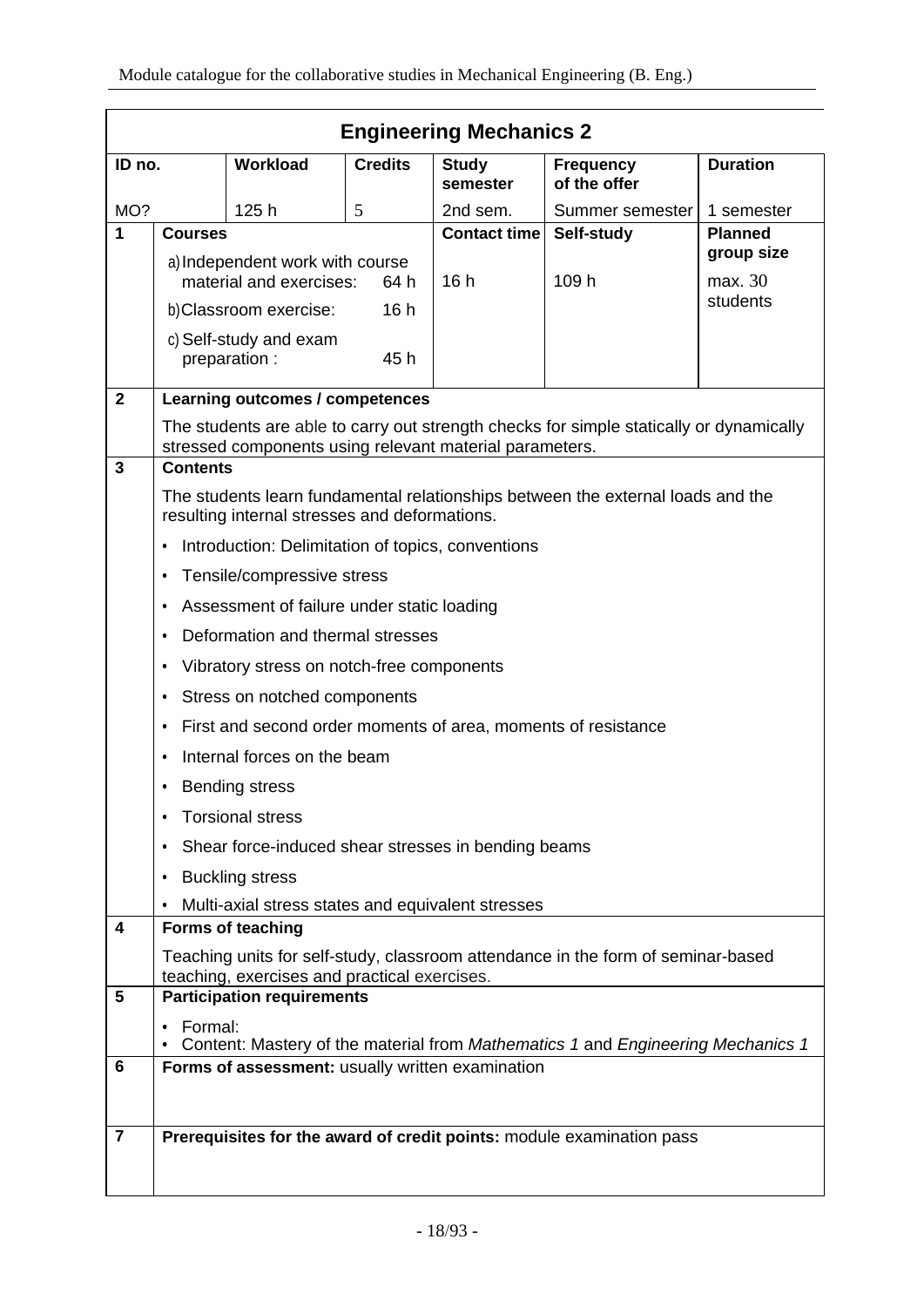| 8  | Use of the module (in other degree programmes)                                                                                                                   |
|----|------------------------------------------------------------------------------------------------------------------------------------------------------------------|
|    | Compulsory module in the joint degree programmes<br>Plastics Technology (B.Eng.) and Mechatronics (B.Eng.) of South Westphalia<br>University of Applied Sciences |
| 9  | Significance of the grade for the final grade: 5/180                                                                                                             |
|    |                                                                                                                                                                  |
|    |                                                                                                                                                                  |
| 10 | <b>Module coordinator and main lecturer</b>                                                                                                                      |
|    | Prof. Dr.-Ing. Andreas Asch, South Westphalia University of Applied Sciences                                                                                     |
|    | Prof. Dr.-Ing. Raimund Kisse, University of Applied Sciences Bielefeld                                                                                           |
| 11 | <b>Other information</b>                                                                                                                                         |
|    | Advice and faculty tutoring by telephone or e-mail as well as in personal meetings by<br>appointment.                                                            |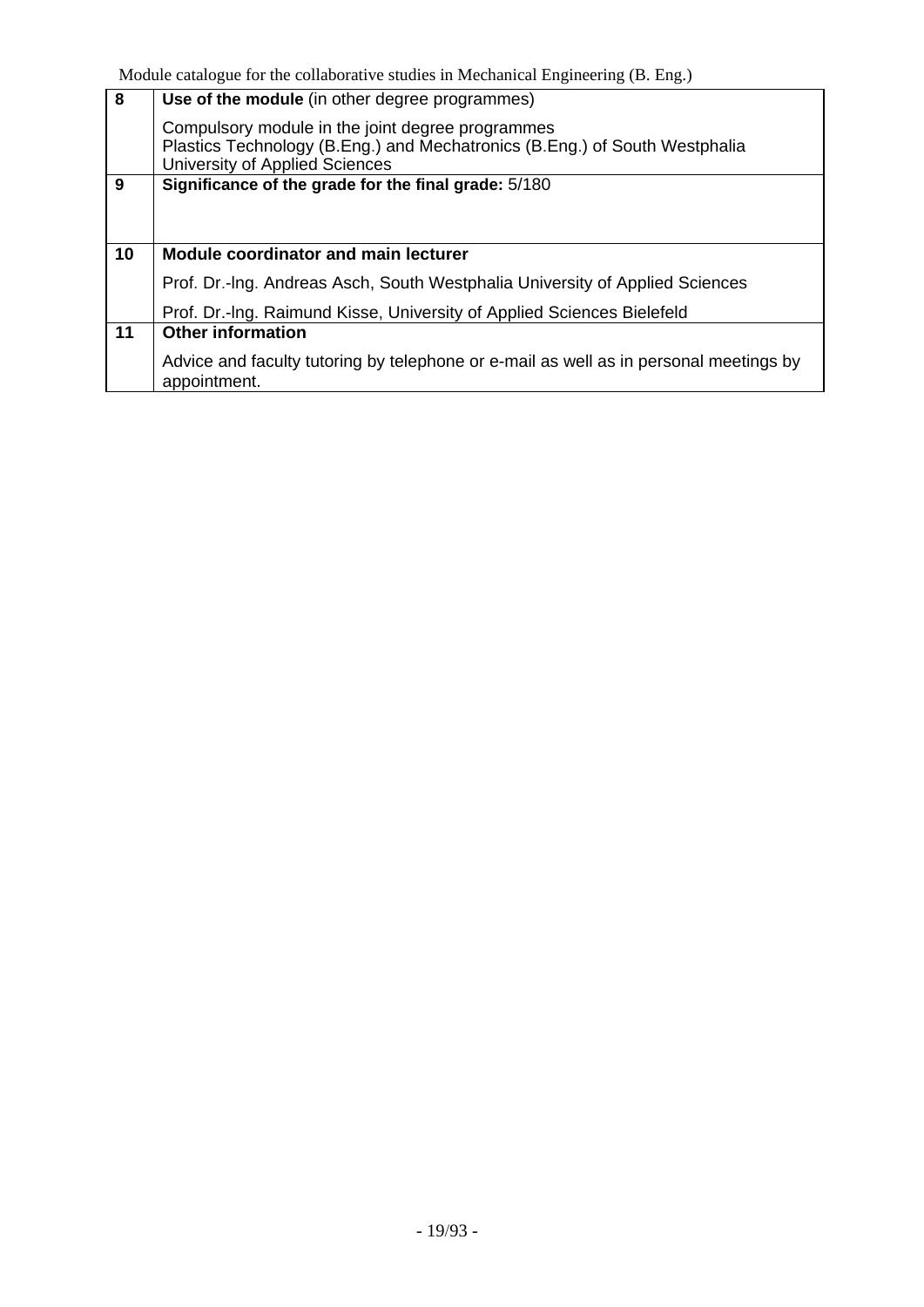|                         |                                                                                                            |                                                                                                                            |                     | <b>CAD</b>               |                                                                                                                                                                                                                                                                                                            |                 |
|-------------------------|------------------------------------------------------------------------------------------------------------|----------------------------------------------------------------------------------------------------------------------------|---------------------|--------------------------|------------------------------------------------------------------------------------------------------------------------------------------------------------------------------------------------------------------------------------------------------------------------------------------------------------|-----------------|
| ID no.                  |                                                                                                            | Workload                                                                                                                   | <b>Credits</b>      | <b>Study</b><br>semester | <b>Frequency</b><br>of the offer                                                                                                                                                                                                                                                                           | <b>Duration</b> |
| MOB                     |                                                                                                            | 125h                                                                                                                       | 5                   | 2nd sem.                 | Summer semester                                                                                                                                                                                                                                                                                            | 1 semester      |
| 1                       | <b>Courses</b>                                                                                             |                                                                                                                            | <b>Contact time</b> | Self-study               | <b>Planned</b>                                                                                                                                                                                                                                                                                             |                 |
|                         |                                                                                                            | a) Independent work with course                                                                                            |                     |                          |                                                                                                                                                                                                                                                                                                            | group size      |
|                         |                                                                                                            | material and exercises:                                                                                                    | 56 h                | 24 h                     | 101 h                                                                                                                                                                                                                                                                                                      | max. 30         |
|                         | 16h<br>b) Practical training:                                                                              |                                                                                                                            |                     |                          | students                                                                                                                                                                                                                                                                                                   |                 |
|                         |                                                                                                            | c) Classroom exercise:                                                                                                     | 8 h                 |                          |                                                                                                                                                                                                                                                                                                            |                 |
|                         |                                                                                                            | d) Self-study and exam<br>preparation:                                                                                     | 45h                 |                          |                                                                                                                                                                                                                                                                                                            |                 |
| $\overline{\mathbf{2}}$ |                                                                                                            | Learning outcomes / competences                                                                                            |                     |                          |                                                                                                                                                                                                                                                                                                            |                 |
|                         |                                                                                                            | Students are able to                                                                                                       |                     |                          |                                                                                                                                                                                                                                                                                                            |                 |
|                         |                                                                                                            |                                                                                                                            |                     |                          | describe the functions and possibilities of common 3D CAD systems in an overview.                                                                                                                                                                                                                          |                 |
|                         |                                                                                                            | create and manipulate 3D models.                                                                                           |                     |                          |                                                                                                                                                                                                                                                                                                            |                 |
|                         |                                                                                                            | create 3D assemblies.                                                                                                      |                     |                          |                                                                                                                                                                                                                                                                                                            |                 |
|                         |                                                                                                            | derive 2D drawings from 3D models.                                                                                         |                     |                          |                                                                                                                                                                                                                                                                                                            |                 |
| $\mathbf{3}$            | <b>Contents</b>                                                                                            |                                                                                                                            |                     |                          |                                                                                                                                                                                                                                                                                                            |                 |
|                         | aided design.                                                                                              |                                                                                                                            |                     |                          | The students get to know and apply systems and working techniques of computer-                                                                                                                                                                                                                             |                 |
|                         |                                                                                                            | • CAD systems:<br>equipment technology, programmes for CAD, data exchange                                                  |                     |                          | Definition and historical development, reasons for introduction and distribution,                                                                                                                                                                                                                          |                 |
|                         | models),                                                                                                   | • CAD working techniques:<br>parameterisation, solid modelling through<br>detail for 3D CAD models, application extensions |                     |                          | Input techniques, coordinate systems, operators and operands, construction<br>methods for 2D geometry, 3D geometry models (corner, edge, surface, solid<br>methods for structuring CAD data, variant construction through<br>Solid element synthesis, solid modelling by rotating and extruding, levels of |                 |
| $\overline{\mathbf{4}}$ |                                                                                                            | Forms of teaching                                                                                                          |                     |                          |                                                                                                                                                                                                                                                                                                            |                 |
|                         |                                                                                                            | exercises and practicals.                                                                                                  |                     |                          | Teaching units for self-study, attendance events in the form of seminar-based teaching,                                                                                                                                                                                                                    |                 |
| 5                       |                                                                                                            | <b>Participation requirements</b>                                                                                          |                     |                          |                                                                                                                                                                                                                                                                                                            |                 |
|                         | Formal:<br>٠                                                                                               |                                                                                                                            |                     |                          |                                                                                                                                                                                                                                                                                                            |                 |
|                         | Content: Mastery of the material from Technical Documentation<br>Forms of assessment: usually written exam |                                                                                                                            |                     |                          |                                                                                                                                                                                                                                                                                                            |                 |
| 6<br>$\overline{7}$     |                                                                                                            | Requirements for the award of credit points                                                                                |                     |                          |                                                                                                                                                                                                                                                                                                            |                 |
|                         |                                                                                                            |                                                                                                                            |                     |                          | Certificate for successful participation in the internship and module examination pass                                                                                                                                                                                                                     |                 |
| 8                       |                                                                                                            | Use of the module (in other degree programmes)                                                                             |                     |                          |                                                                                                                                                                                                                                                                                                            |                 |
|                         |                                                                                                            | (B. Eng.) of South Westphalia University of Applied Sciences                                                               |                     |                          | Compulsory module in the part-time combined study programme Plastics Technology                                                                                                                                                                                                                            |                 |
| 9                       |                                                                                                            | Importance of the grade for the final grade: 5/180                                                                         |                     |                          |                                                                                                                                                                                                                                                                                                            |                 |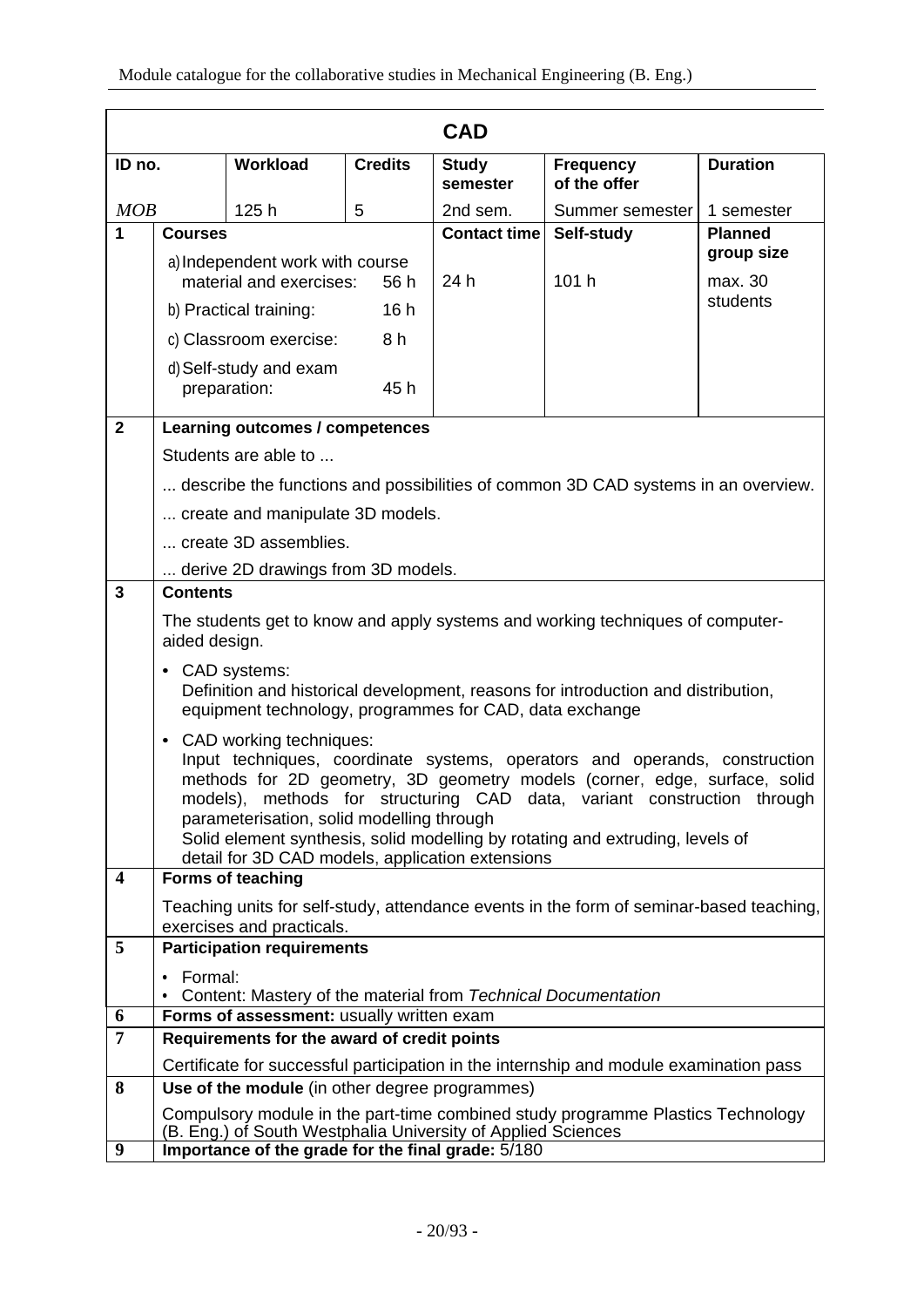| 10 | <b>Module coordinator and main lecturer</b>                                                                                                                                                                                                                                                                                                |
|----|--------------------------------------------------------------------------------------------------------------------------------------------------------------------------------------------------------------------------------------------------------------------------------------------------------------------------------------------|
|    | Prof. Dr.-Ing. Wilhelm Hannibal, South Westphalia University of Applied<br><b>Sciences</b>                                                                                                                                                                                                                                                 |
|    | Dr. Peter Hoppe, South Westphalia University of Applied Sciences                                                                                                                                                                                                                                                                           |
| 11 | <b>Other information</b>                                                                                                                                                                                                                                                                                                                   |
|    | Internship on an integrated CAE system (CATIA, Autocad inventory):<br>a) Demonstration of the basic methods of computer-aided design,<br>Individual application in particular the presented methods for<br>modelling 3D models for individual parts and assemblies in<br>mechanical engineering and for drawing derivation under guidance. |
|    | Advice and faculty tutoring by telephone or e-mail as well as in personal<br>meetings by appointment.                                                                                                                                                                                                                                      |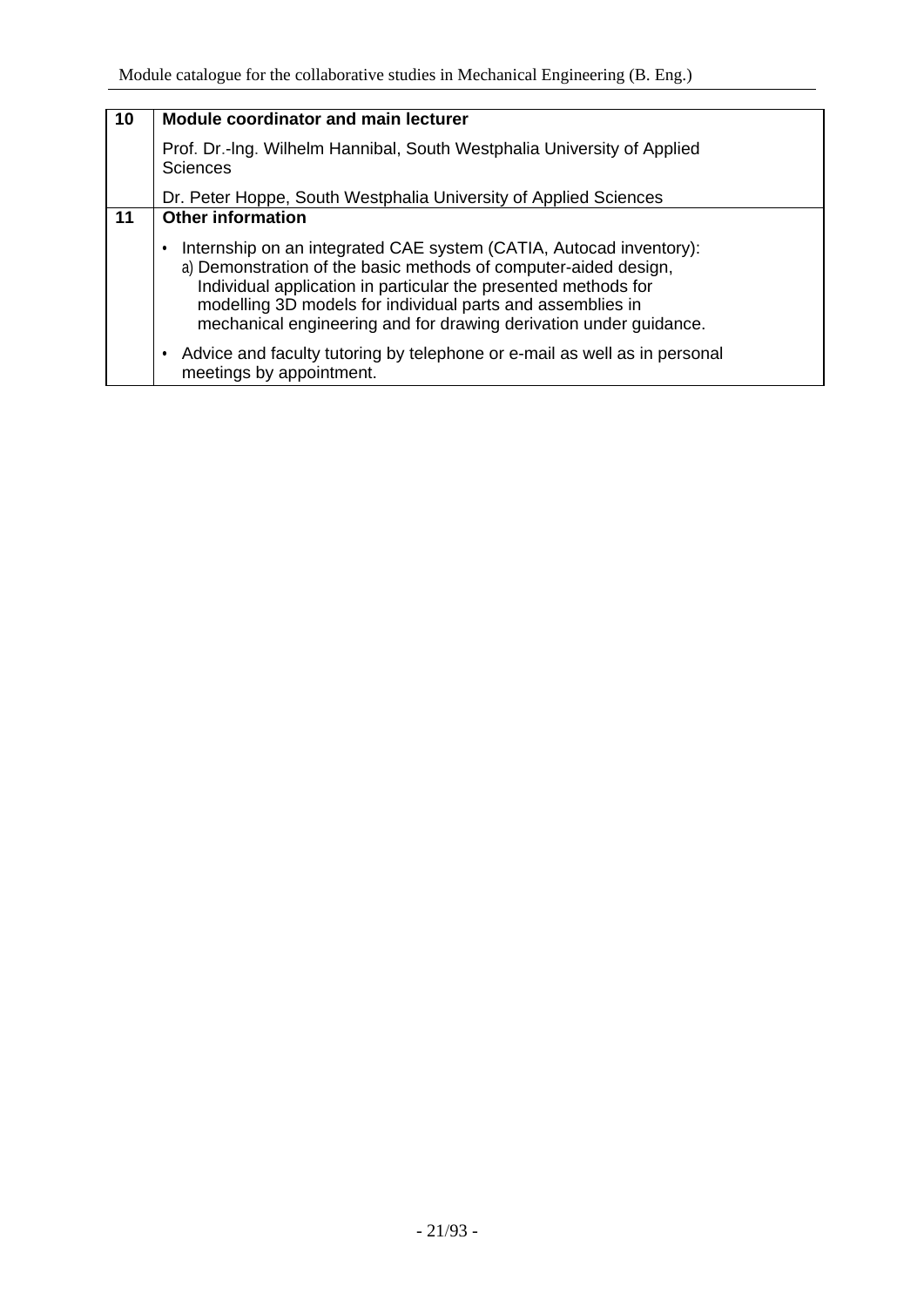|                | <b>Mathematics 3</b>                                                                                                                                                                                                                                                                                                                                                                                                                                                                                                                                                                                                                                         |                                                     |                     |                          |                                                                                        |                 |  |
|----------------|--------------------------------------------------------------------------------------------------------------------------------------------------------------------------------------------------------------------------------------------------------------------------------------------------------------------------------------------------------------------------------------------------------------------------------------------------------------------------------------------------------------------------------------------------------------------------------------------------------------------------------------------------------------|-----------------------------------------------------|---------------------|--------------------------|----------------------------------------------------------------------------------------|-----------------|--|
| ID no.         |                                                                                                                                                                                                                                                                                                                                                                                                                                                                                                                                                                                                                                                              | Workload                                            | <b>Credits</b>      | <b>Study</b><br>semester | <b>Frequency</b><br>of the offer                                                       | <b>Duration</b> |  |
| M09            |                                                                                                                                                                                                                                                                                                                                                                                                                                                                                                                                                                                                                                                              | 125h                                                | 5                   | 3rd sem.                 | Winter semester                                                                        | 1 semester      |  |
| 1              | <b>Courses</b>                                                                                                                                                                                                                                                                                                                                                                                                                                                                                                                                                                                                                                               |                                                     | <b>Contact time</b> | Self-study               | <b>Planned</b>                                                                         |                 |  |
|                |                                                                                                                                                                                                                                                                                                                                                                                                                                                                                                                                                                                                                                                              | a) Independent work with course                     |                     |                          |                                                                                        | group size      |  |
|                | material and exercises:<br>64 h                                                                                                                                                                                                                                                                                                                                                                                                                                                                                                                                                                                                                              |                                                     | 16h                 | 109 h                    | max. 30<br>students                                                                    |                 |  |
|                |                                                                                                                                                                                                                                                                                                                                                                                                                                                                                                                                                                                                                                                              | b)Classroom exercise:                               | 16h                 |                          |                                                                                        |                 |  |
|                |                                                                                                                                                                                                                                                                                                                                                                                                                                                                                                                                                                                                                                                              | c) Self-study and exam<br>preparation :             | 45 h                |                          |                                                                                        |                 |  |
| $\overline{2}$ |                                                                                                                                                                                                                                                                                                                                                                                                                                                                                                                                                                                                                                                              | Learning outcomes / competences                     |                     |                          |                                                                                        |                 |  |
|                |                                                                                                                                                                                                                                                                                                                                                                                                                                                                                                                                                                                                                                                              | Students are able to                                |                     |                          |                                                                                        |                 |  |
|                |                                                                                                                                                                                                                                                                                                                                                                                                                                                                                                                                                                                                                                                              |                                                     |                     |                          | calculate the solution of various simple types of differential equations as well as    |                 |  |
|                |                                                                                                                                                                                                                                                                                                                                                                                                                                                                                                                                                                                                                                                              | systems of linear differential equations.           |                     |                          |                                                                                        |                 |  |
|                |                                                                                                                                                                                                                                                                                                                                                                                                                                                                                                                                                                                                                                                              | several variables.                                  |                     |                          | determine partial derivatives, gradient and directional derivative of functions of     |                 |  |
|                | determine relative extrema as well as extrema under constraints of functions of<br>several variables.                                                                                                                                                                                                                                                                                                                                                                                                                                                                                                                                                        |                                                     |                     |                          |                                                                                        |                 |  |
|                | apply the discussed methods in the compensation and error calculation.                                                                                                                                                                                                                                                                                                                                                                                                                                                                                                                                                                                       |                                                     |                     |                          |                                                                                        |                 |  |
| 3              | <b>Contents</b>                                                                                                                                                                                                                                                                                                                                                                                                                                                                                                                                                                                                                                              |                                                     |                     |                          |                                                                                        |                 |  |
|                |                                                                                                                                                                                                                                                                                                                                                                                                                                                                                                                                                                                                                                                              | and how to apply them.                              |                     |                          | Students learn the basic mathematical methods for solving engineering problems         |                 |  |
|                | Ordinary differential equations:<br>$\bullet$<br>Introduction and definitions, 1st order differential equations, geometric<br>interpretation, separable differential equations, integration of a differential equation<br>by substitution, 1st order linear differential equations, variation of constants, nth<br>order linear differential equations with constant coefficients, superposition theorem,<br>product theorem, fundamental systems, exponential theorem, characteristic<br>equation, oscillations, determination of the special solution of the inhomogenous<br>equation, systems of linear differential equations with constant coefficients |                                                     |                     |                          |                                                                                        |                 |  |
|                | Differential calculus for functions of several variables :<br>Introduction of functions of several variables, forms of representation, continuity,<br>partial derivative, the total differential, limplicit differentiation, gradient and directional<br>derivative, Taylor's theorem, relative extrema, extrema under constraints,<br>applications in equilibrium and equilibrium theory<br>Error calculation                                                                                                                                                                                                                                               |                                                     |                     |                          |                                                                                        |                 |  |
| 4              |                                                                                                                                                                                                                                                                                                                                                                                                                                                                                                                                                                                                                                                              | <b>Forms of teaching</b>                            |                     |                          |                                                                                        |                 |  |
|                | and exercises.                                                                                                                                                                                                                                                                                                                                                                                                                                                                                                                                                                                                                                               |                                                     |                     |                          | Teaching units for self-study, attendance events in the form of seminar-based teaching |                 |  |
| 5              |                                                                                                                                                                                                                                                                                                                                                                                                                                                                                                                                                                                                                                                              | <b>Participation requirements</b>                   |                     |                          |                                                                                        |                 |  |
|                | Formal:                                                                                                                                                                                                                                                                                                                                                                                                                                                                                                                                                                                                                                                      | Content: Mastery of the material from Mathematics 2 |                     |                          |                                                                                        |                 |  |
| 6              |                                                                                                                                                                                                                                                                                                                                                                                                                                                                                                                                                                                                                                                              | Forms of assessment: usually written examination    |                     |                          |                                                                                        |                 |  |
|                |                                                                                                                                                                                                                                                                                                                                                                                                                                                                                                                                                                                                                                                              |                                                     |                     |                          |                                                                                        |                 |  |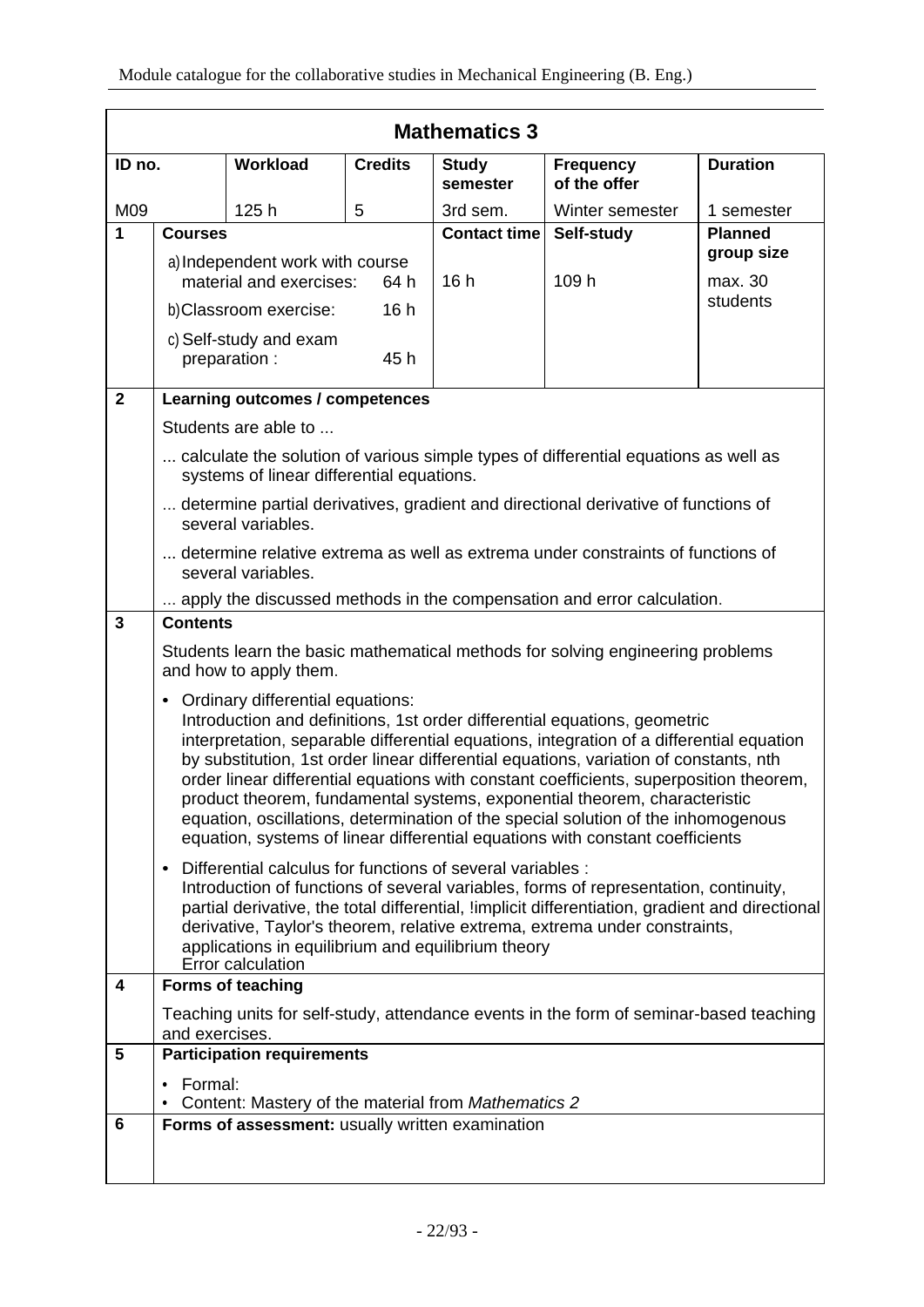| $\overline{7}$ | Prerequisites for the award of credit points module examination pass                                  |
|----------------|-------------------------------------------------------------------------------------------------------|
|                |                                                                                                       |
| 8              | Use of the module (in other degree programmes)                                                        |
|                | Compulsory module in the joint degree programmes                                                      |
|                | Plastics Technology (B.Eng.) and Mechatronics (B.Eng.) of South Westphalia                            |
|                | University of Applied Sciences                                                                        |
| 9              | Importance of the grade for the final grade: 5/180                                                    |
| 10             | <b>Module coordinator and main lecturer</b>                                                           |
|                | Prof. Dr. rer. nat. Hardy Moock, South Westphalia University of Applied Sciences                      |
|                | Dipl.-Math. Sybille Draxl, Bielefeld University of Applied Sciences                                   |
| 11             | <b>Other information</b>                                                                              |
|                | Advice and faculty tutoring by telephone or e-mail as well as in personal meetings by<br>appointment. |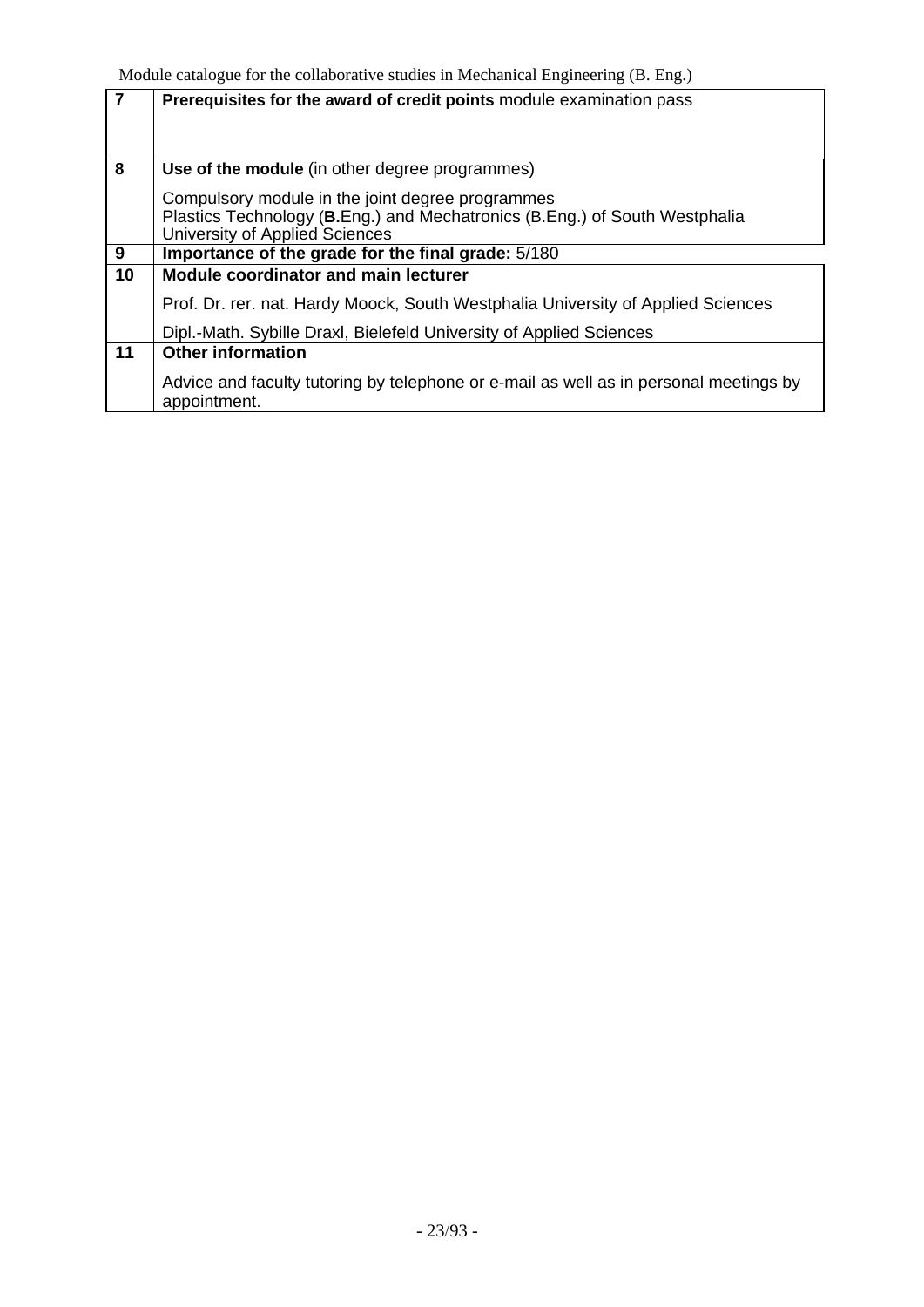|                | <b>Engineering Mechanics 3</b>                                                                                                                                          |                                                    |                |                          |                                                                                                                                                                                                                                                                                                                                                             |                 |  |
|----------------|-------------------------------------------------------------------------------------------------------------------------------------------------------------------------|----------------------------------------------------|----------------|--------------------------|-------------------------------------------------------------------------------------------------------------------------------------------------------------------------------------------------------------------------------------------------------------------------------------------------------------------------------------------------------------|-----------------|--|
| ID no.         |                                                                                                                                                                         | Workload                                           | <b>Credits</b> | <b>Study</b><br>semester | <b>Frequency</b><br>of the offer                                                                                                                                                                                                                                                                                                                            | <b>Duration</b> |  |
| M10            |                                                                                                                                                                         | 125h                                               | 5              | 3rd sem.                 | Winter semester                                                                                                                                                                                                                                                                                                                                             | 1 semester      |  |
| 1              | <b>Courses</b>                                                                                                                                                          |                                                    |                | <b>Contact</b>           | Self-study                                                                                                                                                                                                                                                                                                                                                  | <b>Planned</b>  |  |
|                |                                                                                                                                                                         | a) Independent work with course                    |                | time                     |                                                                                                                                                                                                                                                                                                                                                             | group size      |  |
|                |                                                                                                                                                                         | material and exercises:                            | 64 h           |                          | 109 h                                                                                                                                                                                                                                                                                                                                                       | max. 30         |  |
|                |                                                                                                                                                                         | b)Classroom exercise:                              | 16h            | 16h                      |                                                                                                                                                                                                                                                                                                                                                             | students        |  |
|                |                                                                                                                                                                         | c) Self-study and exam preparation                 | 45 h           |                          |                                                                                                                                                                                                                                                                                                                                                             |                 |  |
| $\mathbf{2}$   |                                                                                                                                                                         | Learning outcomes / competences                    |                |                          |                                                                                                                                                                                                                                                                                                                                                             |                 |  |
|                |                                                                                                                                                                         |                                                    |                |                          | Students are able to apply the essential basic dynamic laws to points and rigid bodies.                                                                                                                                                                                                                                                                     |                 |  |
| $\overline{3}$ | <b>Contents</b>                                                                                                                                                         |                                                    |                |                          |                                                                                                                                                                                                                                                                                                                                                             |                 |  |
|                | structures.                                                                                                                                                             |                                                    |                |                          | Students are taught basic knowledge of the geometric and temporal processes of<br>movements and their interactions with forces and moments in and on mechanical                                                                                                                                                                                             |                 |  |
|                | Introduction to the topic delimitation<br>٠                                                                                                                             |                                                    |                |                          |                                                                                                                                                                                                                                                                                                                                                             |                 |  |
|                | Kinematics:<br>$\bullet$<br>Kinematics of the point, kinematics of the disc                                                                                             |                                                    |                |                          |                                                                                                                                                                                                                                                                                                                                                             |                 |  |
|                | Kinetics:<br>$\bullet$                                                                                                                                                  | of a rigid body                                    |                |                          | Kinetics of the mass point, pure translational motion; work, energy, power; momentum,<br>momentum theorem, momentum conservation law for mass points; motion of a body in a<br>medium; rotation of a body about a fixed axis; work, energy, power in rotational motion;<br>momentum, momentum conservation law for rotational motion; general, plane motion |                 |  |
| 4              |                                                                                                                                                                         | <b>Forms of teaching</b>                           |                |                          |                                                                                                                                                                                                                                                                                                                                                             |                 |  |
|                |                                                                                                                                                                         | exercises and practicals.                          |                |                          | Teaching units for self-study, attendance events in the form of seminar-based teaching,                                                                                                                                                                                                                                                                     |                 |  |
| 5              |                                                                                                                                                                         | <b>Participation requirements</b>                  |                |                          |                                                                                                                                                                                                                                                                                                                                                             |                 |  |
|                | Formal:                                                                                                                                                                 |                                                    |                |                          |                                                                                                                                                                                                                                                                                                                                                             |                 |  |
|                |                                                                                                                                                                         |                                                    |                |                          | Content: Mastery of the material from Mathematics 2 and Engineering Mechanics 2                                                                                                                                                                                                                                                                             |                 |  |
| 6              |                                                                                                                                                                         | Forms of assessment: usually written examination   |                |                          |                                                                                                                                                                                                                                                                                                                                                             |                 |  |
|                |                                                                                                                                                                         |                                                    |                |                          |                                                                                                                                                                                                                                                                                                                                                             |                 |  |
|                |                                                                                                                                                                         |                                                    |                |                          |                                                                                                                                                                                                                                                                                                                                                             |                 |  |
| $\overline{7}$ |                                                                                                                                                                         |                                                    |                |                          | Prerequisites for the award of credit points: module examination pass                                                                                                                                                                                                                                                                                       |                 |  |
|                |                                                                                                                                                                         |                                                    |                |                          |                                                                                                                                                                                                                                                                                                                                                             |                 |  |
| 8              |                                                                                                                                                                         | Use of the module (in other degree programmes)     |                |                          |                                                                                                                                                                                                                                                                                                                                                             |                 |  |
|                | Compulsory module in the joint degree programmes<br>Plastics Technology (B.Eng.) and Mechatronics (B.Eng.) of South Westphalia University of<br><b>Applied Sciences</b> |                                                    |                |                          |                                                                                                                                                                                                                                                                                                                                                             |                 |  |
| 9              |                                                                                                                                                                         | Importance of the grade for the final grade: 5/180 |                |                          |                                                                                                                                                                                                                                                                                                                                                             |                 |  |
| 10             |                                                                                                                                                                         | <b>Module coordinator and main lecturer</b>        |                |                          |                                                                                                                                                                                                                                                                                                                                                             |                 |  |
|                |                                                                                                                                                                         |                                                    |                |                          | Prof. Dr.-Ing. Andreas Asch, South Westphalia University of Applied Sciences                                                                                                                                                                                                                                                                                |                 |  |
|                |                                                                                                                                                                         |                                                    |                |                          | Prof. Dr.-Ing. Raimund Kisse, University of Applied Sciences Bielefeld                                                                                                                                                                                                                                                                                      |                 |  |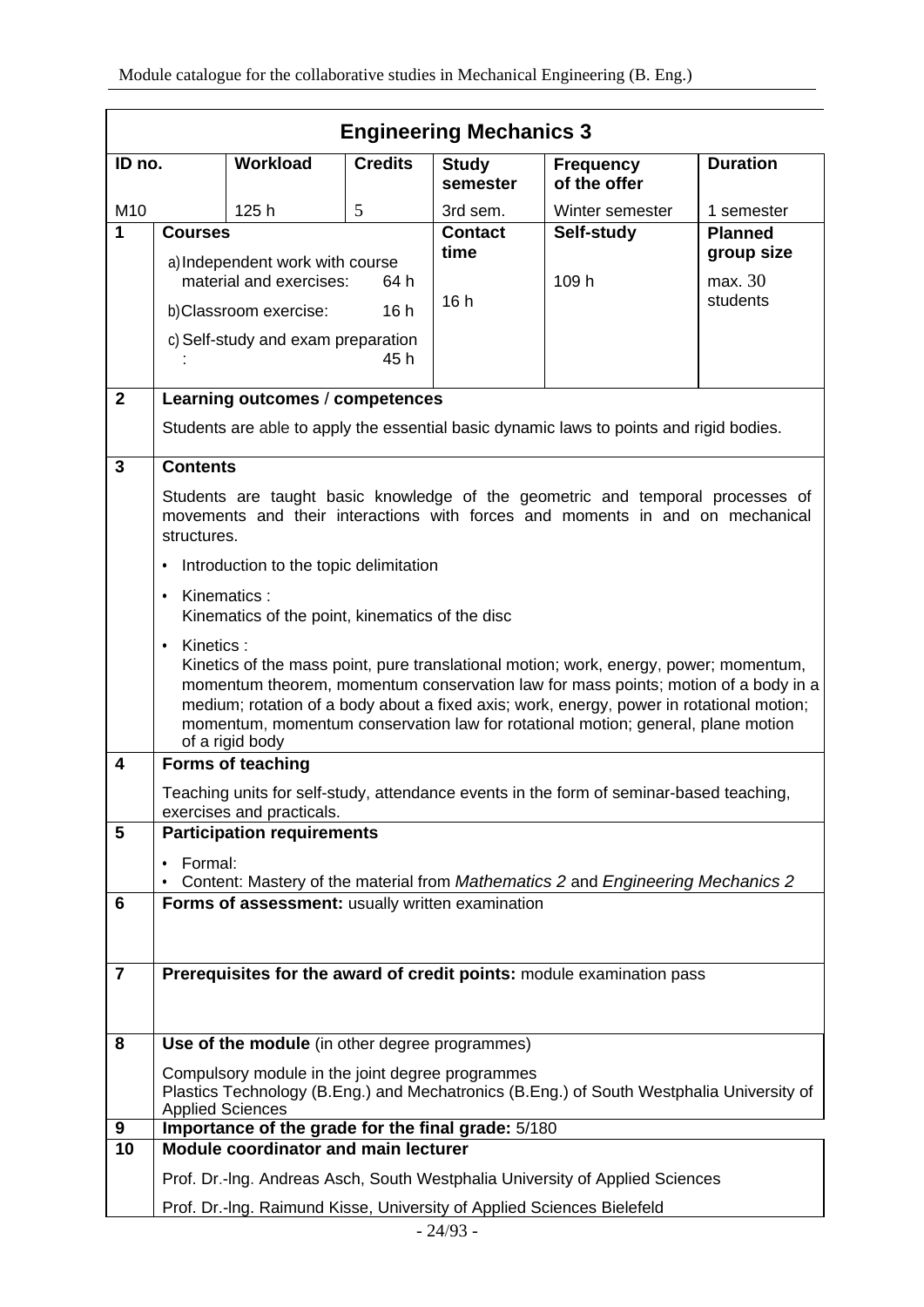| $-11$ | <b>Other information</b>                                                                              |
|-------|-------------------------------------------------------------------------------------------------------|
|       | Advice and faculty tutoring by telephone or e-mail as well as in personal meetings by<br>appointment. |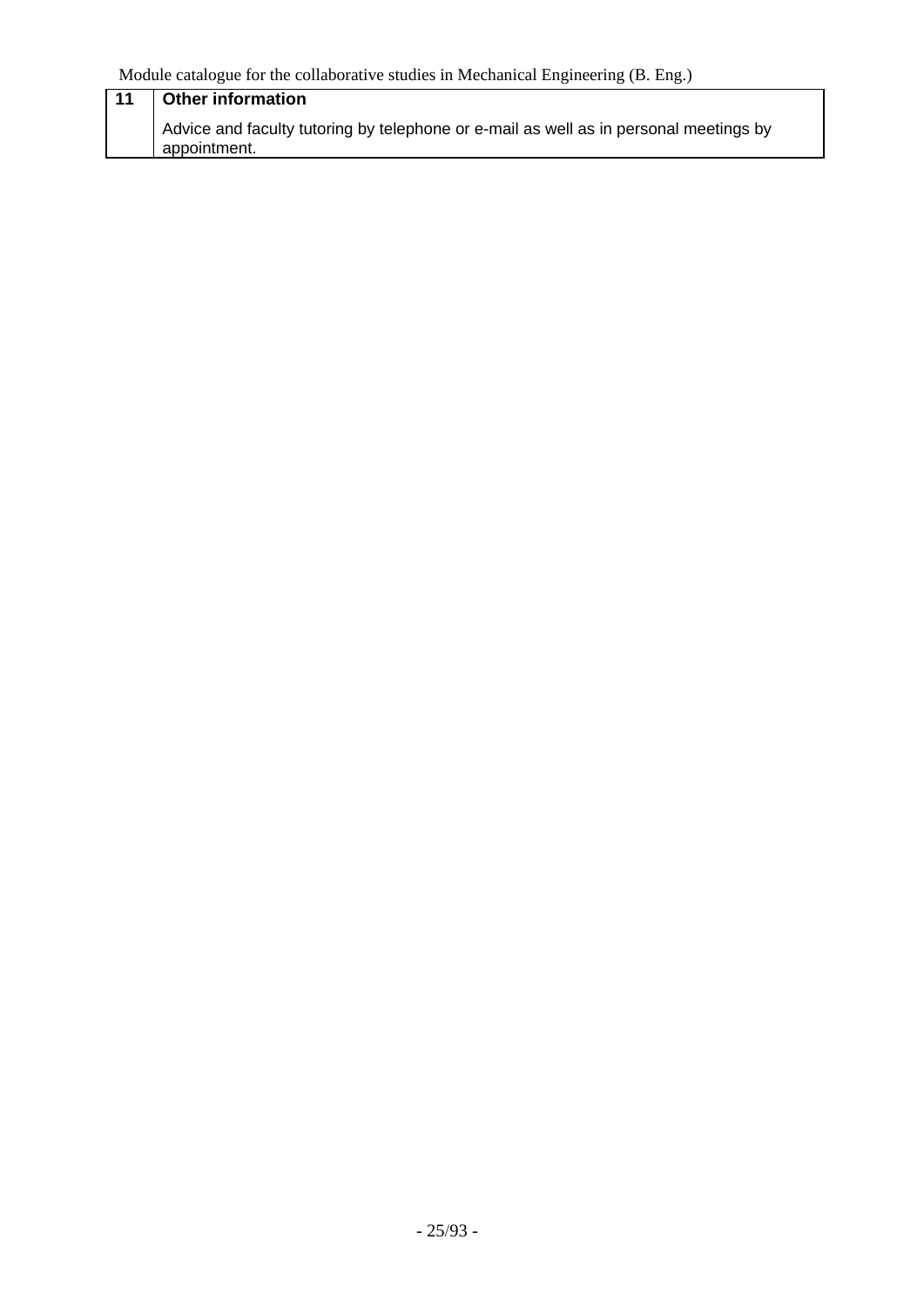|                | <b>Construction Elements 1</b>                                                                                                                                                                                                                                                                                                              |                                                         |                |                          |                                                                                                                                                                     |                     |  |
|----------------|---------------------------------------------------------------------------------------------------------------------------------------------------------------------------------------------------------------------------------------------------------------------------------------------------------------------------------------------|---------------------------------------------------------|----------------|--------------------------|---------------------------------------------------------------------------------------------------------------------------------------------------------------------|---------------------|--|
| ID no.         |                                                                                                                                                                                                                                                                                                                                             | Workload                                                | <b>Credits</b> | <b>Study</b><br>semester | <b>Frequency</b><br>of the offer                                                                                                                                    | <b>Duration</b>     |  |
| M11            |                                                                                                                                                                                                                                                                                                                                             | 125h                                                    | 5              | 3rd sem.                 | Winter semester                                                                                                                                                     | 1 semester          |  |
| $\mathbf{1}$   | <b>Courses</b>                                                                                                                                                                                                                                                                                                                              |                                                         |                | <b>Contact time</b>      | Self-study                                                                                                                                                          | <b>Planned</b>      |  |
|                |                                                                                                                                                                                                                                                                                                                                             | a) Independent work with course                         |                |                          |                                                                                                                                                                     | group size          |  |
|                |                                                                                                                                                                                                                                                                                                                                             | material and exercises:                                 | 56 h           | 24 h                     | 101 h                                                                                                                                                               | max. 30<br>students |  |
|                |                                                                                                                                                                                                                                                                                                                                             | b) Practical training:                                  | 16h            |                          |                                                                                                                                                                     |                     |  |
|                |                                                                                                                                                                                                                                                                                                                                             | c) Classroom exercise:                                  | 8 h            |                          |                                                                                                                                                                     |                     |  |
|                |                                                                                                                                                                                                                                                                                                                                             | d) Self-study and exam<br>preparation:                  | 45h            |                          |                                                                                                                                                                     |                     |  |
| $\overline{2}$ |                                                                                                                                                                                                                                                                                                                                             | Learning outcomes / competences                         |                |                          |                                                                                                                                                                     |                     |  |
|                |                                                                                                                                                                                                                                                                                                                                             | Students are able to                                    |                |                          |                                                                                                                                                                     |                     |  |
|                |                                                                                                                                                                                                                                                                                                                                             | explain the function of the machine elements presented. |                |                          |                                                                                                                                                                     |                     |  |
|                |                                                                                                                                                                                                                                                                                                                                             |                                                         |                |                          | name the advantages and disadvantages of technical alternatives.                                                                                                    |                     |  |
|                |                                                                                                                                                                                                                                                                                                                                             | design the basic machine elements presented.            |                |                          |                                                                                                                                                                     |                     |  |
|                | draw on their knowledge from previous basic subjects in order to find solutions to<br>simple design problems and to develop these solutions taking into account physical,<br>economic and social factors, material, technological and economic aspects.                                                                                     |                                                         |                |                          |                                                                                                                                                                     |                     |  |
|                | with standards.                                                                                                                                                                                                                                                                                                                             |                                                         |                |                          | document their own constructive solution proposals as far as possible in accordance                                                                                 |                     |  |
| $\mathbf{3}$   | <b>Contents</b>                                                                                                                                                                                                                                                                                                                             |                                                         |                |                          |                                                                                                                                                                     |                     |  |
|                |                                                                                                                                                                                                                                                                                                                                             | their calculation and design.                           |                |                          | Students are taught about the function and structure of machine elements as well as                                                                                 |                     |  |
|                | $\bullet$                                                                                                                                                                                                                                                                                                                                   | Basics of construction:<br>tolerances and fits          |                |                          | Overview of the design development process, designing with design elements, force-<br>appropriate design, production-appropriate design, stress on design elements, |                     |  |
|                | Connecting elements :<br>$\bullet$<br>Classification system for connections, substantial connections (welded, soldered,<br>bonded, cemented connections), Positive connections (embedded, riveted,<br>flanged, folded, lapped, expanded, bolted, shaft-hub connections), force<br>connections (press, pin, screw, wedge, clamp connections) |                                                         |                |                          |                                                                                                                                                                     |                     |  |
|                | Bearings:<br>٠<br>Friction behaviour of bearing arrangements, rolling bearings, plain bearings                                                                                                                                                                                                                                              |                                                         |                |                          |                                                                                                                                                                     |                     |  |
|                | <b>Guided tours:</b><br>$\bullet$<br>Definition and application examples, requirements, sliding guides, rolling guides,<br>kinematic guides                                                                                                                                                                                                 |                                                         |                |                          |                                                                                                                                                                     |                     |  |
|                | • Axles and shafts:<br>Definition and properties, strength calculation, deformation calculation, critical speed,<br>design guidelines                                                                                                                                                                                                       |                                                         |                |                          |                                                                                                                                                                     |                     |  |
| 4              |                                                                                                                                                                                                                                                                                                                                             | Forms of teaching                                       |                |                          |                                                                                                                                                                     |                     |  |
|                |                                                                                                                                                                                                                                                                                                                                             | exercises and practicals.                               |                |                          | Teaching units for self-study, attendance events in the form of seminar-based teaching,                                                                             |                     |  |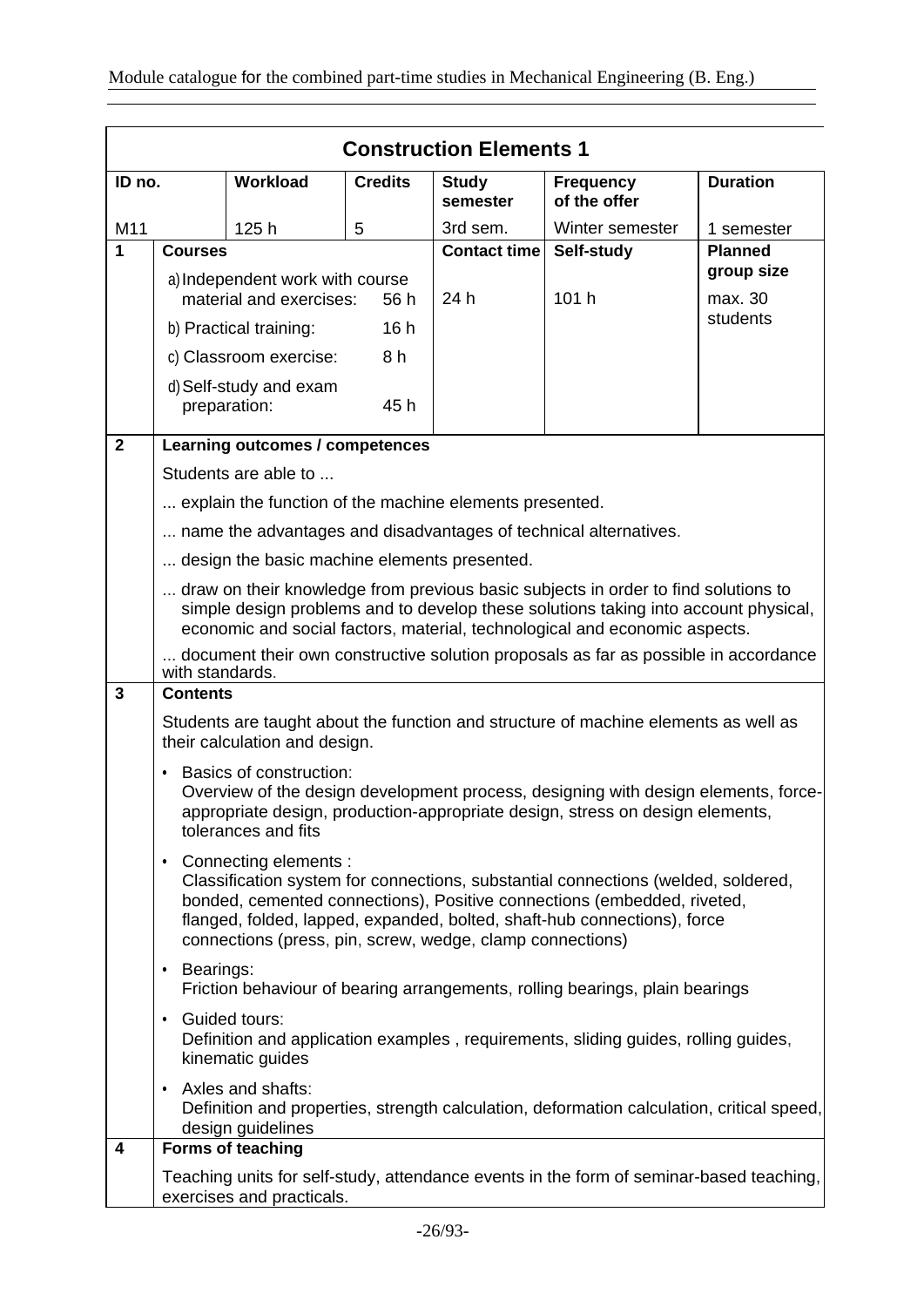| $\overline{5}$          | <b>Participation requirements</b>                                                                                                                                |
|-------------------------|------------------------------------------------------------------------------------------------------------------------------------------------------------------|
|                         | Formal:<br>Content: Mastery of the material from Technical Documentation and Technical<br>Mechanics 2                                                            |
| 6                       | Forms of assessment: usually written examination                                                                                                                 |
| $\overline{\mathbf{7}}$ | Requirements for the award of credit points                                                                                                                      |
|                         | Certificate for successful participation in the internship and module examination pass                                                                           |
| 8                       | Use of the module (in other degree programmes)                                                                                                                   |
|                         | Compulsory module in the joint degree programmes<br>Plastics Technology (B.Eng.) and Mechatronics (B.Eng.) of South Westphalia<br>University of Applied Sciences |
| 9                       | Importance of the grade for the final grade: 5/180                                                                                                               |
| 10                      | Module coordinator and main lecturer                                                                                                                             |
|                         | Prof. Dr.-Ing. Andreas Asch, South Westphalia University of Applied Sciences                                                                                     |
| 11                      | <b>Other information</b>                                                                                                                                         |
|                         | • Practical course with several selected design tasks from the sub-spectrum of the<br>machine elements covered.                                                  |
|                         | • Advice and faculty tutoring by telephone or e-mail as well as in personal<br>meetings by appointment.                                                          |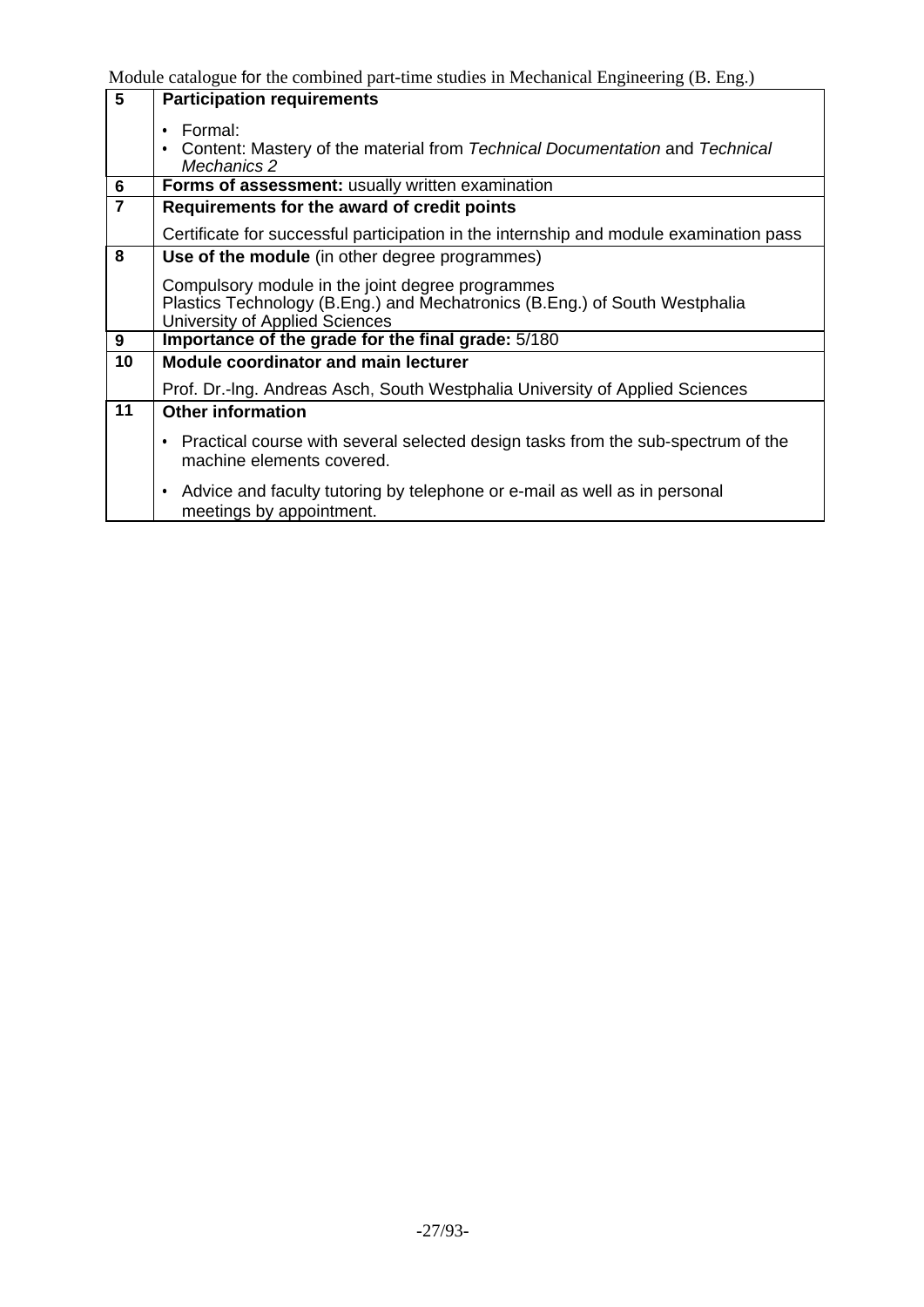|                | <b>Electrical Engineering 1</b>                                                                                                                                                                                                                                                                  |                                                                       |                |                          |                                                                                          |                     |  |
|----------------|--------------------------------------------------------------------------------------------------------------------------------------------------------------------------------------------------------------------------------------------------------------------------------------------------|-----------------------------------------------------------------------|----------------|--------------------------|------------------------------------------------------------------------------------------|---------------------|--|
| ID no.         |                                                                                                                                                                                                                                                                                                  | Workload                                                              | <b>Credits</b> | <b>Study</b><br>semester | <b>Frequency</b><br>of the offer                                                         | <b>Duration</b>     |  |
| M12            |                                                                                                                                                                                                                                                                                                  | 125h                                                                  | 5              | 3rd sem.                 | Winter semester                                                                          | 1 semester          |  |
| 1              | <b>Courses</b>                                                                                                                                                                                                                                                                                   |                                                                       |                | <b>Contact time</b>      | Self-study                                                                               | <b>Planned</b>      |  |
|                |                                                                                                                                                                                                                                                                                                  | a) Independent work with course                                       |                |                          |                                                                                          | group size          |  |
|                |                                                                                                                                                                                                                                                                                                  | material and exercises:                                               | 64 h           | 16h                      | 109 h                                                                                    | max. 30<br>students |  |
|                |                                                                                                                                                                                                                                                                                                  | b)Classroom exercise:                                                 | 16h            |                          |                                                                                          |                     |  |
|                | 45 h                                                                                                                                                                                                                                                                                             | c) Self-study and exam preparation:                                   |                |                          |                                                                                          |                     |  |
| $\overline{2}$ |                                                                                                                                                                                                                                                                                                  | Learning outcomes / competences                                       |                |                          |                                                                                          |                     |  |
|                |                                                                                                                                                                                                                                                                                                  | Students are able to                                                  |                |                          |                                                                                          |                     |  |
|                |                                                                                                                                                                                                                                                                                                  | calculate the force effects of electric and magnetic fields.          |                |                          |                                                                                          |                     |  |
|                |                                                                                                                                                                                                                                                                                                  | apply Ohm's law and Kirchhoff's equations.                            |                |                          |                                                                                          |                     |  |
|                |                                                                                                                                                                                                                                                                                                  |                                                                       |                |                          | set up and solve systems of equations for calculating linear DC and AC circuits.         |                     |  |
|                |                                                                                                                                                                                                                                                                                                  | apply the law of induction and the law of flow-through.               |                |                          |                                                                                          |                     |  |
|                |                                                                                                                                                                                                                                                                                                  |                                                                       |                |                          |                                                                                          |                     |  |
| 3              | <b>Contents</b>                                                                                                                                                                                                                                                                                  |                                                                       |                |                          |                                                                                          |                     |  |
|                | Students are taught basic and in-depth knowledge of the content, interrelationships and<br>technical applications of electrical engineering. The module contents serve as a basis for<br>understanding the application and development of electrotechnical systems in engineering<br>activities. |                                                                       |                |                          |                                                                                          |                     |  |
|                | ٠                                                                                                                                                                                                                                                                                                | SI units, electrophysical basics                                      |                |                          |                                                                                          |                     |  |
|                | $\bullet$                                                                                                                                                                                                                                                                                        | Electrostatics:<br>density and electric flux, polarisation, capacitor |                |                          | Coulomb's law, electric force field, electric work, voltage and potential, electric flux |                     |  |
|                | Electric flow:<br>Electrical line current and current density, Ohm's law for homogeneous conditions,<br>heat of current or Joul's heat, electrical power, direct current circuit, Kirchhoff's rules,<br>parallel connection and series connection of ohmic resistors, resistance determination   |                                                                       |                |                          |                                                                                          |                     |  |
|                | ٠                                                                                                                                                                                                                                                                                                | Unsteady electric flow (capacitor)                                    |                |                          |                                                                                          |                     |  |
|                | ٠                                                                                                                                                                                                                                                                                                | Magnetostatics:                                                       |                |                          | Magnetic field strength, flux density, magnetic flux and magnetic voltage                |                     |  |
|                | Electromagnetism and Electrodynamics:<br>٠<br>Interactions between electric and magnetic field, flow law, Ohm's law of magnetism, law<br>of induction, inductance, eddy currents                                                                                                                 |                                                                       |                |                          |                                                                                          |                     |  |
|                | ٠                                                                                                                                                                                                                                                                                                | Unsteady electric flow (coil)                                         |                |                          |                                                                                          |                     |  |
|                | Alternating current:<br>٠<br>Origin, designation and representation of alternating current quantities, alternating current<br>circuit                                                                                                                                                            |                                                                       |                |                          |                                                                                          |                     |  |
| 4              |                                                                                                                                                                                                                                                                                                  | Forms of teaching                                                     |                |                          |                                                                                          |                     |  |
|                |                                                                                                                                                                                                                                                                                                  | exercises and practicals.                                             |                |                          | Teaching units for self-study, attendance events in the form of seminar-based teaching,  |                     |  |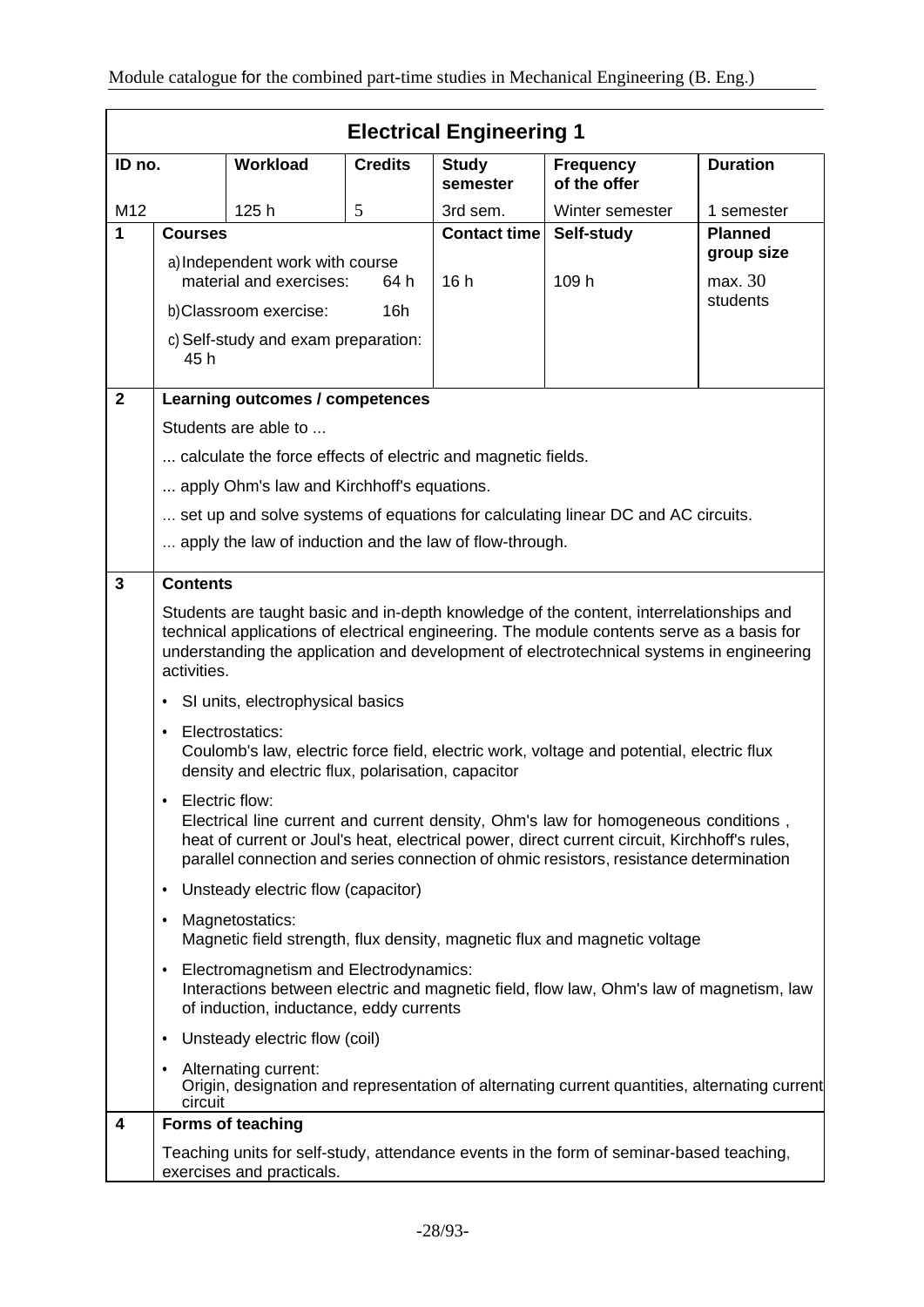| $\overline{\mathbf{5}}$ | <b>Participation requirements</b>                                                                                                                                |
|-------------------------|------------------------------------------------------------------------------------------------------------------------------------------------------------------|
|                         | $\cdot$ Formal: $\cdot$<br>Content: Mastery of the material from mathematics 2 and physics                                                                       |
| 6                       | Forms of assessment: usually written examination                                                                                                                 |
|                         |                                                                                                                                                                  |
| $\overline{7}$          | Prerequisites for the award of credit points: module examination pass                                                                                            |
|                         |                                                                                                                                                                  |
| 8                       | Use of the module (in other degree programmes)                                                                                                                   |
|                         | Compulsory module in the joint degree programmes<br>Plastics technology (B.Eng.) and Mechatronics (B.Eng.) of South Westphalia University<br>of Applied Sciences |
| 9                       | Significance of the grade for the final grade: 5/180                                                                                                             |
|                         |                                                                                                                                                                  |
| 10                      | <b>Module coordinator and main lecturer</b>                                                                                                                      |
|                         | Prof. Dr.-Ing. Martin Skambraks, South Westphalia University of Applied Sciences                                                                                 |
|                         |                                                                                                                                                                  |
| 11                      | <b>Other information</b>                                                                                                                                         |
|                         | Advice and faculty tutoring by telephone or e-mail as well as in personal meetings by<br>appointment.                                                            |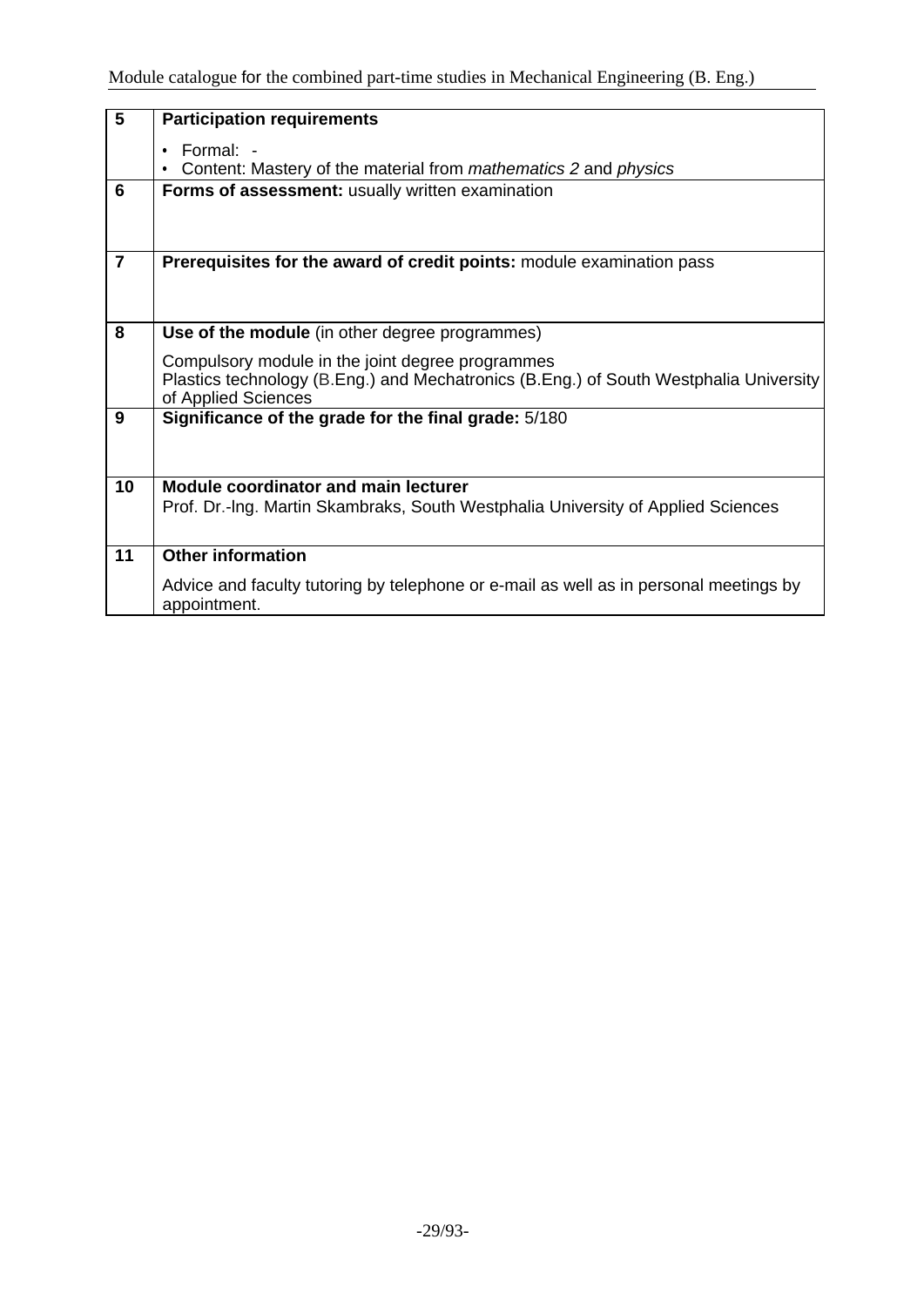|                | <b>Construction Elements 2</b>                                                                                                                                                                                  |                                                         |                |                          |                                                                                                                                                                                                                                                         |                     |  |  |
|----------------|-----------------------------------------------------------------------------------------------------------------------------------------------------------------------------------------------------------------|---------------------------------------------------------|----------------|--------------------------|---------------------------------------------------------------------------------------------------------------------------------------------------------------------------------------------------------------------------------------------------------|---------------------|--|--|
| ID no.         |                                                                                                                                                                                                                 | <b>Workload</b>                                         | <b>Credits</b> | <b>Study</b><br>semester | <b>Frequency</b><br>of the offer                                                                                                                                                                                                                        | <b>Duration</b>     |  |  |
| M13            |                                                                                                                                                                                                                 | 125h                                                    | 5              | 4th sem.                 | Summer semester                                                                                                                                                                                                                                         | 1 semester          |  |  |
| 1              | <b>Courses</b>                                                                                                                                                                                                  |                                                         |                | <b>Contact time</b>      | Self-study                                                                                                                                                                                                                                              | <b>Planned</b>      |  |  |
|                |                                                                                                                                                                                                                 | a) Independent work with course                         |                |                          |                                                                                                                                                                                                                                                         | group size          |  |  |
|                |                                                                                                                                                                                                                 | material and exercises:                                 | 56 h           | 24 h                     | 101 h                                                                                                                                                                                                                                                   | max. 30<br>students |  |  |
|                | 16h<br>b) Practical training:                                                                                                                                                                                   |                                                         |                |                          |                                                                                                                                                                                                                                                         |                     |  |  |
|                |                                                                                                                                                                                                                 | c) Classroom exercise:                                  | 8h             |                          |                                                                                                                                                                                                                                                         |                     |  |  |
|                |                                                                                                                                                                                                                 | d) Self-study and exam<br>preparation:                  | 45 h           |                          |                                                                                                                                                                                                                                                         |                     |  |  |
| $\overline{2}$ |                                                                                                                                                                                                                 | Learning outcomes / competences                         |                |                          |                                                                                                                                                                                                                                                         |                     |  |  |
|                |                                                                                                                                                                                                                 | Students are able to                                    |                |                          |                                                                                                                                                                                                                                                         |                     |  |  |
|                |                                                                                                                                                                                                                 | explain the function of the machine elements presented. |                |                          |                                                                                                                                                                                                                                                         |                     |  |  |
|                |                                                                                                                                                                                                                 |                                                         |                |                          | name the advantages and disadvantages of technical alternatives.                                                                                                                                                                                        |                     |  |  |
|                |                                                                                                                                                                                                                 | design the basic machine elements presented.            |                |                          |                                                                                                                                                                                                                                                         |                     |  |  |
|                |                                                                                                                                                                                                                 |                                                         |                |                          | draw on their knowledge from previous basic subjects in order to find solutions to<br>simple design problems and to develop these solutions taking into account physical,<br>economic and social factors, material, technological and economic aspects. |                     |  |  |
|                | with standards.                                                                                                                                                                                                 |                                                         |                |                          | document their own constructive solution proposals as far as possible in accordance                                                                                                                                                                     |                     |  |  |
| 3              | <b>Contents</b>                                                                                                                                                                                                 |                                                         |                |                          |                                                                                                                                                                                                                                                         |                     |  |  |
|                |                                                                                                                                                                                                                 | their calculation and design.                           |                |                          | Students are taught about the function and structure of machine elements as well as                                                                                                                                                                     |                     |  |  |
|                | Springs:                                                                                                                                                                                                        |                                                         |                |                          | Ordering criteria, spring characteristics, spring work, damping, interaction of springs,<br>mould effective number, metal springs, elastomer springs, gas springs                                                                                       |                     |  |  |
|                | Clutches:<br>٠                                                                                                                                                                                                  | Balanced clutches, shift clutches, hydraulic clutches   |                |                          |                                                                                                                                                                                                                                                         |                     |  |  |
|                | Brakes:<br>$\bullet$<br>Outside shoe and inside shoe brake, disc brake, band brake, friction materials for<br>brake linings                                                                                     |                                                         |                |                          |                                                                                                                                                                                                                                                         |                     |  |  |
|                | Traction gear:<br>٠<br>Structure and properties of tension members, criteria for the selection of the<br>tension member, calculation of belt drives, chain drives                                               |                                                         |                |                          |                                                                                                                                                                                                                                                         |                     |  |  |
|                | Gear drive:<br>$\bullet$<br>Theoretical principles of gearing, pinion gearing, helical gears,<br>Bevel gears, worm drive, gear materials, strength calculation, permissible surface<br>pressure, gearbox design |                                                         |                |                          |                                                                                                                                                                                                                                                         |                     |  |  |
| 4              |                                                                                                                                                                                                                 | Forms of teaching                                       |                |                          |                                                                                                                                                                                                                                                         |                     |  |  |
|                |                                                                                                                                                                                                                 | exercises and practicals.                               |                |                          | Teaching units for self-study, attendance events in the form of seminar-based teaching,                                                                                                                                                                 |                     |  |  |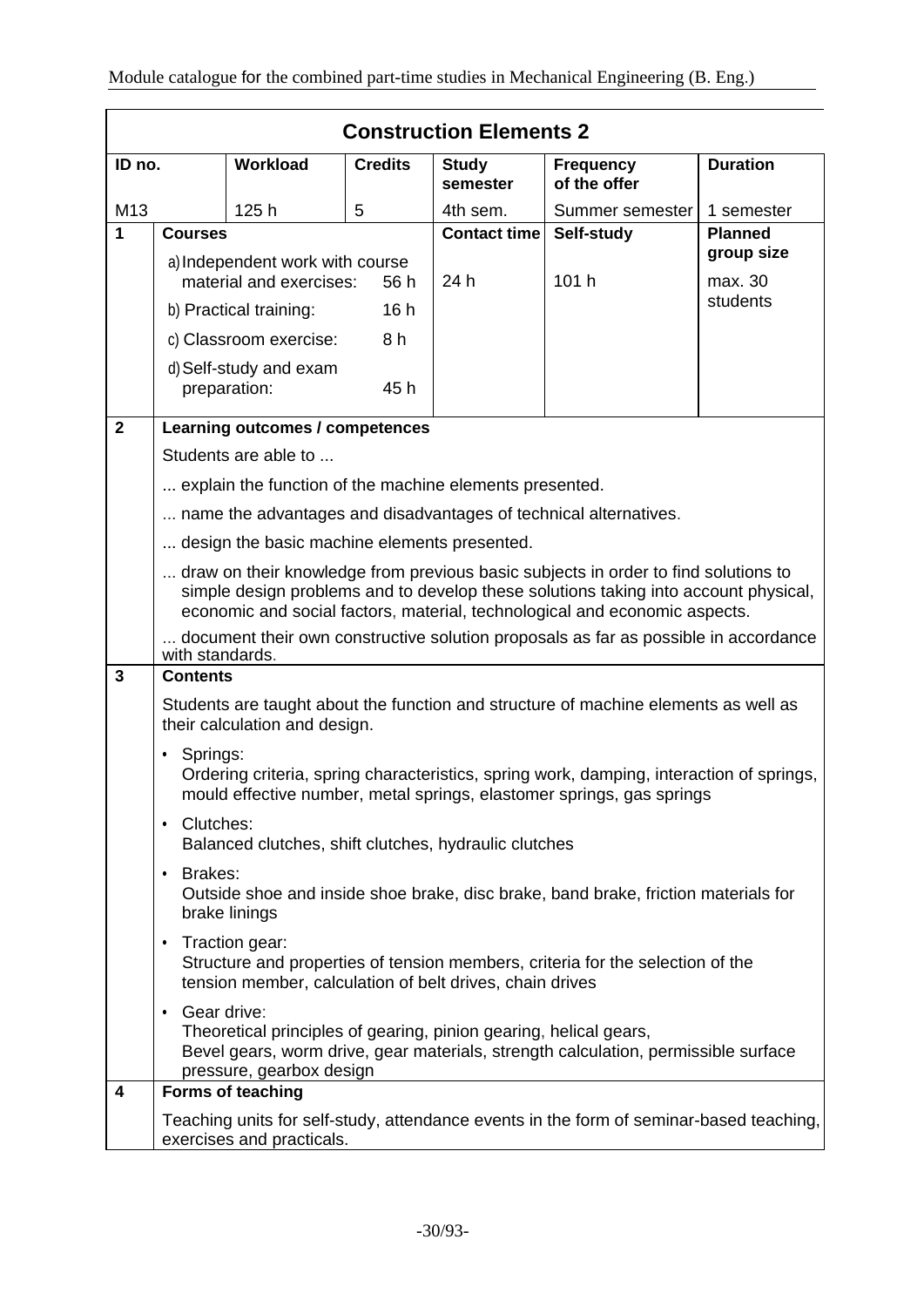| $\overline{\mathbf{5}}$ | <b>Participation requirements</b>                                                                                                                                  |
|-------------------------|--------------------------------------------------------------------------------------------------------------------------------------------------------------------|
|                         | Formal:<br>٠<br>Content: Mastery of the material from Technical Mechanics 3 and Construction<br>٠<br>Elements 1                                                    |
| $6\phantom{1}$          | <b>Forms of assessment: usually written examination</b>                                                                                                            |
| $\overline{7}$          | Requirements for the award of credit points                                                                                                                        |
|                         | Certificate for successful participation in the internship and module examination pass                                                                             |
| 8                       | Use of the module (in other degree programmes)                                                                                                                     |
|                         | Compulsory module in the joint degree programmes<br>Plastics technology (B. Eng.) and Mechatronics (B. Eng.) of South Westphalia<br>University of Applied Sciences |
| 9                       | Importance of the grade for the final grade: 5/180                                                                                                                 |
| 10                      | Module coordinator and main lecturer                                                                                                                               |
|                         | Prof. Dr.-Ing. Andreas Asch, South Westphalia University of Applied Sciences                                                                                       |
| 11                      | <b>Other information</b>                                                                                                                                           |
|                         | Practical course with several selected design tasks from the sub-spectrum of the<br>$\bullet$<br>machine elements covered.                                         |
|                         | Advice and faculty tutoring by telephone or e-mail as well as in personal<br>$\bullet$<br>meetings by appointment.                                                 |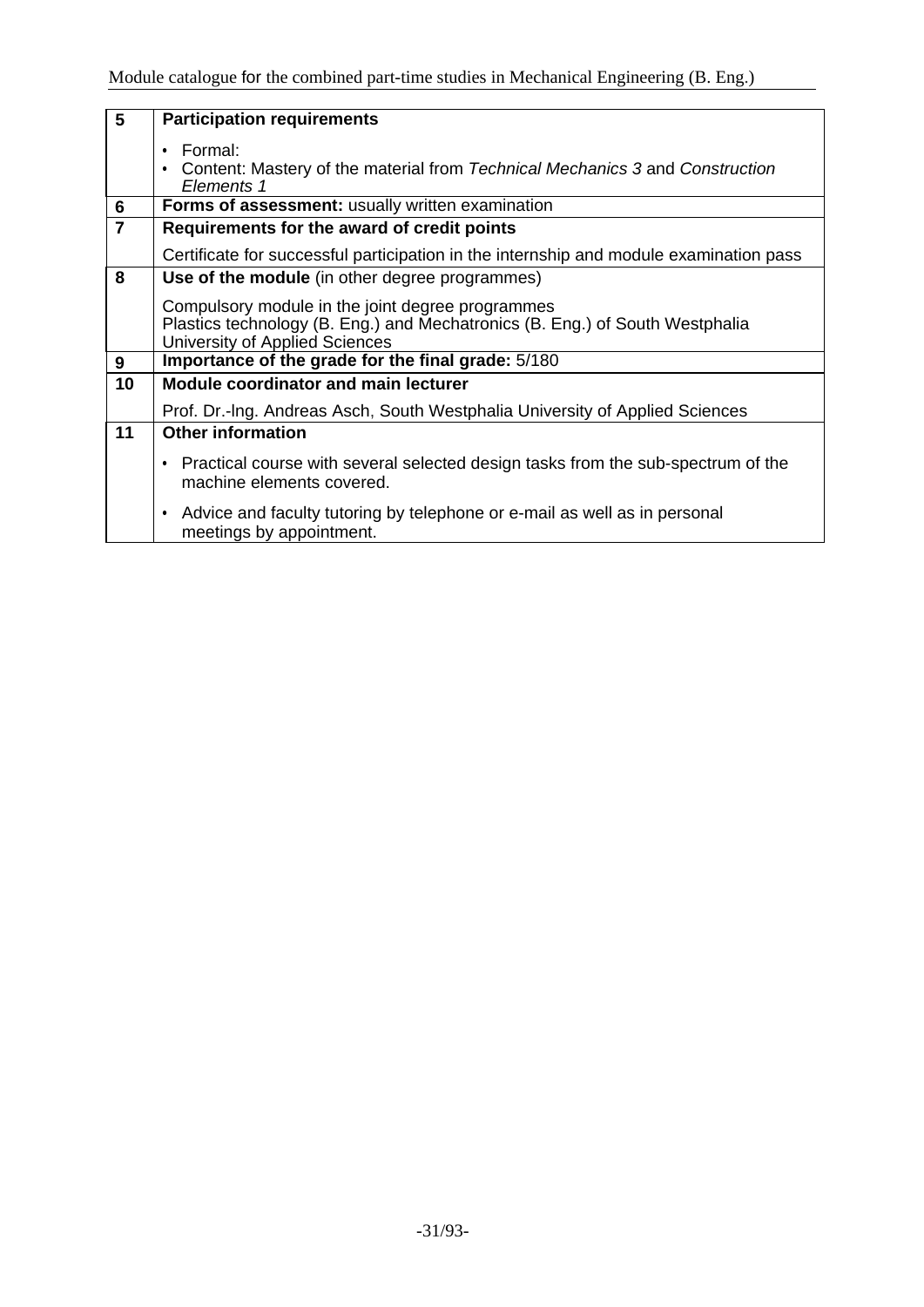|                | <b>Thermodynamics</b>                                                                                                                                                                                                                                                                                                         |                                                            |                |                          |                                                                                                                                                            |                 |  |
|----------------|-------------------------------------------------------------------------------------------------------------------------------------------------------------------------------------------------------------------------------------------------------------------------------------------------------------------------------|------------------------------------------------------------|----------------|--------------------------|------------------------------------------------------------------------------------------------------------------------------------------------------------|-----------------|--|
| ID no.         |                                                                                                                                                                                                                                                                                                                               | <b>Workload</b>                                            | <b>Credits</b> | <b>Study</b><br>semester | <b>Frequency</b><br>of the offer                                                                                                                           | <b>Duration</b> |  |
| M14            |                                                                                                                                                                                                                                                                                                                               | 125h                                                       | 5              | 4th sem.                 | Summer semester                                                                                                                                            | 1 semester      |  |
| 1              | <b>Courses</b>                                                                                                                                                                                                                                                                                                                |                                                            |                | <b>Contact time</b>      | Self-study                                                                                                                                                 | <b>Planned</b>  |  |
|                |                                                                                                                                                                                                                                                                                                                               | a) Independent work with course                            |                |                          |                                                                                                                                                            | group size      |  |
|                | material and exercises:<br>64 h                                                                                                                                                                                                                                                                                               |                                                            | 16h            | 109 h                    | max. 30<br>students                                                                                                                                        |                 |  |
|                |                                                                                                                                                                                                                                                                                                                               | b)Classroom exercise:                                      | 16h            |                          |                                                                                                                                                            |                 |  |
|                |                                                                                                                                                                                                                                                                                                                               | c) Self-study and exam<br>preparation :                    | 45h            |                          |                                                                                                                                                            |                 |  |
| $\overline{2}$ |                                                                                                                                                                                                                                                                                                                               | Learning outcomes / competences                            |                |                          |                                                                                                                                                            |                 |  |
|                |                                                                                                                                                                                                                                                                                                                               | Students are able to                                       |                |                          |                                                                                                                                                            |                 |  |
|                |                                                                                                                                                                                                                                                                                                                               |                                                            |                |                          | apply basic thermodynamic concepts safely and simplify thermodynamic problems.                                                                             |                 |  |
|                |                                                                                                                                                                                                                                                                                                                               | handle physical units safely.                              |                |                          |                                                                                                                                                            |                 |  |
|                |                                                                                                                                                                                                                                                                                                                               | set up and solve mass and energy balances.                 |                |                          |                                                                                                                                                            |                 |  |
|                |                                                                                                                                                                                                                                                                                                                               | assess energy conversions.                                 |                |                          |                                                                                                                                                            |                 |  |
|                |                                                                                                                                                                                                                                                                                                                               | apply and distinguish laws for ideal and real fluids.      |                |                          |                                                                                                                                                            |                 |  |
|                |                                                                                                                                                                                                                                                                                                                               | calculate and evaluate idealised circular processes.       |                |                          |                                                                                                                                                            |                 |  |
|                |                                                                                                                                                                                                                                                                                                                               | solve simple problems of heat transfer.                    |                |                          |                                                                                                                                                            |                 |  |
| $\overline{3}$ | <b>Contents</b>                                                                                                                                                                                                                                                                                                               |                                                            |                |                          |                                                                                                                                                            |                 |  |
|                |                                                                                                                                                                                                                                                                                                                               | conversion are taught.                                     |                |                          | The thermodynamic and material fundamentals for technical energy conversions<br>and transfers as well as the fundamentals for questions of rational energy |                 |  |
|                | $\bullet$                                                                                                                                                                                                                                                                                                                     | variables, processes, ideal gas, thermal equation of state |                |                          | Thermodynamic basics: Open, closed, confined, homogeneous, heterogeneous<br>and adiabatic systems, system boundary, thermal, especific and molar state     |                 |  |
|                | ٠                                                                                                                                                                                                                                                                                                                             | heat capacity, law of conservation of energy               |                |                          | First law of thermodynamics: Heat, work, enthalpy, internal energy, power, specific                                                                        |                 |  |
|                | ٠                                                                                                                                                                                                                                                                                                                             |                                                            |                |                          | Second law of thermodynamics: Irreversibility, dissipation, entropy, second law                                                                            |                 |  |
|                | Reversible changes of state: Application of the thermal equation of state,<br>٠<br>application of the first and second law for reversible isobaric, isothermal, isochoric,<br>isentropic and polytropic changes of state, np/v diagram                                                                                        |                                                            |                |                          |                                                                                                                                                            |                 |  |
|                | Real fluids: p/v/T-, log p/h-, T/s- and h/s-diagram for real fluids, two-phase area,<br>٠<br>boiling line, dew line, saturated and superheated vapour, vapour content, vapour<br>pressure, boiling temp. subcooled and boiling liquid                                                                                         |                                                            |                |                          |                                                                                                                                                            |                 |  |
|                | • Circular process: supercritical and subcritical process, ideal comparative process<br>(Joule, Clausius Rankine), isentropic, Carnot and thermal efficiency, gas turbine<br>process, combustion engines, steam power process, heat pump, refrigerating<br>machine, course of processes in p/v, log p/h, T/s and h/s diagrams |                                                            |                |                          |                                                                                                                                                            |                 |  |
|                | ٠                                                                                                                                                                                                                                                                                                                             | transmission, heat radiation, heat exchanger               |                |                          | Heat transfer: Heat conduction, natural and forced convection, heat transfer, heat                                                                         |                 |  |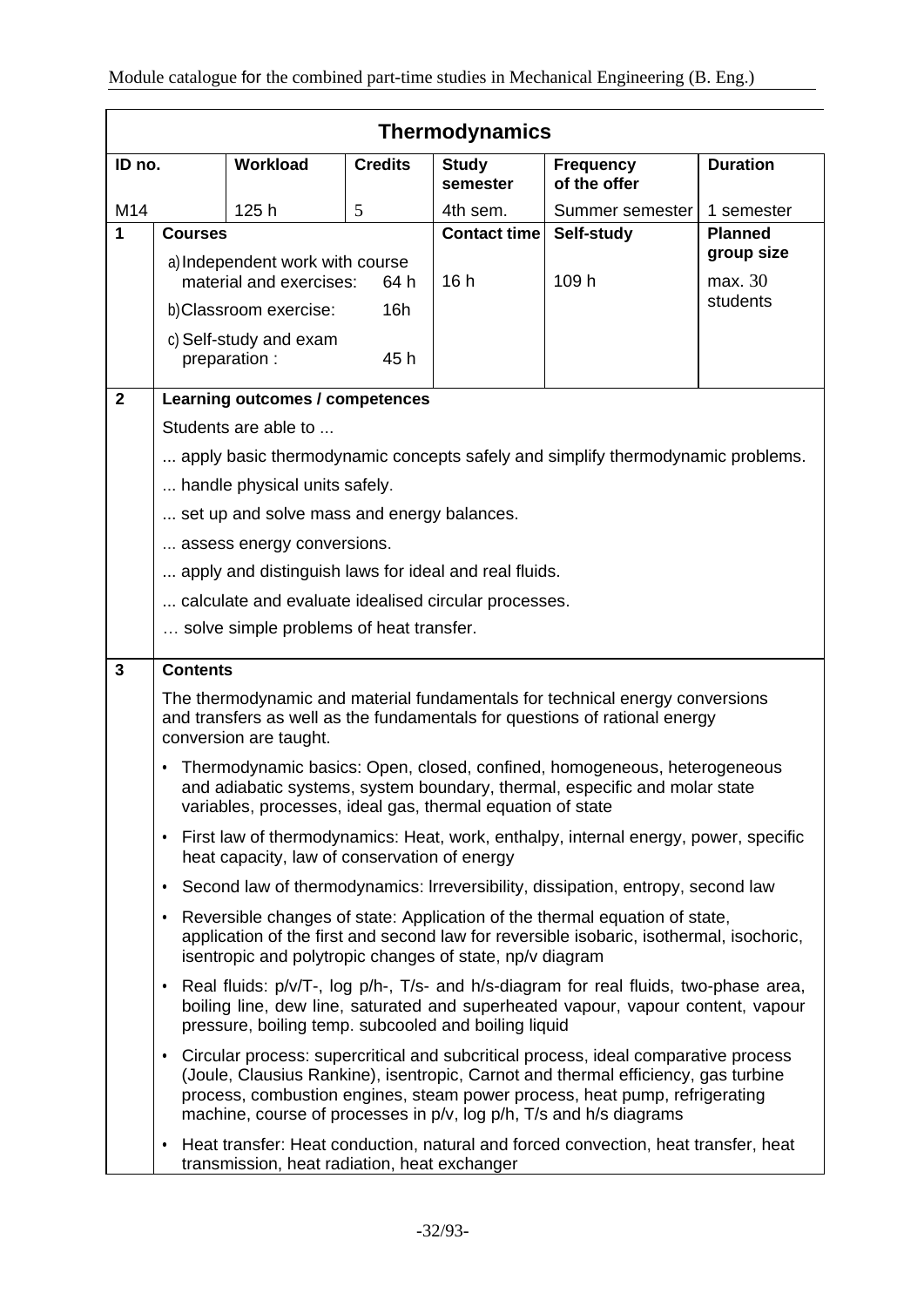| $\overline{4}$                     | <b>Forms of teaching</b>                                                                                                                        |
|------------------------------------|-------------------------------------------------------------------------------------------------------------------------------------------------|
|                                    | Teaching units for self-study, attendance events in the form of seminar-based teaching<br>and exercises.                                        |
| 5                                  | <b>Participation requirements</b>                                                                                                               |
|                                    | Formal:                                                                                                                                         |
|                                    | Content: Mastery of the material from <i>physics</i> and <i>mathematics</i> 3                                                                   |
| $\bf 6$                            | Forms of assessment: usually written exam                                                                                                       |
| $\overline{\mathbf{7}}$            | Prerequisites for the award of credit points: module examination pass                                                                           |
| $\overline{\overline{\mathbf{8}}}$ | <b>Use of the module</b> (in other degree programmes)                                                                                           |
|                                    | Compulsory module in the part-time combined study programme Plastics Technology<br>(B. Eng.) of South Westphalia University of Applied Sciences |
| 9                                  | Importance of the grade for the final grade: 5/180                                                                                              |
| 10                                 | <b>Module coordinator and main lecturer</b>                                                                                                     |
|                                    | Prof. Dr. Matthias Gruber, South Westphalia University of Applied Sciences                                                                      |
| 11                                 | <b>Other information</b>                                                                                                                        |
|                                    | Advice and faculty tutoring by telephone or e-mail as well as in personal meetings by<br>appointment.                                           |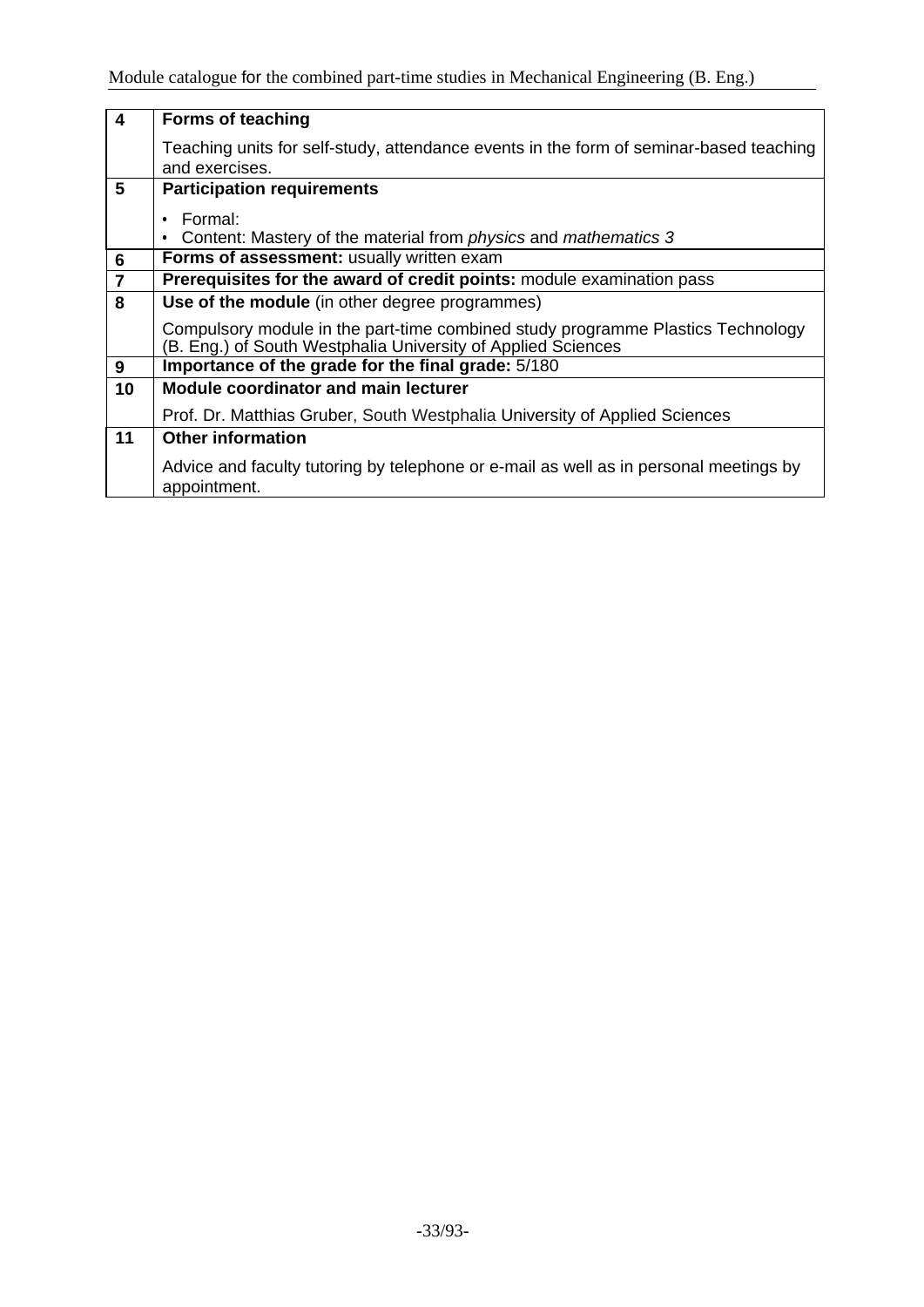|                | <b>Electrical Engineering 2</b>                                                                                                                                                                 |                                                            |                     |                          |                                                                                                                                                                                                                                                                  |                 |  |
|----------------|-------------------------------------------------------------------------------------------------------------------------------------------------------------------------------------------------|------------------------------------------------------------|---------------------|--------------------------|------------------------------------------------------------------------------------------------------------------------------------------------------------------------------------------------------------------------------------------------------------------|-----------------|--|
| ID no.         |                                                                                                                                                                                                 | Workload                                                   | <b>Credits</b>      | <b>Study</b><br>semester | <b>Frequency</b><br>of the offer                                                                                                                                                                                                                                 | <b>Duration</b> |  |
| M15            |                                                                                                                                                                                                 | 125h                                                       | 5                   | 4th sem.                 | Summer semester                                                                                                                                                                                                                                                  | 1 semester      |  |
| 1              | <b>Courses</b>                                                                                                                                                                                  |                                                            | <b>Contact time</b> | Self-study               | <b>Planned</b><br>group size                                                                                                                                                                                                                                     |                 |  |
|                |                                                                                                                                                                                                 | a) Independent work with course<br>material and exercises: | 64 h                | 16h                      | 109 h                                                                                                                                                                                                                                                            | max. 30         |  |
|                |                                                                                                                                                                                                 | b) Classroom exercise:                                     | 16h                 |                          |                                                                                                                                                                                                                                                                  | students        |  |
|                |                                                                                                                                                                                                 | c) Self-study and exam<br>preparation :                    | 45h                 |                          |                                                                                                                                                                                                                                                                  |                 |  |
| $\overline{2}$ |                                                                                                                                                                                                 | Learning outcomes / competences                            |                     |                          |                                                                                                                                                                                                                                                                  |                 |  |
|                |                                                                                                                                                                                                 | Students are able to                                       |                     |                          |                                                                                                                                                                                                                                                                  |                 |  |
|                | machines.                                                                                                                                                                                       |                                                            |                     |                          | describe the construction and functioning of transformers and rotating electrical                                                                                                                                                                                |                 |  |
|                |                                                                                                                                                                                                 | apply the complex alternating current calculation.         |                     |                          |                                                                                                                                                                                                                                                                  |                 |  |
|                | circuits.                                                                                                                                                                                       |                                                            |                     |                          | set up and solve systems of equations for calculating symmetrical three-phase                                                                                                                                                                                    |                 |  |
|                |                                                                                                                                                                                                 | determine the operating states of transformers.            |                     |                          |                                                                                                                                                                                                                                                                  |                 |  |
|                |                                                                                                                                                                                                 | electrical machines.                                       |                     |                          | calculate the steady-state and quasi-steady-state operating behaviour of rotating                                                                                                                                                                                |                 |  |
| $\mathbf{3}$   | <b>Contents</b>                                                                                                                                                                                 |                                                            |                     |                          |                                                                                                                                                                                                                                                                  |                 |  |
|                |                                                                                                                                                                                                 | engineering activities.                                    |                     |                          | Students are taught basic and in-depth knowledge of the contents, correlations and<br>technical applications of electrical engineering. The module contents serve as a basis<br>for understanding the application and development of electrotechnical systems in |                 |  |
|                | Basics:<br>٠<br>law                                                                                                                                                                             |                                                            |                     |                          | Counting arrow systems, Kirchhoff equations, Lorentz equation, flow law, induction                                                                                                                                                                               |                 |  |
|                | ٠<br>converter                                                                                                                                                                                  | Direct current machines:                                   |                     |                          | Design, function, operating behaviour, power losses and efficiency, Leonard                                                                                                                                                                                      |                 |  |
|                | General rotating field machine:<br>$\bullet$<br>Three-phase system and three-phase field, designations in the three-phase system,<br>star and delta connection, power in the three-phase system |                                                            |                     |                          |                                                                                                                                                                                                                                                                  |                 |  |
|                | Synchronous machines:<br>$\bullet$<br>Construction and types, mode of operation, equivalent circuit diagram and pointer<br>diagram, stationary operation, synchronisation and start-up          |                                                            |                     |                          |                                                                                                                                                                                                                                                                  |                 |  |
|                | Transformer:<br>$\bullet$<br>Construction and mode of operation, transformer losses and efficiency, three-phase<br>transformers, parallel connection of transformers                            |                                                            |                     |                          |                                                                                                                                                                                                                                                                  |                 |  |
|                |                                                                                                                                                                                                 | Asynchronous machines, alternating current machines        |                     |                          |                                                                                                                                                                                                                                                                  |                 |  |
| 4              |                                                                                                                                                                                                 | <b>Forms of teaching</b>                                   |                     |                          |                                                                                                                                                                                                                                                                  |                 |  |
|                | and exercises.                                                                                                                                                                                  |                                                            |                     |                          | Teaching units for self-study, Attendance events in the form of seminar-based teaching                                                                                                                                                                           |                 |  |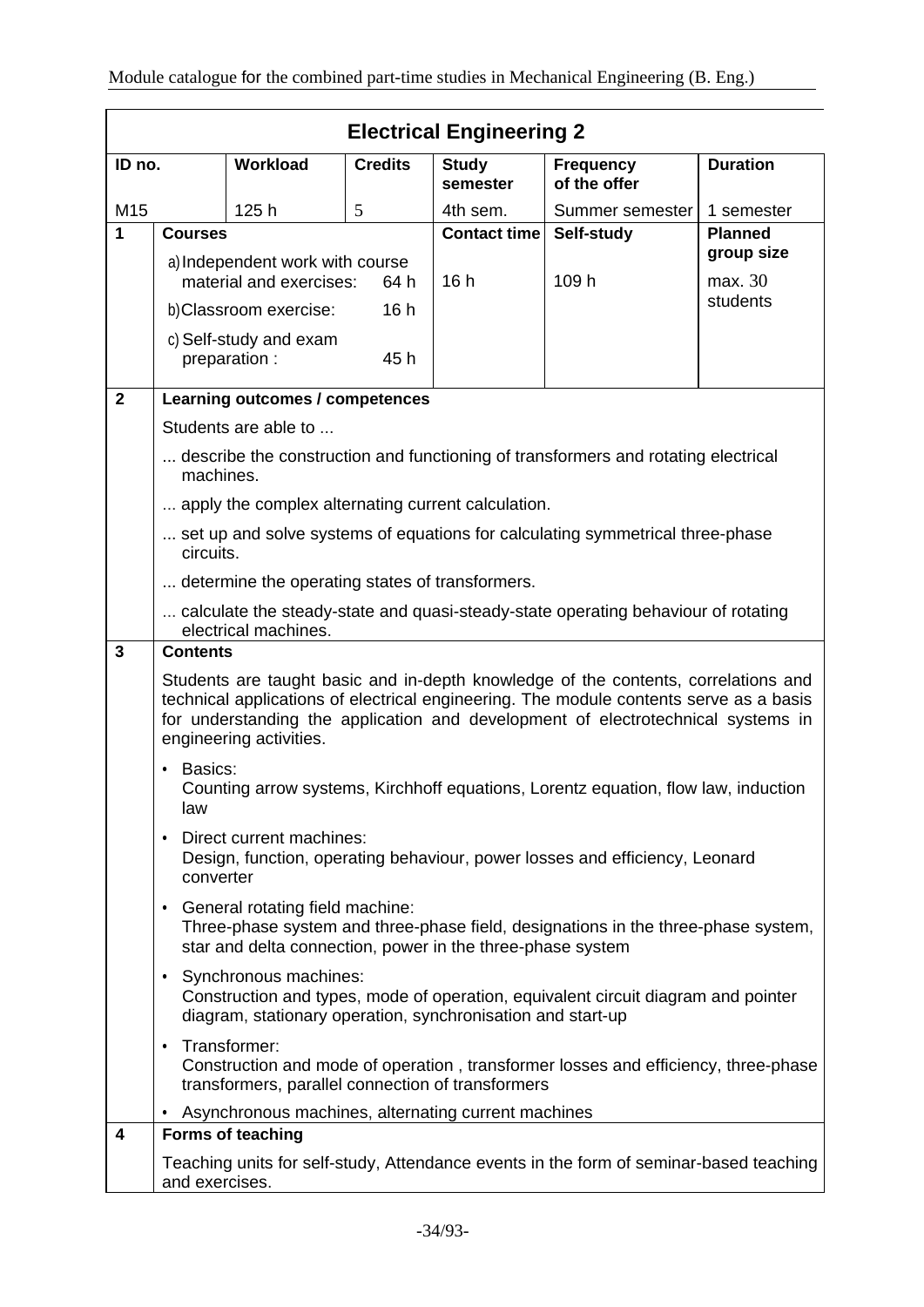| $\overline{5}$ | <b>Participation requirements</b>                                                                                                              |  |  |  |  |  |  |
|----------------|------------------------------------------------------------------------------------------------------------------------------------------------|--|--|--|--|--|--|
|                | Formal:                                                                                                                                        |  |  |  |  |  |  |
|                | Content: Mastery of the material from Electrical Engineering 1<br>٠                                                                            |  |  |  |  |  |  |
| 6              | Forms of assessment: usually written exam                                                                                                      |  |  |  |  |  |  |
| $\overline{7}$ | Prerequisites for the award of credit points: module examination pass                                                                          |  |  |  |  |  |  |
| $\overline{8}$ | Use of the module (in other degree programmes)                                                                                                 |  |  |  |  |  |  |
|                | Compulsory module in the part-time combined study programme Plastics Technology<br>(B.Eng.) of South Westphalia University of Applied Sciences |  |  |  |  |  |  |
| 9              | Importance of the grade for the final grade: 5/180                                                                                             |  |  |  |  |  |  |
| 10             | Module coordinator and main lecturer                                                                                                           |  |  |  |  |  |  |
|                | Prof. Dr.-Ing. Martin Skambraks, South Westphalia University of Applied Sciences                                                               |  |  |  |  |  |  |
| 11             | <b>Other information</b>                                                                                                                       |  |  |  |  |  |  |
|                | Advice and faculty tutoring by telephone or e-mail as well as in personal meetings by<br>appointment.                                          |  |  |  |  |  |  |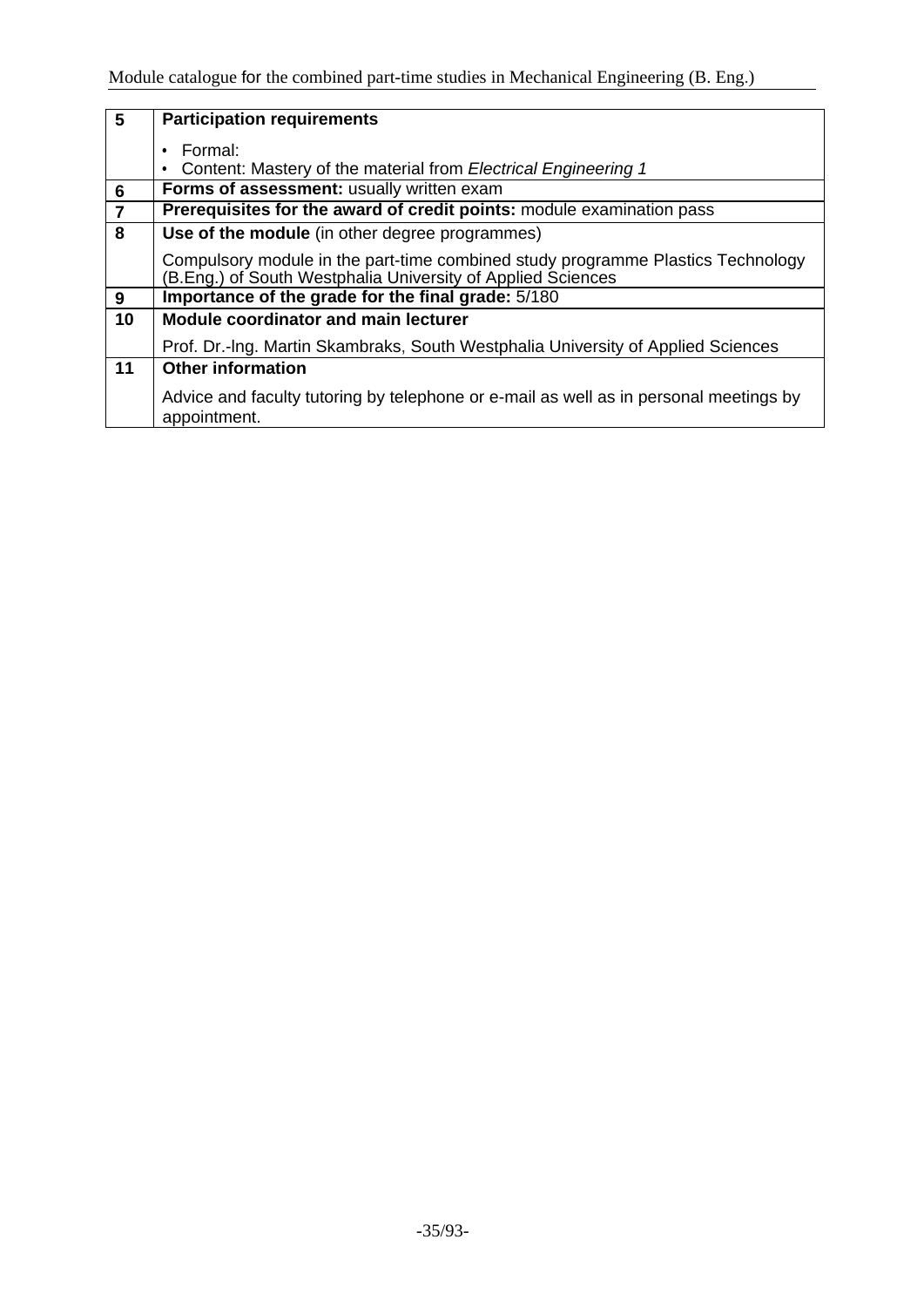| <b>Materials Science 1</b> |                                                                                                                                                                                                                                                                                                                                                                                                |                                        |                |                          |                                  |                 |  |  |
|----------------------------|------------------------------------------------------------------------------------------------------------------------------------------------------------------------------------------------------------------------------------------------------------------------------------------------------------------------------------------------------------------------------------------------|----------------------------------------|----------------|--------------------------|----------------------------------|-----------------|--|--|
| ID no.                     |                                                                                                                                                                                                                                                                                                                                                                                                | <b>Workload</b>                        | <b>Credits</b> | <b>Study</b><br>semester | <b>Frequency</b><br>of the offer | <b>Duration</b> |  |  |
| M16                        |                                                                                                                                                                                                                                                                                                                                                                                                | 125h                                   | 5              | 4th sem.                 | Summer semester                  | 1 semester      |  |  |
| $\blacktriangleleft$       | <b>Courses</b>                                                                                                                                                                                                                                                                                                                                                                                 |                                        |                | Contact time             | Self-study                       | <b>Planned</b>  |  |  |
|                            | a) Independent work with course                                                                                                                                                                                                                                                                                                                                                                |                                        |                |                          |                                  | group size      |  |  |
|                            | material and exercises:<br>56 h                                                                                                                                                                                                                                                                                                                                                                |                                        | 101 h<br>24 h  |                          | max. 30<br>students              |                 |  |  |
|                            | 16h<br>b) Practical training:                                                                                                                                                                                                                                                                                                                                                                  |                                        |                |                          |                                  |                 |  |  |
|                            | 8 h<br>c) Classroom exercise:                                                                                                                                                                                                                                                                                                                                                                  |                                        |                |                          |                                  |                 |  |  |
|                            |                                                                                                                                                                                                                                                                                                                                                                                                | d) Self-study and exam<br>preparation: | 45 h           |                          |                                  |                 |  |  |
| $\overline{2}$             | Learning outcomes / competences                                                                                                                                                                                                                                                                                                                                                                |                                        |                |                          |                                  |                 |  |  |
|                            |                                                                                                                                                                                                                                                                                                                                                                                                | Students are able to                   |                |                          |                                  |                 |  |  |
|                            | nuclear construction, understand the interactions between atoms and thus the<br>formation of bonds.                                                                                                                                                                                                                                                                                            |                                        |                |                          |                                  |                 |  |  |
|                            | Lattice structure defects should be seen as the basis for alloy formation and<br>deformation behaviour and heat treatment processes.                                                                                                                                                                                                                                                           |                                        |                |                          |                                  |                 |  |  |
|                            | understand the solidification process of metallic melts.                                                                                                                                                                                                                                                                                                                                       |                                        |                |                          |                                  |                 |  |  |
|                            | read and interpret state diagrams.                                                                                                                                                                                                                                                                                                                                                             |                                        |                |                          |                                  |                 |  |  |
|                            | understand diffusion processes.                                                                                                                                                                                                                                                                                                                                                                |                                        |                |                          |                                  |                 |  |  |
|                            | know lattice structure defects as a basis for the hardening behaviour of metallic<br>materials.                                                                                                                                                                                                                                                                                                |                                        |                |                          |                                  |                 |  |  |
|                            | understand and apply the processes of solidification and forming to the properties of<br>metals.                                                                                                                                                                                                                                                                                               |                                        |                |                          |                                  |                 |  |  |
|                            | ZTA and ZTU diagrams to be seen as the basis for heat treatment processes.                                                                                                                                                                                                                                                                                                                     |                                        |                |                          |                                  |                 |  |  |
| 3                          | <b>Contents</b>                                                                                                                                                                                                                                                                                                                                                                                |                                        |                |                          |                                  |                 |  |  |
|                            | Students learn about the most important metallic and non-metallic materials, their<br>properties and operating behaviour.                                                                                                                                                                                                                                                                      |                                        |                |                          |                                  |                 |  |  |
|                            | Structure of metallic materials:<br>٠<br>Basics, atomic modes, lattice structure, lattice structure errors                                                                                                                                                                                                                                                                                     |                                        |                |                          |                                  |                 |  |  |
|                            | Phase transformations:<br>$\bullet$<br>homogeneous and heterogeneous nucleation, state diagrams, iron-carbon diagram                                                                                                                                                                                                                                                                           |                                        |                |                          |                                  |                 |  |  |
|                            | Behaviour of metals during thermal activation and metallic stress:<br>٠<br>Thermally activated reactions, behaviour of metals under mechanical<br>stress                                                                                                                                                                                                                                       |                                        |                |                          |                                  |                 |  |  |
|                            | Primary and secondary forming of metallic materials<br>$\bullet$                                                                                                                                                                                                                                                                                                                               |                                        |                |                          |                                  |                 |  |  |
|                            | Heat treatment of metals (1):<br>$\bullet$<br>Basic considerations, thermal processes (annealing, hardening, tempering,<br>austenitising,) ferrite, pearlite, martensite and bainite formation, continuous and<br>isothermal ZTA diagram, continuous and isothermal ZTU diagram, tempering,<br>embrittlement ranges, thermal and thermochemical side effects<br>Fundamentals of chemistry<br>٠ |                                        |                |                          |                                  |                 |  |  |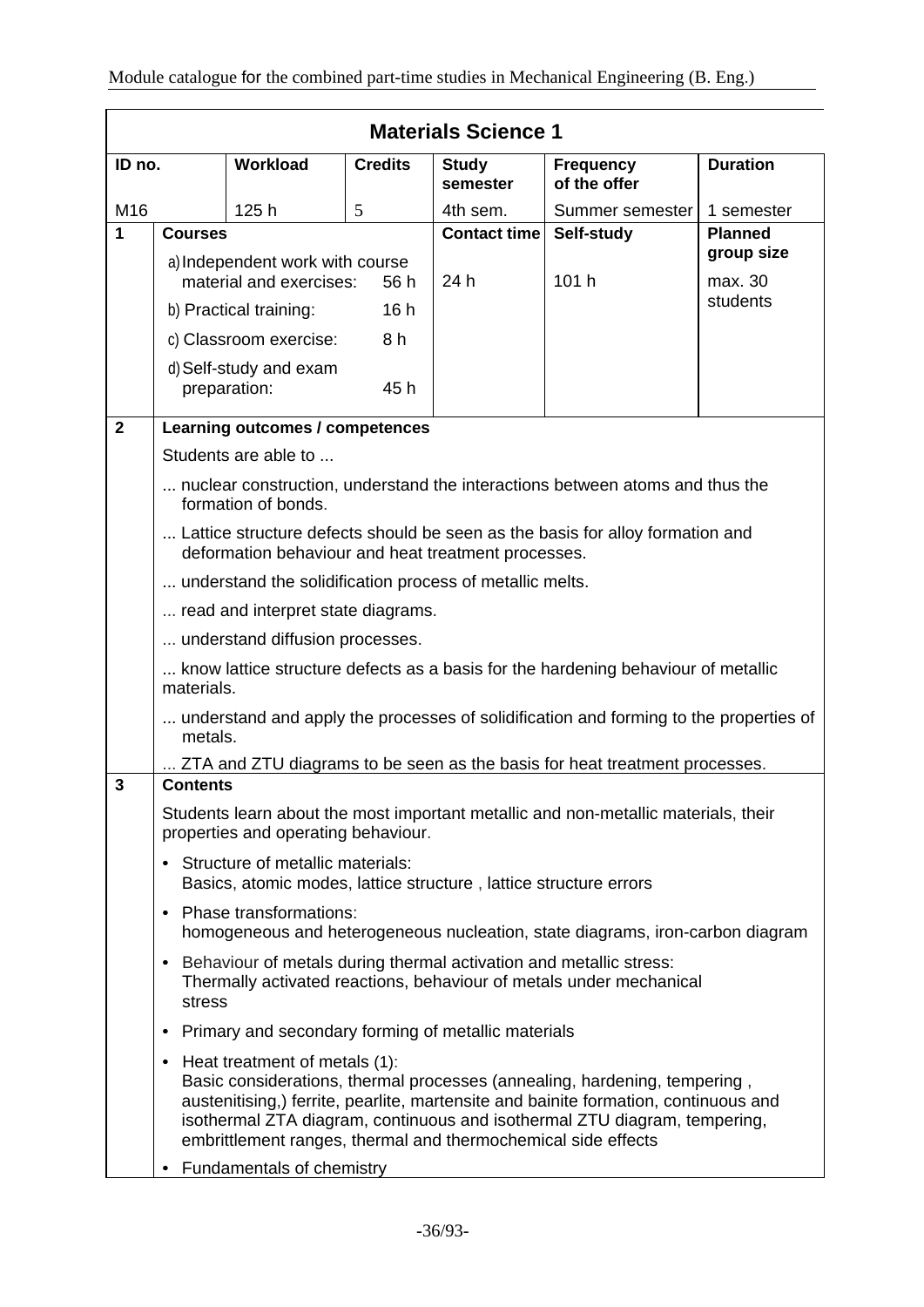| $\overline{\mathbf{4}}$ | <b>Forms of teaching</b>                                                                                                                                                                                                                                                                                                   |
|-------------------------|----------------------------------------------------------------------------------------------------------------------------------------------------------------------------------------------------------------------------------------------------------------------------------------------------------------------------|
|                         | Teaching units for self-study, attendance events in the form of seminar-based teaching,<br>exercises and practicals.                                                                                                                                                                                                       |
| 5                       | <b>Participation requirements</b>                                                                                                                                                                                                                                                                                          |
|                         | Formal:<br>$\bullet$<br>• Content: -                                                                                                                                                                                                                                                                                       |
| $\bf 6$                 | Forms of assessment: usually written exam                                                                                                                                                                                                                                                                                  |
| $\overline{7}$          | Requirements for the award of credit points                                                                                                                                                                                                                                                                                |
|                         | Certificate for successful participation in the internship and module examination pass                                                                                                                                                                                                                                     |
| 8                       | Use of the module (in other degree programmes)                                                                                                                                                                                                                                                                             |
|                         | Compulsory module in the part-time combined study programme in plastics engineering<br>(B.Eng.) at South Westphalia University of Applied Sciences                                                                                                                                                                         |
| 9                       | Importance of the grade for the final grade: 5/180                                                                                                                                                                                                                                                                         |
| 10                      | Module coordinator and main lecturer                                                                                                                                                                                                                                                                                       |
|                         | Prof. Dr.-Ing. Wolf-Berend Busch, Bielefeld University of Applied<br>Sciences Prof. Dr.-Ing. Franz Wendl, South Westphalia University of<br><b>Applied Sciences</b>                                                                                                                                                        |
| 11                      | <b>Other information</b>                                                                                                                                                                                                                                                                                                   |
|                         | • Practical course with several selected laboratory experiments, for example<br>- Hardness test (Brinell, Vickers, Rockwell C)<br>- Tensile test according to DIN EN ISO<br>- Fe3C diagram<br>- Microstructure assessment<br>- Hardening mechanisms (work hardening, solid solution hardening, precipitation<br>hardening) |
|                         | Advice and faculty tutoring by telephone or e-mail as well as in personal<br>$\bullet$<br>meetings by appointment.                                                                                                                                                                                                         |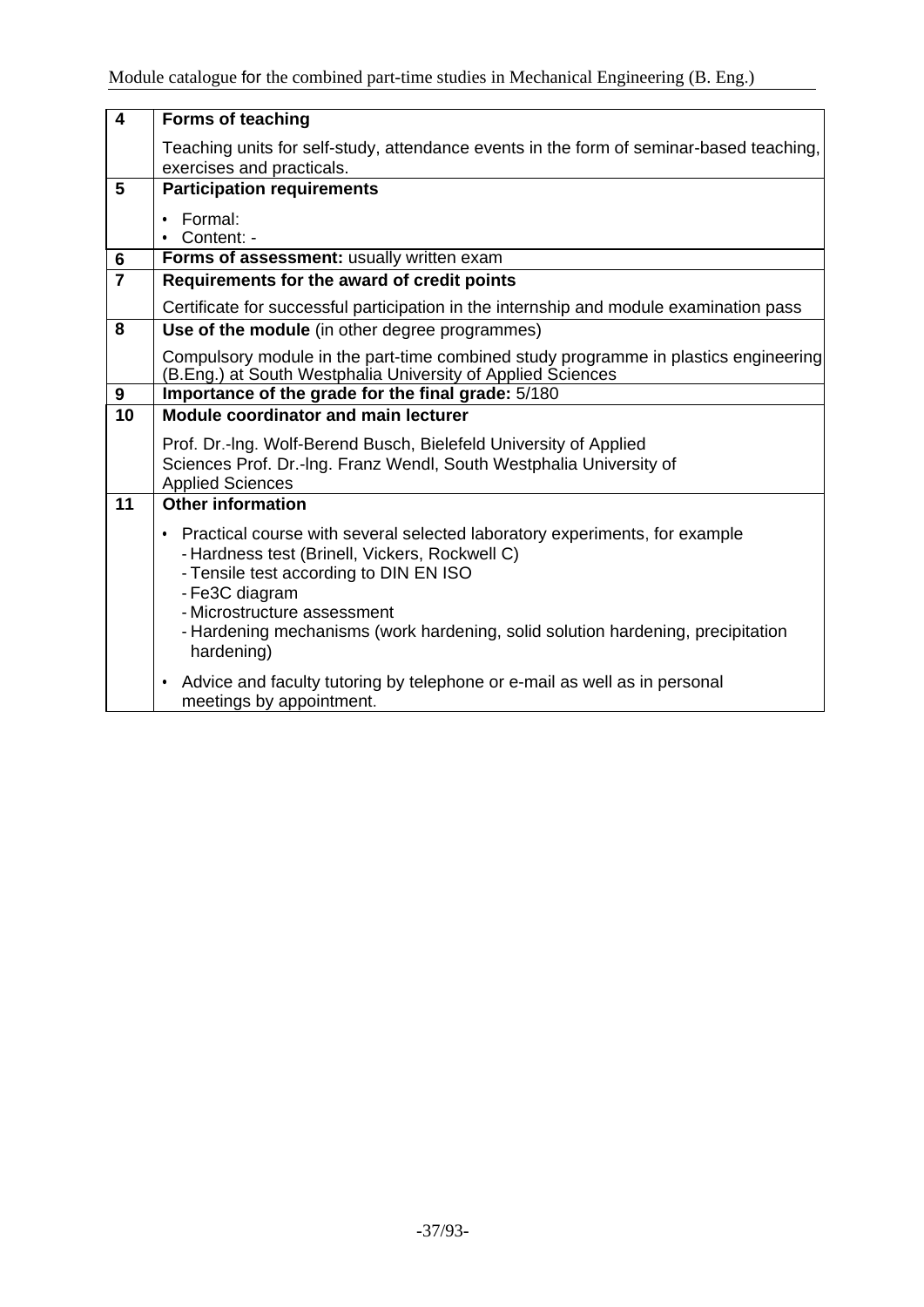|              | <b>Materials Science 2</b>                                                                                                                                                                                                                           |                                                                |                |                          |                                                                             |                 |
|--------------|------------------------------------------------------------------------------------------------------------------------------------------------------------------------------------------------------------------------------------------------------|----------------------------------------------------------------|----------------|--------------------------|-----------------------------------------------------------------------------|-----------------|
| ID no.       |                                                                                                                                                                                                                                                      | Workload                                                       | <b>Credits</b> | <b>Study</b><br>semester | <b>Frequency</b><br>of the offer                                            | <b>Duration</b> |
| M17          | 125h<br>5                                                                                                                                                                                                                                            |                                                                | 5th sem.       | Winter semester          | 1 semester                                                                  |                 |
| 1            | <b>Courses</b>                                                                                                                                                                                                                                       |                                                                |                | <b>Contact time</b>      | Self-study                                                                  | <b>Planned</b>  |
|              |                                                                                                                                                                                                                                                      | a) Independent work with course                                |                |                          |                                                                             | group size      |
|              | material and exercises:<br>56 h                                                                                                                                                                                                                      |                                                                |                | 24 h                     | 101 h                                                                       | max. 30         |
|              |                                                                                                                                                                                                                                                      | b) Practical training:                                         | 16h            |                          |                                                                             | students        |
|              |                                                                                                                                                                                                                                                      | c) Classroom exercise:                                         | 8 h            |                          |                                                                             |                 |
|              |                                                                                                                                                                                                                                                      | d) Self-study and exam<br>preparation:                         | 45 h           |                          |                                                                             |                 |
| $\mathbf{2}$ |                                                                                                                                                                                                                                                      | Learning outcomes / competences                                |                |                          |                                                                             |                 |
|              |                                                                                                                                                                                                                                                      | Students are able to                                           |                |                          |                                                                             |                 |
|              |                                                                                                                                                                                                                                                      | understand methods of boundary layer heating.                  |                |                          |                                                                             |                 |
|              |                                                                                                                                                                                                                                                      |                                                                |                |                          | understand thermochemical processes in carburising and nitriding processes. |                 |
|              |                                                                                                                                                                                                                                                      | see precipitation processes as a way of increasing strength.   |                |                          |                                                                             |                 |
|              |                                                                                                                                                                                                                                                      | define the different manufacturing techniques.                 |                |                          |                                                                             |                 |
|              |                                                                                                                                                                                                                                                      | basis of their chemical composition.                           |                |                          | derive the different areas of application of metallic materials on the      |                 |
|              |                                                                                                                                                                                                                                                      |                                                                |                |                          | estimate production-related influences on the component properties.         |                 |
|              | infer processing problems.                                                                                                                                                                                                                           |                                                                |                |                          |                                                                             |                 |
| 3            | <b>Contents</b>                                                                                                                                                                                                                                      |                                                                |                |                          |                                                                             |                 |
|              | Students learn about the most important metallic and non-metallic materials, their<br>properties and operating behaviour.                                                                                                                            |                                                                |                |                          |                                                                             |                 |
|              | Heat treatment of metals (II):<br>٠<br>Ferrous metals (continuation of materials science 1), non-ferrous metals                                                                                                                                      |                                                                |                |                          |                                                                             |                 |
|              | Production of metallic material:<br>٠<br>Steel production, steel designations, steel abbreviations, aluminium<br>production, designation of aluminium materials, copper production,<br>designation of copper materials                               |                                                                |                |                          |                                                                             |                 |
|              | Metallic materials:<br>$\bullet$<br>Structural steels, heat-treatable steels, nitriding steels, case-hardening steels,<br>rolling bearing steels, tool steels, wear, corrosion-resistant steels, corrosion,<br>copper materials, aluminium materials |                                                                |                |                          |                                                                             |                 |
| 4            |                                                                                                                                                                                                                                                      | <b>Forms of teaching</b>                                       |                |                          |                                                                             |                 |
|              | Teaching units for self-study, attendance events in the form of seminar-based teaching,                                                                                                                                                              |                                                                |                |                          |                                                                             |                 |
| 5            |                                                                                                                                                                                                                                                      | exercises and practicals.<br><b>Participation requirements</b> |                |                          |                                                                             |                 |
|              | Formal:<br>٠                                                                                                                                                                                                                                         |                                                                |                |                          |                                                                             |                 |
|              |                                                                                                                                                                                                                                                      | Content: Mastery of the material from Materials science 1      |                |                          |                                                                             |                 |
| 6            |                                                                                                                                                                                                                                                      | Forms of assessment: usually written examination               |                |                          |                                                                             |                 |
|              |                                                                                                                                                                                                                                                      |                                                                |                |                          |                                                                             |                 |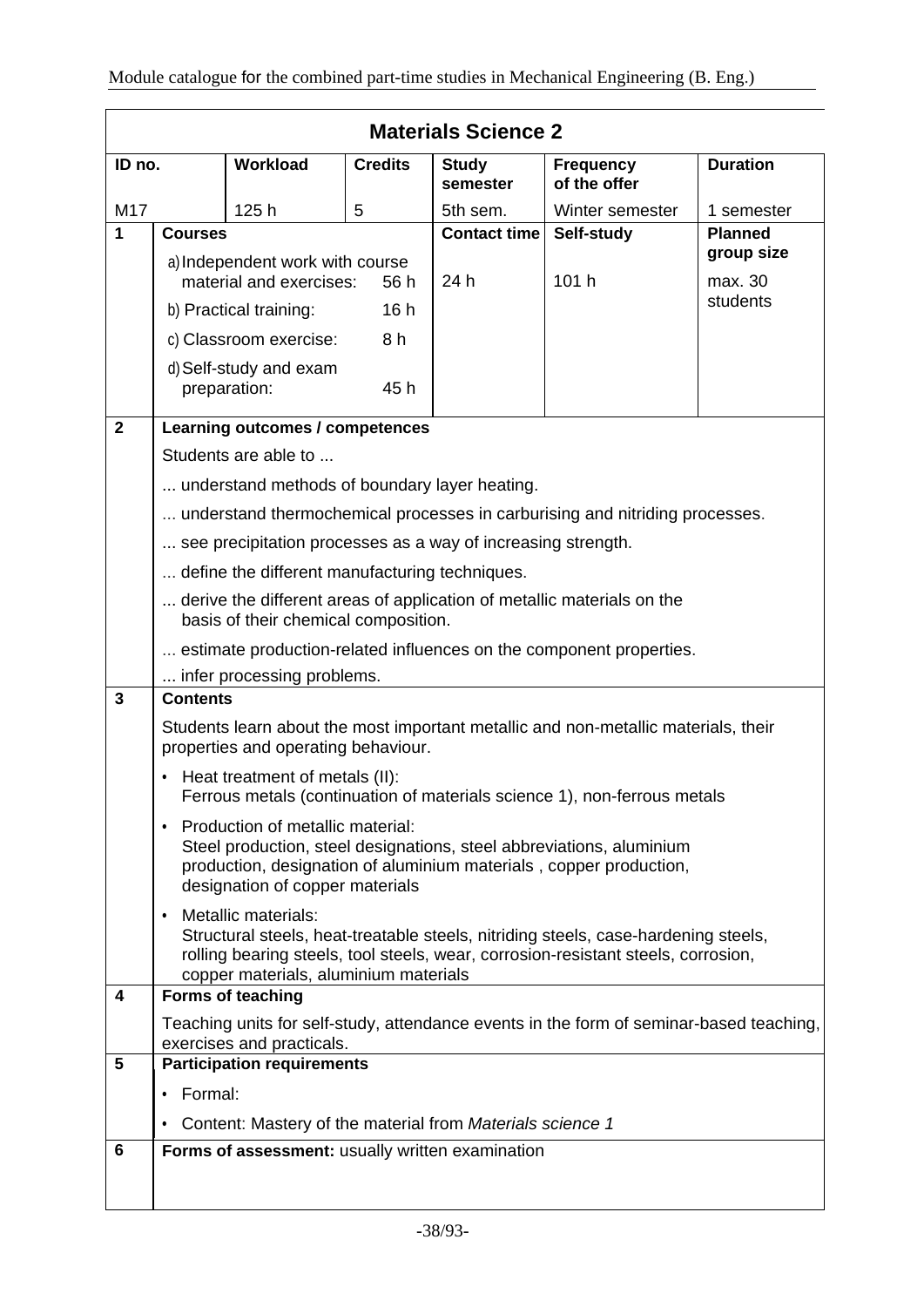|                | <i>יסיים י</i> די סי                                                                                                                                                                                                                                                                                                                                                                                                                                                                                                                                              |
|----------------|-------------------------------------------------------------------------------------------------------------------------------------------------------------------------------------------------------------------------------------------------------------------------------------------------------------------------------------------------------------------------------------------------------------------------------------------------------------------------------------------------------------------------------------------------------------------|
| $\overline{7}$ | Requirements for the award of credit points:<br>Certificate for successful participation in the internship and module examination pass                                                                                                                                                                                                                                                                                                                                                                                                                            |
|                |                                                                                                                                                                                                                                                                                                                                                                                                                                                                                                                                                                   |
| 8              | Use of the module (in other degree programmes)                                                                                                                                                                                                                                                                                                                                                                                                                                                                                                                    |
|                | Compulsory module in the part-time combined study programme Plastics Technology<br>(B.Eng.) of South Westphalia University of Applied Sciences                                                                                                                                                                                                                                                                                                                                                                                                                    |
| 9              | Significance of the grade for the final grade: 5/180                                                                                                                                                                                                                                                                                                                                                                                                                                                                                                              |
|                |                                                                                                                                                                                                                                                                                                                                                                                                                                                                                                                                                                   |
| 10             | <b>Module coordinator and main lecturer</b>                                                                                                                                                                                                                                                                                                                                                                                                                                                                                                                       |
|                |                                                                                                                                                                                                                                                                                                                                                                                                                                                                                                                                                                   |
|                | Prof. Dr.-Ing. Wolf-Berend Busch, Bielefeld University of Applied Sciences                                                                                                                                                                                                                                                                                                                                                                                                                                                                                        |
|                | Prof. Dr.-Ing. Franz Wendl, South Westphalia University of Applied Sciences                                                                                                                                                                                                                                                                                                                                                                                                                                                                                       |
| 11             | <b>Other information</b>                                                                                                                                                                                                                                                                                                                                                                                                                                                                                                                                          |
|                | Practical course with a selection of laboratory experiments from the following<br>$\bullet$<br>catalogue:<br>- Precipitation hardening<br>- Erich deepening<br>- Hole expansion<br>- Cup train<br>- Notched bar impact test<br>-ZTU, ZTA<br>- Forehead quenching attempt<br>- Hardening and tempering<br>- Ultrasonic testing (UT)<br>- X-ray testing (RT or DR)<br>- Surface crack testing: Penetrant testing (PT), Magnetic particle testing (MT)<br>Advice and faculty tutoring by telephone or e-mail as well as in personal<br>٠<br>meetings by appointment. |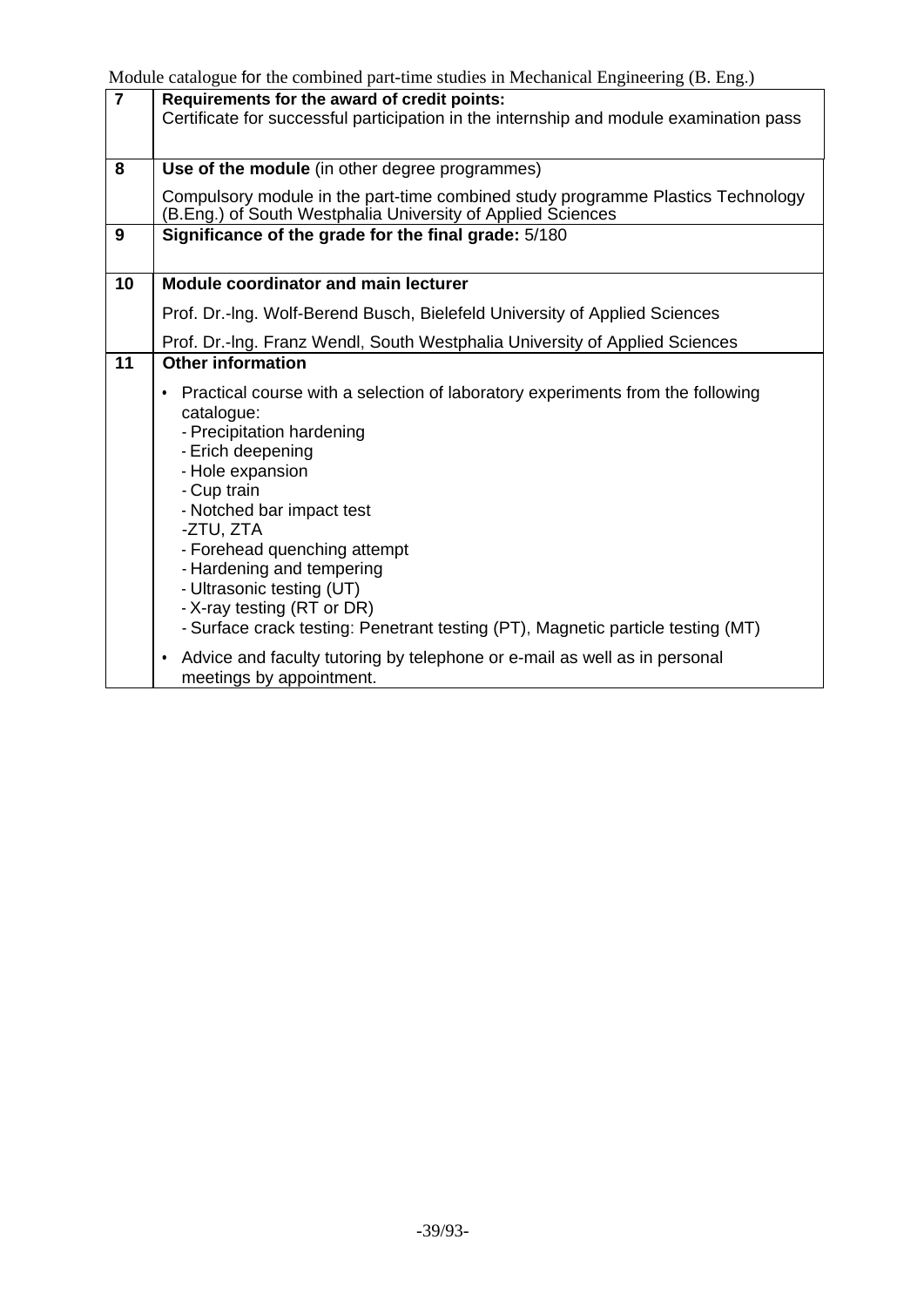|                | <b>Industrial Management</b>                                                                                                                                                                             |                                                                                               |                |                          |                                                                                        |                              |
|----------------|----------------------------------------------------------------------------------------------------------------------------------------------------------------------------------------------------------|-----------------------------------------------------------------------------------------------|----------------|--------------------------|----------------------------------------------------------------------------------------|------------------------------|
| ID no.         |                                                                                                                                                                                                          | Workload                                                                                      | <b>Credits</b> | <b>Study</b><br>semester | <b>Frequency</b><br>of the offer                                                       | <b>Duration</b>              |
| M18            |                                                                                                                                                                                                          | 125h                                                                                          | 5              | 5th sem.                 | Winter semester                                                                        | 1 semester                   |
| 1              | <b>Courses</b>                                                                                                                                                                                           |                                                                                               |                | <b>Contact time</b>      | Self-study                                                                             | <b>Planned</b><br>group size |
|                |                                                                                                                                                                                                          | a) Independent work with course                                                               |                |                          |                                                                                        |                              |
|                |                                                                                                                                                                                                          | material and exercises:                                                                       | 64 h           | 16h                      | 109 h                                                                                  | max. 30<br>students          |
|                |                                                                                                                                                                                                          | b)Classroom exercise:                                                                         | 16h            |                          |                                                                                        |                              |
|                |                                                                                                                                                                                                          | c) Self-study and exam<br>preparation :                                                       | 45 h           |                          |                                                                                        |                              |
| $\overline{2}$ |                                                                                                                                                                                                          | Learning outcomes / competences                                                               |                |                          |                                                                                        |                              |
|                |                                                                                                                                                                                                          | Students are able to                                                                          |                |                          |                                                                                        |                              |
|                |                                                                                                                                                                                                          |                                                                                               |                |                          | understand the business management interrelationships in industrial companies.         |                              |
|                |                                                                                                                                                                                                          |                                                                                               |                |                          | make rational decisions to solve problems according to the operational objectives.     |                              |
|                |                                                                                                                                                                                                          |                                                                                               |                |                          | assess the main legal forms in use today with regard to their relevance.               |                              |
|                |                                                                                                                                                                                                          | recognise and assess the principles of operational organisation.                              |                |                          |                                                                                        |                              |
|                |                                                                                                                                                                                                          | management, production, sales and financing.                                                  |                |                          | deal with essential functions and solve problems in the corporate areas of materials   |                              |
| $\mathbf{3}$   | <b>Contents</b>                                                                                                                                                                                          |                                                                                               |                |                          |                                                                                        |                              |
|                |                                                                                                                                                                                                          | from the sub-areas of industrial management.                                                  |                |                          | Students are taught the business management way of thinking and basic knowledge        |                              |
|                | ٠                                                                                                                                                                                                        | Objective of the industrial operation                                                         |                |                          |                                                                                        |                              |
|                | $\bullet$                                                                                                                                                                                                | Operational organisation:<br>Process and organisational structure, project management         |                |                          |                                                                                        |                              |
|                | $\bullet$                                                                                                                                                                                                | Legal forms of the company:<br>Alternative legal forms, sole proprietorships and partnerships |                |                          |                                                                                        |                              |
|                | $\bullet$                                                                                                                                                                                                | Materials management:                                                                         |                |                          | Materials, purchasing, materials planning/quantity planning, inventory management      |                              |
|                | <b>Production Management:</b><br>$\bullet$<br>Production planning and strategy, production programme planning, production<br>execution planning, production types, performance improvement in production |                                                                                               |                |                          |                                                                                        |                              |
|                | $\bullet$                                                                                                                                                                                                | Sales-market orientation of the company                                                       |                |                          |                                                                                        |                              |
|                | $\bullet$                                                                                                                                                                                                | Financing and investments                                                                     |                |                          |                                                                                        |                              |
| 4              |                                                                                                                                                                                                          | Forms of teaching                                                                             |                |                          |                                                                                        |                              |
|                | and exercises.                                                                                                                                                                                           |                                                                                               |                |                          | Teaching units for self-study, attendance events in the form of seminar-based teaching |                              |
| 5              |                                                                                                                                                                                                          | <b>Participation requirements</b>                                                             |                |                          |                                                                                        |                              |
|                | Formal:<br>Content: -                                                                                                                                                                                    |                                                                                               |                |                          |                                                                                        |                              |
| 6              |                                                                                                                                                                                                          | Forms of assessment: usually written examination                                              |                |                          |                                                                                        |                              |
|                |                                                                                                                                                                                                          |                                                                                               |                |                          |                                                                                        |                              |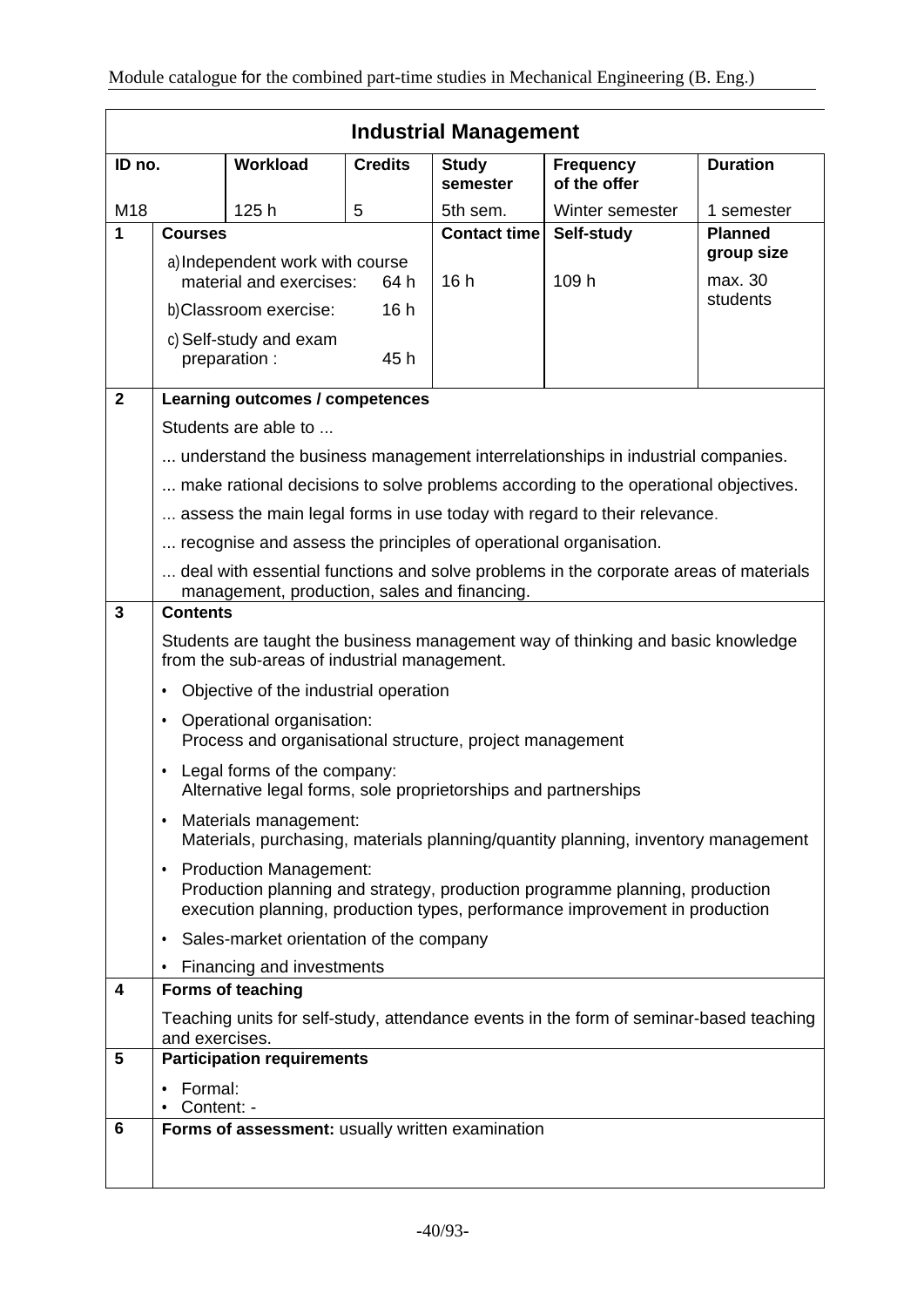| $\overline{7}$ | Prerequisites for the award of credit points: module examination pass                                                                          |
|----------------|------------------------------------------------------------------------------------------------------------------------------------------------|
|                |                                                                                                                                                |
|                |                                                                                                                                                |
| 8              | Use of the module (in other degree programmes)                                                                                                 |
|                | Compulsory module in the part-time combined study programme Plastics Technology<br>(B.Eng.) of South Westphalia University of Applied Sciences |
| 9              | Importance of the grade for the final grade: 5/180                                                                                             |
| 10             | <b>Module coordinator and main lecturer</b>                                                                                                    |
|                | Prof. Dr.-Ing. Michael Fahrig, Bielefeld University of Applied Sciences                                                                        |
| 11             | <b>Other information</b>                                                                                                                       |
|                | Advice and faculty tutoring by telephone or e-mail as well as in personal meetings by<br>appointment.                                          |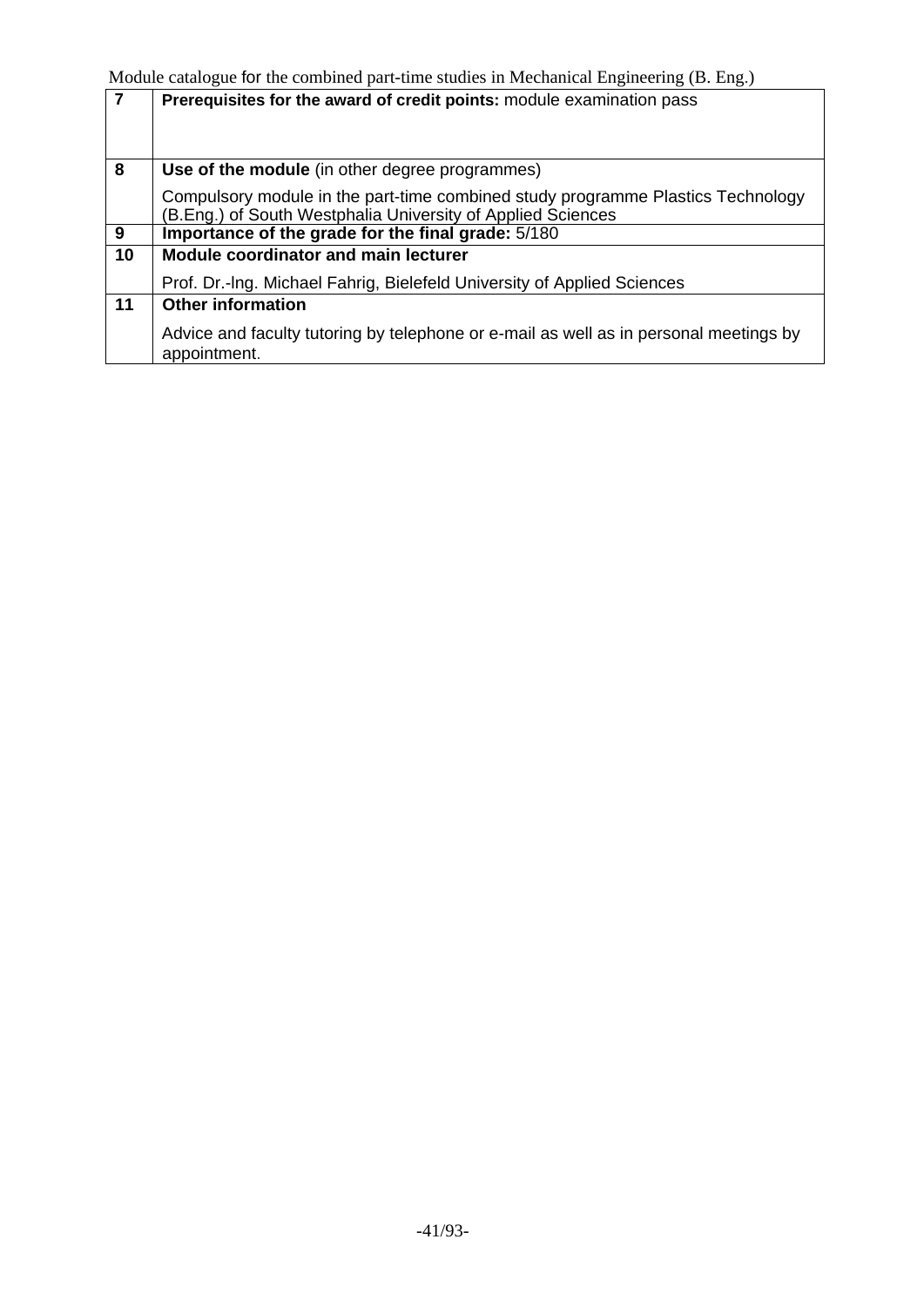|                | <b>Fluid Mechanics</b>                                                                                                                                                                                                              |                                                                                 |                |                          |                                                                                                                                                                                  |                       |
|----------------|-------------------------------------------------------------------------------------------------------------------------------------------------------------------------------------------------------------------------------------|---------------------------------------------------------------------------------|----------------|--------------------------|----------------------------------------------------------------------------------------------------------------------------------------------------------------------------------|-----------------------|
| ID no.         |                                                                                                                                                                                                                                     | <b>Workload</b>                                                                 | <b>Credits</b> | <b>Study</b><br>semester | <b>Frequency</b><br>of the offer                                                                                                                                                 | <b>Duration</b>       |
| M19            |                                                                                                                                                                                                                                     | 125h                                                                            | 5              | 5th sem.                 | Winter semester                                                                                                                                                                  | 1 semester            |
| 1              | <b>Courses</b>                                                                                                                                                                                                                      |                                                                                 |                | <b>Contact time</b>      | Self-study                                                                                                                                                                       | <b>Planned</b>        |
|                |                                                                                                                                                                                                                                     | a) Independent work with course<br>material and exercises:                      | 64 h           | 16h                      | 109 h                                                                                                                                                                            | group size<br>max. 30 |
|                |                                                                                                                                                                                                                                     | b)Classroom exercise:                                                           | 16h            |                          |                                                                                                                                                                                  | students              |
|                | c) Self-study and exam preparation:<br>45 h                                                                                                                                                                                         |                                                                                 |                |                          |                                                                                                                                                                                  |                       |
| $\overline{2}$ |                                                                                                                                                                                                                                     | Learning outcomes / competences                                                 |                |                          |                                                                                                                                                                                  |                       |
|                |                                                                                                                                                                                                                                     | Students are able to                                                            |                |                          |                                                                                                                                                                                  |                       |
|                |                                                                                                                                                                                                                                     |                                                                                 |                |                          | calculate pressure forces exerted on bodies and walls by liquids at rest.                                                                                                        |                       |
|                | energy.                                                                                                                                                                                                                             |                                                                                 |                |                          | calculate flow variables of incompressible flows by applying the law of conservation of                                                                                          |                       |
|                |                                                                                                                                                                                                                                     | calculate pressure losses of liquid-carrying pipelines.                         |                |                          |                                                                                                                                                                                  |                       |
|                |                                                                                                                                                                                                                                     | determine the hydraulic power of pumps and turbines.                            |                |                          |                                                                                                                                                                                  |                       |
|                | momentum.                                                                                                                                                                                                                           |                                                                                 |                |                          | calculate forces on bodies flowing around them by applying the conservation of                                                                                                   |                       |
|                |                                                                                                                                                                                                                                     |                                                                                 |                |                          | describe the most important measurement methods used in fluid mechanics.                                                                                                         |                       |
| 3              | <b>Contents</b>                                                                                                                                                                                                                     |                                                                                 |                |                          |                                                                                                                                                                                  |                       |
|                |                                                                                                                                                                                                                                     |                                                                                 |                |                          | The students are taught basic contents of fluid mechanics. They will receive an overview of<br>the fluid mechanical processes that frequently occur in the engineer's practice.  |                       |
|                | $\bullet$                                                                                                                                                                                                                           | Physical properties of fluids                                                   |                |                          |                                                                                                                                                                                  |                       |
|                | Hydrostatics:<br>$\bullet$<br>Definition of pressure, hydrostatic pressure, directional independence of pressure,<br>pressure propagation, communicating vessels, compressive forces on flat and curved<br>walls, hydrostatic drive |                                                                                 |                |                          |                                                                                                                                                                                  |                       |
|                | ٠                                                                                                                                                                                                                                   | Basic concepts of fluid dynamics                                                |                |                          |                                                                                                                                                                                  |                       |
|                | Energy equation of the stationary, frictionless flow:<br>٠<br>Energy equation of the ideal fluid (Bernoulli equation,)static and dynamic pressure,<br>energy equation of compressible fluids                                        |                                                                                 |                |                          |                                                                                                                                                                                  |                       |
|                | Frictional flow (real fluids):<br>٠<br>Flow forms of real fluids (laminar and turbulent flow), energy equation of real fluid flow,<br>pressure loss in pipelines and in piping elements                                             |                                                                                 |                |                          |                                                                                                                                                                                  |                       |
|                | ٠                                                                                                                                                                                                                                   | Resistance behaviour of flowed around bodies                                    |                |                          |                                                                                                                                                                                  |                       |
|                | ٠                                                                                                                                                                                                                                   | Force effects in flow processes, Impulse theorem:                               |                |                          | Derivation and application of the momentum theorem, jet impulse forces of free jets,<br>recoil forces during outflow from vessels, flow forces on pipe elbows, Carnot shock loss |                       |
|                | ٠                                                                                                                                                                                                                                   | Flow measurement technology:<br>Pressure, velocity, flow, viscosity measurement |                |                          |                                                                                                                                                                                  |                       |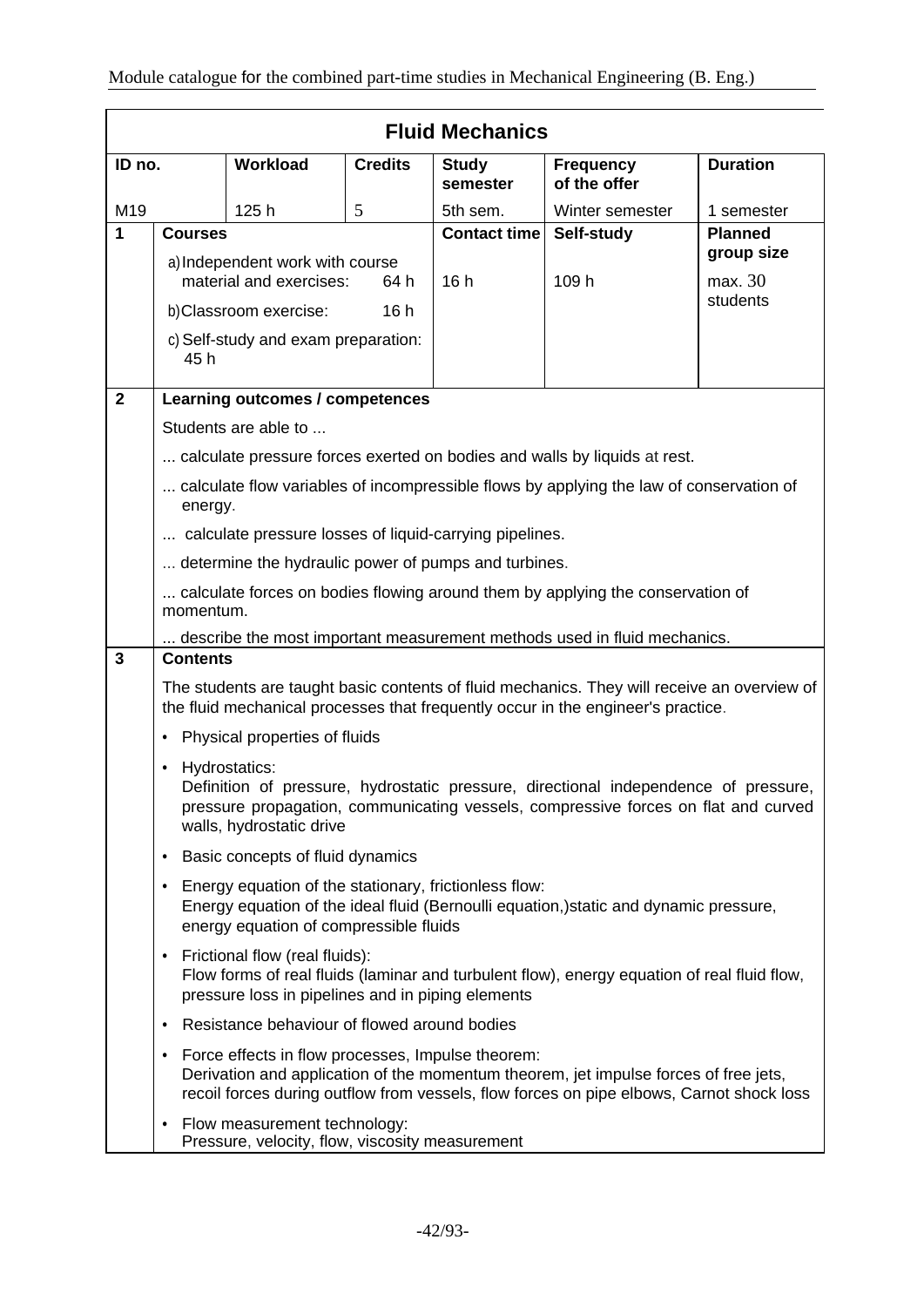| $\overline{4}$ | <b>Forms of teaching</b>                                                                                                                       |
|----------------|------------------------------------------------------------------------------------------------------------------------------------------------|
|                | Teaching units for self-study, attendance events in the form of seminar-based teaching<br>and exercises.                                       |
| 5              | <b>Participation requirements</b>                                                                                                              |
|                | Formal:                                                                                                                                        |
|                | Content: Mastery of the material from <i>physics</i>                                                                                           |
| $\bf 6$        | Forms of assessment: usually written exam                                                                                                      |
| $\overline{7}$ | Prerequisites for the award of credit points: module examination pass                                                                          |
| 8              | Use of the module (in other degree programmes)                                                                                                 |
|                | Compulsory module in the part-time combined study programme Plastics Technology<br>(B.Eng.) of South Westphalia University of Applied Sciences |
| 9              | Importance of the grade for the final grade: 5/180                                                                                             |
| 10             | <b>Module coordinator and main lecturer</b>                                                                                                    |
|                | Prof. Dr. Matthias Gruber, South Westphalia University of Applied Sciences                                                                     |
| 11             | <b>Other information</b>                                                                                                                       |
|                | Advice and faculty tutoring by telephone or e-mail as well as in personal meetings by<br>appointment.                                          |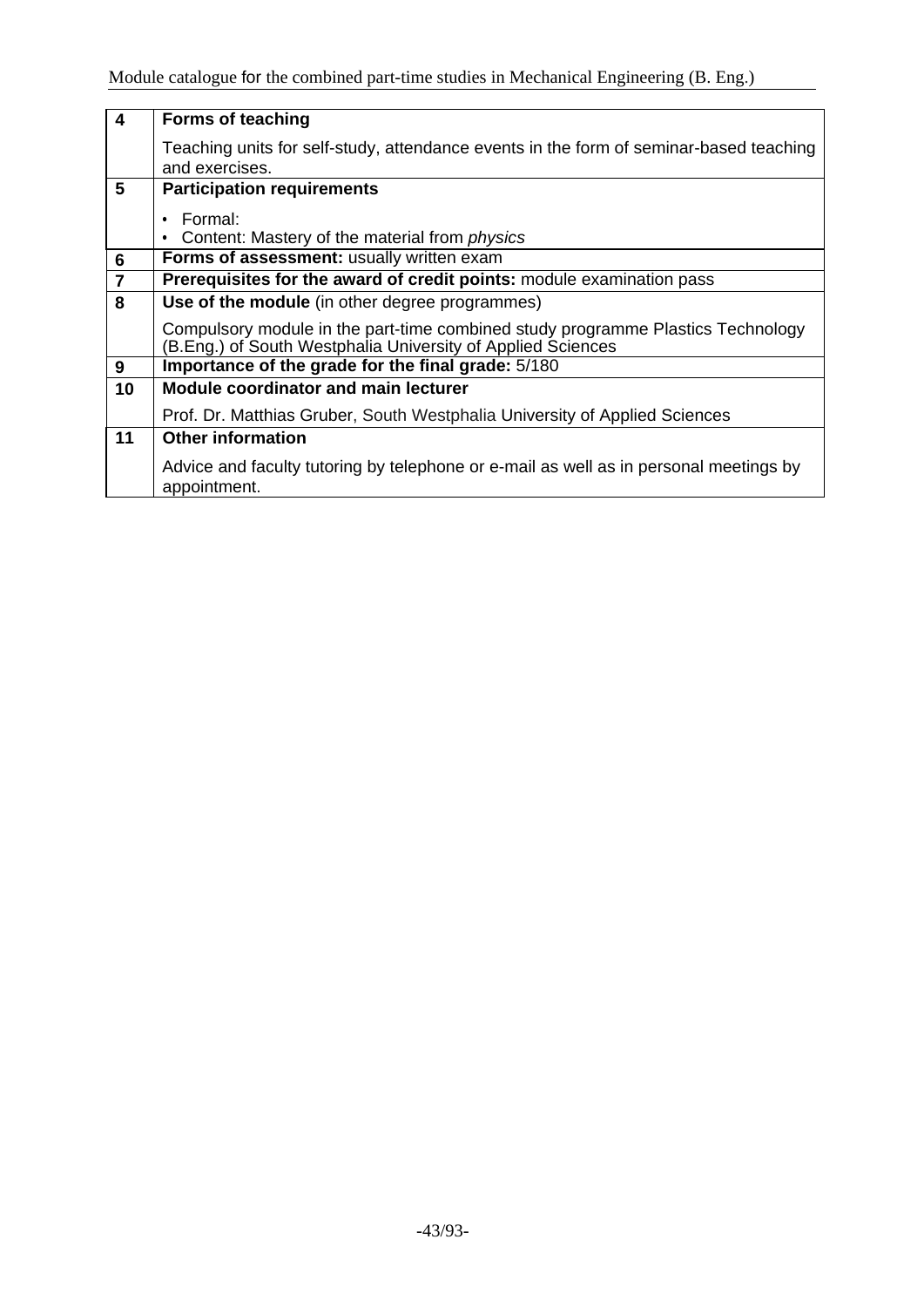|                         | <b>Production Engineering 1</b>                                                                                                                                                                                                                      |                                                               |                |                          |                                                                                           |                     |
|-------------------------|------------------------------------------------------------------------------------------------------------------------------------------------------------------------------------------------------------------------------------------------------|---------------------------------------------------------------|----------------|--------------------------|-------------------------------------------------------------------------------------------|---------------------|
| ID no.                  |                                                                                                                                                                                                                                                      | <b>Workload</b>                                               | <b>Credits</b> | <b>Study</b><br>semester | <b>Frequency</b><br>of the offer                                                          | <b>Duration</b>     |
| M20                     |                                                                                                                                                                                                                                                      | 125h                                                          | 5              | 5th sem.                 | Winter semester                                                                           | 1 semester          |
| 1                       | <b>Courses</b>                                                                                                                                                                                                                                       |                                                               |                | <b>Contact time</b>      | Self-study                                                                                | <b>Planned</b>      |
|                         |                                                                                                                                                                                                                                                      | a) Independent work with course                               |                |                          |                                                                                           | group size          |
|                         |                                                                                                                                                                                                                                                      | material and exercises:                                       | 64 h           | 16h                      | 109 h                                                                                     | max. 30<br>students |
|                         |                                                                                                                                                                                                                                                      | b)Classroom exercise:                                         | 16h            |                          |                                                                                           |                     |
|                         | 45 h                                                                                                                                                                                                                                                 | c) Self-study and exam preparation:                           |                |                          |                                                                                           |                     |
| $\mathbf{2}$            |                                                                                                                                                                                                                                                      | Learning outcomes / competences                               |                |                          |                                                                                           |                     |
|                         |                                                                                                                                                                                                                                                      | task in mechanical engineering.                               |                |                          | Students are able to select the most suitable manufacturing process for a manufacturing   |                     |
| 3                       | <b>Contents</b>                                                                                                                                                                                                                                      |                                                               |                |                          |                                                                                           |                     |
|                         | The students are given an overview of the manufacturing processes as well as their main<br>areas of application and limits in terms of dimensions, quality and performance, weight,<br>material, accuracy, quantities and costs.                     |                                                               |                |                          |                                                                                           |                     |
|                         | $\bullet$                                                                                                                                                                                                                                            | Overview of the manufacturing processes according to DIN 8586 |                |                          |                                                                                           |                     |
|                         | ٠                                                                                                                                                                                                                                                    | Fixed and variable costs of the processes, qualitative        |                |                          |                                                                                           |                     |
|                         | $\bullet$                                                                                                                                                                                                                                            | Archetypes: Casting process, typical casting defects          |                |                          |                                                                                           |                     |
|                         | $\bullet$                                                                                                                                                                                                                                            |                                                               |                |                          | Sintering: Sintering processes and typical sintered workpieces, selective laser sintering |                     |
|                         | ٠                                                                                                                                                                                                                                                    | material-technical basics, forming processes in detail        |                |                          | Forming: Structuring aspects, achievable accuracies of different processes,               |                     |
|                         | $\bullet$                                                                                                                                                                                                                                            | Joining: Joining by forming, thermal joining, bonding         |                |                          |                                                                                           |                     |
|                         | Separating: Cutting, machining with geometrically defined cutting edge (procedures,<br>$\bullet$<br>cutting forces, cutting force calculation), machining with geometrically undefined<br>cutting edge (achievable accuracies and surface qualities) |                                                               |                |                          |                                                                                           |                     |
|                         | Removal<br>٠                                                                                                                                                                                                                                         |                                                               |                |                          |                                                                                           |                     |
|                         |                                                                                                                                                                                                                                                      | Thermal separation: Flame cutting, laser cutting              |                |                          |                                                                                           |                     |
| 4                       |                                                                                                                                                                                                                                                      | <b>Forms of teaching</b>                                      |                |                          |                                                                                           |                     |
|                         | Teaching units for self-study, attendance events in the form of seminar-based teaching and<br>exercises.                                                                                                                                             |                                                               |                |                          |                                                                                           |                     |
| 5                       | <b>Participation requirements</b>                                                                                                                                                                                                                    |                                                               |                |                          |                                                                                           |                     |
|                         | Formal:<br>$\bullet$                                                                                                                                                                                                                                 | Content: Mastery of the material from Materials Science 1     |                |                          |                                                                                           |                     |
| 6                       | Forms of assessment: usually written exam                                                                                                                                                                                                            |                                                               |                |                          |                                                                                           |                     |
| $\overline{\mathbf{r}}$ |                                                                                                                                                                                                                                                      |                                                               |                |                          | Prerequisites for the award of credit points: module examination pass                     |                     |
| 8                       |                                                                                                                                                                                                                                                      | Use of the module (in other degree programmes)                |                |                          |                                                                                           |                     |
| 9                       |                                                                                                                                                                                                                                                      | Importance of the grade for the final grade: 5/180            |                |                          |                                                                                           |                     |
| 10                      |                                                                                                                                                                                                                                                      | Module coordinator and main lecturer                          |                |                          |                                                                                           |                     |
|                         |                                                                                                                                                                                                                                                      |                                                               |                |                          | Prof. Dr.-Ing. Wolf-Berend Busch, Bielefeld University of Applied Sciences                |                     |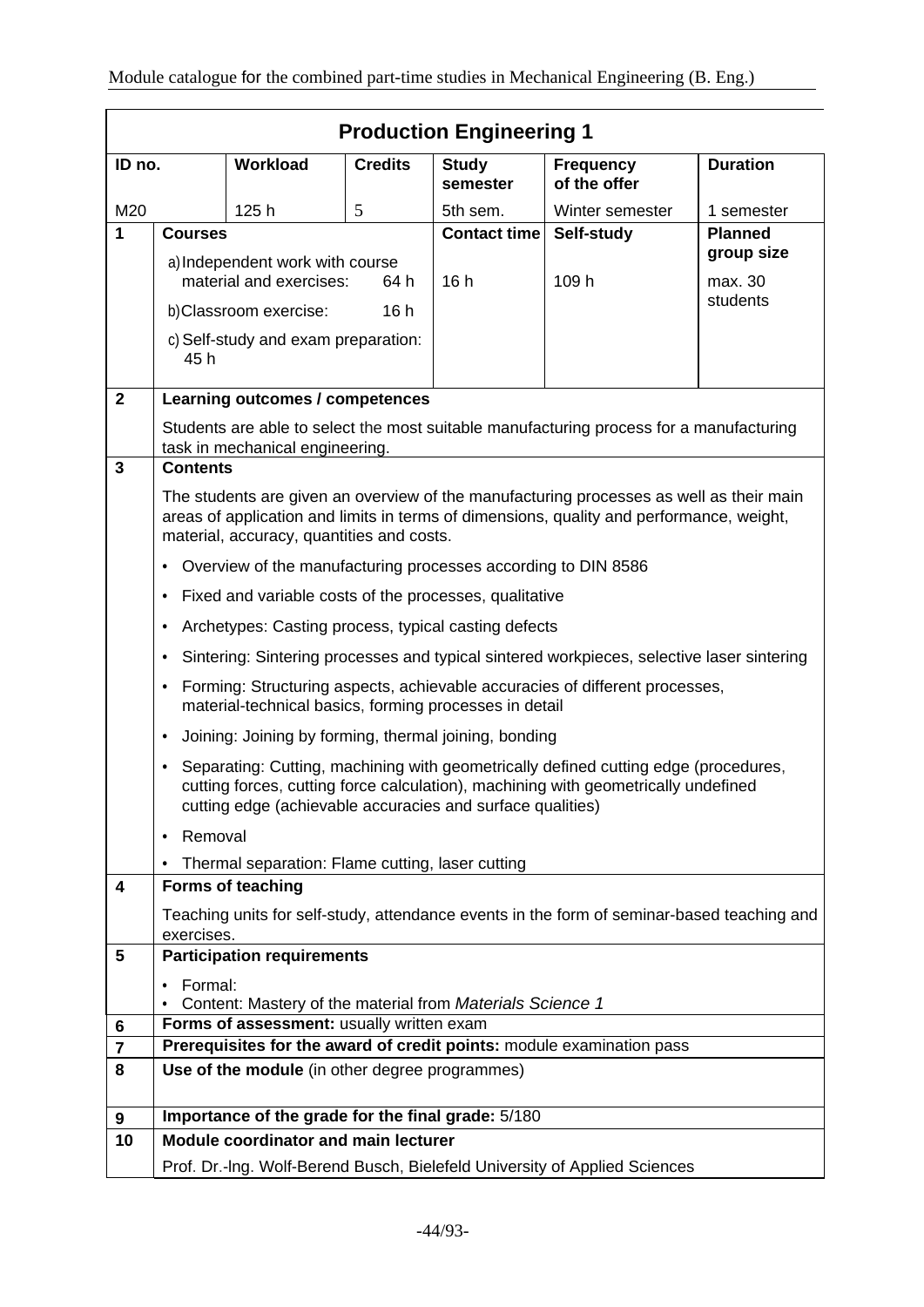## **11 Other information** Advice and faculty tutoring by telephone or e-mail as well as in personal meetings by appointment.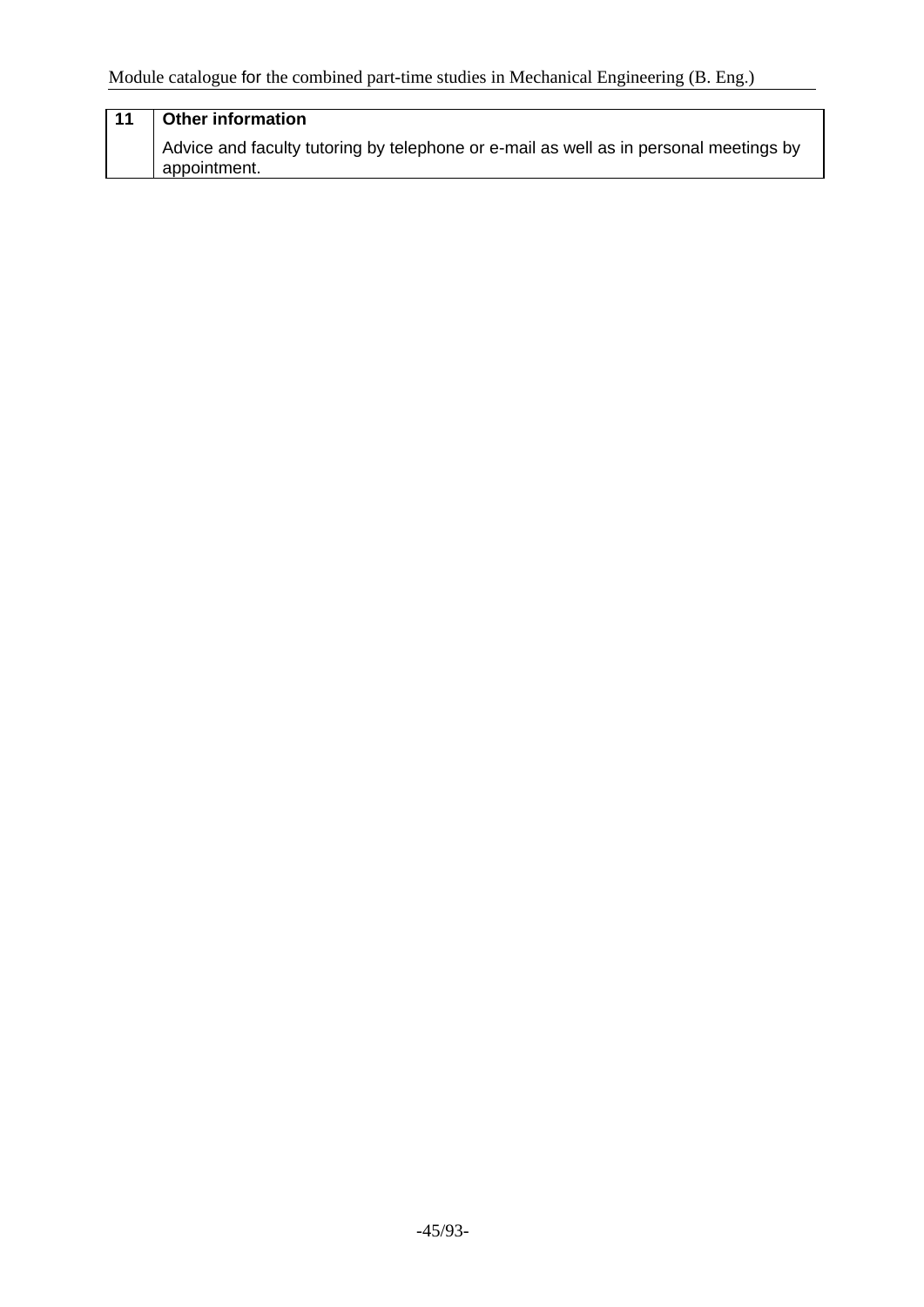|                | <b>Automation Technology 1</b>                                                                                                         |                                                             |                |                          |                                                                                  |                     |
|----------------|----------------------------------------------------------------------------------------------------------------------------------------|-------------------------------------------------------------|----------------|--------------------------|----------------------------------------------------------------------------------|---------------------|
| ID no.         |                                                                                                                                        | <b>Workload</b>                                             | <b>Credits</b> | <b>Study</b><br>semester | <b>Frequency</b><br>of the offer                                                 | <b>Duration</b>     |
| M21            |                                                                                                                                        | 125h                                                        | 5              | 6th sem.                 | Summer semester                                                                  | 1 semester          |
| 1              | <b>Courses</b>                                                                                                                         |                                                             |                | <b>Contact time</b>      | Self-study                                                                       | <b>Planned</b>      |
|                |                                                                                                                                        | a) Independent work with course                             |                |                          |                                                                                  | group size          |
|                |                                                                                                                                        | material and exercises:                                     | 56 h           | 24 h                     | 101 h                                                                            | max. 30<br>students |
|                |                                                                                                                                        | b) Practical training:                                      | 16h            |                          |                                                                                  |                     |
|                |                                                                                                                                        | c) Classroom exercise:                                      | 8h             |                          |                                                                                  |                     |
|                |                                                                                                                                        | d) Self-study and exam<br>preparation:                      | 45h            |                          |                                                                                  |                     |
| $\mathbf{2}$   |                                                                                                                                        | Learning outcomes / competences                             |                |                          |                                                                                  |                     |
|                |                                                                                                                                        | The students know                                           |                |                          |                                                                                  |                     |
|                |                                                                                                                                        | the basic structure of distributed automation systems.      |                |                          |                                                                                  |                     |
|                |                                                                                                                                        |                                                             |                |                          | various sensors for measuring temperature and various mechanical variables.      |                     |
| 3              | <b>Contents</b>                                                                                                                        |                                                             |                |                          |                                                                                  |                     |
|                | ٠                                                                                                                                      | Measuring principle of various sensors                      |                |                          |                                                                                  |                     |
|                | ٠                                                                                                                                      | Bus systems and their protocols                             |                |                          |                                                                                  |                     |
|                | Structure of a programmable logic controller (PLC)<br>٠                                                                                |                                                             |                |                          |                                                                                  |                     |
|                | Software development according to IEC 61131<br>٠                                                                                       |                                                             |                |                          |                                                                                  |                     |
|                | Basic concepts of measurement, control and regulation technology                                                                       |                                                             |                |                          |                                                                                  |                     |
| 4              | <b>Forms of teaching</b>                                                                                                               |                                                             |                |                          |                                                                                  |                     |
|                | Teaching units for self-study, classroom attendance in the form of seminar-based<br>teaching, exercises and practical training.        |                                                             |                |                          |                                                                                  |                     |
| 5              | <b>Participation requirements</b>                                                                                                      |                                                             |                |                          |                                                                                  |                     |
|                | $\bullet$ Formal: -<br>Content: Mastery of the material from Computer Science and Mathematics 3 and<br><b>Electrical Engineering 1</b> |                                                             |                |                          |                                                                                  |                     |
| 6              | Forms of assessment: usually written exam                                                                                              |                                                             |                |                          |                                                                                  |                     |
|                |                                                                                                                                        |                                                             |                |                          |                                                                                  |                     |
| $\overline{7}$ | Requirements for the award of credit points:<br>Certificate for successful participation in the internship and module examination pass |                                                             |                |                          |                                                                                  |                     |
|                |                                                                                                                                        |                                                             |                |                          |                                                                                  |                     |
| 8              |                                                                                                                                        | Use of the module (in other degree programmes)              |                |                          |                                                                                  |                     |
|                |                                                                                                                                        | (B.Eng.) of South Westphalia University of Applied Sciences |                |                          | Compulsory module in the part-time combined study programme Plastics Technology  |                     |
| 9              |                                                                                                                                        | Importance of the grade for the final grade: 5/180          |                |                          |                                                                                  |                     |
| 10             |                                                                                                                                        | <b>Module coordinator and main lecturer:</b>                |                |                          |                                                                                  |                     |
|                |                                                                                                                                        |                                                             |                |                          | Prof. Dr.-Ing. Martin Skambraks, South Westphalia University of Applied Sciences |                     |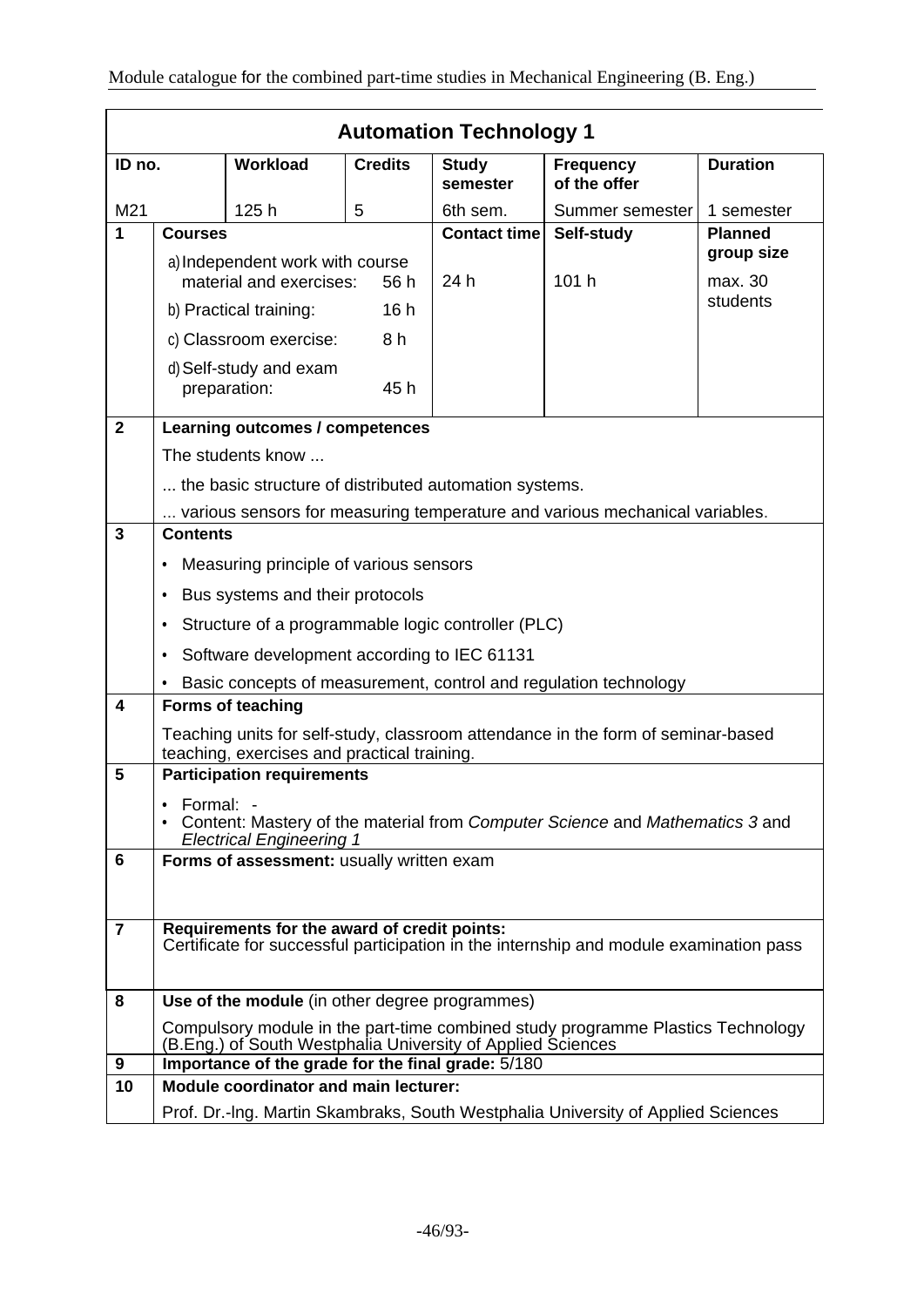| 11 | <b>Other information</b>                                                                                            |
|----|---------------------------------------------------------------------------------------------------------------------|
|    | In the practical course, a selection of different laboratory experiments is carried out<br>on the following topics: |
|    | - Getting to know various sensors for measuring temperature and various mechanical<br>variables                     |
|    | - Commissioning of a programmable logic controller                                                                  |
|    | - Connection of various digital and analogue sensors to a PLC                                                       |
|    | - Development of a programme in the functional design language according to IEC<br>61131                            |
|    | - Development of a programme in structured text according to IEC 61131                                              |
|    | - Development of a sequence control according to IEC 61131                                                          |
|    | - Regulated control of a motor with a motion controller                                                             |
|    | - Use of a machine vision sensor for optical quality control                                                        |
|    | • Advice and faculty tutoring by telephone or e-mail as well as in personal<br>meetings by appointment.             |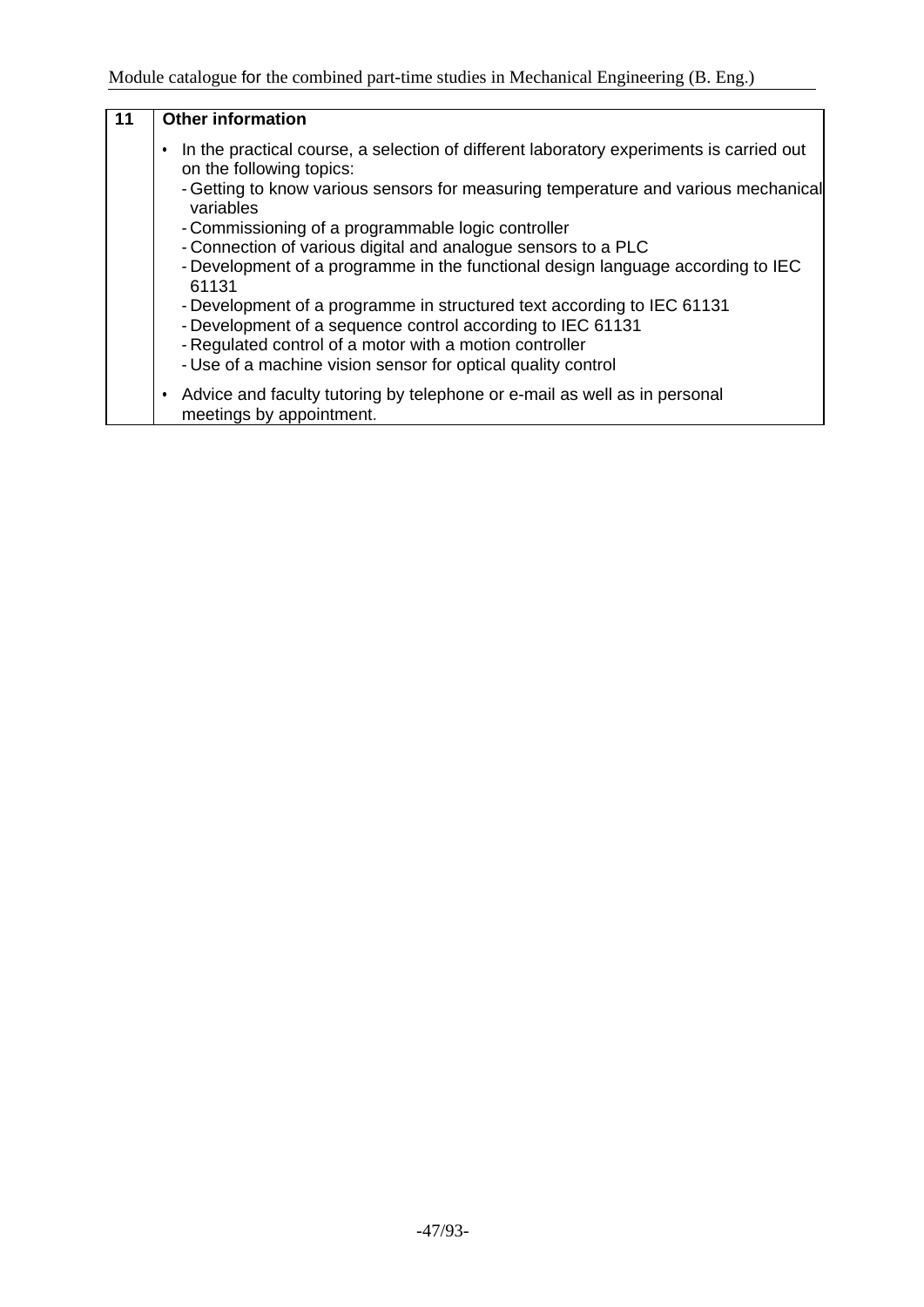|                | <b>Applied Statistics</b>                                                                                                                                                                                                                                                                                                                                                                                                                                                                                                                                                                                                                                                                                                                                                                                                                  |                                                              |                |                          |                                                                                                                                                                     |                     |
|----------------|--------------------------------------------------------------------------------------------------------------------------------------------------------------------------------------------------------------------------------------------------------------------------------------------------------------------------------------------------------------------------------------------------------------------------------------------------------------------------------------------------------------------------------------------------------------------------------------------------------------------------------------------------------------------------------------------------------------------------------------------------------------------------------------------------------------------------------------------|--------------------------------------------------------------|----------------|--------------------------|---------------------------------------------------------------------------------------------------------------------------------------------------------------------|---------------------|
| ID no.         |                                                                                                                                                                                                                                                                                                                                                                                                                                                                                                                                                                                                                                                                                                                                                                                                                                            | Workload                                                     | <b>Credits</b> | <b>Study</b><br>semester | <b>Frequency</b><br>of the offer                                                                                                                                    | <b>Duration</b>     |
| M22            |                                                                                                                                                                                                                                                                                                                                                                                                                                                                                                                                                                                                                                                                                                                                                                                                                                            | 125h                                                         | 5              | 6th sem.                 | Summer semester                                                                                                                                                     | 1 semester          |
| 1              | <b>Courses</b>                                                                                                                                                                                                                                                                                                                                                                                                                                                                                                                                                                                                                                                                                                                                                                                                                             |                                                              |                | <b>Contact time</b>      | Self-study                                                                                                                                                          | <b>Planned</b>      |
|                |                                                                                                                                                                                                                                                                                                                                                                                                                                                                                                                                                                                                                                                                                                                                                                                                                                            | a) Independent work with course                              |                |                          |                                                                                                                                                                     | group size          |
|                |                                                                                                                                                                                                                                                                                                                                                                                                                                                                                                                                                                                                                                                                                                                                                                                                                                            | material and exercises:                                      | 64 h<br>16h    | 16h                      | 109 h                                                                                                                                                               | max. 30<br>students |
|                |                                                                                                                                                                                                                                                                                                                                                                                                                                                                                                                                                                                                                                                                                                                                                                                                                                            | b) Classroom exercise:<br>c) Self-study and exam             |                |                          |                                                                                                                                                                     |                     |
|                |                                                                                                                                                                                                                                                                                                                                                                                                                                                                                                                                                                                                                                                                                                                                                                                                                                            | preparation :                                                | 45h            |                          |                                                                                                                                                                     |                     |
| $\overline{2}$ |                                                                                                                                                                                                                                                                                                                                                                                                                                                                                                                                                                                                                                                                                                                                                                                                                                            | Learning outcomes / competences                              |                |                          |                                                                                                                                                                     |                     |
|                |                                                                                                                                                                                                                                                                                                                                                                                                                                                                                                                                                                                                                                                                                                                                                                                                                                            | Students are able to                                         |                |                          |                                                                                                                                                                     |                     |
|                |                                                                                                                                                                                                                                                                                                                                                                                                                                                                                                                                                                                                                                                                                                                                                                                                                                            | conditions, check technical processes for their suitability. |                |                          | apply the statistical methods dealt with appropriately to technical tasks, obtain and<br>evaluate information from data material, prepare decisions under uncertain |                     |
|                |                                                                                                                                                                                                                                                                                                                                                                                                                                                                                                                                                                                                                                                                                                                                                                                                                                            | regard to correctness and significance.                      |                |                          | present the results obtained from statistical investigations and assess them with                                                                                   |                     |
| 3              | <b>Contents</b>                                                                                                                                                                                                                                                                                                                                                                                                                                                                                                                                                                                                                                                                                                                                                                                                                            |                                                              |                |                          |                                                                                                                                                                     |                     |
|                | Basic concepts of probability calculation<br>٠<br>Random experiments and events, probability space (relative frequency, the<br>probability measure, Laplace experiments, statistical probability), conditional<br>probability (definition of conditional probability, tree diagrams, total probability<br>and Bayesian formula, independent events), Bernoulli experiments and Bernoulli<br>chains                                                                                                                                                                                                                                                                                                                                                                                                                                         |                                                              |                |                          |                                                                                                                                                                     |                     |
|                | Random variables and distribution functions:<br>$\bullet$<br>Concept of random variables, probability and distribution function of a discrete<br>random variable, density and distribution function of a continuous random variable,<br>multidimensional random variables (probability, density and distribution function for<br>two-dimensional random variables, marginal and conditional probabilities),<br>characteristics of random variables (expected value of a random variable, variance<br>and standard deviation of a random variable, Chebyshev inequality, median and<br>mode, expected value, variance and covariance for two-dimensional random<br>variables), important probability distributions (binomial distribution, Poisson<br>distribution, normal distribution, exponential distribution, chi-square distribution) |                                                              |                |                          |                                                                                                                                                                     |                     |
|                | Statistical methods:<br>Descriptive statistics (basic terms, empirical frequency distribution, class formation<br>for samples, characteristics of samples, frequency distribution of two-dimensional<br>samples, variance and correlation coefficient, regression line), evaluative statistics<br>(sample size and confidence interval, estimating parameters, testing hypotheses)                                                                                                                                                                                                                                                                                                                                                                                                                                                         |                                                              |                |                          |                                                                                                                                                                     |                     |
| 4              |                                                                                                                                                                                                                                                                                                                                                                                                                                                                                                                                                                                                                                                                                                                                                                                                                                            | Forms of teaching                                            |                |                          |                                                                                                                                                                     |                     |
|                | and exercises.                                                                                                                                                                                                                                                                                                                                                                                                                                                                                                                                                                                                                                                                                                                                                                                                                             |                                                              |                |                          | Teaching units for self-study, attendance events in the form of seminar-based teaching                                                                              |                     |
| 5              |                                                                                                                                                                                                                                                                                                                                                                                                                                                                                                                                                                                                                                                                                                                                                                                                                                            | <b>Participation requirements</b>                            |                |                          |                                                                                                                                                                     |                     |
|                | Formal:<br>$\bullet$                                                                                                                                                                                                                                                                                                                                                                                                                                                                                                                                                                                                                                                                                                                                                                                                                       | Content: Mastery of the material from Mathematics 1 to 3     |                |                          |                                                                                                                                                                     |                     |
| 6              |                                                                                                                                                                                                                                                                                                                                                                                                                                                                                                                                                                                                                                                                                                                                                                                                                                            | Forms of assessment: usually written examination             |                |                          |                                                                                                                                                                     |                     |
|                |                                                                                                                                                                                                                                                                                                                                                                                                                                                                                                                                                                                                                                                                                                                                                                                                                                            |                                                              |                |                          |                                                                                                                                                                     |                     |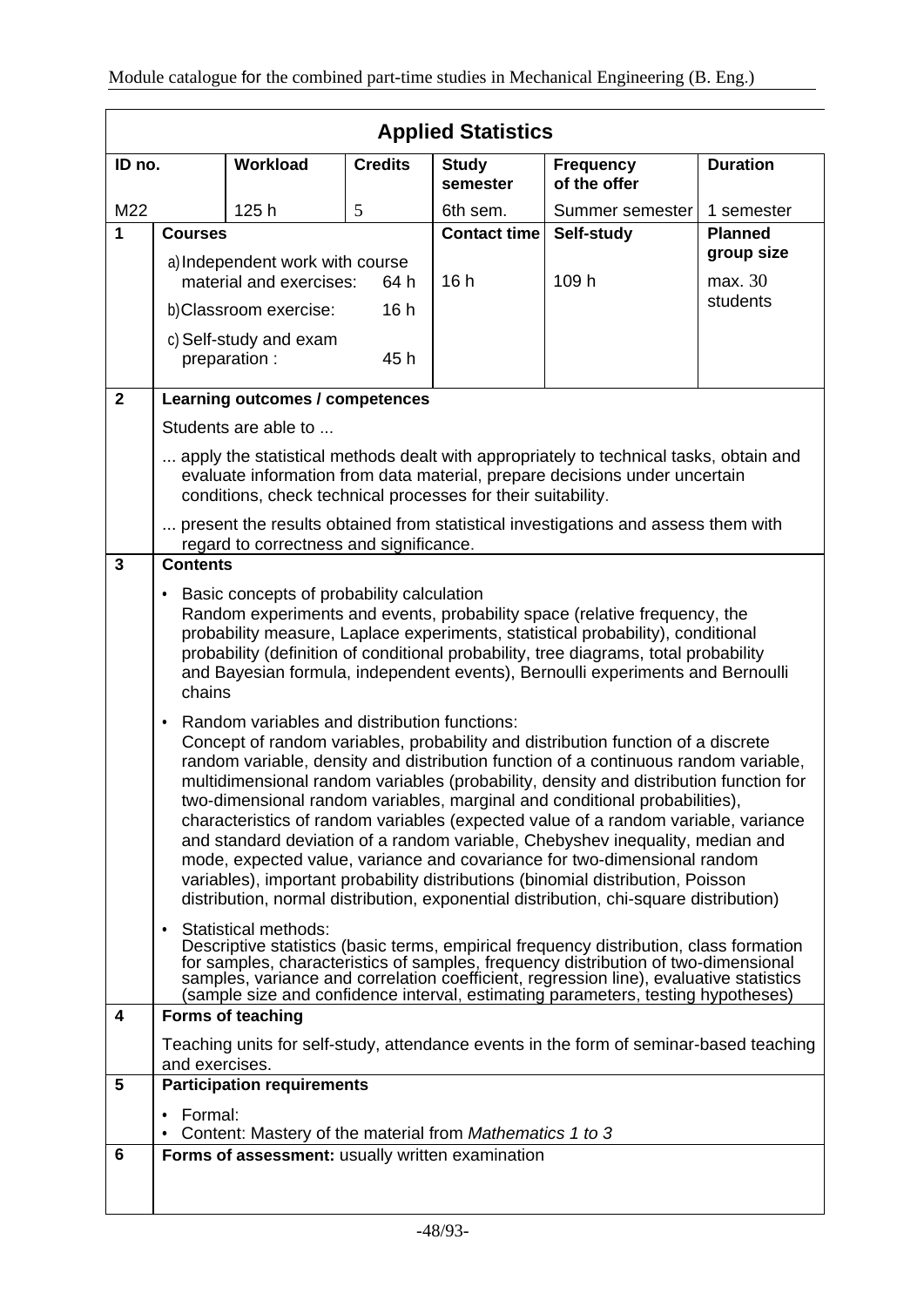| $\overline{7}$ | Prerequisites for the award of credit points: module examination pass                                                                          |
|----------------|------------------------------------------------------------------------------------------------------------------------------------------------|
| 8              | Use of the module (in other degree programmes)                                                                                                 |
|                | Compulsory module in the part-time combined study programme Plastics Technology<br>(B.Eng.) of South Westphalia University of Applied Sciences |
| 9              | Significance of the grade for the final grade: 5/180                                                                                           |
| 10             | <b>Module coordinator and main lecturer</b>                                                                                                    |
|                | Prof. Dr. rer. nat. Hardy Moock, South Westphalia University of Applied<br>Sciences                                                            |
|                | Dipl.-Math. Sybille Draxl, Bielefeld University of Applied Sciences                                                                            |
| 11             | <b>Other information</b>                                                                                                                       |
|                | Advice and faculty tutoring by telephone or e-mail as well as in personal meetings by<br>appointment.                                          |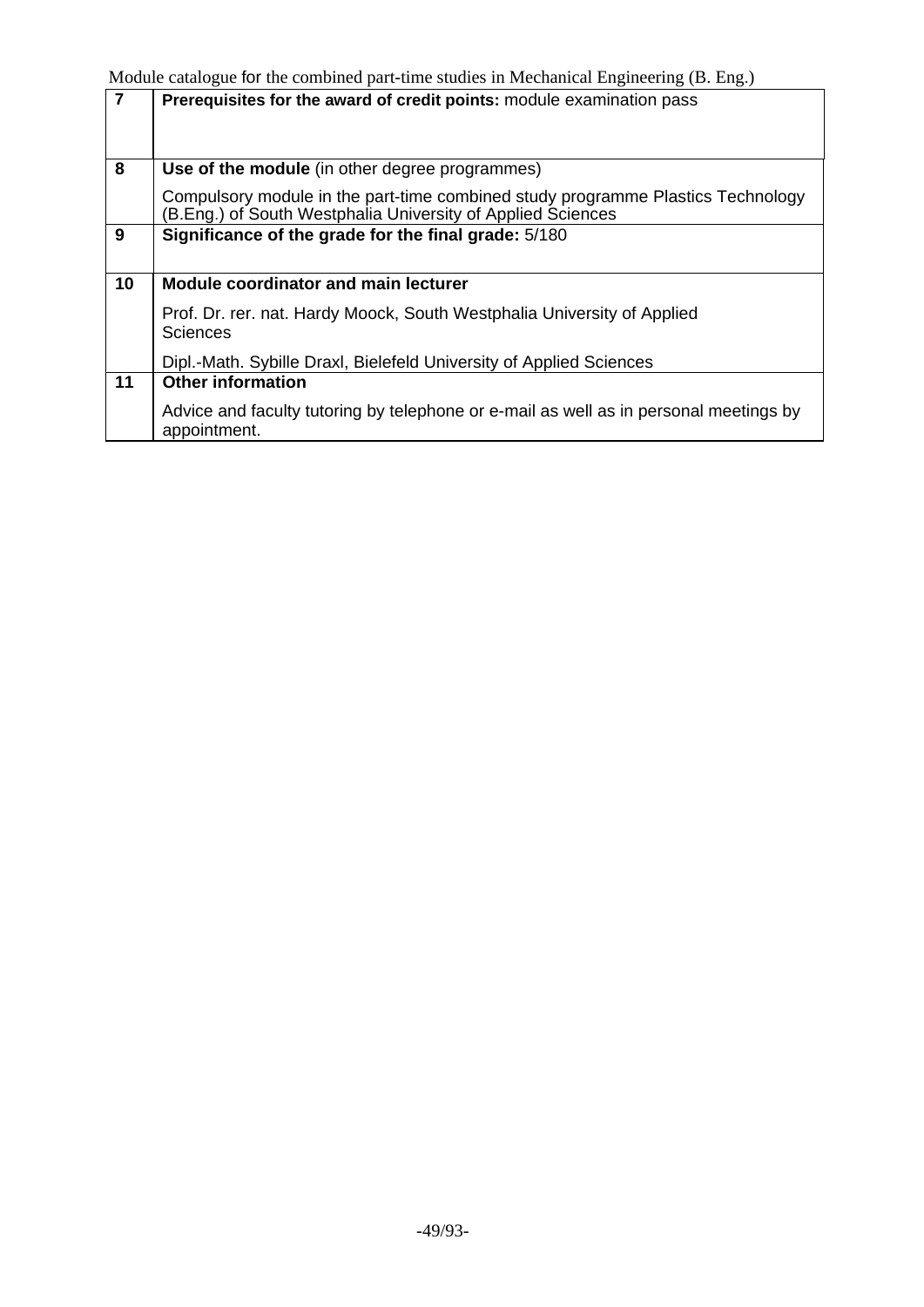|                |                                                                                                                                                                                                                                                                                                                     |                                                             |                | <b>Fluid Power</b>       |                                                                                                                                                                                                                                                             |                 |
|----------------|---------------------------------------------------------------------------------------------------------------------------------------------------------------------------------------------------------------------------------------------------------------------------------------------------------------------|-------------------------------------------------------------|----------------|--------------------------|-------------------------------------------------------------------------------------------------------------------------------------------------------------------------------------------------------------------------------------------------------------|-----------------|
| ID no.         |                                                                                                                                                                                                                                                                                                                     | <b>Workload</b>                                             | <b>Credits</b> | <b>Study</b><br>semester | <b>Frequency</b><br>of the offer                                                                                                                                                                                                                            | <b>Duration</b> |
| M23            |                                                                                                                                                                                                                                                                                                                     | 125h                                                        | 5              | 6th sem.                 | Summer semester                                                                                                                                                                                                                                             | 1 semester      |
| 1              | <b>Courses</b>                                                                                                                                                                                                                                                                                                      |                                                             |                | <b>Contact time</b>      | Self-study                                                                                                                                                                                                                                                  | <b>Planned</b>  |
|                |                                                                                                                                                                                                                                                                                                                     | a) Independent work with course                             |                |                          |                                                                                                                                                                                                                                                             | group size      |
|                | material and exercises:<br>64 h                                                                                                                                                                                                                                                                                     |                                                             | 16h            | 109 h                    | max. 30<br>students                                                                                                                                                                                                                                         |                 |
|                |                                                                                                                                                                                                                                                                                                                     | b)Classroom exercise:                                       | 16h            |                          |                                                                                                                                                                                                                                                             |                 |
|                |                                                                                                                                                                                                                                                                                                                     | c) Self-study and exam<br>preparation :                     | 45 h           |                          |                                                                                                                                                                                                                                                             |                 |
| $\overline{2}$ |                                                                                                                                                                                                                                                                                                                     | Learning outcomes / competences                             |                |                          |                                                                                                                                                                                                                                                             |                 |
|                |                                                                                                                                                                                                                                                                                                                     | Students are able to                                        |                |                          |                                                                                                                                                                                                                                                             |                 |
|                |                                                                                                                                                                                                                                                                                                                     | apply the basic physical laws of hydrostatics.              |                |                          |                                                                                                                                                                                                                                                             |                 |
|                |                                                                                                                                                                                                                                                                                                                     | calculate and assess flow resistances.                      |                |                          |                                                                                                                                                                                                                                                             |                 |
|                |                                                                                                                                                                                                                                                                                                                     | read and assess hydraulic circuit diagrams.                 |                |                          |                                                                                                                                                                                                                                                             |                 |
|                |                                                                                                                                                                                                                                                                                                                     |                                                             |                |                          | design hydraulic circuit diagrams using the appropriate hydraulic components.                                                                                                                                                                               |                 |
|                | calculate and design hydraulic drives and controls (mainly in black and white<br>hydraulics).                                                                                                                                                                                                                       |                                                             |                |                          |                                                                                                                                                                                                                                                             |                 |
|                |                                                                                                                                                                                                                                                                                                                     |                                                             |                |                          | assess the use of proportional valves in proportional technology.                                                                                                                                                                                           |                 |
| 3              | <b>Contents</b>                                                                                                                                                                                                                                                                                                     |                                                             |                |                          |                                                                                                                                                                                                                                                             |                 |
|                | The fundamentals and applications of fluid technology in drive technology and in the<br>conveyance and distribution of liquid media are taught and insights are provided into<br>the function, operating behaviour, design and use of fluid technology components and<br>devices in mechanical engineering systems. |                                                             |                |                          |                                                                                                                                                                                                                                                             |                 |
|                | Basics: Hydrostatics, Hydrodynamics, Hydraulic Networks<br>٠                                                                                                                                                                                                                                                        |                                                             |                |                          |                                                                                                                                                                                                                                                             |                 |
|                | ٠                                                                                                                                                                                                                                                                                                                   | solenoids for directional valves                            |                |                          | Valves: Directional valves in general, types, switching transitions, directional<br>valves for plate connection, development of pilot operated directional valves,<br>directional valve with switching position monitoring, proportional directional valve, |                 |
|                | Shut-off valves: Check valves, shuttle valve, pilot operated check valve<br>٠                                                                                                                                                                                                                                       |                                                             |                |                          |                                                                                                                                                                                                                                                             |                 |
|                | $\bullet$                                                                                                                                                                                                                                                                                                           | reducing valves                                             |                |                          | Pressure valves: Pressure relief valves, pressure switching valves, pressure                                                                                                                                                                                |                 |
|                | $\bullet$                                                                                                                                                                                                                                                                                                           | 3-way flow control valve, power losses in throttle controls |                |                          | Flow control valves: Orifice plates and throttles, 2-way flow control valve,                                                                                                                                                                                |                 |
|                | $\bullet$                                                                                                                                                                                                                                                                                                           |                                                             |                |                          | Pumps and motors: External gear pumps, gear motors, internal gear pumps,<br>screw pumps, vane pumps, positive displacement pistons, radial piston motors<br>according to the multi-stroke principle, hydraulic cylinders (linear motors)                    |                 |
|                | ٠                                                                                                                                                                                                                                                                                                                   | Control and regulating devices                              |                |                          |                                                                                                                                                                                                                                                             |                 |
|                | $\bullet$                                                                                                                                                                                                                                                                                                           | circuits, series connection                                 |                |                          | Basic circuits and applications : Pump shut-off, directional control with directional<br>control valves, speed control, circuits with pilot-operated check valves, parallel                                                                                 |                 |
|                | $\bullet$                                                                                                                                                                                                                                                                                                           | technology in hydraulics                                    |                |                          | Proportional, control and servo valves, 2-way built-in valves, measurement                                                                                                                                                                                  |                 |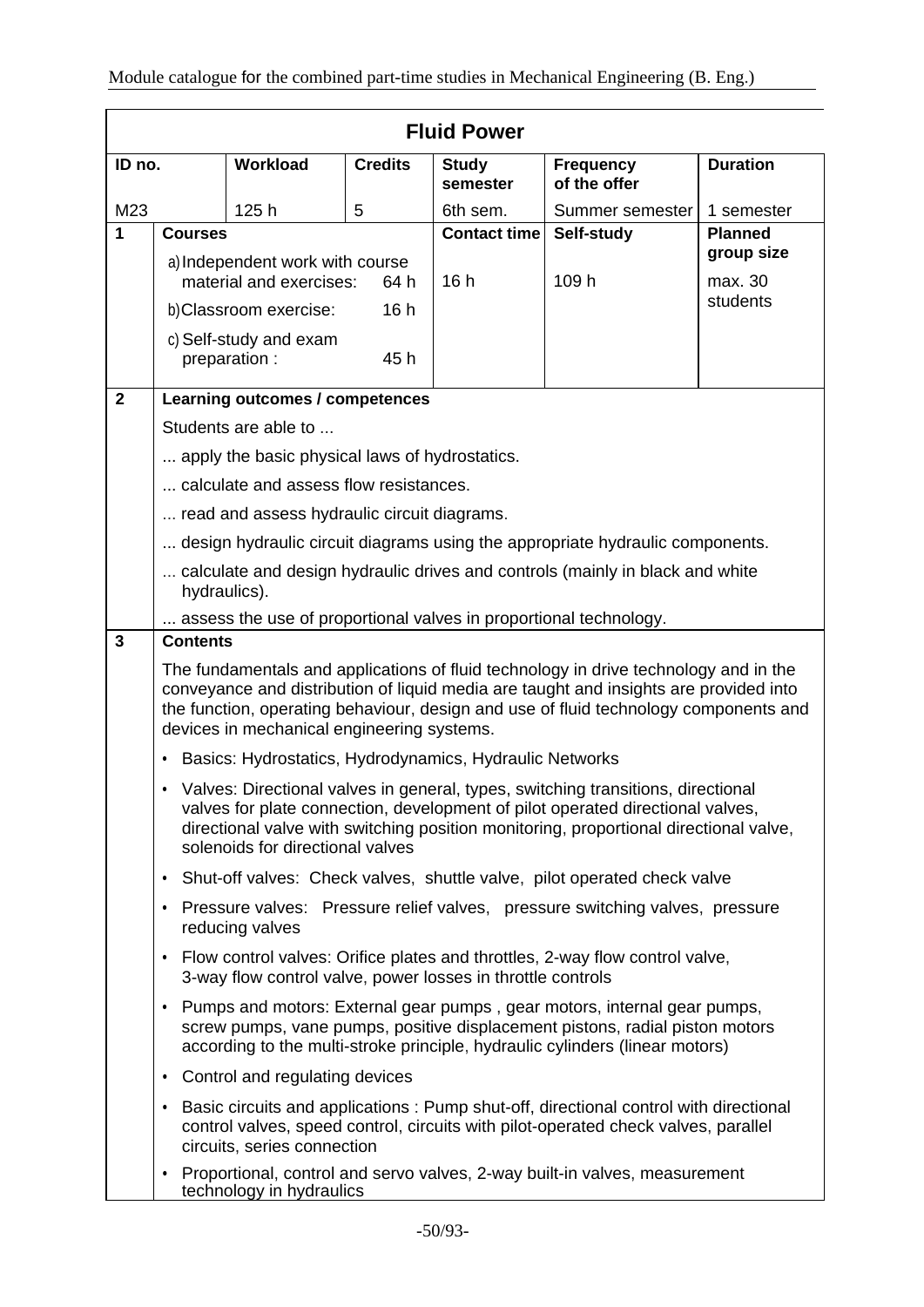| $\overline{4}$ | <b>Forms of teaching</b>                                                               |
|----------------|----------------------------------------------------------------------------------------|
|                | Teaching units for self-study, attendance events in the form of seminar-based teaching |
|                | and exercises.                                                                         |
| 5              | <b>Participation requirements</b>                                                      |
|                |                                                                                        |
|                | Formal: -<br>Content: Mastery of the material from Fluid Mechanics                     |
|                |                                                                                        |
| 6              | Forms of assessment: usually written examination                                       |
|                |                                                                                        |
|                |                                                                                        |
| $\overline{7}$ | <b>Prerequisites for the award of credit points:</b> module examination pass           |
|                |                                                                                        |
|                |                                                                                        |
|                |                                                                                        |
| 8              | Use of the module (in other degree programmes)                                         |
|                | Compulsory module in the joint degree programmes                                       |
|                | Plastics Technology (B.Eng.) and Mechatronics (B.Eng.) of South Westphalia             |
|                | University of Applied Sciences                                                         |
| 9              | Importance of the grade for the final grade: 5/180                                     |
| 10             | <b>Module coordinator and main lecturer</b>                                            |
|                | Prof. Dr. rer. nat. Bernhard Kirsch, South Westphalia University of Applied Sciences   |
| 11             | <b>Other information</b>                                                               |
|                |                                                                                        |
|                | Advice and faculty tutoring by telephone or e-mail as well as in personal meetings by  |
|                | appointment.                                                                           |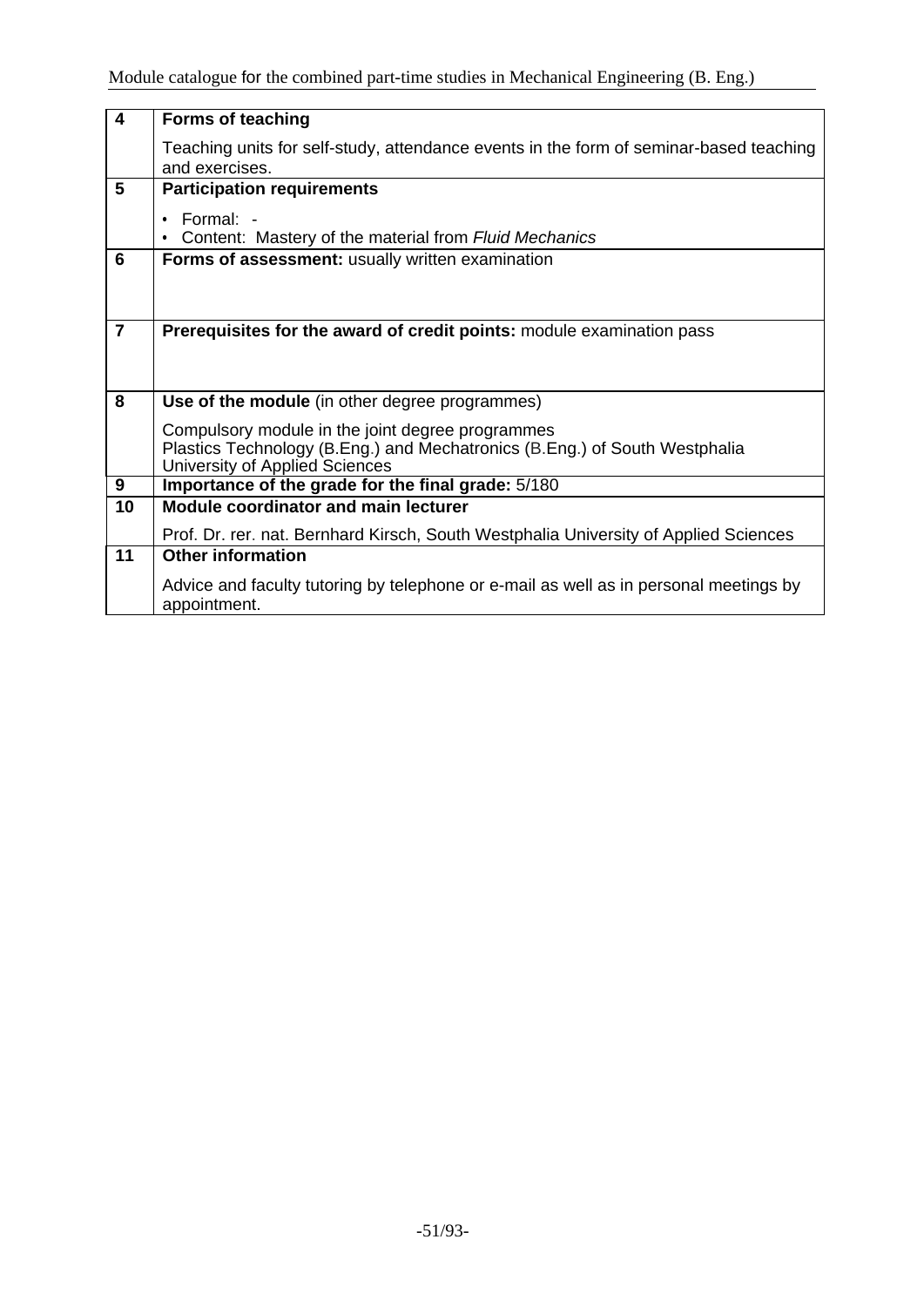|              | <b>Production Engineering 2</b>                                                                                                                                                                             |                                                      |                |                                                |                                                                                |                 |
|--------------|-------------------------------------------------------------------------------------------------------------------------------------------------------------------------------------------------------------|------------------------------------------------------|----------------|------------------------------------------------|--------------------------------------------------------------------------------|-----------------|
| ID no.       |                                                                                                                                                                                                             | Workload                                             | <b>Credits</b> | <b>Study</b><br>semester                       | <b>Frequency</b><br>of the offer                                               | <b>Duration</b> |
| M24          |                                                                                                                                                                                                             | 125h                                                 | 5              | 6th sem.                                       | Summer semester                                                                | 1 semester      |
| 1            | <b>Courses</b>                                                                                                                                                                                              |                                                      |                | <b>Contact time</b>                            | Self-study                                                                     | <b>Planned</b>  |
|              | a) Independent work with course                                                                                                                                                                             |                                                      |                |                                                |                                                                                | group size      |
|              | material and exercises:<br>56 h                                                                                                                                                                             |                                                      | 24 h           | 101 h                                          | max. 30                                                                        |                 |
|              | 16h<br>b) Practical training:                                                                                                                                                                               |                                                      |                |                                                |                                                                                | students        |
|              |                                                                                                                                                                                                             | c) Classroom exercise:                               | 8 h            |                                                |                                                                                |                 |
|              | d) Self-study and exam<br>preparation:<br>45 h                                                                                                                                                              |                                                      |                |                                                |                                                                                |                 |
| $\mathbf{2}$ |                                                                                                                                                                                                             | Learning outcomes / competences                      |                |                                                |                                                                                |                 |
|              |                                                                                                                                                                                                             | Students are able to                                 |                |                                                |                                                                                |                 |
|              |                                                                                                                                                                                                             |                                                      |                |                                                | can evaluate different degrees of automation in terms of costs/benefits.       |                 |
|              |                                                                                                                                                                                                             | can compare and evaluate different machine concepts. |                |                                                |                                                                                |                 |
|              |                                                                                                                                                                                                             |                                                      |                |                                                | identify limits of machining from the dynamic and thermal behaviour of machine |                 |
| 3            | tools.<br>Contents                                                                                                                                                                                          |                                                      |                |                                                |                                                                                |                 |
|              | The students get to know the different machine tool types and assemblies.                                                                                                                                   |                                                      |                |                                                |                                                                                |                 |
|              |                                                                                                                                                                                                             |                                                      |                |                                                |                                                                                |                 |
|              | Importance of machine tools for German industry<br>٠                                                                                                                                                        |                                                      |                |                                                |                                                                                |                 |
|              | Machine tools as part of manufacturing systems<br>٠                                                                                                                                                         |                                                      |                |                                                |                                                                                |                 |
|              | Machine types, designs and components:<br>٠<br>Assemblies of the individual machine (guiding principles, drive systems, measuring<br>systems, control of machine tools), Requirements by HSC on the machine |                                                      |                |                                                |                                                                                |                 |
|              | <b>Machining centres</b><br>٠                                                                                                                                                                               |                                                      |                |                                                |                                                                                |                 |
|              | Flexible manufacturing systems<br>٠                                                                                                                                                                         |                                                      |                |                                                |                                                                                |                 |
|              | Design of machine tools: Frames, guides and bearings, main drives                                                                                                                                           |                                                      |                |                                                |                                                                                |                 |
|              | Machine tool accuracy<br>٠                                                                                                                                                                                  |                                                      |                |                                                |                                                                                |                 |
|              | Dynamic behaviour of machine tools<br>٠                                                                                                                                                                     |                                                      |                |                                                |                                                                                |                 |
|              | Thermal behaviour of machine tools<br>$\bullet$                                                                                                                                                             |                                                      |                |                                                |                                                                                |                 |
| 4            |                                                                                                                                                                                                             | Forms of teaching                                    |                |                                                |                                                                                |                 |
|              | Teaching units for self-study, Classroom attendance in the form of seminar-based<br>teaching, Exercises and practical training.                                                                             |                                                      |                |                                                |                                                                                |                 |
| 5            |                                                                                                                                                                                                             | <b>Participation requirements</b>                    |                |                                                |                                                                                |                 |
|              | Formal:<br>٠                                                                                                                                                                                                |                                                      |                |                                                |                                                                                |                 |
|              |                                                                                                                                                                                                             |                                                      |                | Elements 2 as well as Production Engineering 1 | Content: Mastery of the material from Mechanics 3 and Construction             |                 |
| 6            |                                                                                                                                                                                                             | Forms of assessment: usually written exam            |                |                                                |                                                                                |                 |
|              |                                                                                                                                                                                                             |                                                      |                |                                                |                                                                                |                 |
|              |                                                                                                                                                                                                             |                                                      |                |                                                |                                                                                |                 |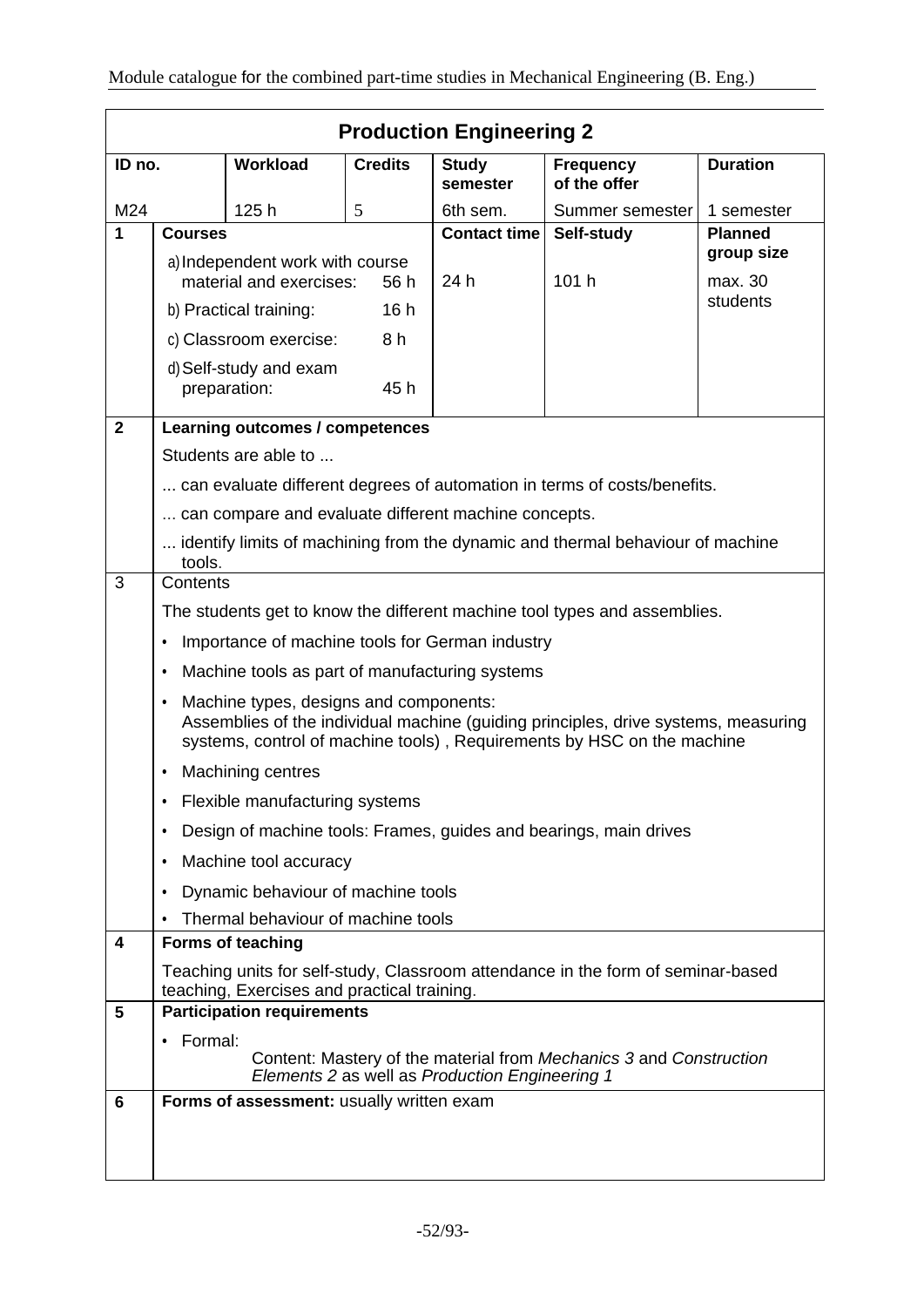| $\overline{7}$ | nouune ealanogue for the comformed part-time studies in meemanical Engineering (D. Eng.)<br>Requirements for the award of credit points:<br>Certificate for successful participation in the practical and module examination pass                                                                                                                                                                                  |
|----------------|--------------------------------------------------------------------------------------------------------------------------------------------------------------------------------------------------------------------------------------------------------------------------------------------------------------------------------------------------------------------------------------------------------------------|
| 8              | Use of the module (in other degree programmes)                                                                                                                                                                                                                                                                                                                                                                     |
| 9              | Importance of the grade for the final grade: 5/180                                                                                                                                                                                                                                                                                                                                                                 |
| 10             | Module coordinator and main lecturer                                                                                                                                                                                                                                                                                                                                                                               |
|                | Prof. Dr.-Ing. Dragan Vucetic, Bielefeld University of Applied Sciences                                                                                                                                                                                                                                                                                                                                            |
| 11             | <b>Other information</b>                                                                                                                                                                                                                                                                                                                                                                                           |
|                | • Practical course with several selected laboratory experiments, for example<br>-Consideration of the construction and mode of operation of an eccentric die cutter<br>- Consideration of the construction and mode of operation of a<br>fineblanking press (driven by hydraulics and toggle lever)<br>- Consideration of the construction and mode of operation<br>of a deep-drawing press (driven by hydraulics) |
|                | Advice and faculty tutoring by telephone or e-mail as well as in personal<br>٠<br>meetings by appointment.                                                                                                                                                                                                                                                                                                         |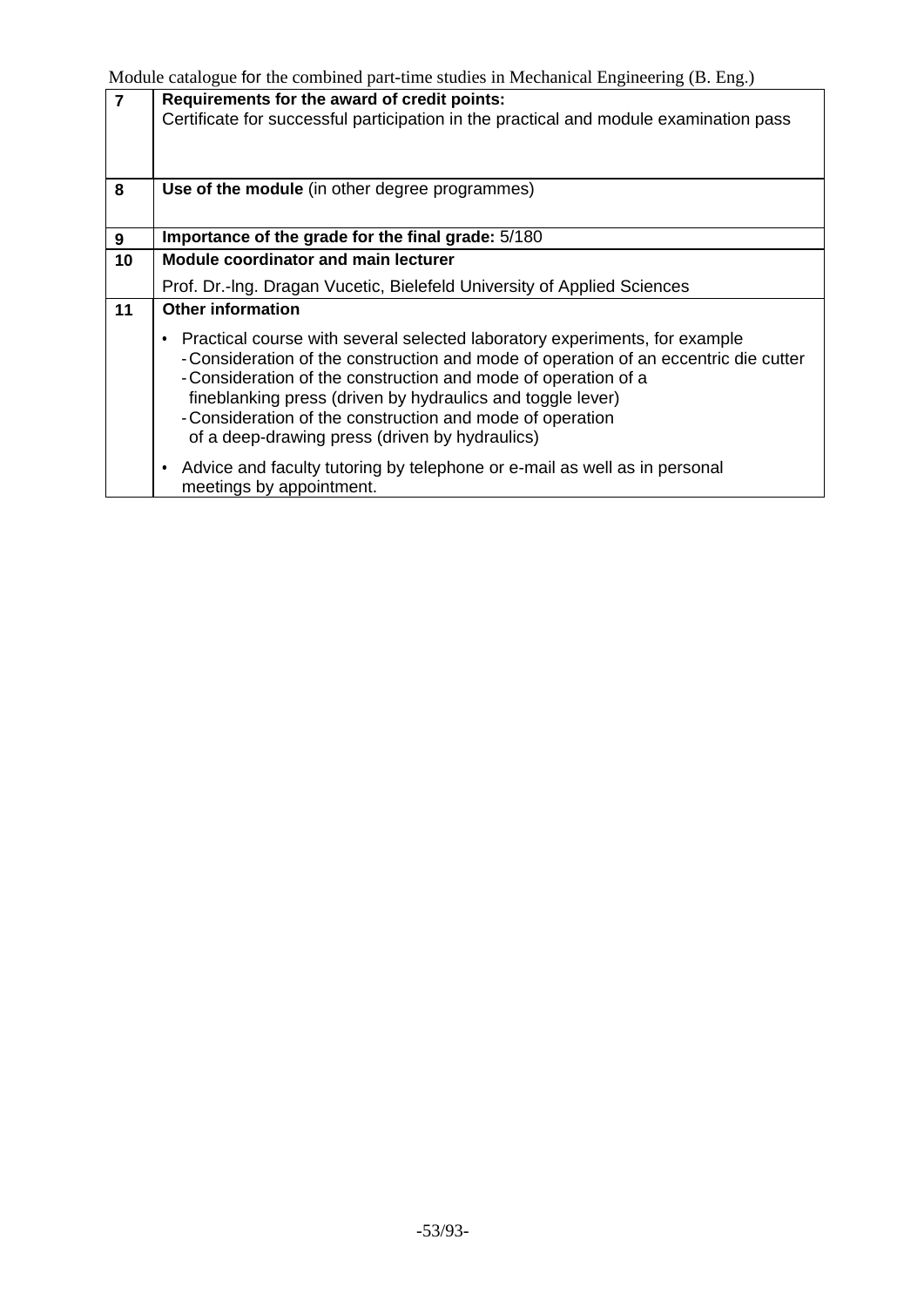|                         | <b>Automation Technology 2</b>                                                                                                                                                                                                                                                 |                                                                                                                                                  |                |                          |                                                                                                                                                                                                                                                                                                                                         |                              |
|-------------------------|--------------------------------------------------------------------------------------------------------------------------------------------------------------------------------------------------------------------------------------------------------------------------------|--------------------------------------------------------------------------------------------------------------------------------------------------|----------------|--------------------------|-----------------------------------------------------------------------------------------------------------------------------------------------------------------------------------------------------------------------------------------------------------------------------------------------------------------------------------------|------------------------------|
| ID no.                  |                                                                                                                                                                                                                                                                                | <b>Workload</b>                                                                                                                                  | <b>Credits</b> | <b>Study</b><br>semester | <b>Frequency</b><br>of the offer                                                                                                                                                                                                                                                                                                        | <b>Duration</b>              |
| M25                     |                                                                                                                                                                                                                                                                                | 125h                                                                                                                                             | 5              | 7th sem.                 | Winter semester                                                                                                                                                                                                                                                                                                                         | 1 semester                   |
| 1                       | <b>Courses</b>                                                                                                                                                                                                                                                                 |                                                                                                                                                  |                | <b>Contact</b><br>time   | Self-study                                                                                                                                                                                                                                                                                                                              | <b>Planned</b><br>group size |
|                         |                                                                                                                                                                                                                                                                                | a) Independent work with course<br>material and exercises:<br>56 h                                                                               |                |                          | 101 h                                                                                                                                                                                                                                                                                                                                   | max. 30                      |
|                         |                                                                                                                                                                                                                                                                                | 16h<br>b) Practical training:                                                                                                                    |                | 24 h                     |                                                                                                                                                                                                                                                                                                                                         | students                     |
|                         |                                                                                                                                                                                                                                                                                | c) Classroom exercise:                                                                                                                           | 8 h            |                          |                                                                                                                                                                                                                                                                                                                                         |                              |
|                         |                                                                                                                                                                                                                                                                                | d) Self-study and exam<br>preparation:                                                                                                           | 45 h           |                          |                                                                                                                                                                                                                                                                                                                                         |                              |
| $\overline{\mathbf{2}}$ |                                                                                                                                                                                                                                                                                | Learning outcomes / competences                                                                                                                  |                |                          |                                                                                                                                                                                                                                                                                                                                         |                              |
|                         | Students will be able to define the requirements of an automation project in a<br>specification booklet. They are familiar with development methods, programming<br>principles and computer tools to carry out simple automation tasks themselves in a<br>professional manner. |                                                                                                                                                  |                |                          |                                                                                                                                                                                                                                                                                                                                         |                              |
| $\overline{3}$          | <b>Contents</b>                                                                                                                                                                                                                                                                |                                                                                                                                                  |                |                          |                                                                                                                                                                                                                                                                                                                                         |                              |
|                         | ٠                                                                                                                                                                                                                                                                              | Methods for specifying requirements for automation                                                                                               |                |                          |                                                                                                                                                                                                                                                                                                                                         |                              |
|                         | Fail-safe and fail-safe systems<br>٠                                                                                                                                                                                                                                           |                                                                                                                                                  |                |                          |                                                                                                                                                                                                                                                                                                                                         |                              |
|                         | <b>Machinery Directive</b><br>٠                                                                                                                                                                                                                                                |                                                                                                                                                  |                |                          |                                                                                                                                                                                                                                                                                                                                         |                              |
|                         |                                                                                                                                                                                                                                                                                | • Automation software development                                                                                                                |                |                          |                                                                                                                                                                                                                                                                                                                                         |                              |
| 4                       |                                                                                                                                                                                                                                                                                | <b>Forms of teaching</b>                                                                                                                         |                |                          |                                                                                                                                                                                                                                                                                                                                         |                              |
|                         |                                                                                                                                                                                                                                                                                | exercises and practicals.                                                                                                                        |                |                          | Teaching units for self-study, attendance events in the form of seminar-based teaching,                                                                                                                                                                                                                                                 |                              |
| 5                       |                                                                                                                                                                                                                                                                                | <b>Participation requirements</b>                                                                                                                |                |                          |                                                                                                                                                                                                                                                                                                                                         |                              |
|                         | Formal:<br>٠                                                                                                                                                                                                                                                                   | Content: Mastery of the material from Automation Technology 1                                                                                    |                |                          |                                                                                                                                                                                                                                                                                                                                         |                              |
| 6                       | Forms of assessment: usually written exam                                                                                                                                                                                                                                      |                                                                                                                                                  |                |                          |                                                                                                                                                                                                                                                                                                                                         |                              |
| $\overline{7}$          | Requirements for the award of credit points                                                                                                                                                                                                                                    |                                                                                                                                                  |                |                          |                                                                                                                                                                                                                                                                                                                                         |                              |
|                         |                                                                                                                                                                                                                                                                                |                                                                                                                                                  |                |                          | Certificate for successful participation in the internship and module examination pass                                                                                                                                                                                                                                                  |                              |
| 8                       |                                                                                                                                                                                                                                                                                | Use of the module (in other degree programmes)                                                                                                   |                |                          |                                                                                                                                                                                                                                                                                                                                         |                              |
|                         |                                                                                                                                                                                                                                                                                | (B.Eng.) of South Westphalia University of Applied Sciences                                                                                      |                |                          | Compulsory module in the part-time combined study programme Plastics Technology                                                                                                                                                                                                                                                         |                              |
| 9                       |                                                                                                                                                                                                                                                                                | Importance of the grade for the final grade: 5/180                                                                                               |                |                          |                                                                                                                                                                                                                                                                                                                                         |                              |
| 10                      |                                                                                                                                                                                                                                                                                | <b>Module coordinator and main lecturer</b>                                                                                                      |                |                          |                                                                                                                                                                                                                                                                                                                                         |                              |
|                         |                                                                                                                                                                                                                                                                                |                                                                                                                                                  |                |                          | Prof. Dr.-Ing. Martin Skambraks, South Westphalia University of Applied Sciences                                                                                                                                                                                                                                                        |                              |
| 11                      |                                                                                                                                                                                                                                                                                | <b>Other information</b>                                                                                                                         |                |                          |                                                                                                                                                                                                                                                                                                                                         |                              |
|                         | ٠                                                                                                                                                                                                                                                                              | on the following topics:<br>- Realisation of a fail-safe and error-proof system<br>- Conversion of a state model into a function block programme |                |                          | In the practical course, a selection of different laboratory experiments is carried out<br>- Determination of the safety requirements for an automated manufacturing cell<br>- Use of modelling languages to specify system behaviour in specifications<br>- Implementation of the object-oriented programming paradigm with an example |                              |
|                         | ٠                                                                                                                                                                                                                                                                              |                                                                                                                                                  |                |                          | Advice and faculty tutoring by telephone or e-mail as well as in personal                                                                                                                                                                                                                                                               |                              |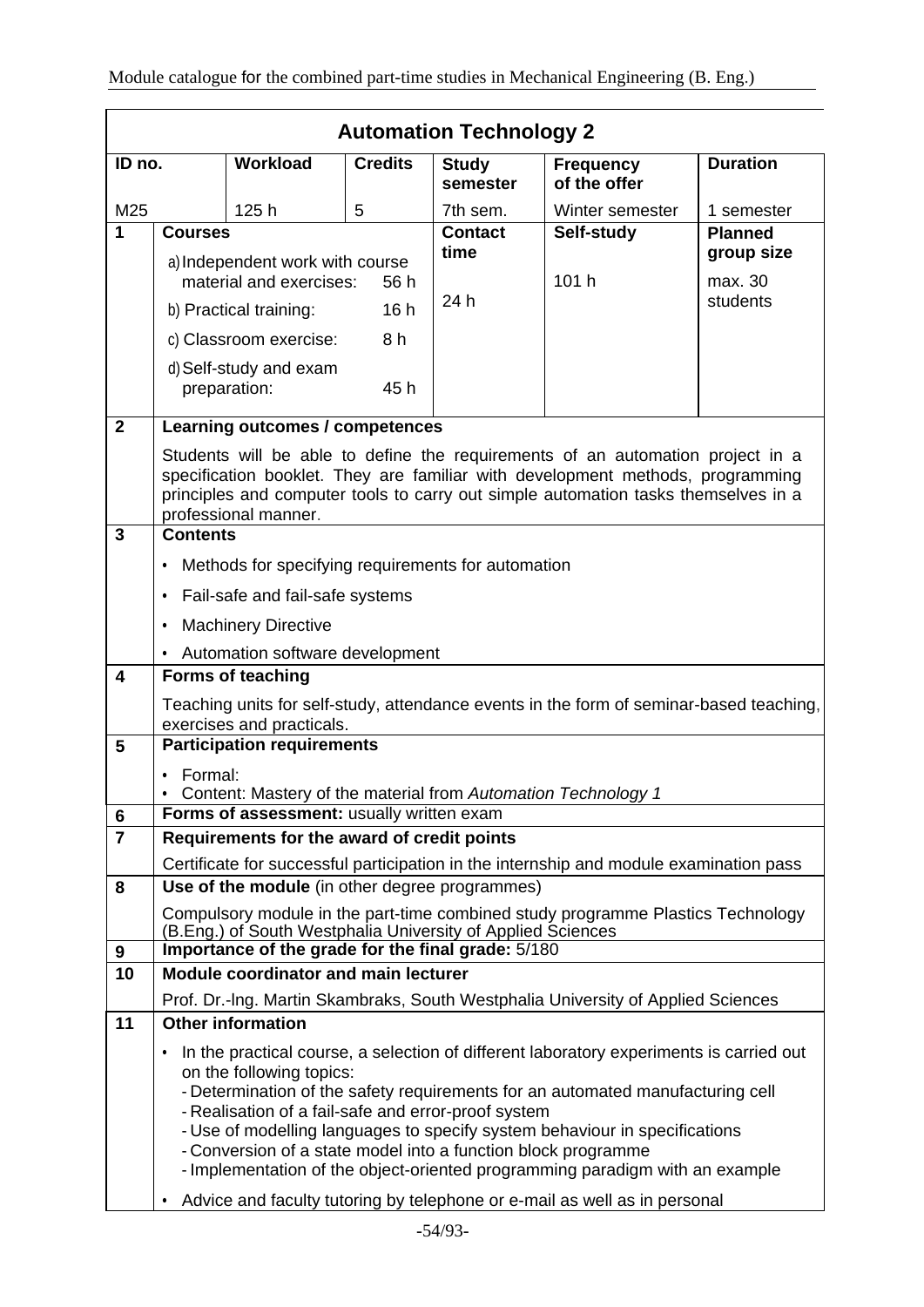meetings by appointment.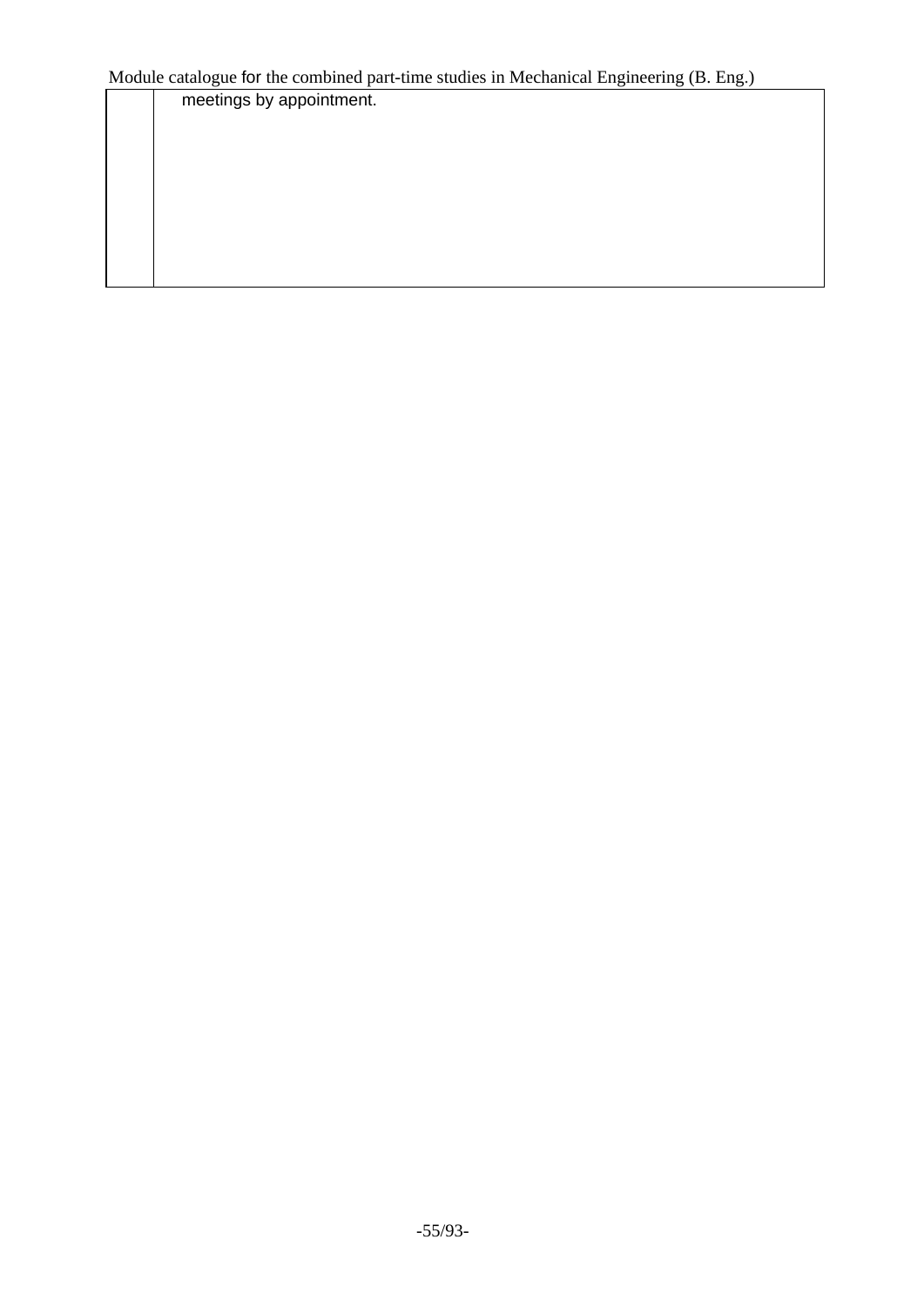|                              | <b>Production Planning and Control</b>                                                                                                                                                                                                                                                                                                                                                             |                                                         |                |                          |                                                                                        |                 |
|------------------------------|----------------------------------------------------------------------------------------------------------------------------------------------------------------------------------------------------------------------------------------------------------------------------------------------------------------------------------------------------------------------------------------------------|---------------------------------------------------------|----------------|--------------------------|----------------------------------------------------------------------------------------|-----------------|
| ID no.                       |                                                                                                                                                                                                                                                                                                                                                                                                    | <b>Workload</b>                                         | <b>Credits</b> | <b>Study</b><br>semester | <b>Frequency</b><br>of the offer                                                       | <b>Duration</b> |
| M26                          |                                                                                                                                                                                                                                                                                                                                                                                                    | 125h                                                    | 5              | 7th sem.                 | Winter semester                                                                        | 1 semester      |
| 1                            | <b>Courses</b>                                                                                                                                                                                                                                                                                                                                                                                     |                                                         |                | <b>Contact</b>           | Self-study                                                                             | <b>Planned</b>  |
|                              | a) Independent work with course                                                                                                                                                                                                                                                                                                                                                                    |                                                         | time           |                          | group size                                                                             |                 |
|                              |                                                                                                                                                                                                                                                                                                                                                                                                    | material and exercises:                                 | 64 h           |                          | 109 h                                                                                  | max. 30         |
|                              |                                                                                                                                                                                                                                                                                                                                                                                                    | b)Classroom exercise:                                   | 16h            | 16h                      |                                                                                        | students        |
|                              |                                                                                                                                                                                                                                                                                                                                                                                                    | c) Self-study and exam                                  |                |                          |                                                                                        |                 |
|                              |                                                                                                                                                                                                                                                                                                                                                                                                    | preparation :                                           | 45h            |                          |                                                                                        |                 |
| $\mathbf{2}$                 |                                                                                                                                                                                                                                                                                                                                                                                                    | Learning outcomes / competences                         |                |                          |                                                                                        |                 |
|                              | The students are able to understand the essential tasks in the planning and control of<br>production in work preparation, as they have become familiar with the most important<br>tasks and problems in the area of work preparation and have learned various problem-<br>solving methods. This prepares them to work as engineers in the work preparation<br>departments of production companies. |                                                         |                |                          |                                                                                        |                 |
| $\overline{3}$               | <b>Contents</b>                                                                                                                                                                                                                                                                                                                                                                                    |                                                         |                |                          |                                                                                        |                 |
|                              | Students are provided with basic knowledge for solving the diverse planning tasks in<br>production, especially in production control. One special focus is the application of PPS<br>systems.                                                                                                                                                                                                      |                                                         |                |                          |                                                                                        |                 |
|                              | Tasks of work preparation<br>$\bullet$                                                                                                                                                                                                                                                                                                                                                             |                                                         |                |                          |                                                                                        |                 |
|                              | Tasks of production planning:<br>$\bullet$<br>Value analysis, preparation of parts lists, preparation of work plans (selection of<br>production resources, determination of standard times)                                                                                                                                                                                                        |                                                         |                |                          |                                                                                        |                 |
|                              | ٠                                                                                                                                                                                                                                                                                                                                                                                                  | Programming of production equipment                     |                |                          |                                                                                        |                 |
|                              | $\bullet$                                                                                                                                                                                                                                                                                                                                                                                          | Production resource planning and equipment construction |                |                          |                                                                                        |                 |
|                              | ٠                                                                                                                                                                                                                                                                                                                                                                                                  | material planning                                       |                |                          | Cost planning, test planning, technical investment planning, method planning,          |                 |
|                              |                                                                                                                                                                                                                                                                                                                                                                                                    | • Production control                                    |                |                          |                                                                                        |                 |
| 4                            |                                                                                                                                                                                                                                                                                                                                                                                                    | <b>Forms of teaching</b>                                |                |                          |                                                                                        |                 |
|                              | and exercises.                                                                                                                                                                                                                                                                                                                                                                                     |                                                         |                |                          | Teaching units for self-study, attendance events in the form of seminar-based teaching |                 |
| 5                            |                                                                                                                                                                                                                                                                                                                                                                                                    | <b>Participation requirements</b>                       |                |                          |                                                                                        |                 |
|                              | Formal:<br>$\bullet$                                                                                                                                                                                                                                                                                                                                                                               |                                                         |                |                          |                                                                                        |                 |
|                              | Content: -                                                                                                                                                                                                                                                                                                                                                                                         |                                                         |                |                          |                                                                                        |                 |
| 6                            | Forms of assessment: usually written exam<br>Prerequisites for the award of credit points: module examination pass                                                                                                                                                                                                                                                                                 |                                                         |                |                          |                                                                                        |                 |
| $\overline{\mathbf{r}}$<br>8 |                                                                                                                                                                                                                                                                                                                                                                                                    |                                                         |                |                          |                                                                                        |                 |
|                              | Use of the module (in other degree programmes)                                                                                                                                                                                                                                                                                                                                                     |                                                         |                |                          |                                                                                        |                 |
| 9                            |                                                                                                                                                                                                                                                                                                                                                                                                    | Importance of the grade for the final grade: 5/180      |                |                          |                                                                                        |                 |
| 10                           |                                                                                                                                                                                                                                                                                                                                                                                                    | Module coordinator and main lecturer                    |                |                          |                                                                                        |                 |
| 11                           |                                                                                                                                                                                                                                                                                                                                                                                                    | <b>Other information</b>                                |                |                          |                                                                                        |                 |
|                              | appointment.                                                                                                                                                                                                                                                                                                                                                                                       |                                                         |                |                          | Advice and faculty tutoring by telephone or e-mail as well as in personal meetings by  |                 |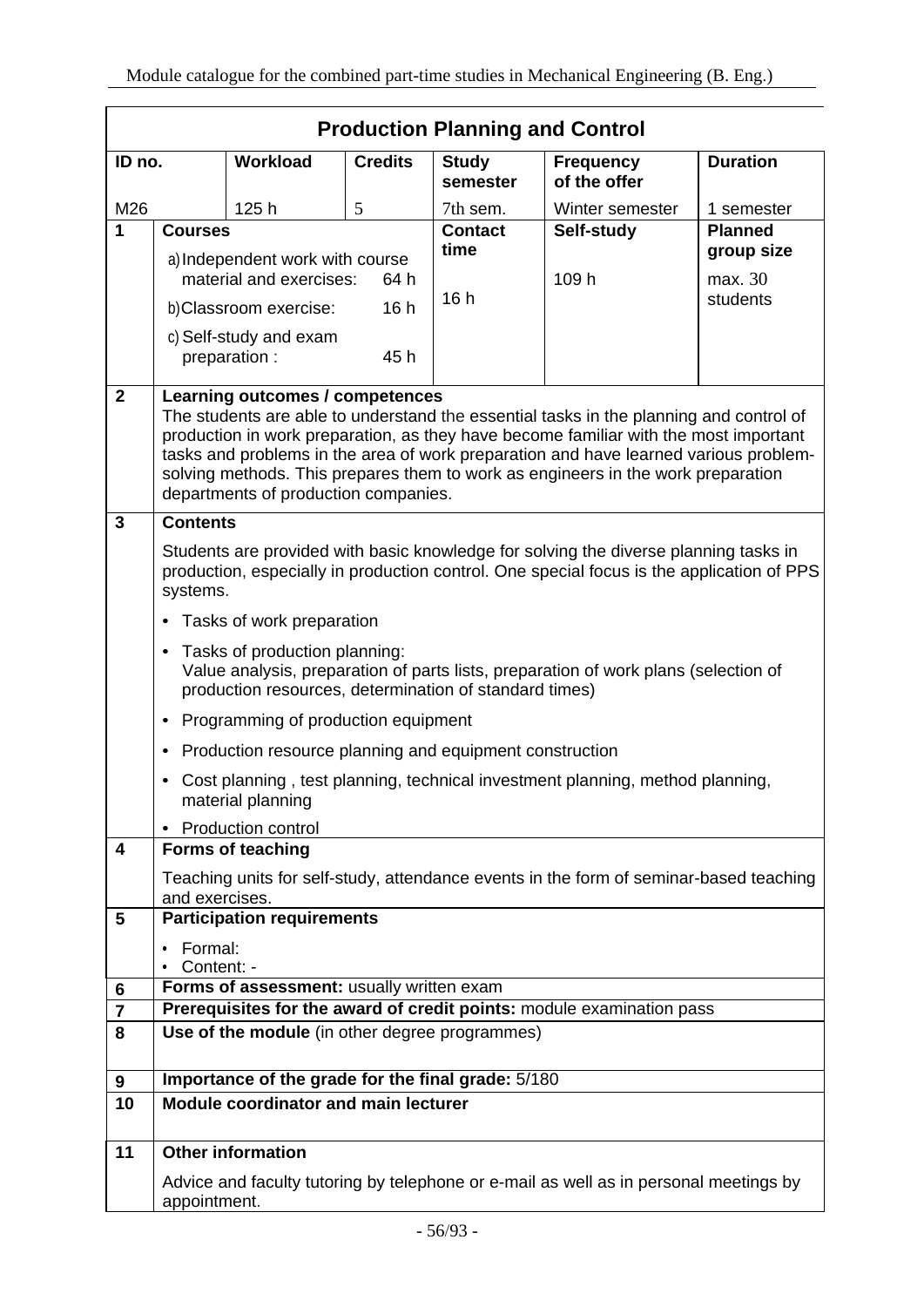|              | <b>Cost Accounting</b>                                                                                                                                                    |                                                          |                |                          |                                                                                    |                     |
|--------------|---------------------------------------------------------------------------------------------------------------------------------------------------------------------------|----------------------------------------------------------|----------------|--------------------------|------------------------------------------------------------------------------------|---------------------|
| ID no.       |                                                                                                                                                                           | <b>Workload</b>                                          | <b>Credits</b> | <b>Study</b><br>semester | <b>Frequency</b><br>of the offer                                                   | <b>Duration</b>     |
| M27          |                                                                                                                                                                           | 125h                                                     | 5              | 7th sem.                 | Winter semester                                                                    | 1 semester          |
| $\mathbf{1}$ | <b>Courses</b>                                                                                                                                                            |                                                          |                | <b>Contact time</b>      | Self-study                                                                         | <b>Planned</b>      |
|              |                                                                                                                                                                           | a) Independent work with course                          |                |                          |                                                                                    | group size          |
|              | material and exercises:<br>b)Classroom exercise:                                                                                                                          |                                                          | 64 h           | 16h                      | 109 h                                                                              | max. 30<br>students |
|              |                                                                                                                                                                           |                                                          | 16h            |                          |                                                                                    |                     |
|              |                                                                                                                                                                           | c) Self-study and exam<br>preparation :                  | 45 h           |                          |                                                                                    |                     |
|              |                                                                                                                                                                           |                                                          |                |                          |                                                                                    |                     |
| $\mathbf{2}$ |                                                                                                                                                                           | Learning outcomes / competences                          |                |                          |                                                                                    |                     |
|              |                                                                                                                                                                           | Students are able to                                     |                |                          |                                                                                    |                     |
|              |                                                                                                                                                                           |                                                          |                |                          | perform investment calculations for both simple static and dynamic methods.        |                     |
|              |                                                                                                                                                                           |                                                          |                |                          | assess the relevance of key performance indicator systems for evaluating different |                     |
|              |                                                                                                                                                                           | areas of the company.                                    |                |                          |                                                                                    |                     |
| $\mathbf{3}$ | <b>Contents</b>                                                                                                                                                           |                                                          |                |                          |                                                                                    |                     |
|              |                                                                                                                                                                           |                                                          |                |                          | Students learn the most important business management calculations for engineers.  |                     |
|              | They get an insight into the accounting of companies by learning the basics of<br>balance sheets and profit and loss accounts as well as an insight into operational cost |                                                          |                |                          |                                                                                    |                     |
|              | accounting.                                                                                                                                                               |                                                          |                |                          |                                                                                    |                     |
|              | Accounting - Overview<br>$\bullet$                                                                                                                                        |                                                          |                |                          |                                                                                    |                     |
|              | Balance sheet, profit and loss account<br>$\bullet$                                                                                                                       |                                                          |                |                          |                                                                                    |                     |
|              | ٠                                                                                                                                                                         | Stages of value movement in the enterprise               |                |                          |                                                                                    |                     |
|              | ٠                                                                                                                                                                         | Accounting principles                                    |                |                          |                                                                                    |                     |
|              | $\bullet$                                                                                                                                                                 | Cost accounting (operational accounting)                 |                |                          |                                                                                    |                     |
|              | ٠                                                                                                                                                                         | Cost-type accounting                                     |                |                          |                                                                                    |                     |
|              | ٠                                                                                                                                                                         | Cost accounting systems                                  |                |                          |                                                                                    |                     |
|              | ٠                                                                                                                                                                         | Investment calculation                                   |                |                          |                                                                                    |                     |
|              | $\bullet$                                                                                                                                                                 | Static investment calculation methods                    |                |                          |                                                                                    |                     |
|              | $\bullet$                                                                                                                                                                 | Dynamic investment calculation methods                   |                |                          |                                                                                    |                     |
|              | $\bullet$                                                                                                                                                                 | Corporate management with key figures                    |                |                          |                                                                                    |                     |
| 4            |                                                                                                                                                                           | Forms of teaching                                        |                |                          |                                                                                    |                     |
|              | Teaching units for self-study, attendance events in the form of seminar-based teaching<br>and exercises.                                                                  |                                                          |                |                          |                                                                                    |                     |
| 5            |                                                                                                                                                                           | <b>Participation requirements</b>                        |                |                          |                                                                                    |                     |
|              | Formal:<br>٠                                                                                                                                                              |                                                          |                |                          |                                                                                    |                     |
|              |                                                                                                                                                                           | Content: Mastery of the material from Applied Statistics |                |                          |                                                                                    |                     |
| 6            |                                                                                                                                                                           | Forms of assessment: usually written examination         |                |                          |                                                                                    |                     |
|              |                                                                                                                                                                           |                                                          |                |                          |                                                                                    |                     |
|              |                                                                                                                                                                           |                                                          |                |                          |                                                                                    |                     |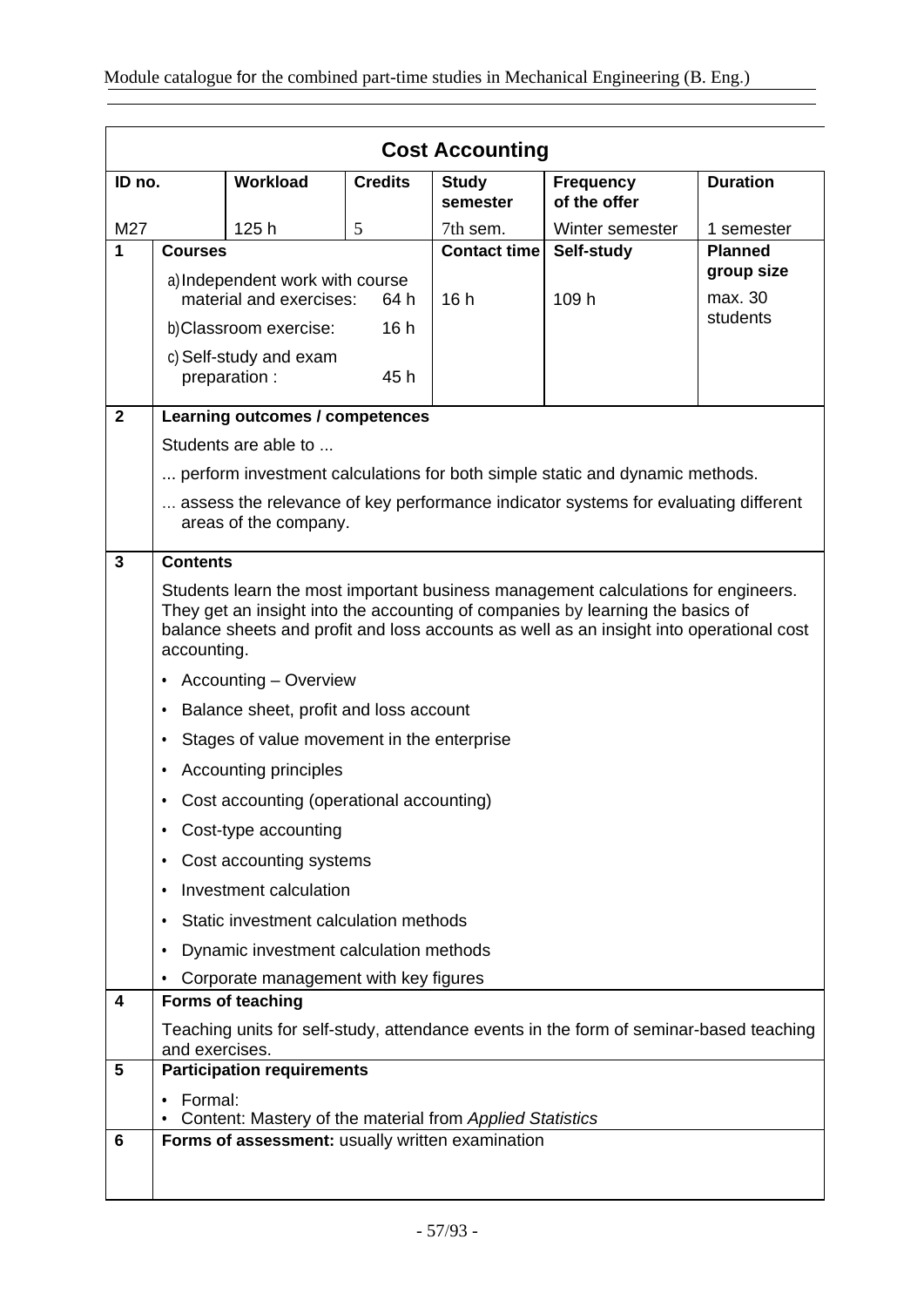|    | Prerequisites for the award of credit points: module examination pass                                                                  |
|----|----------------------------------------------------------------------------------------------------------------------------------------|
|    |                                                                                                                                        |
| 8  | Use of the module (in other degree programmes)                                                                                         |
|    | Compulsory module in the combined part-time studies Plastics Technology (B.Eng.) of<br>South Westphalia University of Applied Sciences |
| 9  | Importance of the grade for the final grade: 5/180                                                                                     |
| 10 | Module coordinator and main lecturer                                                                                                   |
|    | Prof. Dr.-Ing. Michael Fahrig, Bielefeld University of Applied Sciences                                                                |
| 11 | <b>Other information</b>                                                                                                               |
|    | Advice and faculty tutoring by telephone or e-mail as well as in personal meetings by<br>appointment.                                  |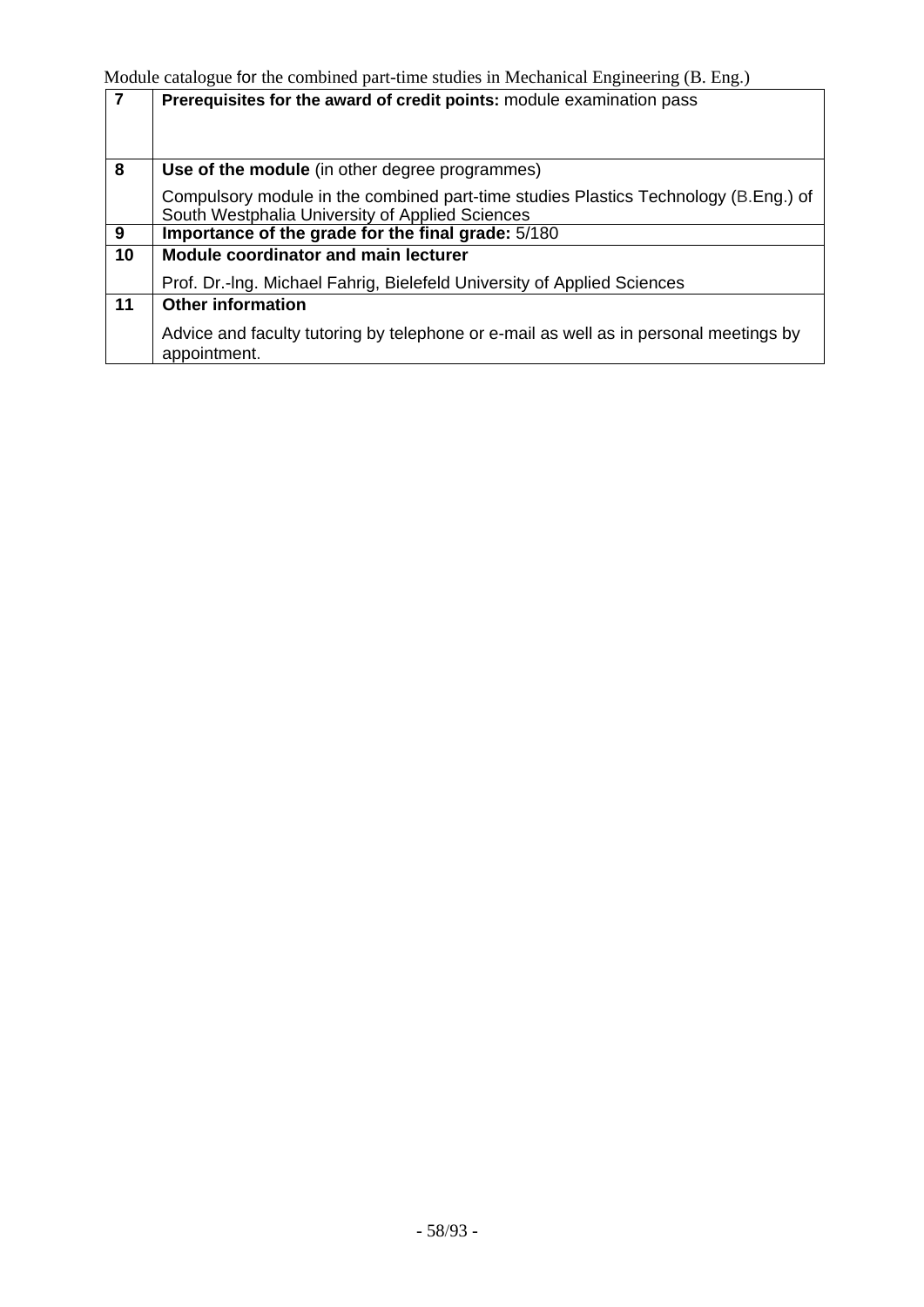|                |                                                                                                                                                               |                                                                                 |                |                          | <b>Thermal Power and Working Machines</b>                                                                                                                             |                 |
|----------------|---------------------------------------------------------------------------------------------------------------------------------------------------------------|---------------------------------------------------------------------------------|----------------|--------------------------|-----------------------------------------------------------------------------------------------------------------------------------------------------------------------|-----------------|
| ID no.         |                                                                                                                                                               | Workload                                                                        | <b>Credits</b> | <b>Study</b><br>semester | <b>Frequency</b><br>of the offer                                                                                                                                      | <b>Duration</b> |
| M28            |                                                                                                                                                               | 125h                                                                            | 5              | 7th sem.                 | Winter semester                                                                                                                                                       | 1 semester      |
| 1              | <b>Courses</b>                                                                                                                                                |                                                                                 |                | <b>Contact time</b>      | Self-study                                                                                                                                                            | <b>Planned</b>  |
|                |                                                                                                                                                               | a) Independent work with course                                                 |                |                          |                                                                                                                                                                       | group size      |
|                |                                                                                                                                                               | material and exercises:                                                         | 56 h           | 24 h                     | 101 h                                                                                                                                                                 | max. 30         |
|                |                                                                                                                                                               | b) Practical training:                                                          | 16h            |                          |                                                                                                                                                                       | students        |
|                |                                                                                                                                                               | c) Classroom exercise:                                                          | 8 h            |                          |                                                                                                                                                                       |                 |
|                |                                                                                                                                                               | d) Self-study and exam<br>preparation:                                          | 45 h           |                          |                                                                                                                                                                       |                 |
| $\overline{2}$ |                                                                                                                                                               | <b>Learning outcomes / competences</b>                                          |                |                          |                                                                                                                                                                       |                 |
|                | The students                                                                                                                                                  |                                                                                 |                |                          |                                                                                                                                                                       |                 |
|                |                                                                                                                                                               |                                                                                 |                |                          | have gained an overview of heat engines and working machines.                                                                                                         |                 |
|                | can understand how these machines work with the basic principles of fluid<br>mechanics and thermal engineering.                                               |                                                                                 |                |                          |                                                                                                                                                                       |                 |
|                | know the advantages and disadvantages of the alternative construction methods.                                                                                |                                                                                 |                |                          |                                                                                                                                                                       |                 |
|                | understand the interaction in circular processes.                                                                                                             |                                                                                 |                |                          |                                                                                                                                                                       |                 |
|                |                                                                                                                                                               | know realistic approaches to efficiency distribution.                           |                |                          |                                                                                                                                                                       |                 |
| 3              | <b>Contents</b>                                                                                                                                               |                                                                                 |                |                          |                                                                                                                                                                       |                 |
|                | Students are taught the basics of the functioning and structure of heat engines and<br>working machines as well as their interaction in circular processes.   |                                                                                 |                |                          |                                                                                                                                                                       |                 |
|                | Introduction: Working machine, power machines, heat exchangers<br>٠                                                                                           |                                                                                 |                |                          |                                                                                                                                                                       |                 |
|                | $\bullet$                                                                                                                                                     | Thermodynamic basics                                                            |                |                          |                                                                                                                                                                       |                 |
|                | $\bullet$                                                                                                                                                     | Displacement machines:<br>designs, control                                      |                |                          | Changes of state and compressor work, intercooling, efficiencies, characteristics,                                                                                    |                 |
|                | Gyroscopic working machines:<br>$\bullet$<br>Calculation principles, multi-stage compression, power determination, characteristic<br>diagram, design examples |                                                                                 |                |                          |                                                                                                                                                                       |                 |
|                | Positive displacement machines:<br>$\bullet$<br>Displacement machines, rotary displacement machines                                                           |                                                                                 |                |                          |                                                                                                                                                                       |                 |
|                | $\bullet$                                                                                                                                                     | Gyroscopic engines:<br>setting and control of the turbine                       |                |                          | Changes of state and energy conversion, axial and radial turbines, constant and<br>positive pressure turbines, energy conversion values, steam turbine designs, power |                 |
|                | ٠                                                                                                                                                             | Heat exchanger:<br>Fundamentals of heat transfer, apparatuses, steam generators |                |                          |                                                                                                                                                                       |                 |
|                | ٠                                                                                                                                                             | Circular processes:<br>combustion engines)                                      |                |                          | Classification, comparative processes, steam energy cycle, combustion turbine,<br>efficiency improvement, reciprocating internal combustion engines (internal         |                 |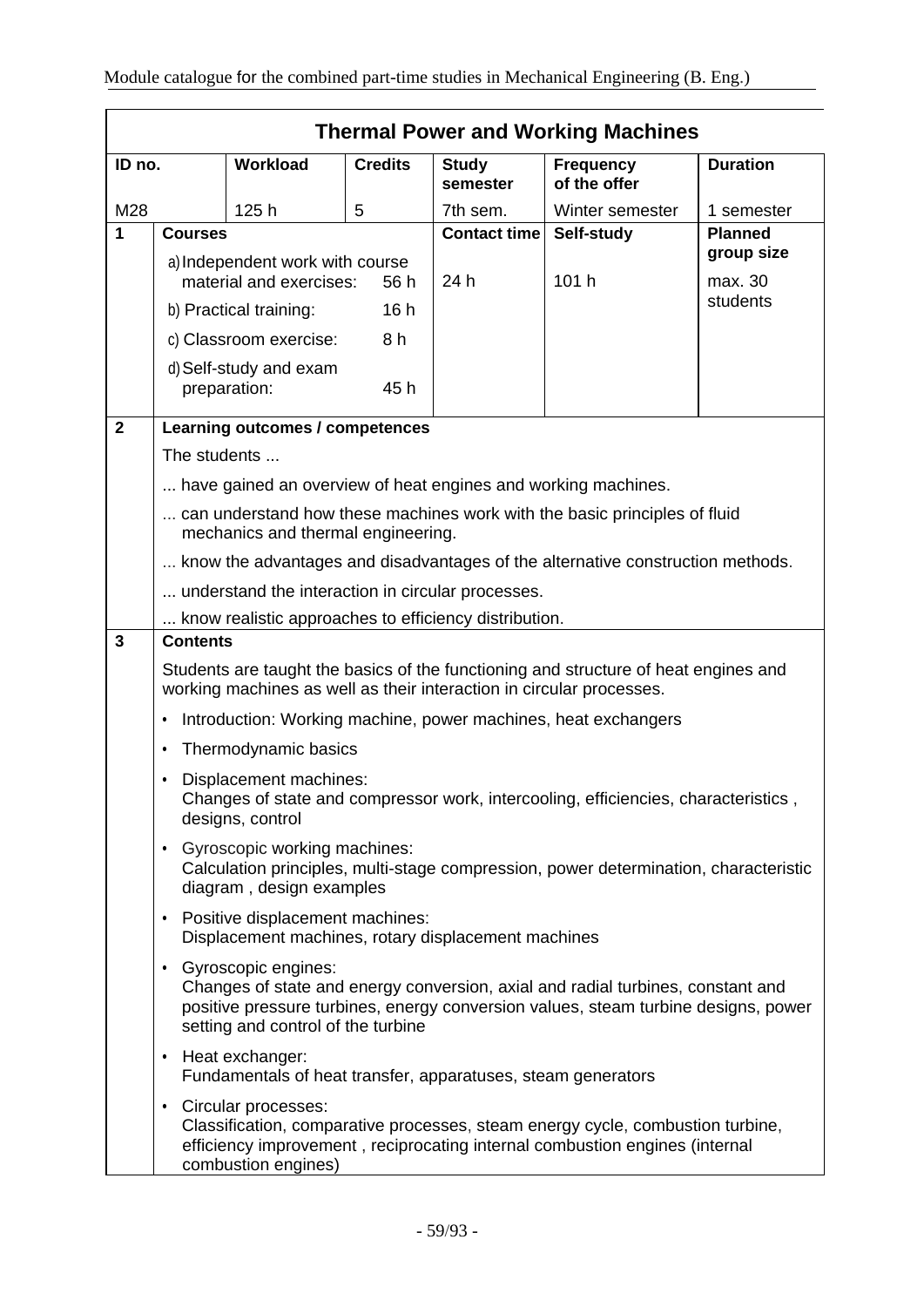| $\boldsymbol{4}$ | <b>Forms of teaching</b>                                                                                                                                                                                                                                                                                                                                                                                                              |
|------------------|---------------------------------------------------------------------------------------------------------------------------------------------------------------------------------------------------------------------------------------------------------------------------------------------------------------------------------------------------------------------------------------------------------------------------------------|
|                  | Teaching units for self-study, attendance events in the form of seminar-based teaching,<br>exercises and practicals.                                                                                                                                                                                                                                                                                                                  |
| 5                | <b>Participation requirements</b>                                                                                                                                                                                                                                                                                                                                                                                                     |
|                  | Formal:<br>$\bullet$                                                                                                                                                                                                                                                                                                                                                                                                                  |
|                  | Content: Mastery of the material from Thermodynamics and Fluid Mechanics                                                                                                                                                                                                                                                                                                                                                              |
| $6\phantom{1}$   | Forms of assessment: usually written exam                                                                                                                                                                                                                                                                                                                                                                                             |
| $\overline{7}$   | Requirements for the award of credit points                                                                                                                                                                                                                                                                                                                                                                                           |
|                  | Certificate for successful participation in the internship and module examination pass                                                                                                                                                                                                                                                                                                                                                |
| 8                | Use of the module (in other degree programmes)                                                                                                                                                                                                                                                                                                                                                                                        |
|                  |                                                                                                                                                                                                                                                                                                                                                                                                                                       |
| 9                | Importance of the grade for the final grade: 5/180                                                                                                                                                                                                                                                                                                                                                                                    |
| 10               | Module coordinator and main lecturer                                                                                                                                                                                                                                                                                                                                                                                                  |
|                  | Prof. Dr.-Ing. Fred Schäfer, South Westphalia University of Applied Sciences                                                                                                                                                                                                                                                                                                                                                          |
| 11               | <b>Other information</b>                                                                                                                                                                                                                                                                                                                                                                                                              |
|                  | • Practical course with several selected laboratory experiments, for example:<br>- Determining torque and power at full load as a function of the speed of<br>an internal combustion engine<br>- Determining the fuel consumption of an engine at selected operating points<br>- Energy balance on a combustion engine<br>- Characteristics of a radial blower<br>- Recording and calculation of operating data of a centrifugal pump |
|                  | • Advice and faculty tutoring by telephone or e-mail as well as in personal<br>meetings by appointment.                                                                                                                                                                                                                                                                                                                               |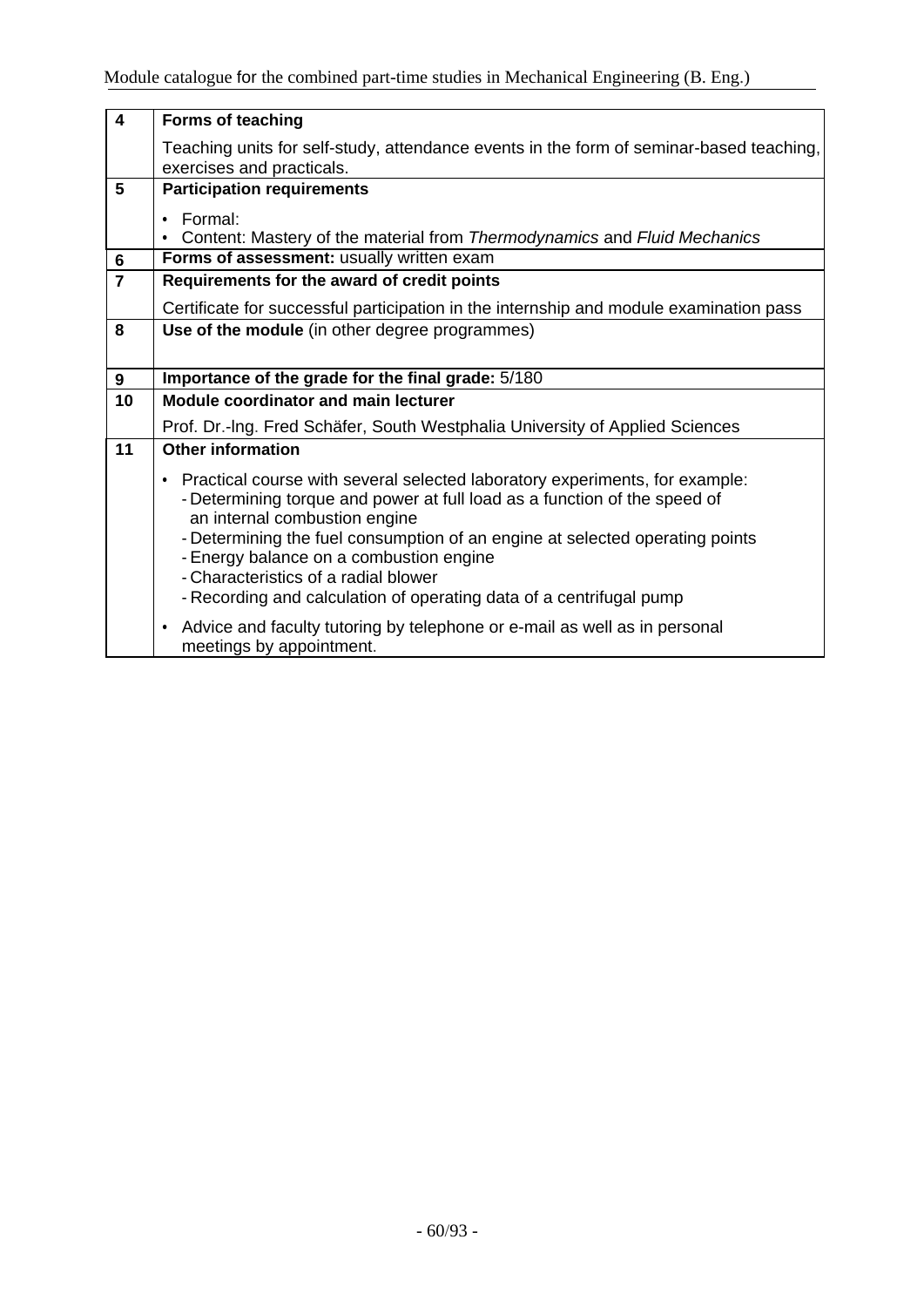|              | <b>Project Management</b>                                                                                                                                                                                                                                                             |                                                                   |                |                          |                                                                                     |                       |
|--------------|---------------------------------------------------------------------------------------------------------------------------------------------------------------------------------------------------------------------------------------------------------------------------------------|-------------------------------------------------------------------|----------------|--------------------------|-------------------------------------------------------------------------------------|-----------------------|
| ID no.       |                                                                                                                                                                                                                                                                                       | Workload                                                          | <b>Credits</b> | <b>Study</b><br>semester | <b>Frequency</b><br>of the offer                                                    | <b>Duration</b>       |
| M29          |                                                                                                                                                                                                                                                                                       | 125h                                                              | 5              | 9th sem.                 | Winter semester                                                                     | 1 semester            |
| 1            | <b>Courses</b>                                                                                                                                                                                                                                                                        |                                                                   |                | <b>Contact time</b>      | Self-study                                                                          | <b>Planned</b>        |
|              |                                                                                                                                                                                                                                                                                       | a) Independent work with course<br>material and exercises:        | 64 h           | 16h                      | 109 h                                                                               | group size<br>max. 30 |
|              |                                                                                                                                                                                                                                                                                       | b)Classroom exercise:                                             | 16h            |                          |                                                                                     | students              |
|              | c) Self-study and exam preparation:<br>45 h                                                                                                                                                                                                                                           |                                                                   |                |                          |                                                                                     |                       |
| $\mathbf{2}$ |                                                                                                                                                                                                                                                                                       | Learning outcomes / competences                                   |                |                          |                                                                                     |                       |
|              |                                                                                                                                                                                                                                                                                       | Students are able to                                              |                |                          |                                                                                     |                       |
|              |                                                                                                                                                                                                                                                                                       |                                                                   |                |                          | understand the basic tasks involved in project organisation and project management. |                       |
|              |                                                                                                                                                                                                                                                                                       | describe the detailed procedure for working on projects.          |                |                          |                                                                                     |                       |
|              |                                                                                                                                                                                                                                                                                       | present the process-organisational forms of project organisation. |                |                          |                                                                                     |                       |
|              | master sequence planning and scheduling with network plans up to the solution of<br>practical tasks.                                                                                                                                                                                  |                                                                   |                |                          |                                                                                     |                       |
|              | consider capacity and cost issues based on network plans.                                                                                                                                                                                                                             |                                                                   |                |                          |                                                                                     |                       |
|              | explain the special features of team building and project management.                                                                                                                                                                                                                 |                                                                   |                |                          |                                                                                     |                       |
|              | know the elementary technical vocabulary regarding project organisation and project<br>management                                                                                                                                                                                     |                                                                   |                |                          |                                                                                     |                       |
| 3            | <b>Contents</b>                                                                                                                                                                                                                                                                       |                                                                   |                |                          |                                                                                     |                       |
|              | The basics and practical application of project management are presented. The network<br>planning technique is treated as an essential tool.                                                                                                                                          |                                                                   |                |                          |                                                                                     |                       |
|              | <b>Basic feature:</b><br>Terms and definition, aspects of problem-solving and decision-making processes, project<br>organisation and project management                                                                                                                               |                                                                   |                |                          |                                                                                     |                       |
|              | Project management as a methodology:<br>$\bullet$<br>Planning systems, project preparation, project planning, project implementation, project<br>completion, project management as a management tool, project management in the<br>organisational structure, project management tools |                                                                   |                |                          |                                                                                     |                       |
|              | Network planning technique:<br>٠<br>Introduction, structure of network plans, standard programme network planning<br>technique, application of network planning technique to concrete problems                                                                                        |                                                                   |                |                          |                                                                                     |                       |
| 4            |                                                                                                                                                                                                                                                                                       | <b>Forms of teaching</b>                                          |                |                          |                                                                                     |                       |
|              | Teaching units for self-study, attendance events in the form of seminar-based teaching and<br>exercises.                                                                                                                                                                              |                                                                   |                |                          |                                                                                     |                       |
| 5            |                                                                                                                                                                                                                                                                                       | <b>Participation requirements</b>                                 |                |                          |                                                                                     |                       |
|              | Formal:<br>Content: -                                                                                                                                                                                                                                                                 |                                                                   |                |                          |                                                                                     |                       |
| 6            |                                                                                                                                                                                                                                                                                       | Forms of assessment: usually written examination                  |                |                          |                                                                                     |                       |
|              |                                                                                                                                                                                                                                                                                       |                                                                   |                |                          |                                                                                     |                       |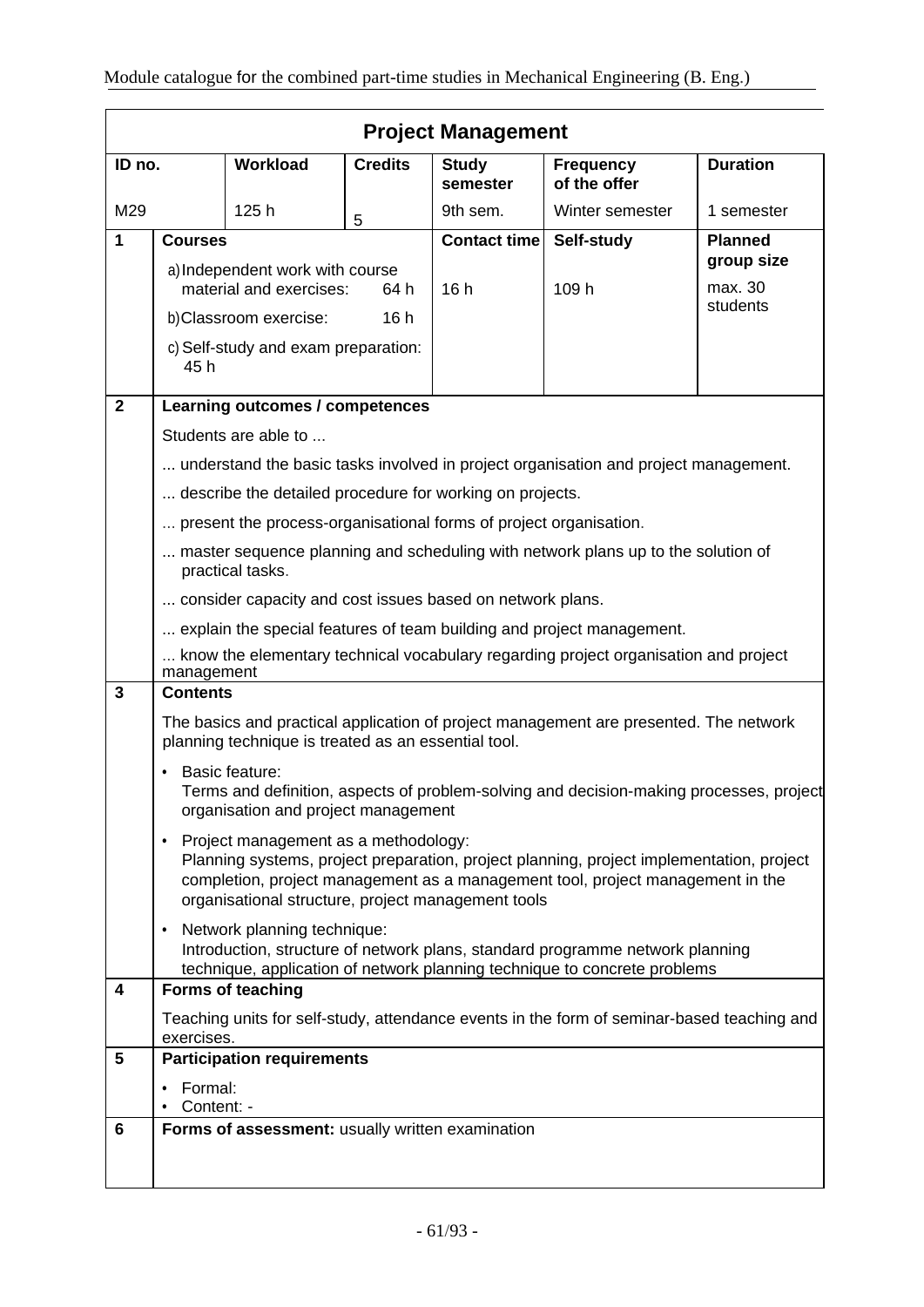| $\overline{7}$ | Prerequisites for the award of credit points: module examination pass                                 |
|----------------|-------------------------------------------------------------------------------------------------------|
| 8              | Use of the module (in other degree programmes)                                                        |
| 9              | Importance of the grade for the final grade: 5/180                                                    |
| 10             | <b>Module coordinator and main lecturer</b>                                                           |
|                | Prof. Dr.-Ing. Michael Fahrig, Bielefeld University of Applied Sciences                               |
| 11             | <b>Other information</b>                                                                              |
|                | Advice and faculty tutoring by telephone or e-mail as well as in personal meetings by<br>appointment. |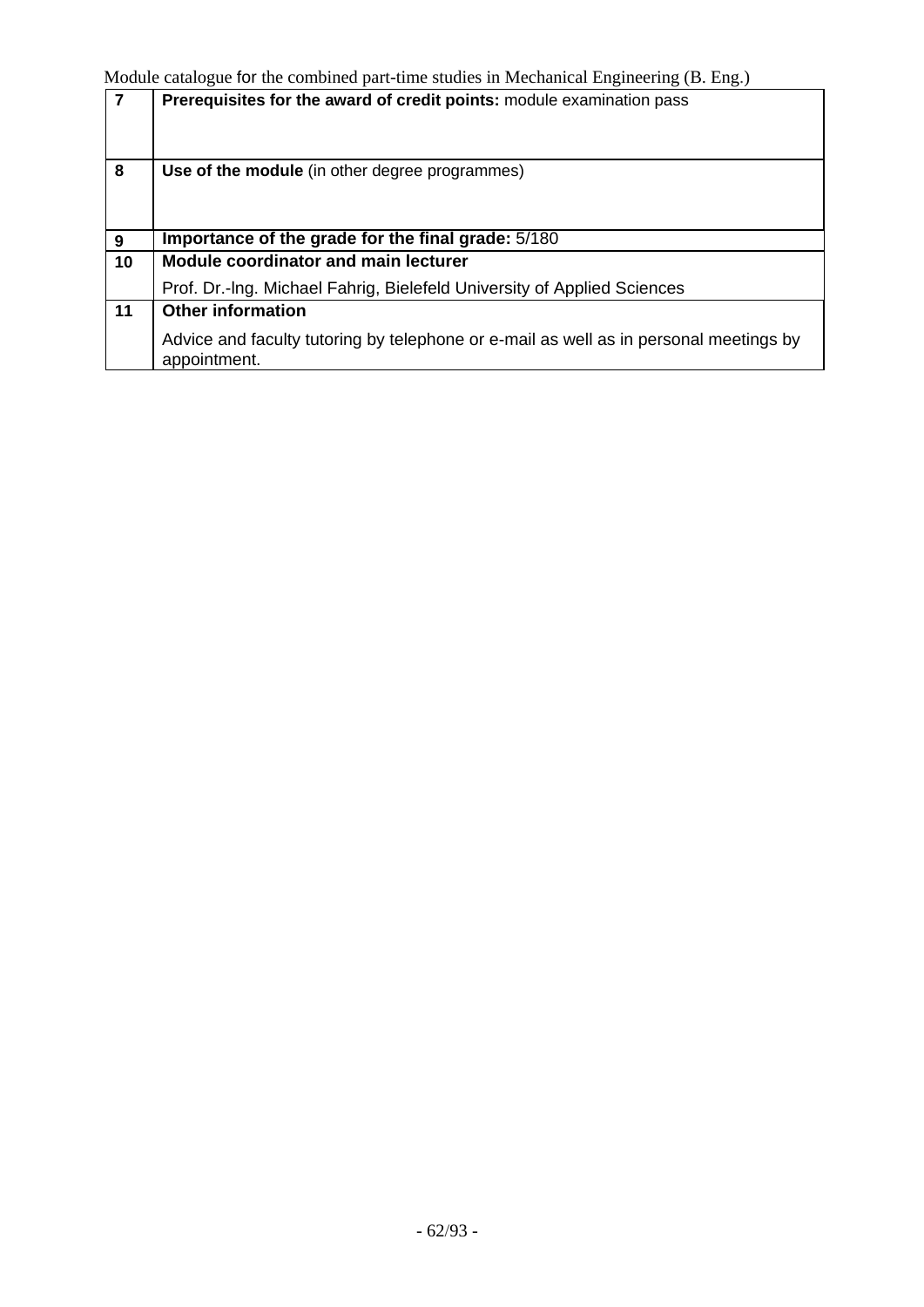|                         | <b>Bachelor</b><br>Thesis                                                                                                                                                                                                                                                                                                                                                                                                              |                                                                                                                    |                |                          |                                                                                                                                                                                                                                                                |                              |  |
|-------------------------|----------------------------------------------------------------------------------------------------------------------------------------------------------------------------------------------------------------------------------------------------------------------------------------------------------------------------------------------------------------------------------------------------------------------------------------|--------------------------------------------------------------------------------------------------------------------|----------------|--------------------------|----------------------------------------------------------------------------------------------------------------------------------------------------------------------------------------------------------------------------------------------------------------|------------------------------|--|
| ID no.                  |                                                                                                                                                                                                                                                                                                                                                                                                                                        | Workload                                                                                                           | <b>Credits</b> | <b>Study</b><br>semester | <b>Frequency</b><br>of the offer                                                                                                                                                                                                                               | <b>Duration</b>              |  |
| M30                     |                                                                                                                                                                                                                                                                                                                                                                                                                                        | 300 h                                                                                                              | 12             | 9th sem.                 | Continuous                                                                                                                                                                                                                                                     | 12-18 weeks                  |  |
| $\mathbf{1}$            | <b>Courses</b>                                                                                                                                                                                                                                                                                                                                                                                                                         |                                                                                                                    |                | <b>Contact time</b>      | Self-study                                                                                                                                                                                                                                                     | <b>Planned</b><br>group size |  |
|                         | Self-study                                                                                                                                                                                                                                                                                                                                                                                                                             |                                                                                                                    | 300 h          |                          | 300 h                                                                                                                                                                                                                                                          | usually 1 stud.              |  |
| $\overline{2}$          |                                                                                                                                                                                                                                                                                                                                                                                                                                        | Learning outcomes / competences                                                                                    |                |                          |                                                                                                                                                                                                                                                                |                              |  |
|                         |                                                                                                                                                                                                                                                                                                                                                                                                                                        | tried and tested in application.                                                                                   |                |                          | The students demonstrate that they are capable of working independently on a<br>practice-oriented task from the field of mechanical engineering within the given time<br>limit using the engineering-scientific and technical-practical methods that have been |                              |  |
| 3                       | <b>Contents</b>                                                                                                                                                                                                                                                                                                                                                                                                                        |                                                                                                                    |                |                          |                                                                                                                                                                                                                                                                |                              |  |
|                         |                                                                                                                                                                                                                                                                                                                                                                                                                                        |                                                                                                                    |                |                          | The topic of the bachelor thesis can be derived from current research projects at the<br>university or from operational problems with an engineering character.                                                                                                |                              |  |
| $\overline{\mathbf{4}}$ |                                                                                                                                                                                                                                                                                                                                                                                                                                        | <b>Forms of teaching</b>                                                                                           |                |                          |                                                                                                                                                                                                                                                                |                              |  |
|                         | The final thesis of the bachelor's degree study programme in Mechanical Engineering is<br>an independent written work. It shall be written in German and may be written in<br>English upon request. The bachelor thesis may also be admitted in the form of a group<br>thesis if the contributions of the individual students to be assessed as an examination<br>performance are clearly delimited on the basis of objective criteria |                                                                                                                    |                |                          |                                                                                                                                                                                                                                                                |                              |  |
| 5                       |                                                                                                                                                                                                                                                                                                                                                                                                                                        | <b>Participation requirements</b>                                                                                  |                |                          |                                                                                                                                                                                                                                                                |                              |  |
|                         | • Formal: 160 ECTS in the modules of the first 8th semester and written<br>admission by the Examination Committee/Officer                                                                                                                                                                                                                                                                                                              |                                                                                                                    |                |                          |                                                                                                                                                                                                                                                                |                              |  |
|                         | • Content: Mastery of the technical and methodological competences relevant to<br>mechanical engineering                                                                                                                                                                                                                                                                                                                               |                                                                                                                    |                |                          |                                                                                                                                                                                                                                                                |                              |  |
| 6                       | Forms of assessment: written composition                                                                                                                                                                                                                                                                                                                                                                                               |                                                                                                                    |                |                          |                                                                                                                                                                                                                                                                |                              |  |
| $\overline{7}$          | Prerequisites for the award of credit points:<br>timely submission of the written work (in duplicate and additionally in electronic form),<br>which has been assessed by the first and second examiners as at least "sufficient"                                                                                                                                                                                                       |                                                                                                                    |                |                          |                                                                                                                                                                                                                                                                |                              |  |
| 8                       | Use of the module (in other degree programmes)                                                                                                                                                                                                                                                                                                                                                                                         |                                                                                                                    |                |                          |                                                                                                                                                                                                                                                                |                              |  |
| 9                       | Importance of the grade for the final grade: 12/180                                                                                                                                                                                                                                                                                                                                                                                    |                                                                                                                    |                |                          |                                                                                                                                                                                                                                                                |                              |  |
| 10                      |                                                                                                                                                                                                                                                                                                                                                                                                                                        | Module coordinator and main lecturer                                                                               |                |                          |                                                                                                                                                                                                                                                                |                              |  |
|                         |                                                                                                                                                                                                                                                                                                                                                                                                                                        | Examiners appointed by the examination board/examination officer, if necessary on the<br>suggestion of the student |                |                          |                                                                                                                                                                                                                                                                |                              |  |
| 11                      |                                                                                                                                                                                                                                                                                                                                                                                                                                        | <b>Other information</b>                                                                                           |                |                          |                                                                                                                                                                                                                                                                |                              |  |
|                         | Advice and faculty tutoring by telephone or e-mail as well as in personal meetings by<br>appointment.                                                                                                                                                                                                                                                                                                                                  |                                                                                                                    |                |                          |                                                                                                                                                                                                                                                                |                              |  |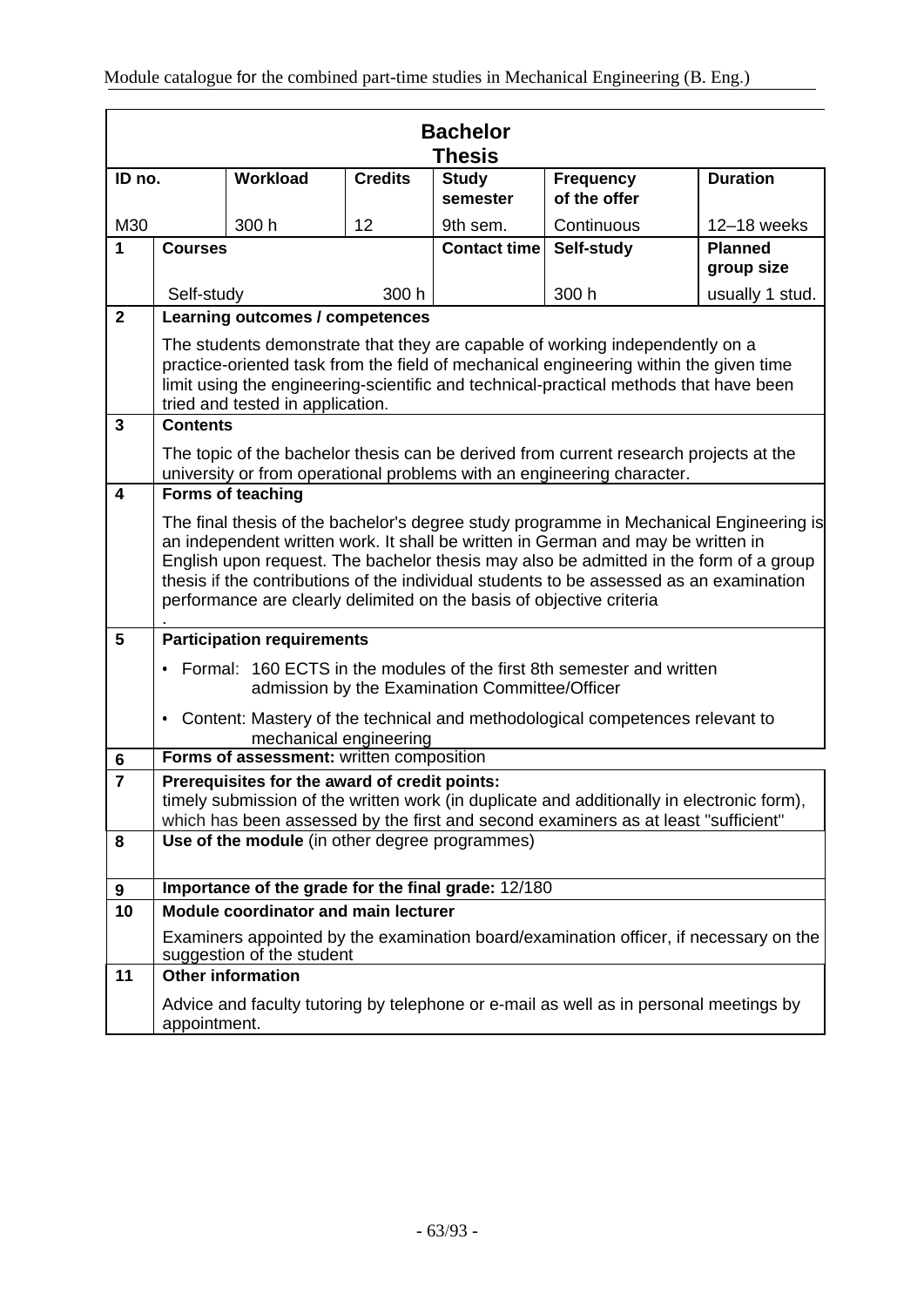| <b>Colloquium</b> |                                                                                                                                                                     |                                                               |                |                          |                                                                                           |                 |
|-------------------|---------------------------------------------------------------------------------------------------------------------------------------------------------------------|---------------------------------------------------------------|----------------|--------------------------|-------------------------------------------------------------------------------------------|-----------------|
| ID no.            |                                                                                                                                                                     | Workload                                                      | <b>Credits</b> | <b>Study</b><br>semester | <b>Frequency</b><br>of the offer                                                          | <b>Duration</b> |
| M31               |                                                                                                                                                                     | 75h                                                           | 3              | 9th sem.                 | Continuous                                                                                |                 |
| $\mathbf{1}$      | <b>Courses</b>                                                                                                                                                      |                                                               |                | <b>Contact</b>           | Self-study                                                                                | <b>Planned</b>  |
|                   |                                                                                                                                                                     | Self-study and exam preparation:                              |                | time                     |                                                                                           | group size      |
|                   | 75 h                                                                                                                                                                |                                                               |                |                          | 75h                                                                                       | usually 1 stud. |
| $\overline{2}$    |                                                                                                                                                                     | Learning outcomes / competences                               |                |                          |                                                                                           |                 |
|                   |                                                                                                                                                                     | Students are able to                                          |                |                          |                                                                                           |                 |
|                   |                                                                                                                                                                     | presentation,                                                 |                |                          | present the problem, approach and main results of their bachelor thesis in an oral        |                 |
|                   |                                                                                                                                                                     | the basis of the competences acquired in the course of study, |                |                          | defend the procedure and results of the bachelor thesis in a professional discussion on   |                 |
|                   |                                                                                                                                                                     |                                                               |                |                          | answer questions from the narrower subject area of the bachelor thesis.                   |                 |
| $\mathbf{3}$      | <b>Contents</b>                                                                                                                                                     |                                                               |                |                          |                                                                                           |                 |
|                   | See bachelor thesis.                                                                                                                                                |                                                               |                |                          |                                                                                           |                 |
| 4                 | <b>Forms of teaching</b>                                                                                                                                            |                                                               |                |                          |                                                                                           |                 |
|                   | Self-study for preparation of the day before                                                                                                                        |                                                               |                |                          |                                                                                           |                 |
| 5                 | <b>Participation requirements</b>                                                                                                                                   |                                                               |                |                          |                                                                                           |                 |
|                   | • Formal: 177 ECTS (165 in the compulsory and elective modules and 12 in the bachelor<br>thesis)<br>• Content: Argumentation skills from acquired study competences |                                                               |                |                          |                                                                                           |                 |
| 6                 |                                                                                                                                                                     | Forms of assessment: oral examination                         |                |                          |                                                                                           |                 |
| $\overline{7}$    | Prerequisites for the award of credit points:                                                                                                                       |                                                               |                |                          |                                                                                           |                 |
|                   | At least the rating "sufficient" by the first and second examiners                                                                                                  |                                                               |                |                          |                                                                                           |                 |
| 8                 | Use of the module (in other degree programmes)                                                                                                                      |                                                               |                |                          |                                                                                           |                 |
| $\boldsymbol{9}$  | Importance of the grade for the final grade: 3/180                                                                                                                  |                                                               |                |                          |                                                                                           |                 |
| 10                |                                                                                                                                                                     | Module coordinator and main lecturer                          |                |                          |                                                                                           |                 |
|                   |                                                                                                                                                                     |                                                               |                |                          | Examiners (of the bachelor thesis) appointed by the examination board/examination officer |                 |
| 11                |                                                                                                                                                                     | <b>Other information</b>                                      |                |                          |                                                                                           |                 |
|                   | Advice and faculty tutoring by telephone or e-mail as well as in personal meetings by<br>appointment.                                                               |                                                               |                |                          |                                                                                           |                 |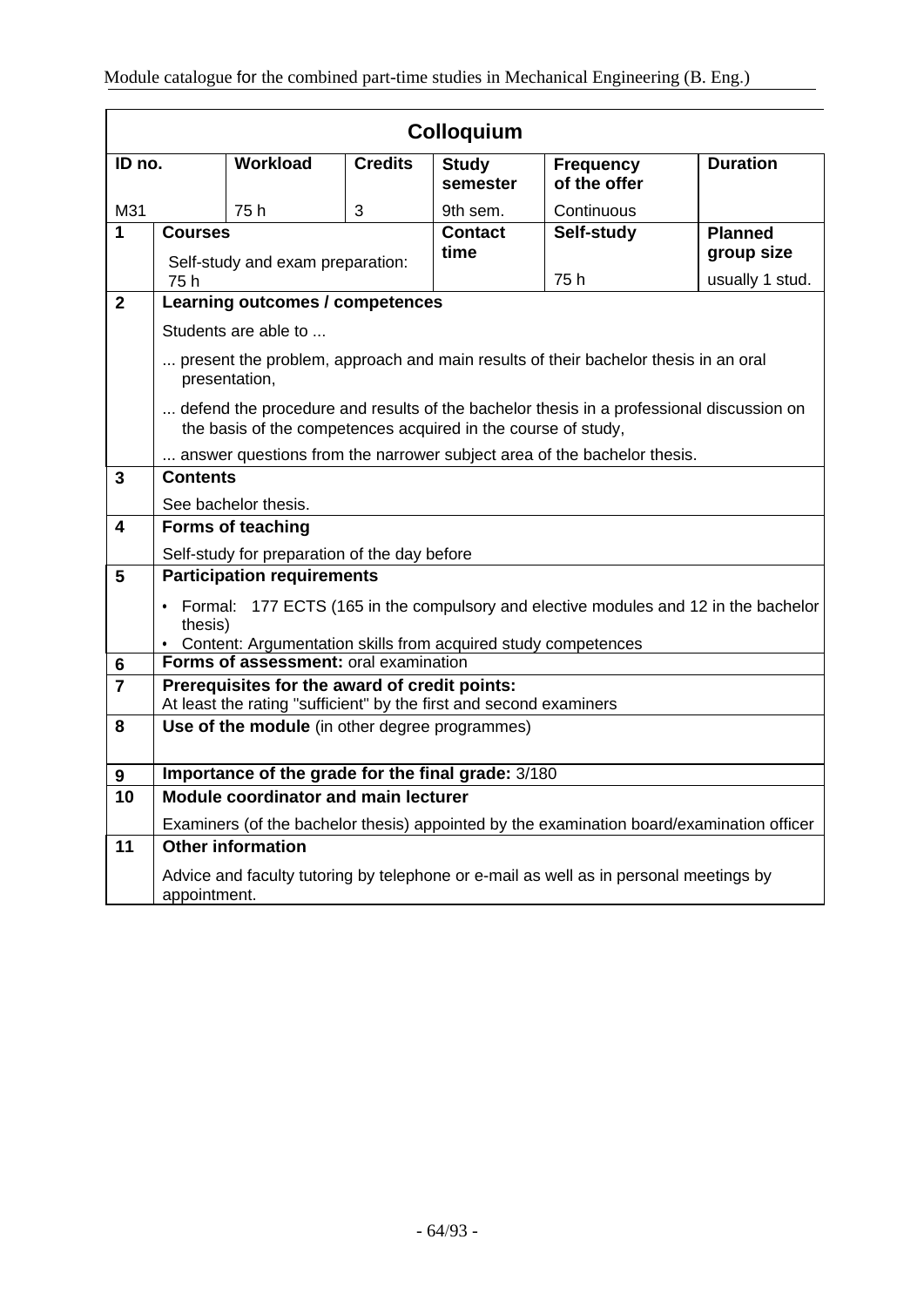|                | <b>Occupational Science</b>                                                                                                                            |                                                                   |                |                          |                                                                                            |                          |  |
|----------------|--------------------------------------------------------------------------------------------------------------------------------------------------------|-------------------------------------------------------------------|----------------|--------------------------|--------------------------------------------------------------------------------------------|--------------------------|--|
| ID no.         |                                                                                                                                                        | Workload                                                          | <b>Credits</b> | <b>Study</b><br>semester | <b>Frequency</b><br>of the offer                                                           | <b>Duration</b>          |  |
| WPM01          |                                                                                                                                                        | 125h                                                              | 5              | 8th sem.                 | Summer semester                                                                            | 1 semester               |  |
| 1              | <b>Courses</b>                                                                                                                                         |                                                                   |                | <b>Contact time</b>      | Self-study                                                                                 | <b>Planned</b>           |  |
|                |                                                                                                                                                        | a) Independent work with course                                   |                |                          |                                                                                            | group size               |  |
|                |                                                                                                                                                        | material and exercises:                                           | 64 h           | 16h                      | 109 h                                                                                      | max. 30                  |  |
|                |                                                                                                                                                        | b)Classroom exercise:                                             | 16h            |                          |                                                                                            | students<br>min. 7 stud. |  |
|                | 45 h                                                                                                                                                   | c) Self-study and exam preparation:                               |                |                          |                                                                                            |                          |  |
| $\overline{2}$ |                                                                                                                                                        | Learning outcomes / competences                                   |                |                          |                                                                                            |                          |  |
|                |                                                                                                                                                        | Students are able to                                              |                |                          |                                                                                            |                          |  |
|                |                                                                                                                                                        | state the essential goals of labour science.                      |                |                          |                                                                                            |                          |  |
|                |                                                                                                                                                        | stress and strain as well as the basics of work analysis.         |                |                          | describe work systems, distinguish between types of work and understand the concept of     |                          |  |
|                |                                                                                                                                                        | apply constructive design rules to humanise and rationalise work. |                |                          |                                                                                            |                          |  |
|                | take into account the requirements of occupational health and safety in organisational and<br>technical terms.                                         |                                                                   |                |                          |                                                                                            |                          |  |
|                | comprehend the methods of time management, remuneration, work and performance<br>evaluation.                                                           |                                                                   |                |                          |                                                                                            |                          |  |
| 3              | <b>Contents</b>                                                                                                                                        |                                                                   |                |                          |                                                                                            |                          |  |
|                |                                                                                                                                                        |                                                                   |                |                          | Students are given an introduction to occupational science including occupational safety.  |                          |  |
|                | Fundamentals of labour science                                                                                                                         |                                                                   |                |                          |                                                                                            |                          |  |
|                | Informational work:<br>$\bullet$<br>Perception                                                                                                         |                                                                   |                |                          |                                                                                            |                          |  |
|                | Energetic-effective work:<br>Muscular system, metabolism, skeletal system, design rules                                                                |                                                                   |                |                          |                                                                                            |                          |  |
|                | People in the work process :<br>٠<br>Design features, disposition features, adaptation features                                                        |                                                                   |                |                          |                                                                                            |                          |  |
|                | Working environment:<br>$\bullet$<br>Hazardous substances, radiation, climate, noise, mechanical vibrations, lighting                                  |                                                                   |                |                          |                                                                                            |                          |  |
|                | Occupational health and safety:<br>$\bullet$<br>Occupational health and safety institutions, occupational health and safety management,<br>legal bases |                                                                   |                |                          |                                                                                            |                          |  |
|                | ٠                                                                                                                                                      | Ergonomic work design:                                            |                |                          | Anthropometric, occupational physiology and information technology design                  |                          |  |
|                | ٠                                                                                                                                                      | Time management                                                   |                |                          |                                                                                            |                          |  |
|                |                                                                                                                                                        | Remuneration, work and performance evaluation                     |                |                          |                                                                                            |                          |  |
| 4              |                                                                                                                                                        | <b>Forms of teaching</b>                                          |                |                          |                                                                                            |                          |  |
|                | exercises.                                                                                                                                             |                                                                   |                |                          | Teaching units for self-study, attendance events in the form of seminar-based teaching and |                          |  |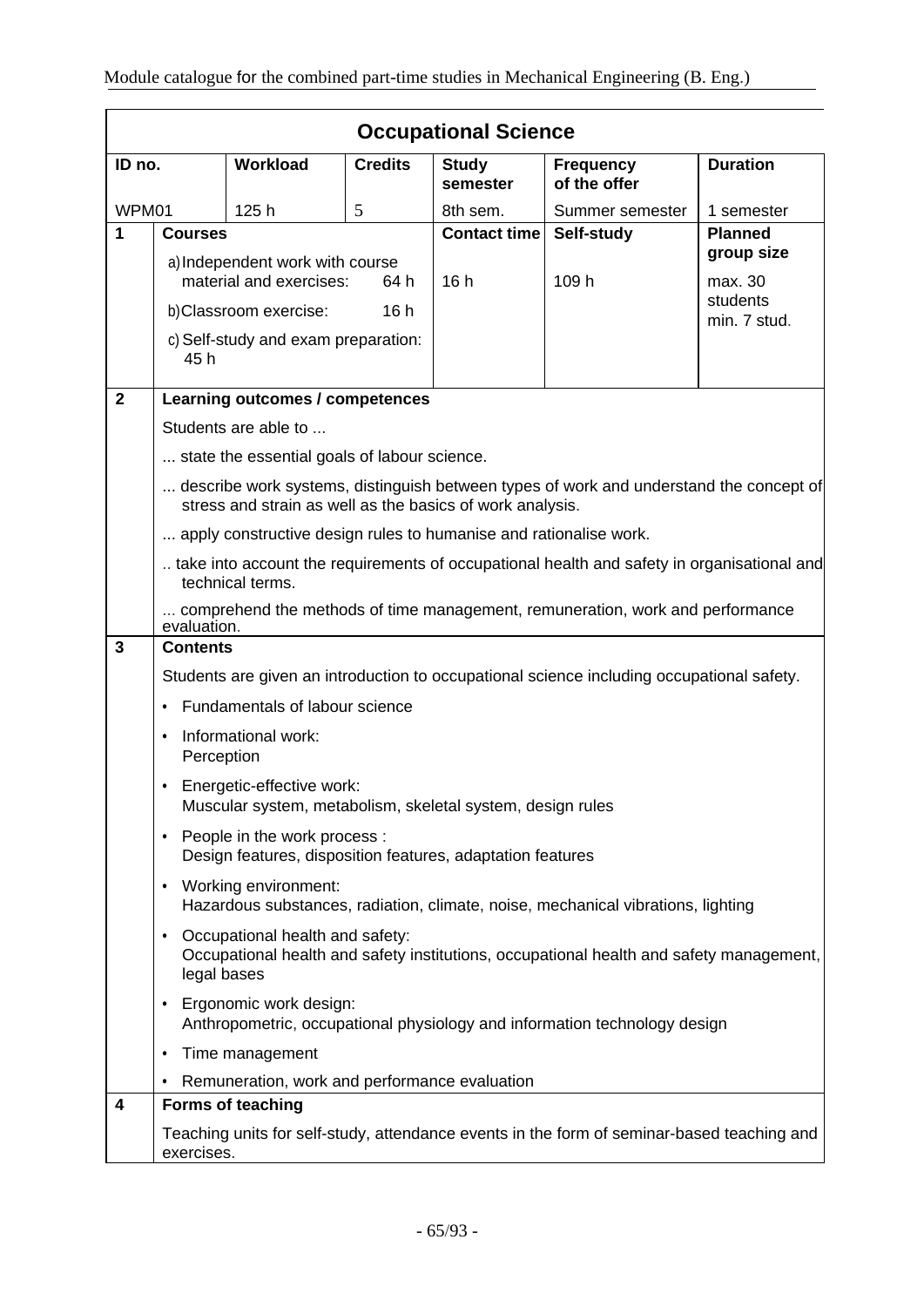| 5              | <b>Participation requirements</b>                                                                     |  |  |  |  |  |  |
|----------------|-------------------------------------------------------------------------------------------------------|--|--|--|--|--|--|
|                |                                                                                                       |  |  |  |  |  |  |
|                | Formal: Choice of compulsory elective block Production Engineering                                    |  |  |  |  |  |  |
|                | Content: -                                                                                            |  |  |  |  |  |  |
|                |                                                                                                       |  |  |  |  |  |  |
| $6\phantom{1}$ | Forms of assessment: usually written exam                                                             |  |  |  |  |  |  |
| $\overline{7}$ | Prerequisites for the award of credit points: module examination pass                                 |  |  |  |  |  |  |
| 8              | Use of the module (in other degree programmes)                                                        |  |  |  |  |  |  |
|                |                                                                                                       |  |  |  |  |  |  |
|                |                                                                                                       |  |  |  |  |  |  |
| 9              | Importance of the grade for the final grade: 5/180                                                    |  |  |  |  |  |  |
| 10             | <b>Module coordinator and main lecturer</b>                                                           |  |  |  |  |  |  |
|                |                                                                                                       |  |  |  |  |  |  |
|                |                                                                                                       |  |  |  |  |  |  |
| 11             | <b>Other information</b>                                                                              |  |  |  |  |  |  |
|                |                                                                                                       |  |  |  |  |  |  |
|                |                                                                                                       |  |  |  |  |  |  |
|                |                                                                                                       |  |  |  |  |  |  |
|                |                                                                                                       |  |  |  |  |  |  |
|                | Advice and faculty tutoring by telephone or e-mail as well as in personal meetings by<br>appointment. |  |  |  |  |  |  |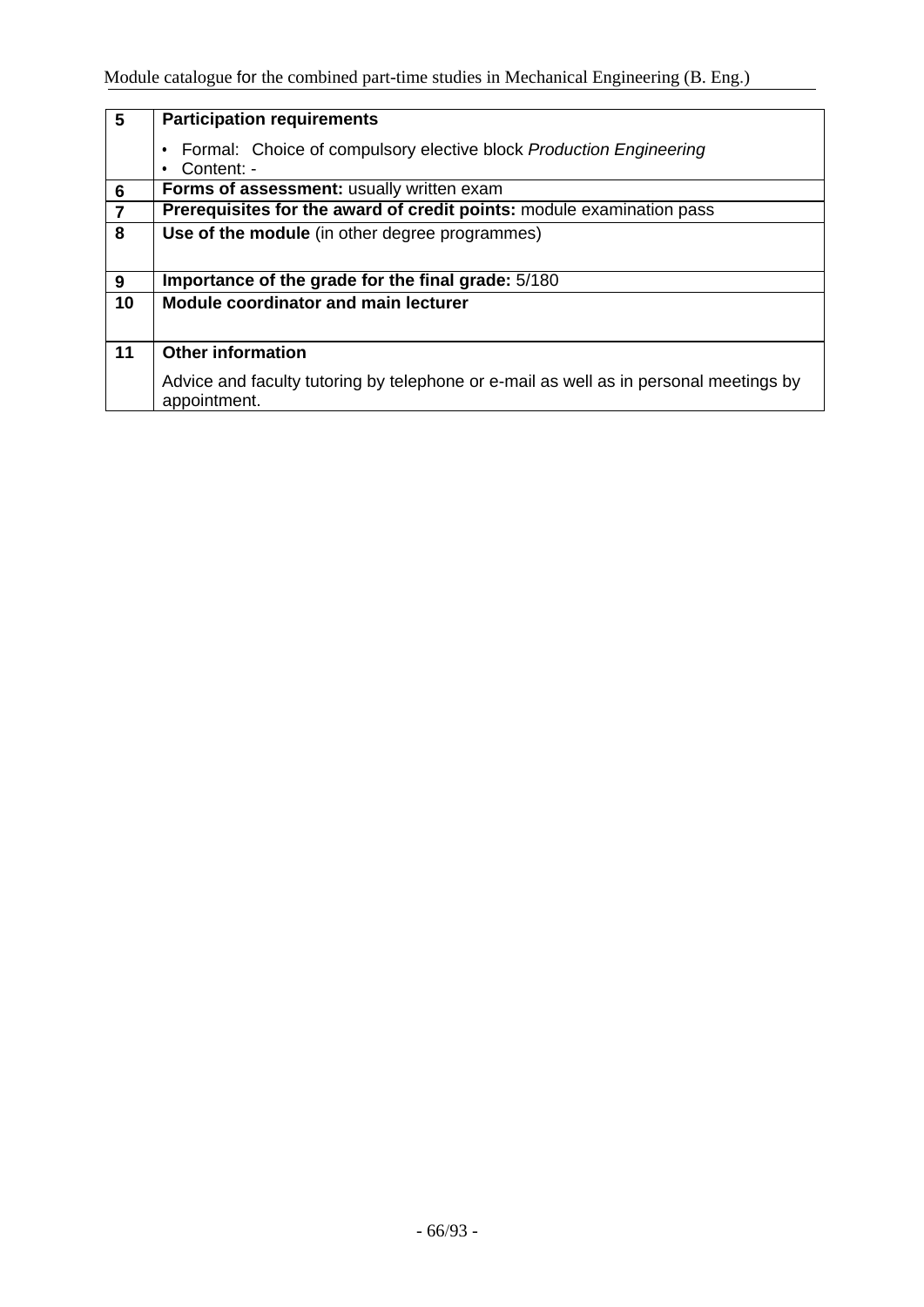|                | <b>Plastics Production Process</b>                                                                                                                                                                                                                                                                                                    |                                        |                |                          |                                                                                                                                                     |                          |  |
|----------------|---------------------------------------------------------------------------------------------------------------------------------------------------------------------------------------------------------------------------------------------------------------------------------------------------------------------------------------|----------------------------------------|----------------|--------------------------|-----------------------------------------------------------------------------------------------------------------------------------------------------|--------------------------|--|
| ID no.         |                                                                                                                                                                                                                                                                                                                                       | <b>Workload</b>                        | <b>Credits</b> | <b>Study</b><br>semester | <b>Frequency</b><br>of the offer                                                                                                                    | <b>Duration</b>          |  |
| WPM02          |                                                                                                                                                                                                                                                                                                                                       | 125h                                   | 5              | 8th sem.                 | Summer semester                                                                                                                                     | 1 semester               |  |
| 1              | <b>Courses</b>                                                                                                                                                                                                                                                                                                                        |                                        |                | <b>Contact time</b>      | Self-study                                                                                                                                          | <b>Planned</b>           |  |
|                |                                                                                                                                                                                                                                                                                                                                       | a) Independent work with course        |                |                          |                                                                                                                                                     | group size               |  |
|                |                                                                                                                                                                                                                                                                                                                                       | material and exercises:                | 56 h           | 24 h                     | 101 h                                                                                                                                               | max. 30                  |  |
|                |                                                                                                                                                                                                                                                                                                                                       | b) Practical training:                 | 16h            |                          |                                                                                                                                                     | students<br>min. 7 stud. |  |
|                |                                                                                                                                                                                                                                                                                                                                       | c) Classroom exercise:                 | 8 h            |                          |                                                                                                                                                     |                          |  |
|                |                                                                                                                                                                                                                                                                                                                                       | d) Self-study and exam<br>preparation: | 45 h           |                          |                                                                                                                                                     |                          |  |
| $\overline{2}$ |                                                                                                                                                                                                                                                                                                                                       | Learning outcomes / competences        |                |                          |                                                                                                                                                     |                          |  |
|                | The students                                                                                                                                                                                                                                                                                                                          |                                        |                |                          |                                                                                                                                                     |                          |  |
|                |                                                                                                                                                                                                                                                                                                                                       |                                        |                |                          | are able to assess the essential processes of plastics processing in a practice-<br>oriented manner and use them in an application-oriented manner. |                          |  |
|                | know the essential design criteria for tools used in plastics processing, especially<br>for injection moulds.                                                                                                                                                                                                                         |                                        |                |                          |                                                                                                                                                     |                          |  |
| 3              | <b>Contents</b>                                                                                                                                                                                                                                                                                                                       |                                        |                |                          |                                                                                                                                                     |                          |  |
|                | Students are given an overview of the essential manufacturing techniques for the<br>production of semi-finished and finished plastic parts as well as the tools for essential<br>plastics processing methods injection moulding tools are dealt with in greater depth.                                                                |                                        |                |                          |                                                                                                                                                     |                          |  |
|                | <b>Plastics Chemistry</b><br>٠                                                                                                                                                                                                                                                                                                        |                                        |                |                          |                                                                                                                                                     |                          |  |
|                | Properties of plastics:<br>$\bullet$<br>Thermal, electrical, mechanical, chemical, optical, acoustic properties, shrinkage<br>and warpage, relaxation and retardation                                                                                                                                                                 |                                        |                |                          |                                                                                                                                                     |                          |  |
|                | Plastics processing and supply<br>$\bullet$                                                                                                                                                                                                                                                                                           |                                        |                |                          |                                                                                                                                                     |                          |  |
|                | Processing methods for plastics :<br>Primary moulding and casting, injection moulding, pressing, calendering, extrusion,<br>blow moulding, foaming, thermoforming                                                                                                                                                                     |                                        |                |                          |                                                                                                                                                     |                          |  |
|                | Further processing and finishing:<br>٠<br>Conditioning, tempering, stretching, bonding, welding, painting, metallising                                                                                                                                                                                                                |                                        |                |                          |                                                                                                                                                     |                          |  |
|                | Tools:<br>٠<br>Introduction and definition                                                                                                                                                                                                                                                                                            |                                        |                |                          |                                                                                                                                                     |                          |  |
|                | Injection moulds for thermoplastics:<br>$\bullet$<br>Design of injection moulds, mould design and concepts, mould measurements,<br>injection moulding machine, mould cavity dimensions and arrangement, gating<br>system, hot runner systems, rheological design, demoulding system, temperature<br>control system, mould maintenance |                                        |                |                          |                                                                                                                                                     |                          |  |
|                | ٠                                                                                                                                                                                                                                                                                                                                     | Sensors in the tool                    |                |                          |                                                                                                                                                     |                          |  |
|                | ٠<br>tool                                                                                                                                                                                                                                                                                                                             | <b>Extrusion tools:</b>                |                |                          | Design criteria, pipe head, profile tool, wide slot nozzle tool, blow heads, sheathing                                                              |                          |  |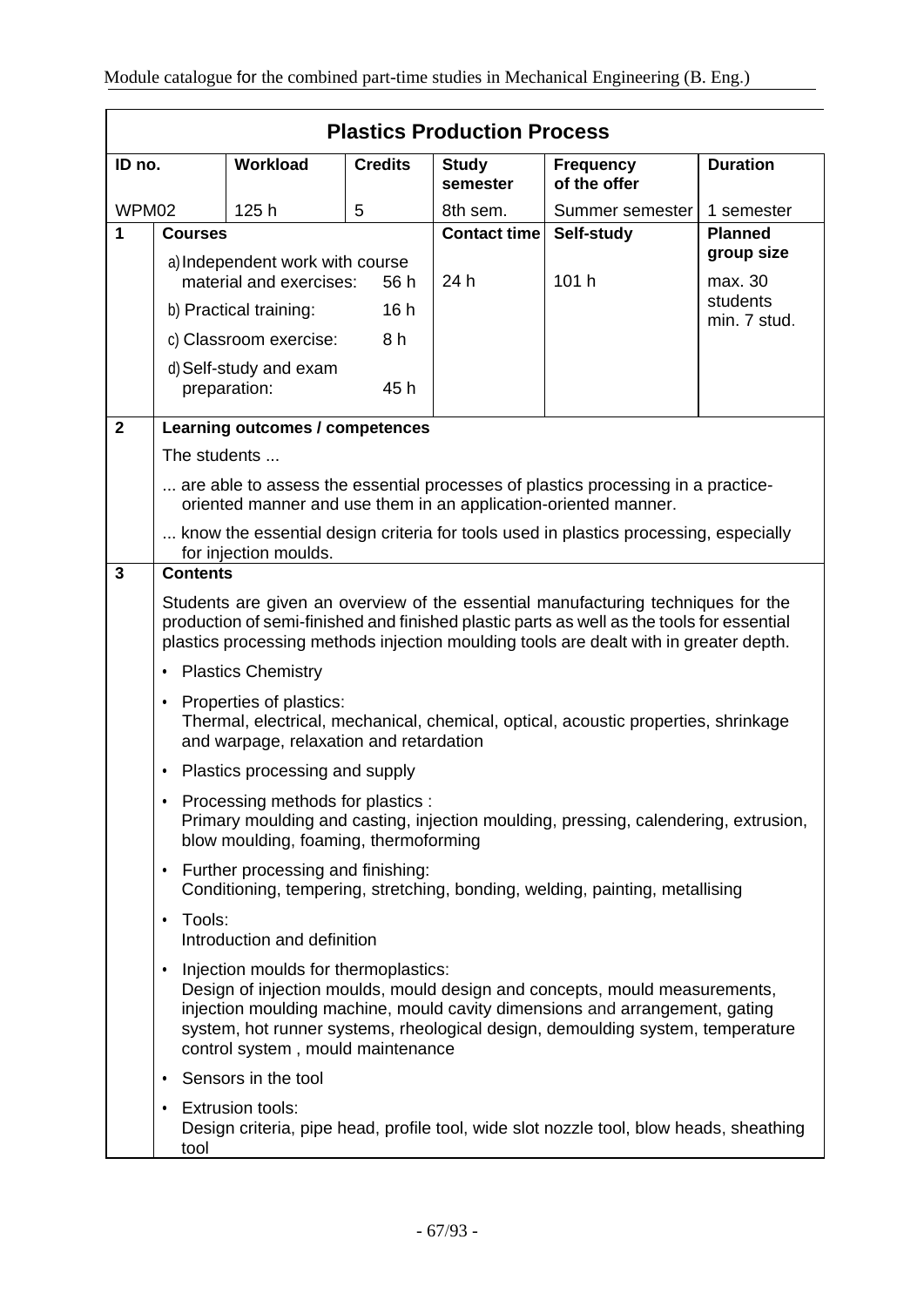| $\overline{\mathbf{4}}$ | <b>Forms of teaching</b>                                                                                                                                                                       |  |  |  |  |  |  |
|-------------------------|------------------------------------------------------------------------------------------------------------------------------------------------------------------------------------------------|--|--|--|--|--|--|
|                         | Teaching units for self-study, attendance events in the form of seminar-based teaching,<br>exercises and practicals.                                                                           |  |  |  |  |  |  |
| 5                       | <b>Participation requirements</b>                                                                                                                                                              |  |  |  |  |  |  |
|                         | Formal: Choice of the elective block Plastics Technology<br>$\bullet$<br>Content: Mastery of the material from Materials Science 1<br>٠                                                        |  |  |  |  |  |  |
| 6                       | Forms of assessment: usually written exam                                                                                                                                                      |  |  |  |  |  |  |
| $\overline{7}$          | Requirements for the award of credit points                                                                                                                                                    |  |  |  |  |  |  |
|                         | Certificate for successful participation in the internship and module examination pass                                                                                                         |  |  |  |  |  |  |
| 8                       | Use of the module (in other degree programmes)                                                                                                                                                 |  |  |  |  |  |  |
|                         | Compulsory module(s) in the part-time combined study programme in Plastics<br>Engineering (B.Eng.) at South Westphalia University of Applied Sciences                                          |  |  |  |  |  |  |
| 9                       | Importance of the grade for the final grade: 5/180                                                                                                                                             |  |  |  |  |  |  |
| 10                      | <b>Module coordinator and main lecturer</b>                                                                                                                                                    |  |  |  |  |  |  |
|                         | Prof. Dr.-Ing. Bruno Hüsgen, Bielefeld University of Applied Sciences                                                                                                                          |  |  |  |  |  |  |
| 11                      | <b>Other information</b>                                                                                                                                                                       |  |  |  |  |  |  |
|                         | Practical course with several selected laboratory experiments serves to familiarise<br>$\bullet$<br>students with injection moulding and extrusion tools as well as tool sensor<br>technology. |  |  |  |  |  |  |
|                         | Advice and faculty tutoring by telephone or e-mail as well as in personal<br>$\bullet$<br>meetings by appointment.                                                                             |  |  |  |  |  |  |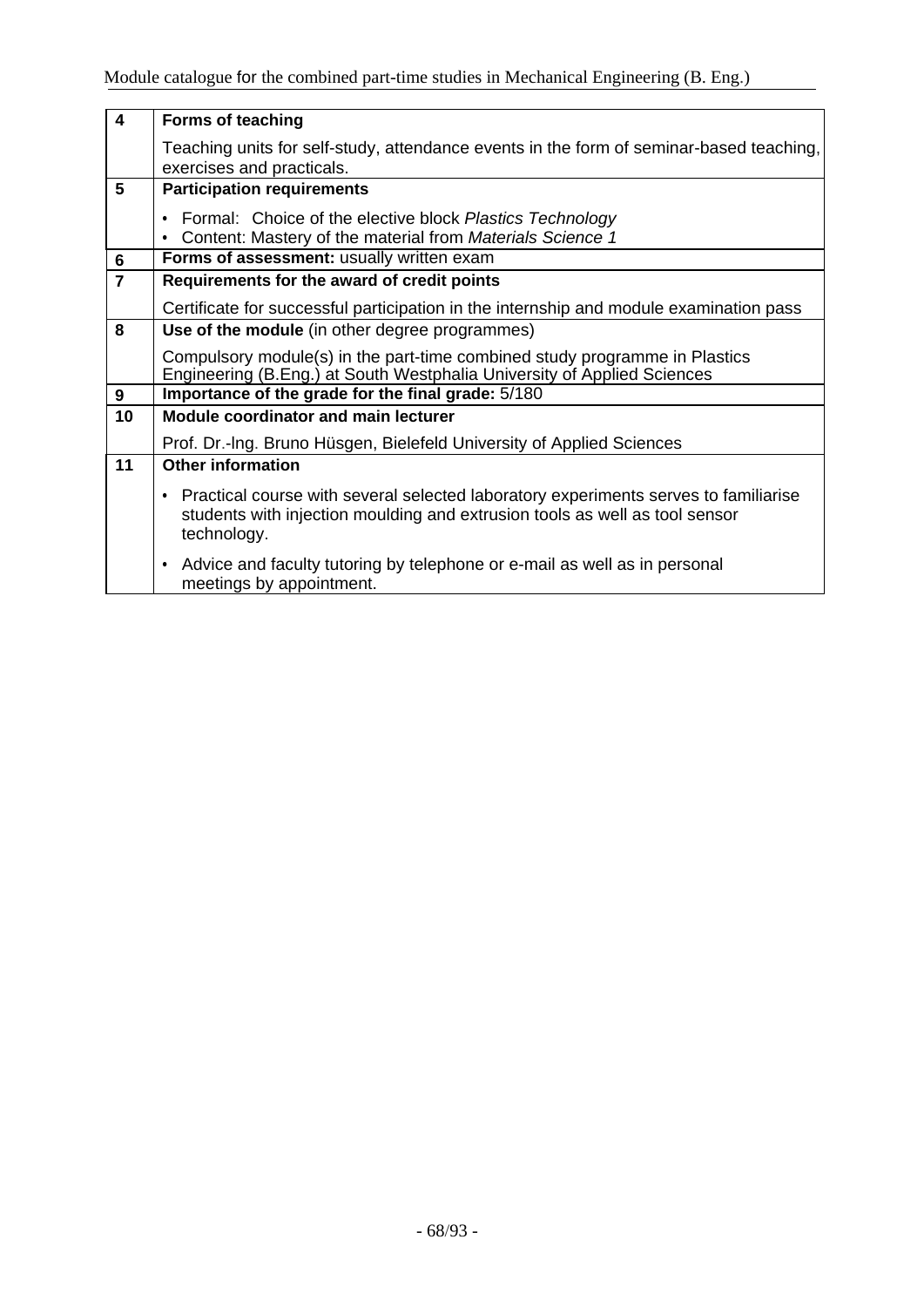|                         | <b>Accuracy and Reliability of Machines and Equipment</b>                                                                                                                                      |                                                                    |                |                          |                                                                                    |                              |
|-------------------------|------------------------------------------------------------------------------------------------------------------------------------------------------------------------------------------------|--------------------------------------------------------------------|----------------|--------------------------|------------------------------------------------------------------------------------|------------------------------|
| ID no.                  |                                                                                                                                                                                                | <b>Workload</b>                                                    | <b>Credits</b> | <b>Study</b><br>semester | <b>Frequency</b><br>of the offer                                                   | <b>Duration</b>              |
| WPM03                   |                                                                                                                                                                                                | 125h                                                               | 5              | 8th sem.                 | Summer semester                                                                    | 1 semester                   |
| 1                       | <b>Courses</b>                                                                                                                                                                                 |                                                                    |                | <b>Contact</b><br>time   | Self-study                                                                         | <b>Planned</b><br>group size |
|                         |                                                                                                                                                                                                | a) Independent work with course<br>material and exercises:<br>64 h |                | 109 h                    | max. 30                                                                            |                              |
|                         |                                                                                                                                                                                                | b) Classroom exercise:                                             | 16h            | 16h                      |                                                                                    | students<br>min. 7 stud.     |
|                         |                                                                                                                                                                                                | c) Self-study and exam<br>preparation :                            | 45 h           |                          |                                                                                    |                              |
| $\overline{2}$          |                                                                                                                                                                                                | Learning outcomes / competences                                    |                |                          |                                                                                    |                              |
|                         |                                                                                                                                                                                                | Students are able to                                               |                |                          |                                                                                    |                              |
|                         |                                                                                                                                                                                                | Identify potential faults in machines and equipment.               |                |                          |                                                                                    |                              |
|                         | cost.                                                                                                                                                                                          |                                                                    |                |                          | Introduce measures to minimise the errors, to improve the failure behaviour at low |                              |
| 3                       | <b>Contents</b>                                                                                                                                                                                |                                                                    |                |                          |                                                                                    |                              |
|                         | Students are taught the procedure for recognising potential faults in machines and<br>equipment and how to reduce them using practical examples.                                               |                                                                    |                |                          |                                                                                    |                              |
|                         | Technical function and error behaviour:<br>$\bullet$<br>Function-relevant input and output variables, external and internal disturbance<br>variables, unit faults                              |                                                                    |                |                          |                                                                                    |                              |
|                         | Accuracy and error behaviour:<br>$\bullet$<br>Recording the influencing variables, possibilities of increasing the accuracy                                                                    |                                                                    |                |                          |                                                                                    |                              |
|                         | Tolerance definition:<br>$\bullet$<br>Relationships between accuracy, tolerance and costs, dimensional and tolerance<br>chains                                                                 |                                                                    |                |                          |                                                                                    |                              |
|                         | Low-error arrangements:<br>٠<br>Invariant arrangements, innocent arrangements, avoidance of overdeterminism,<br>function separation and function integration, principle of shortest force flow |                                                                    |                |                          |                                                                                    |                              |
|                         | ٠                                                                                                                                                                                              | Error compensation: Compensation, adjustment                       |                |                          |                                                                                    |                              |
|                         | Reliability:<br>٠<br>Areas of influence on technical reliability, failure behaviour of machines and<br>equipment,<br>Measures to improve reliability and costs                                 |                                                                    |                |                          |                                                                                    |                              |
| $\overline{\mathbf{4}}$ |                                                                                                                                                                                                | <b>Forms of teaching</b>                                           |                |                          |                                                                                    |                              |
|                         | Teaching units for self-study, attendance events in the form of seminar-based teaching<br>and exercises.                                                                                       |                                                                    |                |                          |                                                                                    |                              |
| 5                       | <b>Participation requirements</b>                                                                                                                                                              |                                                                    |                |                          |                                                                                    |                              |
|                         | Formal: Choice of compulsory elective block Product Development<br>$\bullet$<br>Content: Mastery of the material from Construction Elements 2                                                  |                                                                    |                |                          |                                                                                    |                              |
| 6                       | Forms of assessment: usually written exam                                                                                                                                                      |                                                                    |                |                          |                                                                                    |                              |
| $\overline{7}$          |                                                                                                                                                                                                |                                                                    |                |                          | Prerequisites for the award of credit points: module examination pass              |                              |
| 8                       |                                                                                                                                                                                                | Use of the module (in other degree programmes)                     |                |                          |                                                                                    |                              |
| $\boldsymbol{9}$        |                                                                                                                                                                                                | Importance of the grade for the final grade: 5/180                 |                |                          |                                                                                    |                              |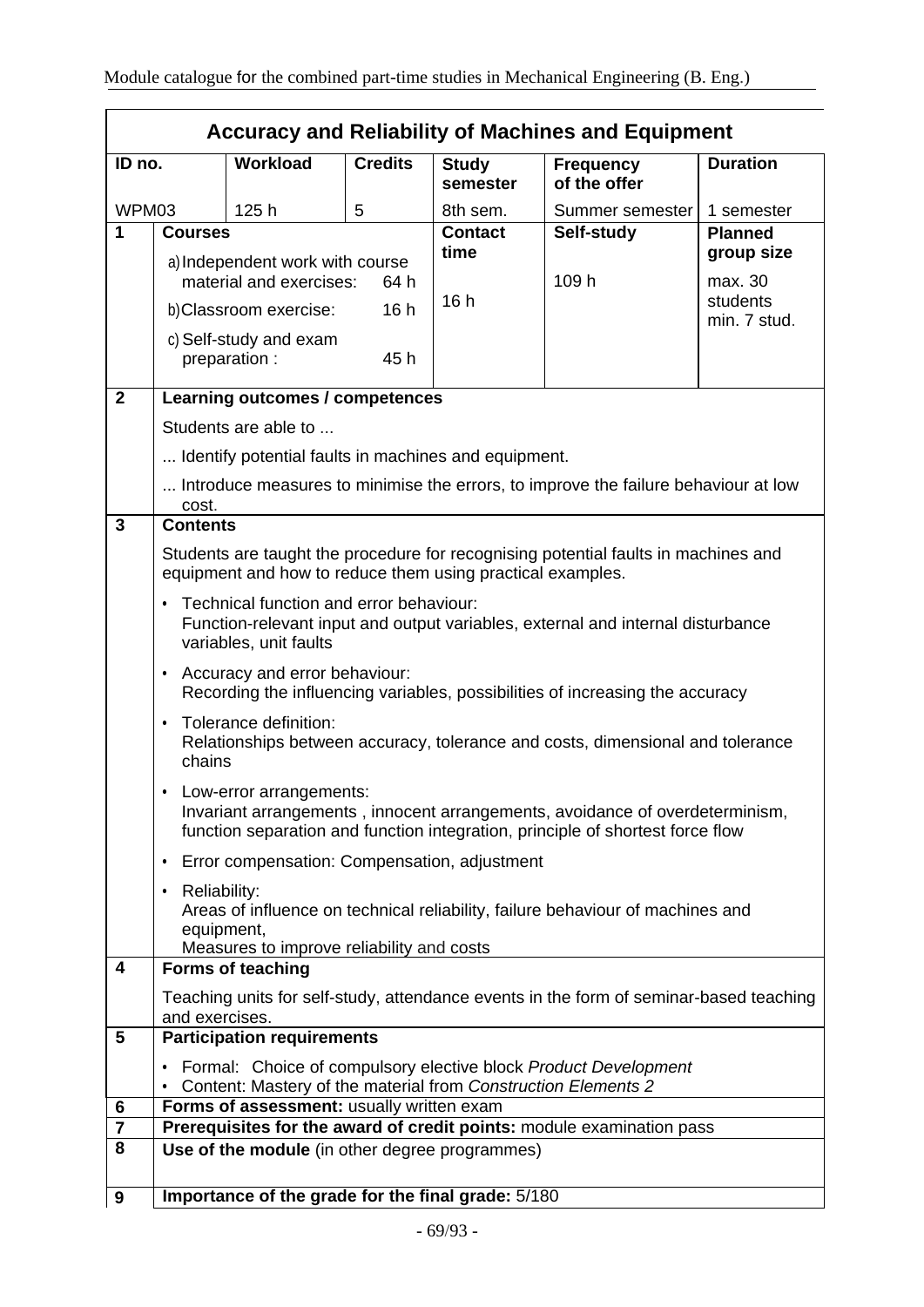| 10 | Module coordinator and main lecturer                                                                  |  |  |  |
|----|-------------------------------------------------------------------------------------------------------|--|--|--|
|    | Prof. Dr.-Ing. Andreas Asch, South Westphalia University of Applied Sciences                          |  |  |  |
| 11 | <b>Other information</b>                                                                              |  |  |  |
|    | Advice and faculty tutoring by telephone or e-mail as well as in personal meetings by<br>appointment. |  |  |  |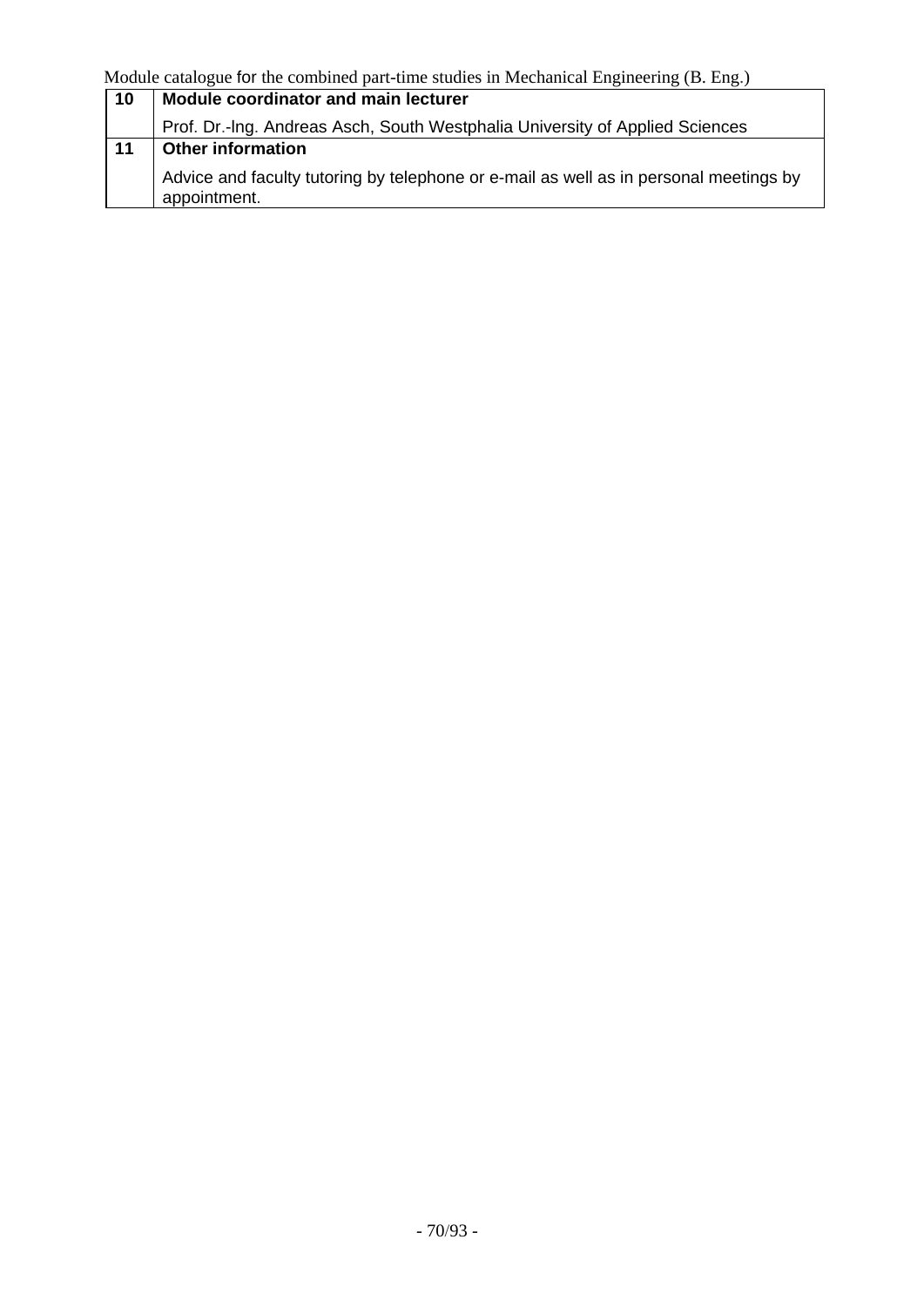|                                      | <b>Transmission</b><br><b>Technology</b>                                                                                                                                        |                                           |                                  |                            |                                                                                            |                              |
|--------------------------------------|---------------------------------------------------------------------------------------------------------------------------------------------------------------------------------|-------------------------------------------|----------------------------------|----------------------------|--------------------------------------------------------------------------------------------|------------------------------|
| Workload<br><b>Credits</b><br>ID no. |                                                                                                                                                                                 | <b>Study</b><br>semester                  | <b>Frequency</b><br>of the offer | <b>Duration</b>            |                                                                                            |                              |
| WPM04<br>1                           | <b>Courses</b>                                                                                                                                                                  | 125h                                      | 5                                | 8th sem.<br><b>Contact</b> | Summer semester<br>Self-study                                                              | 1 semester<br><b>Planned</b> |
|                                      | a) Independent work with course<br>material and exercises:<br>64 h                                                                                                              |                                           |                                  | time                       | 109 h                                                                                      | group size<br>max. 30        |
|                                      |                                                                                                                                                                                 | b)Classroom exercise:                     | 16h                              | 16h                        |                                                                                            | students<br>min. 7 stud.     |
|                                      |                                                                                                                                                                                 | c) Self-study and exam preparation        | 45 h                             |                            |                                                                                            |                              |
| $\mathbf{2}$                         |                                                                                                                                                                                 | Learning outcomes / competences           |                                  |                            |                                                                                            |                              |
|                                      | The students                                                                                                                                                                    |                                           |                                  |                            |                                                                                            |                              |
|                                      |                                                                                                                                                                                 |                                           |                                  |                            | are familiar with the systematics, properties and use of mechanical gears.                 |                              |
|                                      |                                                                                                                                                                                 | or computational methods.                 |                                  |                            | are able to solve limited synthesis and analysis tasks in gear technology using graphical  |                              |
| 3                                    | <b>Contents</b>                                                                                                                                                                 |                                           |                                  |                            |                                                                                            |                              |
|                                      |                                                                                                                                                                                 |                                           |                                  |                            | Students are taught the basics of analysis and synthesis of planar and spatial gears.      |                              |
|                                      | Introduction:<br>Delimitation of topics, areas of application, tools                                                                                                            |                                           |                                  |                            |                                                                                            |                              |
|                                      | Gear system:<br>٠<br>Basic terms, structure of gears, degree of freedom of gears, structural systematics                                                                        |                                           |                                  |                            |                                                                                            |                              |
|                                      | Geometric-kinematic analysis of planar<br>٠<br>gears: Kinematic basics, relative kinematics                                                                                     |                                           |                                  |                            |                                                                                            |                              |
|                                      | Numerical gear analysis:<br>$\bullet$<br>Analytical-vectorial method, module method                                                                                             |                                           |                                  |                            |                                                                                            |                              |
|                                      | Kinetostatic analysis of planar gears: Classification<br>of forces, basics of kinetostatics                                                                                     |                                           |                                  |                            |                                                                                            |                              |
|                                      | Fundamentals of the synthesis of planar four-link<br>$\bullet$<br>articulated gears: Dead layer construction, layer<br>synthesis                                                |                                           |                                  |                            |                                                                                            |                              |
|                                      | Spatial gears:<br>٠<br>The spatial velocity state of a rigid body, the relative velocity state of three rigid bodies,<br>vectorial iteration method, coordinate transformations |                                           |                                  |                            |                                                                                            |                              |
| 4                                    | <b>Forms of teaching</b>                                                                                                                                                        |                                           |                                  |                            |                                                                                            |                              |
|                                      | exercises.                                                                                                                                                                      |                                           |                                  |                            | Teaching units for self-study, attendance events in the form of seminar-based teaching and |                              |
| 5                                    |                                                                                                                                                                                 | <b>Participation requirements</b>         |                                  |                            |                                                                                            |                              |
|                                      | Choice of compulsory elective block Product Development<br>Formal<br>Content: Mastery of the material from Mechanics 3                                                          |                                           |                                  |                            |                                                                                            |                              |
| 6                                    |                                                                                                                                                                                 | Forms of assessment: usually written exam |                                  |                            |                                                                                            |                              |
|                                      |                                                                                                                                                                                 |                                           |                                  |                            |                                                                                            |                              |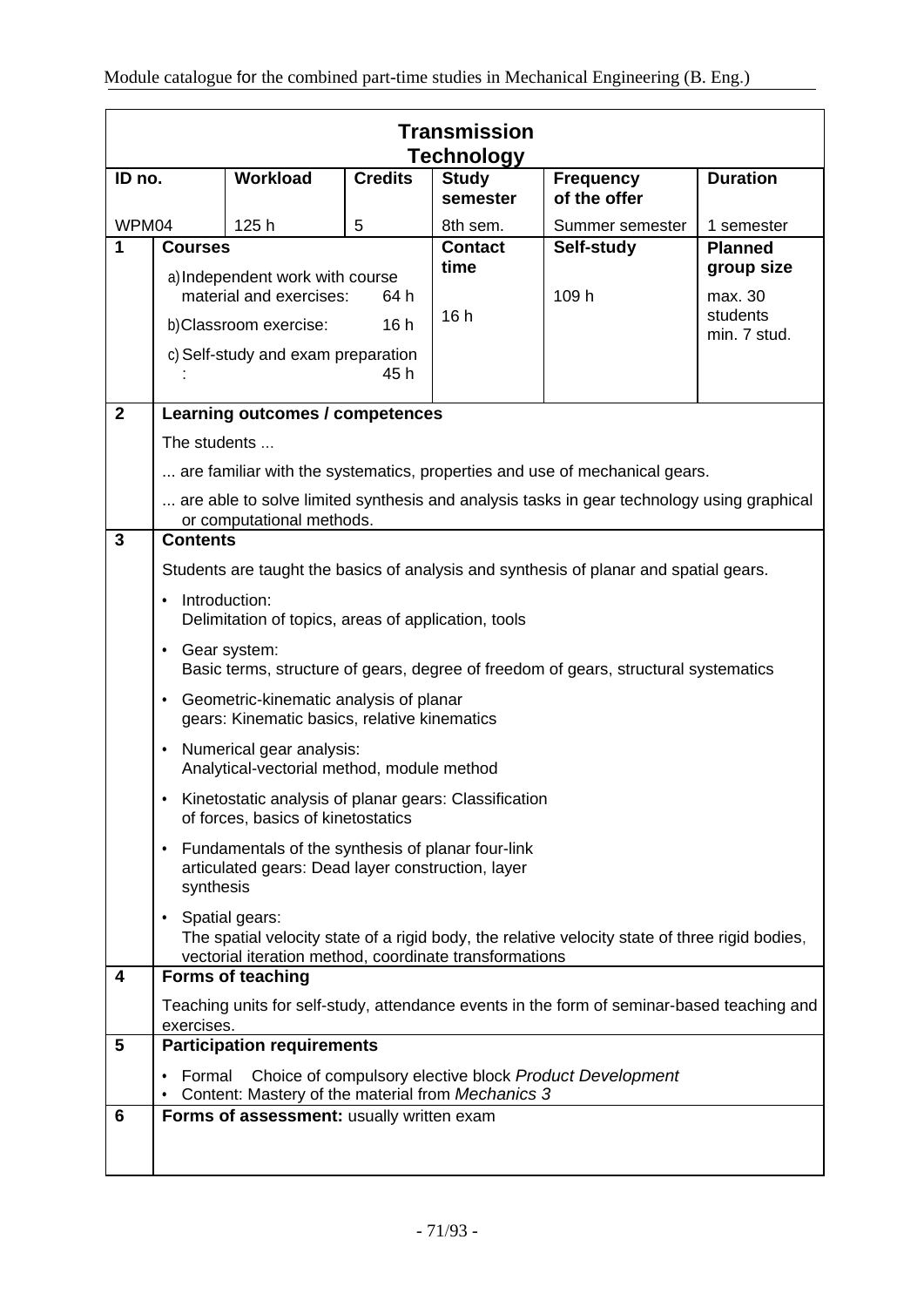|    | Prerequisites for the award of credit points: module examination pass                                 |
|----|-------------------------------------------------------------------------------------------------------|
| 8  | Use of the module (in other degree programmes)                                                        |
| 9  | Importance of the grade for the final grade: 5/180                                                    |
| 10 | <b>Module coordinator and main lecturer</b>                                                           |
|    | Prof. Dr.-Ing. Karsten Schöler, South Westphalia University of Applied Sciences                       |
| 11 | <b>Other information</b>                                                                              |
|    | Advice and faculty tutoring by telephone or e-mail as well as in personal meetings by<br>appointment. |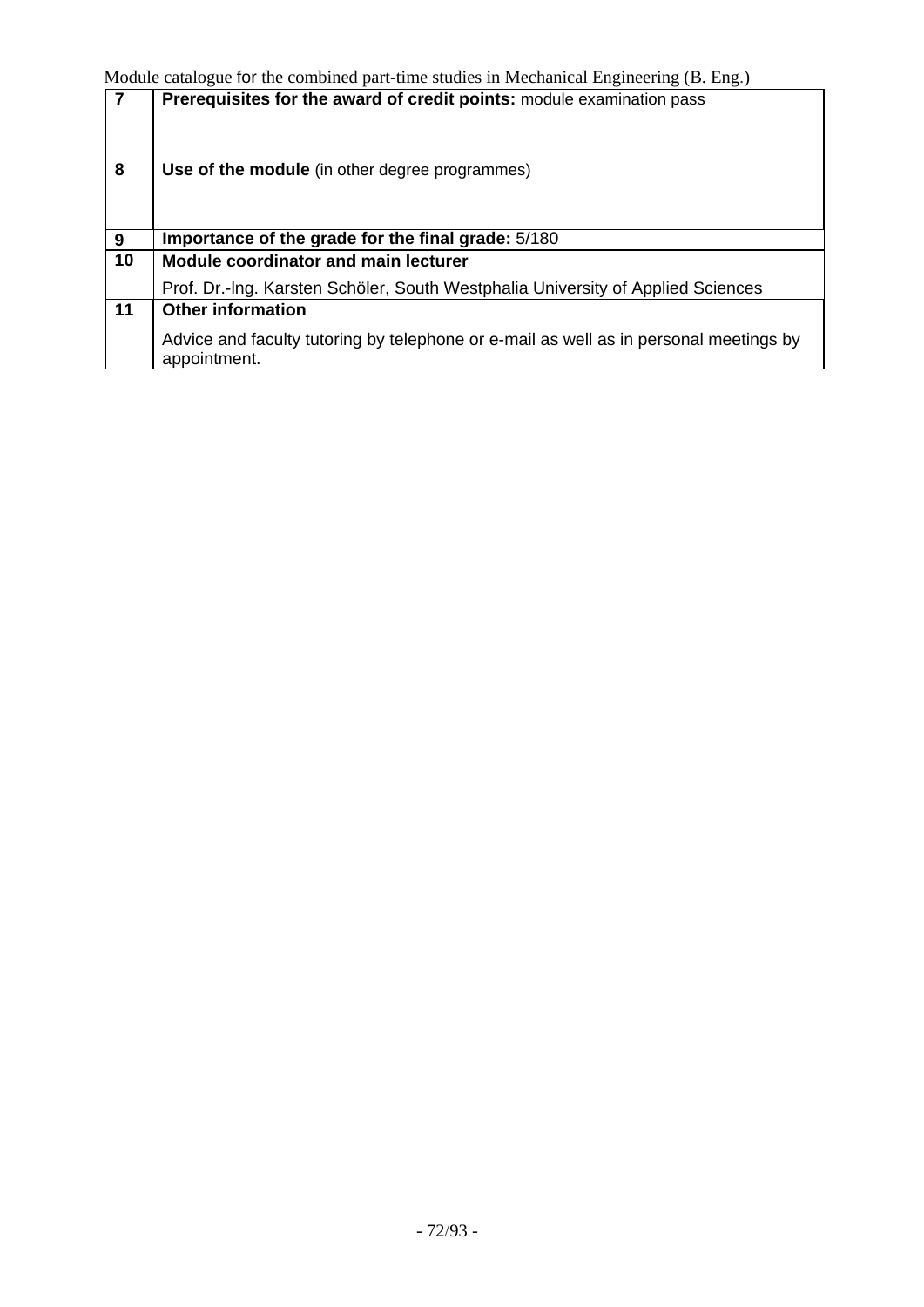|                         | <b>Industrial Property Protection/Patents</b>                                                                                                                                                                                                                  |                                                    |                |                          |                                                                                        |                          |
|-------------------------|----------------------------------------------------------------------------------------------------------------------------------------------------------------------------------------------------------------------------------------------------------------|----------------------------------------------------|----------------|--------------------------|----------------------------------------------------------------------------------------|--------------------------|
| ID no.                  |                                                                                                                                                                                                                                                                | Workload                                           | <b>Credits</b> | <b>Study</b><br>semester | <b>Frequency</b><br>of the offer                                                       | <b>Duration</b>          |
| WPM05                   |                                                                                                                                                                                                                                                                | 125h                                               | 5              | 8th sem.                 | Summer semester                                                                        | 1 semester               |
| 1                       | <b>Courses</b>                                                                                                                                                                                                                                                 |                                                    |                | <b>Contact</b>           | Self-study                                                                             | <b>Planned</b>           |
|                         | a) Independent work with course<br>material and exercises:<br>64 h                                                                                                                                                                                             |                                                    | time           | 109 h                    | group size<br>max. 30                                                                  |                          |
|                         |                                                                                                                                                                                                                                                                | b)Classroom exercise:                              | 16h            | 16h                      |                                                                                        | students<br>min. 7 stud. |
|                         |                                                                                                                                                                                                                                                                | c) Self-study and exam<br>preparation:             | 45h            |                          |                                                                                        |                          |
| $\mathbf{2}$            |                                                                                                                                                                                                                                                                | Learning outcomes / competences                    |                |                          |                                                                                        |                          |
|                         | Students                                                                                                                                                                                                                                                       |                                                    |                |                          |                                                                                        |                          |
|                         | know the possibilities and limits of industrial property protection in order to secure the<br>economic exploitation of innovations.                                                                                                                            |                                                    |                |                          |                                                                                        |                          |
|                         |                                                                                                                                                                                                                                                                | are able to initiate protective measures.          |                |                          |                                                                                        |                          |
| 3                       | <b>Contents</b>                                                                                                                                                                                                                                                |                                                    |                |                          |                                                                                        |                          |
|                         | Protection of new developments:<br>٠<br>Protection by a patent, protection by a utility model, protection by a design patent,<br>filing tactics, basic expectations of a patent, patent structure                                                              |                                                    |                |                          |                                                                                        |                          |
|                         | The employee invention law:<br>$\bullet$<br>Employee inventor and invention, employee invention, innovative employee<br>performance, naming of inventor, invention disclosure                                                                                  |                                                    |                |                          |                                                                                        |                          |
|                         | Patent expiry and time limits:<br>٠<br>Invention disclosure, request for grant of patent, employee and employer obligations,<br>claiming the invention, inventor's compensation                                                                                |                                                    |                |                          |                                                                                        |                          |
|                         | Patent search:<br>٠<br>International classification of patents, patent searches in different phases of the<br>development cycle (basic, accompanying, examination search), planning and<br>execution of searches, electronic information systems, own searches |                                                    |                |                          |                                                                                        |                          |
| $\overline{\mathbf{4}}$ |                                                                                                                                                                                                                                                                | <b>Forms of teaching</b>                           |                |                          |                                                                                        |                          |
|                         | and exercises.                                                                                                                                                                                                                                                 |                                                    |                |                          | Teaching units for self-study, attendance events in the form of seminar-based teaching |                          |
| 5                       |                                                                                                                                                                                                                                                                | <b>Participation requirements</b>                  |                |                          |                                                                                        |                          |
|                         | Content: -                                                                                                                                                                                                                                                     |                                                    |                |                          | Formal: Choice of compulsory elective block Product Development                        |                          |
| 6                       |                                                                                                                                                                                                                                                                | Forms of assessment: usually written exam          |                |                          |                                                                                        |                          |
| 7                       |                                                                                                                                                                                                                                                                |                                                    |                |                          | Prerequisites for the award of credit points: module examination pass                  |                          |
| 8                       |                                                                                                                                                                                                                                                                | Use of the module (in other degree programmes)     |                |                          |                                                                                        |                          |
| 9                       |                                                                                                                                                                                                                                                                | Importance of the grade for the final grade: 5/180 |                |                          |                                                                                        |                          |
| 10                      |                                                                                                                                                                                                                                                                | <b>Module coordinator and main lecturer</b>        |                |                          |                                                                                        |                          |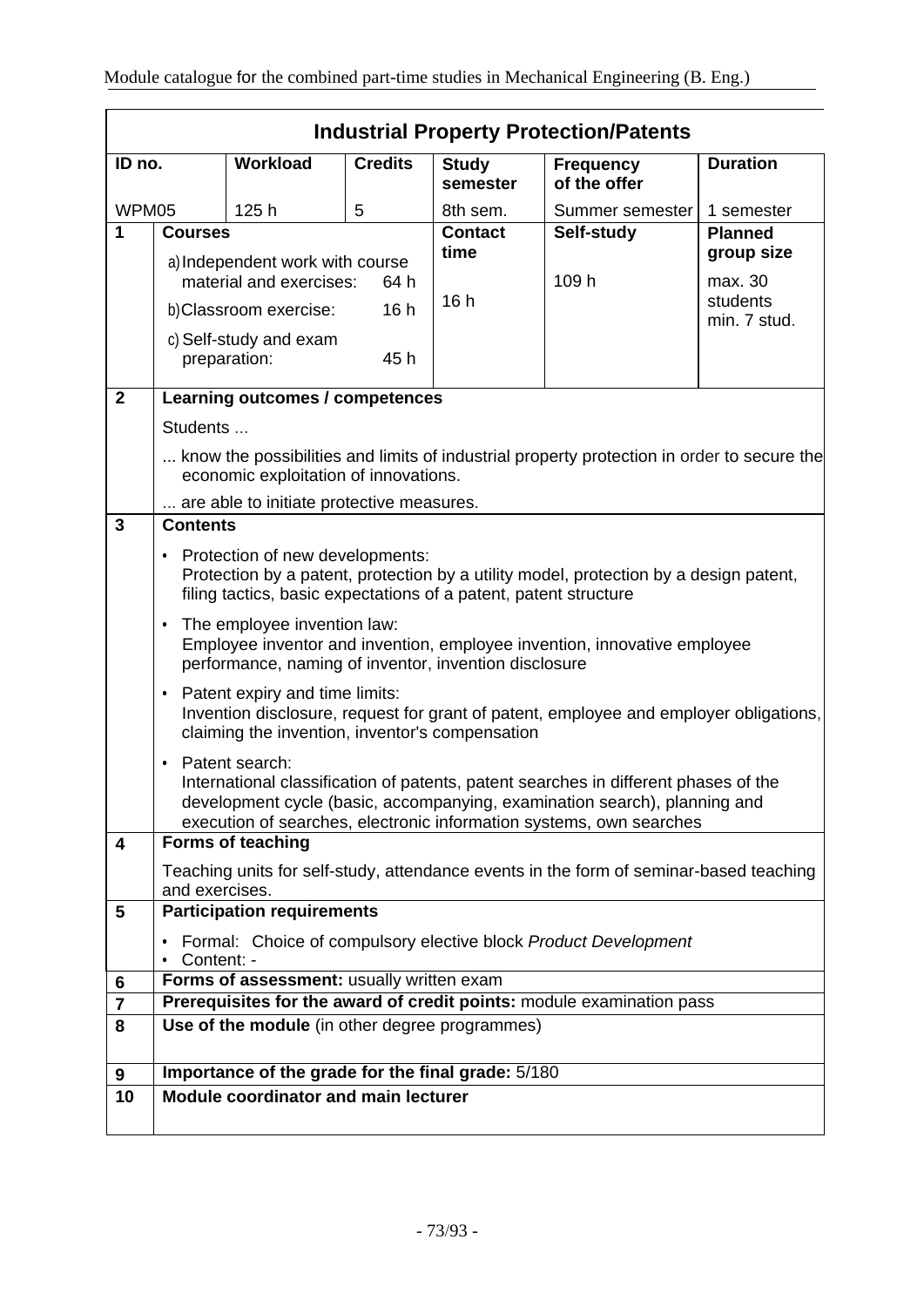## **11 Other information** Advice and faculty tutoring by telephone or e-mail as well as in personal meetings by appointment.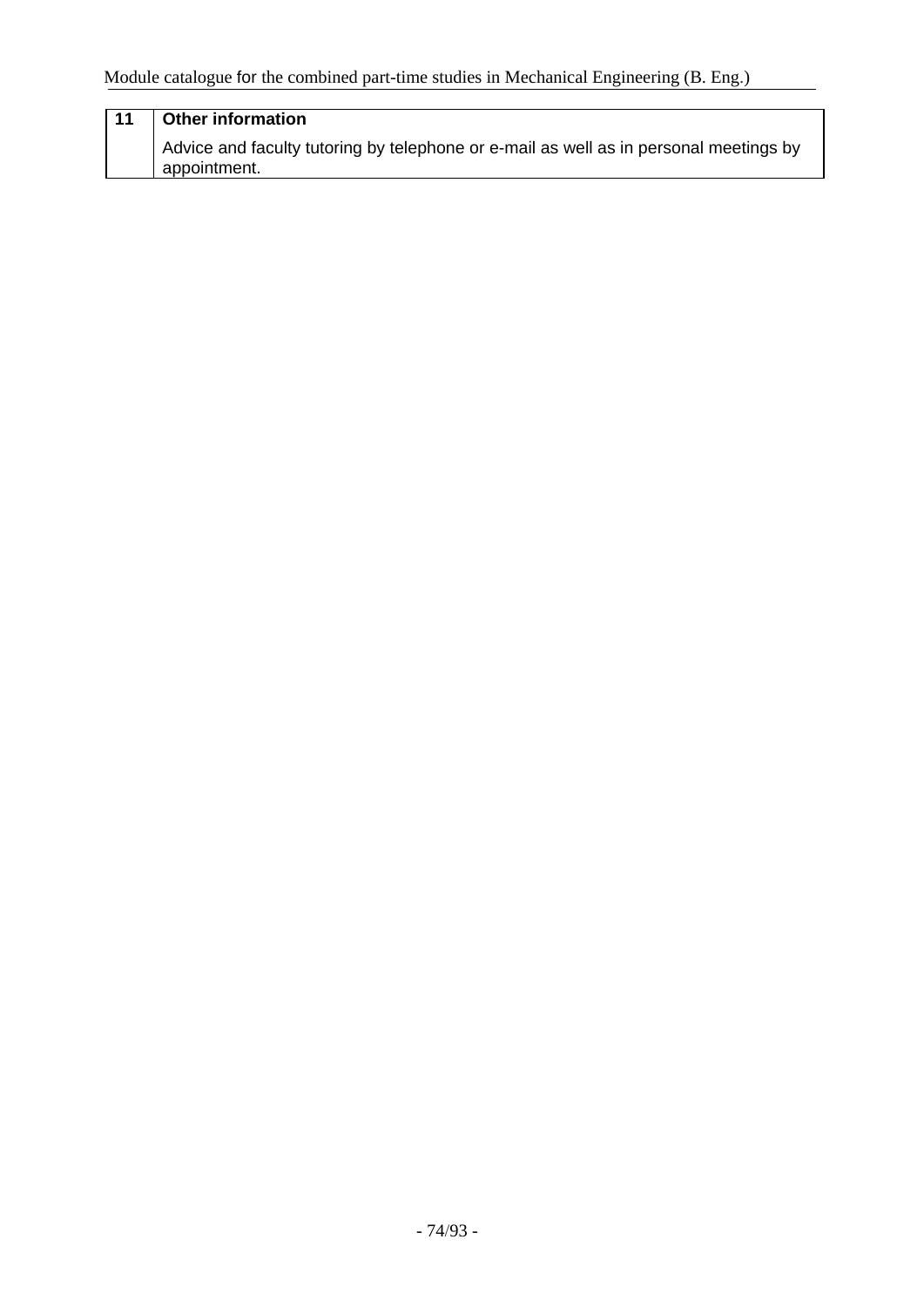|                | <b>Investment and Financing</b>                                                                                                                                                                                                                                              |                                                                 |                |                          |                                                                                        |                 |
|----------------|------------------------------------------------------------------------------------------------------------------------------------------------------------------------------------------------------------------------------------------------------------------------------|-----------------------------------------------------------------|----------------|--------------------------|----------------------------------------------------------------------------------------|-----------------|
| ID no.         |                                                                                                                                                                                                                                                                              | Workload                                                        | <b>Credits</b> | <b>Study</b><br>semester | <b>Frequency</b><br>of the offer                                                       | <b>Duration</b> |
| WPM06          |                                                                                                                                                                                                                                                                              | 125h                                                            | 5              | 8th sem.                 | Summer semester                                                                        | 1 semester      |
| 1              | <b>Courses</b>                                                                                                                                                                                                                                                               |                                                                 |                | <b>Contact</b>           | Self-study                                                                             | <b>Planned</b>  |
|                | a) Independent work with course                                                                                                                                                                                                                                              |                                                                 | time           |                          | group size                                                                             |                 |
|                | material and exercises:<br>64 h                                                                                                                                                                                                                                              |                                                                 | 16h            | 109 h                    | max. 30<br>students                                                                    |                 |
|                |                                                                                                                                                                                                                                                                              | b)Classroom exercise:                                           | 16h            |                          |                                                                                        | min. 7 stud.    |
|                | 45 h                                                                                                                                                                                                                                                                         | c) Self-study and exam preparation:                             |                |                          |                                                                                        |                 |
| $\overline{2}$ |                                                                                                                                                                                                                                                                              | Learning outcomes / competences                                 |                |                          |                                                                                        |                 |
|                |                                                                                                                                                                                                                                                                              | Students are able to                                            |                |                          |                                                                                        |                 |
|                |                                                                                                                                                                                                                                                                              | understand the relationships between raising and using capital. |                |                          |                                                                                        |                 |
|                |                                                                                                                                                                                                                                                                              |                                                                 |                |                          | understand the tasks, functions and objectives of investment and financial accounting. |                 |
|                | evaluate the advantages of individual investment projects by means of different<br>investment procedures.                                                                                                                                                                    |                                                                 |                |                          |                                                                                        |                 |
|                | determine the capital requirements to ensure sufficient liquidity.                                                                                                                                                                                                           |                                                                 |                |                          |                                                                                        |                 |
|                | assess instruments for raising and structuring capital.                                                                                                                                                                                                                      |                                                                 |                |                          |                                                                                        |                 |
| 3              | <b>Contents</b>                                                                                                                                                                                                                                                              |                                                                 |                |                          |                                                                                        |                 |
|                | Students are taught basic knowledge of investment and financial management tasks. In<br>particular, entrepreneurial and networked thinking is promoted, taking into account<br>profitability-oriented criteria in all entrepreneurial activities and decision-making fields. |                                                                 |                |                          |                                                                                        |                 |
|                | $\bullet$                                                                                                                                                                                                                                                                    | Fundamentals of business investment decisions                   |                |                          |                                                                                        |                 |
|                | ٠                                                                                                                                                                                                                                                                            | Static investment calculation methods                           |                |                          |                                                                                        |                 |
|                | ٠                                                                                                                                                                                                                                                                            | Dynamic investment calculation methods                          |                |                          |                                                                                        |                 |
|                |                                                                                                                                                                                                                                                                              | Alternative investment calculation methods                      |                |                          |                                                                                        |                 |
|                | ٠                                                                                                                                                                                                                                                                            | Shareholder value approach                                      |                |                          |                                                                                        |                 |
|                | ٠                                                                                                                                                                                                                                                                            | Principles of business finance decisions                        |                |                          |                                                                                        |                 |
|                | ٠                                                                                                                                                                                                                                                                            | Determining the capital and liquidity requirements              |                |                          |                                                                                        |                 |
|                | ٠                                                                                                                                                                                                                                                                            | Financial and liquidity planning                                |                |                          |                                                                                        |                 |
|                | ٠                                                                                                                                                                                                                                                                            | Internal financing                                              |                |                          |                                                                                        |                 |
|                | Financing effects of the profit<br>٠                                                                                                                                                                                                                                         |                                                                 |                |                          |                                                                                        |                 |
|                | ٠                                                                                                                                                                                                                                                                            |                                                                 |                |                          | Financing effects of depreciation, pension provisions and capital releases             |                 |
|                | <b>External financing</b><br>٠                                                                                                                                                                                                                                               |                                                                 |                |                          |                                                                                        |                 |
|                | ٠                                                                                                                                                                                                                                                                            | Self-financing                                                  |                |                          |                                                                                        |                 |
|                | ٠                                                                                                                                                                                                                                                                            | Long-term and short-term debt financing                         |                |                          |                                                                                        |                 |
|                | ٠                                                                                                                                                                                                                                                                            | Leasing and factoring                                           |                |                          |                                                                                        |                 |
|                |                                                                                                                                                                                                                                                                              | Mixed forms of financing                                        |                |                          |                                                                                        |                 |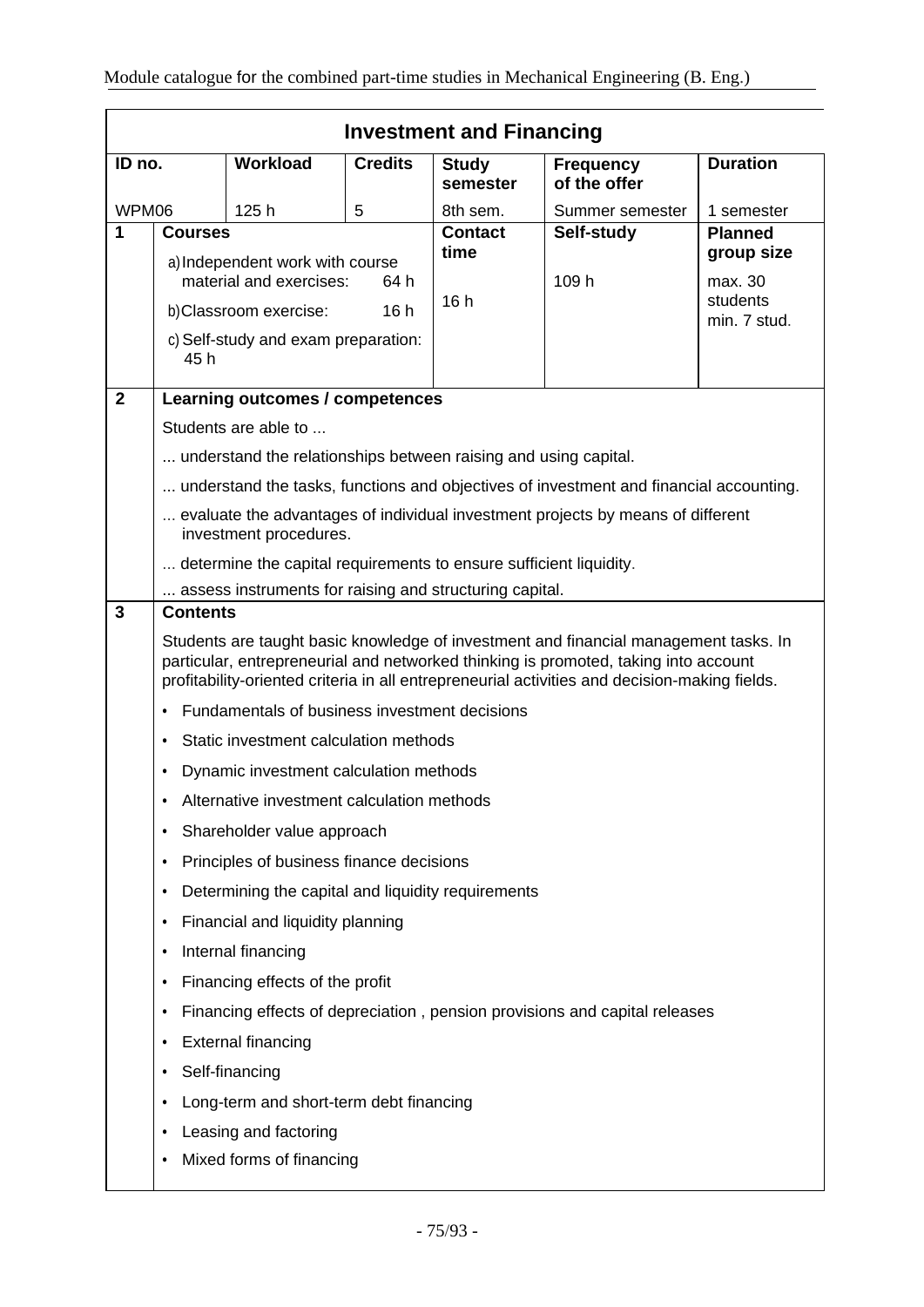|                         | Innovative financing instruments<br>$\bullet$                                                                                                                                     |
|-------------------------|-----------------------------------------------------------------------------------------------------------------------------------------------------------------------------------|
|                         | Effects of Basel II on the financing of companies                                                                                                                                 |
|                         | Ranking                                                                                                                                                                           |
|                         | Start-up                                                                                                                                                                          |
|                         | Company succession                                                                                                                                                                |
| $\overline{\mathbf{4}}$ | <b>Forms of teaching</b>                                                                                                                                                          |
|                         | Teaching units for self-study, attendance events in the form of seminar-based teaching<br>and exercises.                                                                          |
| 5                       | <b>Participation requirements</b>                                                                                                                                                 |
|                         | Formal: Choice of compulsory elective block Business Organisation<br>$\bullet$<br>• Content: Mastery of the material from Industrial Operations/Management and Cost<br>Accounting |
| 6                       | Forms of assessment: usually written examination                                                                                                                                  |
|                         |                                                                                                                                                                                   |
|                         |                                                                                                                                                                                   |
| $\overline{7}$          | Prerequisites for the award of credit points: module examination pass                                                                                                             |
|                         |                                                                                                                                                                                   |
| 8                       | Use of the module (in other degree programmes)                                                                                                                                    |
|                         | Compulsory module from the part-time combined study programme in Industrial                                                                                                       |
|                         | Engineering and Management (Prof. Dr. Wolfgang Hufnagel, FH Münster)                                                                                                              |
| $\overline{9}$          | Importance of the grade for the final grade: 5/180                                                                                                                                |
| 10                      | Module coordinator and main lecturer                                                                                                                                              |
|                         |                                                                                                                                                                                   |
| 11                      | <b>Other information</b>                                                                                                                                                          |
|                         | Advice and faculty tutoring by telephone or e-mail as well as in personal meetings by<br>appointment.                                                                             |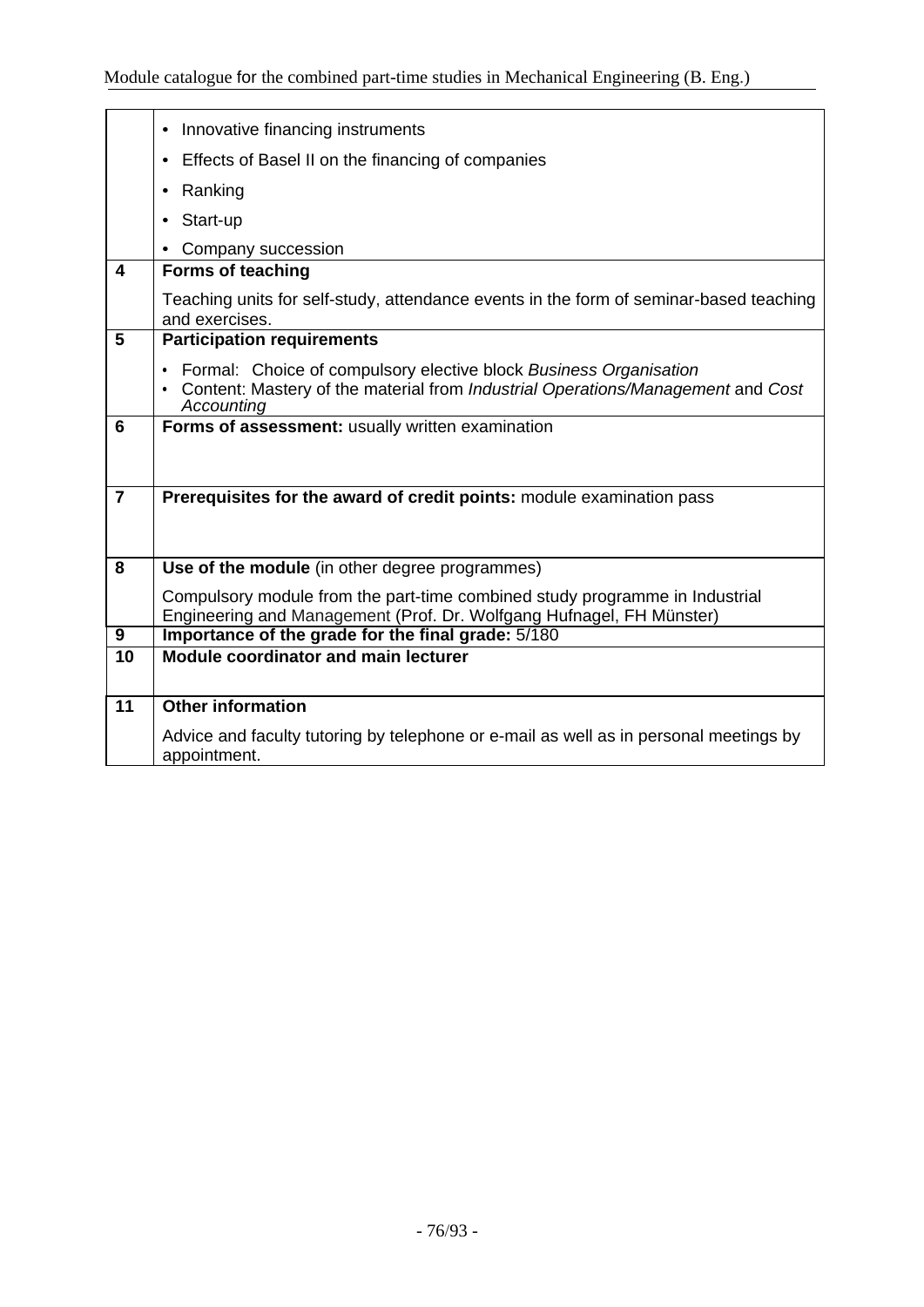|                     | <b>Designing With Plastics</b>                                                                                                                                                                                                                          |                                                                |                |                          |                                                                                         |                 |
|---------------------|---------------------------------------------------------------------------------------------------------------------------------------------------------------------------------------------------------------------------------------------------------|----------------------------------------------------------------|----------------|--------------------------|-----------------------------------------------------------------------------------------|-----------------|
| ID no.              |                                                                                                                                                                                                                                                         | <b>Workload</b>                                                | <b>Credits</b> | <b>Study</b><br>semester | <b>Frequency</b><br>of the offer                                                        | <b>Duration</b> |
| WPM07               |                                                                                                                                                                                                                                                         | 125h                                                           | 5              | 8th sem.                 | Summer semester                                                                         | 1 semester      |
| 1                   | <b>Courses</b>                                                                                                                                                                                                                                          |                                                                |                | <b>Contact time</b>      | Self-study                                                                              | <b>Planned</b>  |
|                     |                                                                                                                                                                                                                                                         | a) Independent work with course                                |                |                          |                                                                                         | group size      |
|                     |                                                                                                                                                                                                                                                         | material and exercises:                                        | 56 h           | 24 h                     | 101 h                                                                                   | max. 30 stud.   |
|                     |                                                                                                                                                                                                                                                         | b) Practical training:                                         | 16h            |                          |                                                                                         | min. 7 stud.    |
|                     |                                                                                                                                                                                                                                                         | c) Classroom exercise:                                         | 8 h            |                          |                                                                                         |                 |
|                     |                                                                                                                                                                                                                                                         | d) Self-study and exam<br>preparation:                         | 45h            |                          |                                                                                         |                 |
| $\mathbf{2}$        |                                                                                                                                                                                                                                                         | Learning outcomes / competences                                |                |                          |                                                                                         |                 |
|                     |                                                                                                                                                                                                                                                         |                                                                |                |                          | The students are able to design and create plastic components suitable for production.  |                 |
| 3                   | <b>Contents</b>                                                                                                                                                                                                                                         |                                                                |                |                          |                                                                                         |                 |
|                     | Students are taught the design and construction guidelines of injection moulded<br>parts as well as extrusion profiles.                                                                                                                                 |                                                                |                |                          |                                                                                         |                 |
|                     | Introduction and definitions<br>$\bullet$                                                                                                                                                                                                               |                                                                |                |                          |                                                                                         |                 |
|                     | ٠                                                                                                                                                                                                                                                       |                                                                |                |                          | Moulded part development, process selection, material selection                         |                 |
|                     | Strength calculation and dimensioning<br>٠<br>Characteristic value and characteristic function, mechanical behaviour of plastics,<br>molecular orientations, failure case, uniaxial and multiaxial stress states, calculation<br>of mechanical stresses |                                                                |                |                          |                                                                                         |                 |
|                     | ٠                                                                                                                                                                                                                                                       |                                                                |                |                          | Designing injection moulded parts from thermoplastics and thermosets                    |                 |
|                     | ٠                                                                                                                                                                                                                                                       | Designing extrusion profiles                                   |                |                          |                                                                                         |                 |
|                     |                                                                                                                                                                                                                                                         | Design of welded and bonded joints                             |                |                          |                                                                                         |                 |
| 4                   |                                                                                                                                                                                                                                                         | <b>Forms of teaching</b>                                       |                |                          |                                                                                         |                 |
|                     |                                                                                                                                                                                                                                                         |                                                                |                |                          | Teaching units for self-study, attendance events in the form of seminar-based teaching, |                 |
| 5                   |                                                                                                                                                                                                                                                         | exercises and practicals.<br><b>Participation requirements</b> |                |                          |                                                                                         |                 |
|                     |                                                                                                                                                                                                                                                         | Formal: Choice of the elective block Plastics Technology       |                |                          |                                                                                         |                 |
|                     | • Content: -                                                                                                                                                                                                                                            |                                                                |                |                          |                                                                                         |                 |
| 6<br>$\overline{7}$ | Forms of assessment: usually written exam<br>Requirements for the award of credit points                                                                                                                                                                |                                                                |                |                          |                                                                                         |                 |
|                     |                                                                                                                                                                                                                                                         |                                                                |                |                          | Certificate for successful participation in the practical and module examination pass   |                 |
| 8                   |                                                                                                                                                                                                                                                         | Use of the module (in other degree programmes)                 |                |                          |                                                                                         |                 |
|                     |                                                                                                                                                                                                                                                         |                                                                |                |                          |                                                                                         |                 |
| 9                   |                                                                                                                                                                                                                                                         | Importance of the grade for the final grade: 5/180             |                |                          |                                                                                         |                 |
| 10                  |                                                                                                                                                                                                                                                         | <b>Module coordinator and main lecturer</b>                    |                |                          |                                                                                         |                 |
|                     |                                                                                                                                                                                                                                                         |                                                                |                |                          | Prof. Dr.-Ing. Bruno Hüsgen, Bielefeld University of Applied Sciences                   |                 |
|                     | <b>Sciences</b>                                                                                                                                                                                                                                         |                                                                |                |                          | Prof. Dr.-Ing. Ulrich Lichius, South Westphalia University of Applied                   |                 |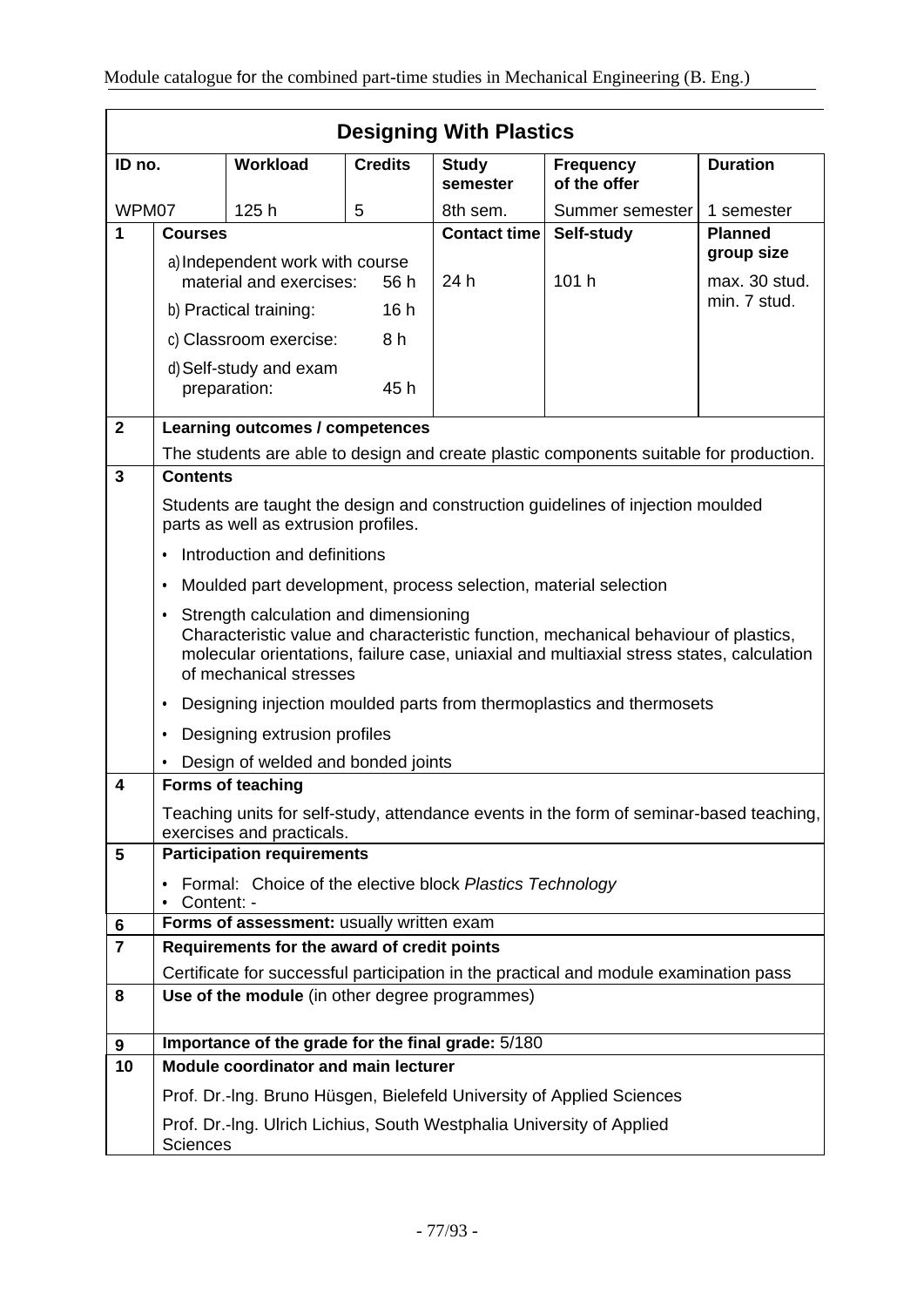## **11 Other information** • Practical course with several selected design exercises offers students the opportunity to consolidate their knowledge by understanding and applying proven design rules for injection moulded parts, extruded profiles and plastic-compatible welded and bonded joints. • Advice and faculty tutoring by telephone or e-mail as well as in personal meetings by appointment.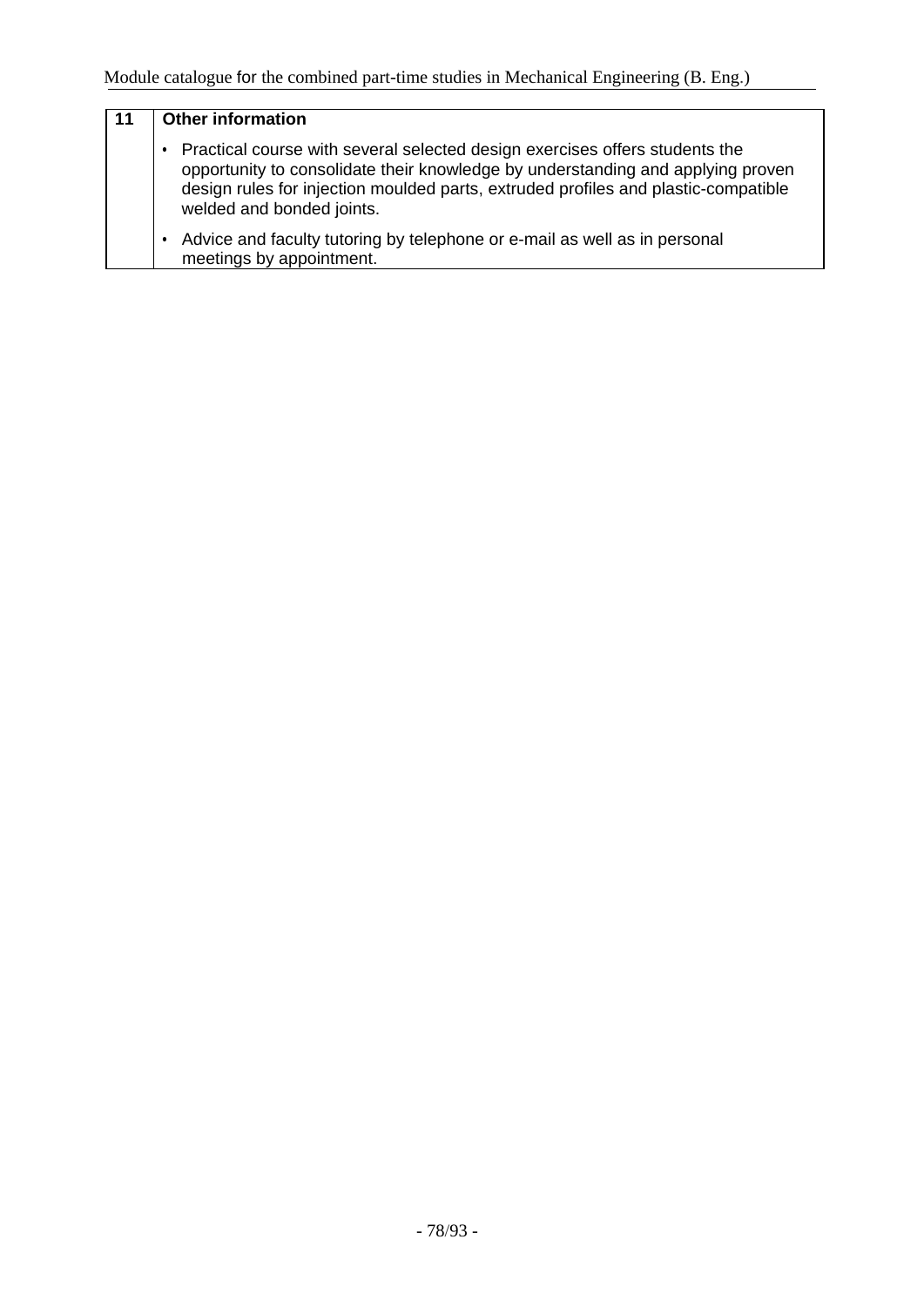|              |                                                                                                                                                 |                                                                                                       |                | <b>Design System</b>     |                                                                                                                                                                                                                                                                |                     |
|--------------|-------------------------------------------------------------------------------------------------------------------------------------------------|-------------------------------------------------------------------------------------------------------|----------------|--------------------------|----------------------------------------------------------------------------------------------------------------------------------------------------------------------------------------------------------------------------------------------------------------|---------------------|
| ID no.       |                                                                                                                                                 | Workload                                                                                              | <b>Credits</b> | <b>Study</b><br>semester | <b>Frequency</b><br>of the offer                                                                                                                                                                                                                               | <b>Duration</b>     |
|              | WPM08<br>125h<br>5                                                                                                                              |                                                                                                       |                | 8th sem.                 | Summer semester                                                                                                                                                                                                                                                | 1 semester          |
| 1            | <b>Courses</b>                                                                                                                                  |                                                                                                       |                | <b>Contact time</b>      | Self-study                                                                                                                                                                                                                                                     | <b>Planned</b>      |
|              |                                                                                                                                                 | a) Independent work with course                                                                       |                |                          |                                                                                                                                                                                                                                                                | group size          |
|              |                                                                                                                                                 | material and exercises:                                                                               | 56 h           | 24 h                     | 101 h                                                                                                                                                                                                                                                          | max. 30<br>students |
|              |                                                                                                                                                 | b) Practical training:                                                                                | 16h            |                          |                                                                                                                                                                                                                                                                | min. 7 stud.        |
|              |                                                                                                                                                 | c) Classroom exercise:                                                                                | 8 h            |                          |                                                                                                                                                                                                                                                                |                     |
|              |                                                                                                                                                 | d) Self-study and exam<br>preparation:                                                                | 45 h           |                          |                                                                                                                                                                                                                                                                |                     |
| $\mathbf{2}$ |                                                                                                                                                 | Learning outcomes / competences                                                                       |                |                          |                                                                                                                                                                                                                                                                |                     |
|              | The students                                                                                                                                    |                                                                                                       |                |                          |                                                                                                                                                                                                                                                                |                     |
|              |                                                                                                                                                 |                                                                                                       |                |                          | know the structured overall process of design and development tasks.                                                                                                                                                                                           |                     |
|              |                                                                                                                                                 |                                                                                                       |                |                          | know the importance of and the ways to obtain information for R&D.                                                                                                                                                                                             |                     |
|              |                                                                                                                                                 |                                                                                                       |                |                          | know methods for task clarification for technical development projects.                                                                                                                                                                                        |                     |
|              |                                                                                                                                                 |                                                                                                       |                |                          | know selected engineering methods for finding and evaluating solutions.                                                                                                                                                                                        |                     |
|              | know the prerequisites and procedures for methodical design and can apply these<br>techniques themselves to problems that are still manageable. |                                                                                                       |                |                          |                                                                                                                                                                                                                                                                |                     |
|              | are enabled to communicate more clearly and purposefully with R&D areas.                                                                        |                                                                                                       |                |                          |                                                                                                                                                                                                                                                                |                     |
|              | are enabled to consistently apply drafting and design rules for products in<br>mechanical engineering.                                          |                                                                                                       |                |                          |                                                                                                                                                                                                                                                                |                     |
| $\mathbf{3}$ | <b>Contents</b>                                                                                                                                 |                                                                                                       |                |                          |                                                                                                                                                                                                                                                                |                     |
|              | $\bullet$                                                                                                                                       | Introduction:                                                                                         |                |                          | Information flow and position of design in the production process, types of tasks in<br>development and design, objectives and potentials of methodical procedures in the<br>development and design of technical products, the hierarchy of technical entities |                     |
|              | $\bullet$                                                                                                                                       | Analyse, conceive, design, elaborate                                                                  |                |                          | Work step sequences of methodical design according to VDI guideline 2222:                                                                                                                                                                                      |                     |
|              | Methods and techniques for task specification<br>$\bullet$                                                                                      |                                                                                                       |                |                          |                                                                                                                                                                                                                                                                |                     |
|              | $\bullet$                                                                                                                                       | methodical-discursive, combined procedures                                                            |                |                          | Methods and techniques for systematic solution finding: methodical-intuitive,                                                                                                                                                                                  |                     |
|              | $\bullet$                                                                                                                                       | Methods and techniques for solution evaluation                                                        |                |                          |                                                                                                                                                                                                                                                                |                     |
|              | $\bullet$                                                                                                                                       | Systematic approaches to design:<br>stability and bistability)                                        |                |                          | Design elements and design parameters, basic rules of design (unambiguousness,<br>simplicity, safety), design principles (lines of force, division of tasks, self-help,                                                                                        |                     |
|              | $\bullet$                                                                                                                                       | Design and layout guidelines:<br>(gluing, soldering, brazing, welding),<br>friendly, ergonomic design |                |                          | stress-/strength-related, material-appropriate, tolerance-compliant, standard-<br>conforming, manufacturable (drilling, casting, sintering, extrusion, forging), weldable<br>handling- and assembly-friendly, cost-reducing, maintenance-friendly, recycling-  |                     |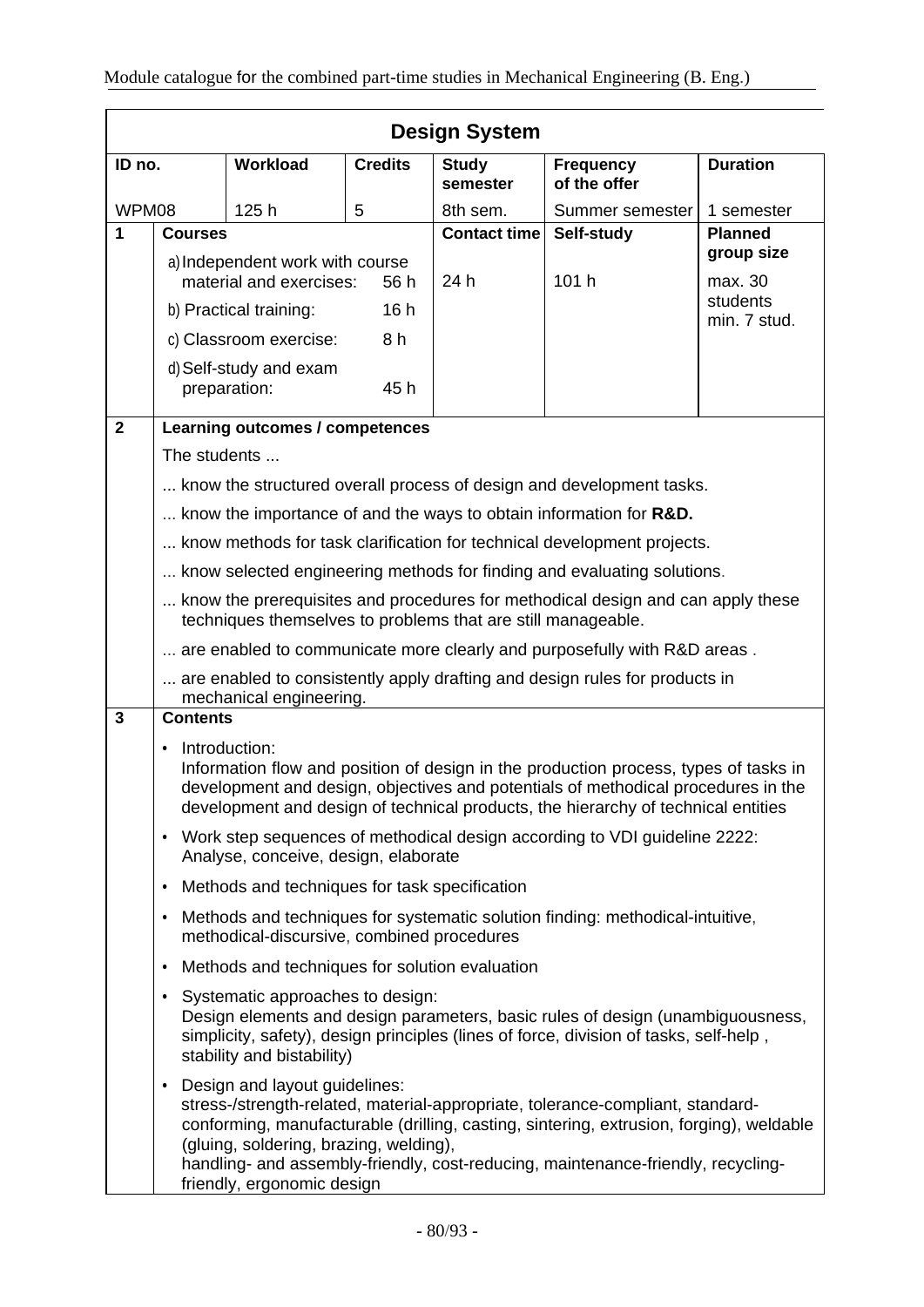|                         | Developing different construction methods:<br>$\bullet$<br>Construction methods of components, construction methods of assemblies and<br>machines, development of series and type groups                                                                                                                                                                                                                                                                                                                |
|-------------------------|---------------------------------------------------------------------------------------------------------------------------------------------------------------------------------------------------------------------------------------------------------------------------------------------------------------------------------------------------------------------------------------------------------------------------------------------------------------------------------------------------------|
| $\overline{\mathbf{4}}$ | <b>Forms of teaching</b>                                                                                                                                                                                                                                                                                                                                                                                                                                                                                |
|                         | Teaching units for self-study, attendance events in the form of seminar-based teaching,<br>exercises and practicals.                                                                                                                                                                                                                                                                                                                                                                                    |
| 5                       | <b>Participation requirements</b>                                                                                                                                                                                                                                                                                                                                                                                                                                                                       |
|                         | Formal: Choice of compulsory elective block Product Development<br>Content: -                                                                                                                                                                                                                                                                                                                                                                                                                           |
| 6                       | Forms of assessment: usually written exam                                                                                                                                                                                                                                                                                                                                                                                                                                                               |
| $\overline{7}$          | Requirements for the award of credit points                                                                                                                                                                                                                                                                                                                                                                                                                                                             |
|                         | Certificate for successful participation in the internship and module examination pass                                                                                                                                                                                                                                                                                                                                                                                                                  |
| 8                       | Use of the module (in other degree programmes)                                                                                                                                                                                                                                                                                                                                                                                                                                                          |
|                         |                                                                                                                                                                                                                                                                                                                                                                                                                                                                                                         |
| 9                       | Importance of the grade for the final grade: 5/180                                                                                                                                                                                                                                                                                                                                                                                                                                                      |
| 10                      | <b>Module coordinator and main lecturer</b>                                                                                                                                                                                                                                                                                                                                                                                                                                                             |
|                         | Prof. Dr.-Ing. Andreas Asch, South Westphalia University of Applied Sciences                                                                                                                                                                                                                                                                                                                                                                                                                            |
| 11                      | <b>Other information</b>                                                                                                                                                                                                                                                                                                                                                                                                                                                                                |
|                         | Practical course with teaching examples of mechanical engineering, apparatus<br>٠<br>engineering and appliance construction offers students the opportunity to<br>consolidate their knowledge by comprehending and applying proven<br>methodological procedures for the development of technical products. The design<br>rules, principles and guidelines presented are applied to case studies by designing<br>and developing technical solution concepts or by analysing executed design<br>examples. |
|                         | Advice and faculty tutoring by telephone or e-mail as well as in personal<br>$\bullet$<br>meetings by appointment.                                                                                                                                                                                                                                                                                                                                                                                      |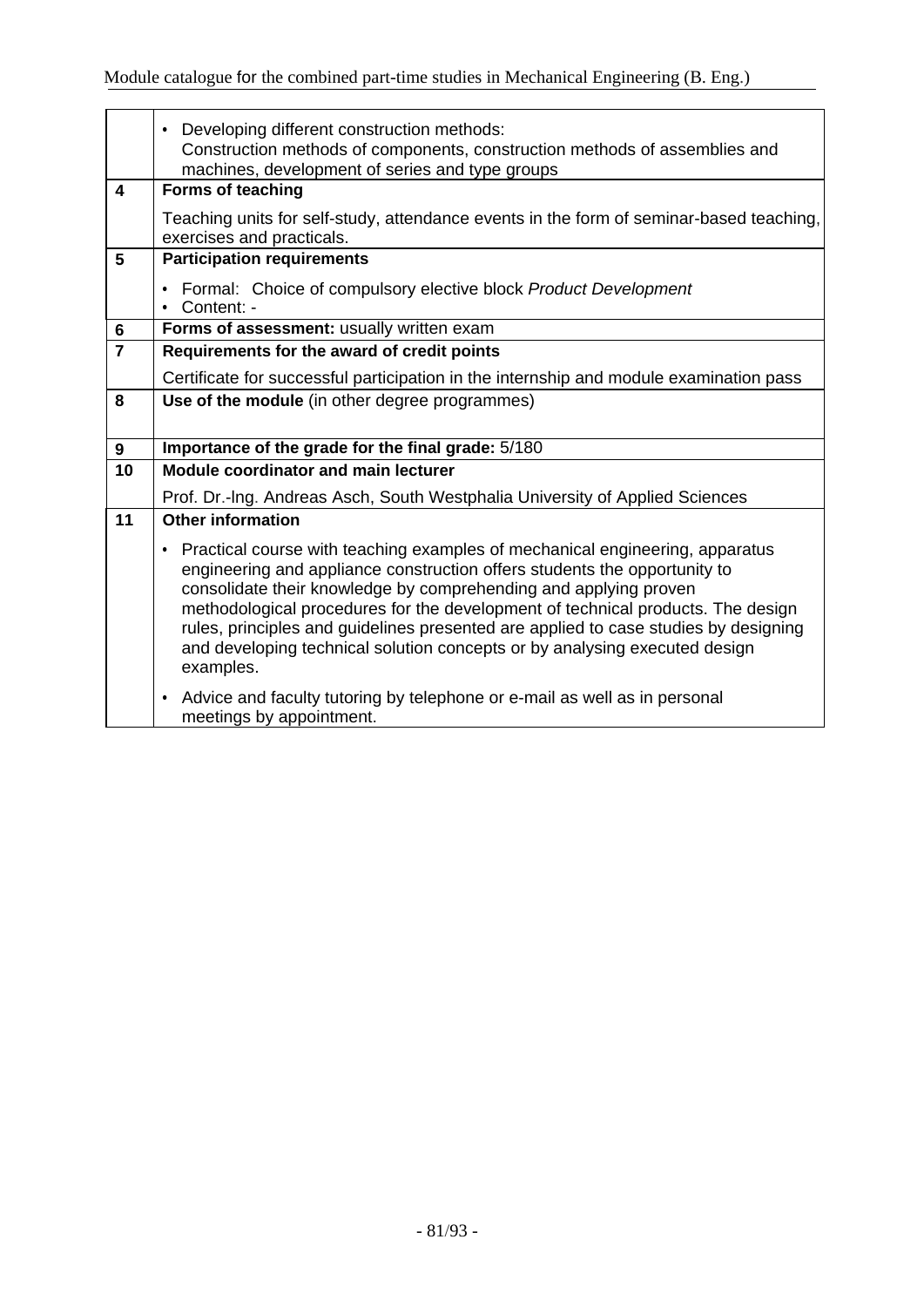|              |                                                                                                                                                                                                   |                                                                                   |                          | <b>Material Flow and</b><br><b>Logistics</b> |                                                                                                                                                                 |                                             |
|--------------|---------------------------------------------------------------------------------------------------------------------------------------------------------------------------------------------------|-----------------------------------------------------------------------------------|--------------------------|----------------------------------------------|-----------------------------------------------------------------------------------------------------------------------------------------------------------------|---------------------------------------------|
|              | Workload<br><b>Credits</b><br>ID no.                                                                                                                                                              |                                                                                   | <b>Study</b><br>semester | <b>Frequency</b><br>of the offer             | <b>Duration</b>                                                                                                                                                 |                                             |
|              | WPM09<br>125h<br>5                                                                                                                                                                                |                                                                                   | 8th sem.                 | Summer semester                              | 1 semester                                                                                                                                                      |                                             |
| 1            | <b>Courses</b>                                                                                                                                                                                    |                                                                                   |                          | <b>Contact time</b>                          | Self-study                                                                                                                                                      | <b>Planned</b>                              |
|              | $\mathsf{h}$                                                                                                                                                                                      | a) Working independently<br>through the course material<br>and solving exercises: | 56                       | 24 h                                         | 101 h                                                                                                                                                           | group size<br>max. 30 stud.<br>min. 7 stud. |
|              |                                                                                                                                                                                                   | b) Practical training:                                                            | 16h                      |                                              |                                                                                                                                                                 |                                             |
|              |                                                                                                                                                                                                   | c) Classroom exercise:                                                            | 8 h                      |                                              |                                                                                                                                                                 |                                             |
|              | h                                                                                                                                                                                                 | d) Self-study portion and exam<br>preparation:                                    | 45                       |                                              |                                                                                                                                                                 |                                             |
| $\mathbf{2}$ |                                                                                                                                                                                                   | Learning outcomes / competences                                                   |                          |                                              |                                                                                                                                                                 |                                             |
|              |                                                                                                                                                                                                   | The students                                                                      |                          |                                              |                                                                                                                                                                 |                                             |
|              |                                                                                                                                                                                                   |                                                                                   |                          |                                              | know the basics of industrial logistics, e.g. in the automotive industry.                                                                                       |                                             |
|              |                                                                                                                                                                                                   |                                                                                   |                          |                                              | can independently deal with and solve simple logistics problems.                                                                                                |                                             |
| 3            | <b>Contents</b>                                                                                                                                                                                   |                                                                                   |                          |                                              |                                                                                                                                                                 |                                             |
|              | Introduction:<br>Terms and objectives of logistics, types of logistics systems and strategic logistics<br>management Logistics chains and networks                                                |                                                                                   |                          |                                              |                                                                                                                                                                 |                                             |
|              | <b>Management Logistic Networks:</b><br>٠<br>Process management Supply chain design (network design and planning), supply<br>chain planning (planning of requirements, resources and inventories) |                                                                                   |                          |                                              |                                                                                                                                                                 |                                             |
|              | Procurement and distribution logistics:<br>٠<br>Strategic planning, structural analysis and planning, site selection, procurement<br>strategies, demand planning                                  |                                                                                   |                          |                                              |                                                                                                                                                                 |                                             |
|              | • Production logistics:<br>Basics of production theory, basics of factory structure planning, basics of factory<br>organisation, goals and procedures of production planning and control (PPC)    |                                                                                   |                          |                                              |                                                                                                                                                                 |                                             |
|              |                                                                                                                                                                                                   | • Warehouse logistics and systems:<br>procedures                                  |                          |                                              | Warehouse functions and types, warehouse processes, warehouse and conveyor<br>technology, warehouse planning, inventory management, picking processes and       |                                             |
|              | ٠                                                                                                                                                                                                 | Transport logistics and systems:<br>containers and systems                        |                          |                                              | Factors influencing transport logistics, transport infrastructure and modes of<br>transport, networking of modes of transport (multimodal transport), transport |                                             |
|              |                                                                                                                                                                                                   | • Information systems for logistics management                                    |                          |                                              |                                                                                                                                                                 |                                             |
| 4            |                                                                                                                                                                                                   | <b>Forms of teaching</b>                                                          |                          |                                              |                                                                                                                                                                 |                                             |
|              |                                                                                                                                                                                                   | teaching, exercises and practicals.                                               |                          |                                              | Teaching units for self-study, attendance events in the form of seminar-based                                                                                   |                                             |
| 5            |                                                                                                                                                                                                   | <b>Participation requirements</b>                                                 |                          |                                              |                                                                                                                                                                 |                                             |
|              |                                                                                                                                                                                                   | Content: -                                                                        |                          |                                              | Formal: Choice of compulsory elective block Business Organisation                                                                                               |                                             |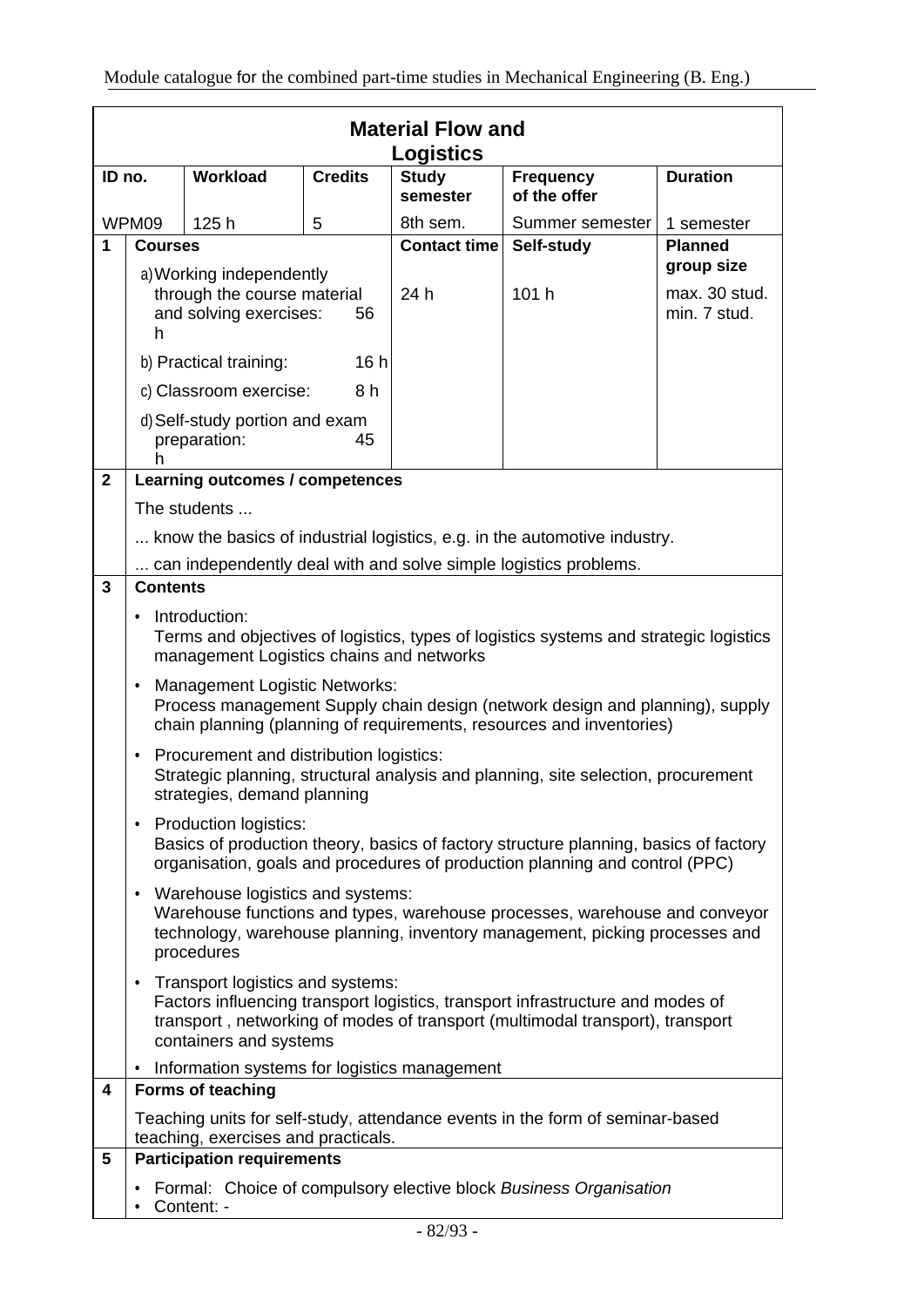| 6              | Forms of assessment: usually written examination                                                                                                                                                                              |
|----------------|-------------------------------------------------------------------------------------------------------------------------------------------------------------------------------------------------------------------------------|
|                |                                                                                                                                                                                                                               |
|                |                                                                                                                                                                                                                               |
| $\overline{7}$ | Requirements for the award of credit points                                                                                                                                                                                   |
|                | Certificate for successful participation in the internship and module examination pass                                                                                                                                        |
| 8              | Use of the module (in other degree programmes)                                                                                                                                                                                |
|                |                                                                                                                                                                                                                               |
| 9              | Importance of the grade for the final grade: 5/180                                                                                                                                                                            |
| 10             | <b>Module coordinator and main lecturer</b>                                                                                                                                                                                   |
|                | Prof. Dr.-Ing. Werner Tschuschke, South Westphalia University of Applied Sciences                                                                                                                                             |
|                | Prof. Dr. - Ing. Ralf Hörstmeier, Bielefeld University of Applied Sciences                                                                                                                                                    |
| 11             | <b>Other information</b>                                                                                                                                                                                                      |
|                | • Practical course deals with selected case studies and teaching examples to<br>consolidate the knowledge of methods for solving simple logistics problems and to<br>get to know information systems of logistics management. |
|                | Advice and faculty tutoring by telephone or e-mail as well as in personal meetings<br>by appointment.                                                                                                                         |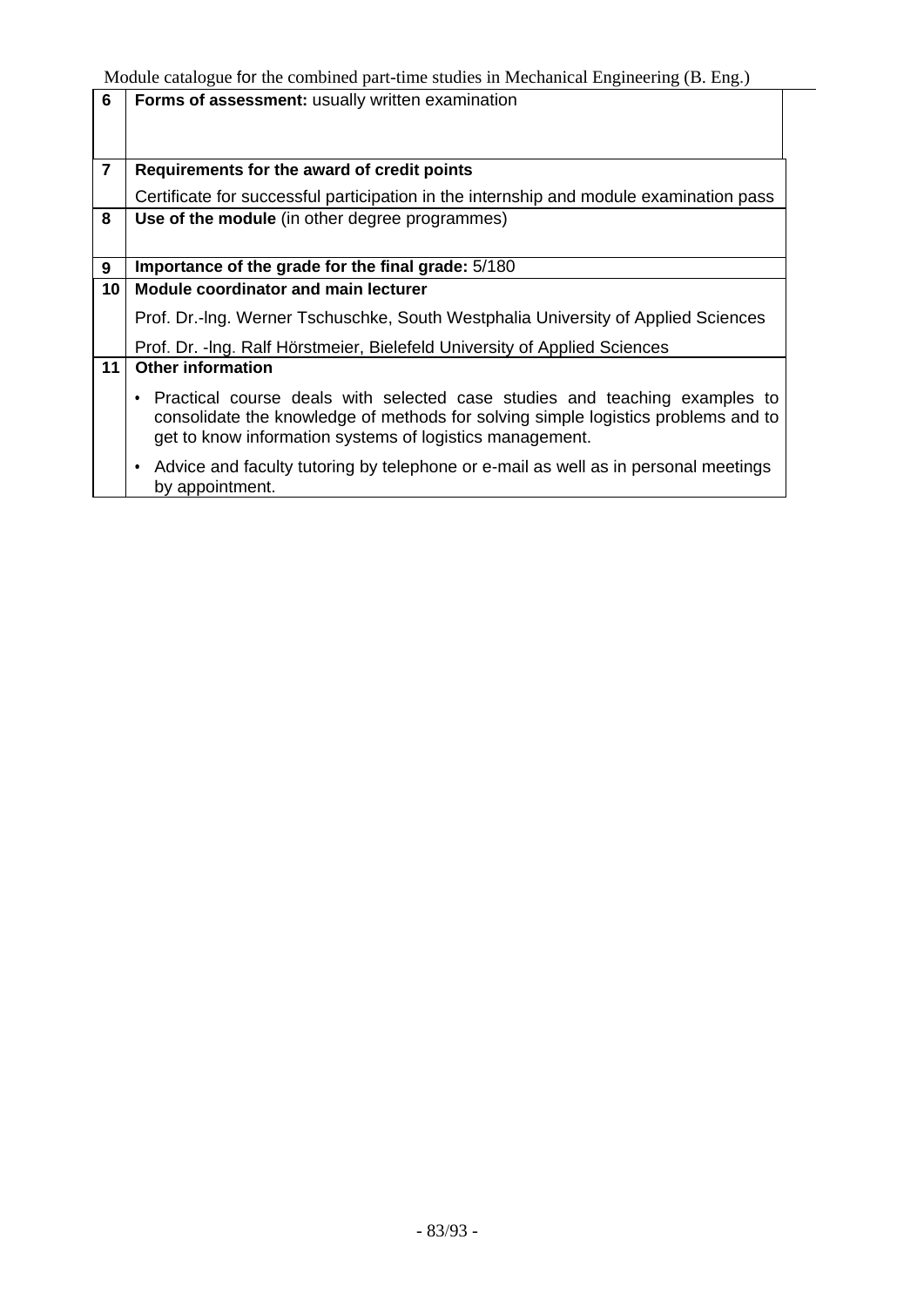|                | <b>Operations Research</b>                                                                                                                                                                                                                                                                                                                                                   |                                                                                                    |                |                          |                                                                                                                                                                                                                                                                                                                                                                                                                                                      |                              |
|----------------|------------------------------------------------------------------------------------------------------------------------------------------------------------------------------------------------------------------------------------------------------------------------------------------------------------------------------------------------------------------------------|----------------------------------------------------------------------------------------------------|----------------|--------------------------|------------------------------------------------------------------------------------------------------------------------------------------------------------------------------------------------------------------------------------------------------------------------------------------------------------------------------------------------------------------------------------------------------------------------------------------------------|------------------------------|
| ID no.         |                                                                                                                                                                                                                                                                                                                                                                              | <b>Workload</b>                                                                                    | <b>Credits</b> | <b>Study</b><br>semester | <b>Frequency</b><br>of the offer                                                                                                                                                                                                                                                                                                                                                                                                                     | <b>Duration</b>              |
| WPM10          |                                                                                                                                                                                                                                                                                                                                                                              | 125h                                                                                               | 5              | 8th sem.                 | Summer semester                                                                                                                                                                                                                                                                                                                                                                                                                                      | 1 semester                   |
| 1              | <b>Courses</b>                                                                                                                                                                                                                                                                                                                                                               |                                                                                                    |                | <b>Contact</b><br>time   | Self-study                                                                                                                                                                                                                                                                                                                                                                                                                                           | <b>Planned</b><br>group size |
|                | a) Independent work with course<br>material and exercises:<br>64 h                                                                                                                                                                                                                                                                                                           |                                                                                                    |                | 109 h                    | max. 30                                                                                                                                                                                                                                                                                                                                                                                                                                              |                              |
|                |                                                                                                                                                                                                                                                                                                                                                                              | b) Classroom exercise:                                                                             | 16h            | 16h                      |                                                                                                                                                                                                                                                                                                                                                                                                                                                      | students<br>min. 7 stud.     |
|                |                                                                                                                                                                                                                                                                                                                                                                              | c) Self-study and exam<br>preparation :                                                            | 45 h           |                          |                                                                                                                                                                                                                                                                                                                                                                                                                                                      |                              |
| $\overline{2}$ |                                                                                                                                                                                                                                                                                                                                                                              | Learning outcomes / competences                                                                    |                |                          |                                                                                                                                                                                                                                                                                                                                                                                                                                                      |                              |
|                | solver.                                                                                                                                                                                                                                                                                                                                                                      | methods from the field of linear optimisation.                                                     |                |                          | The students learn the essential mathematical model types and associated solution<br>After successful attendance of the courses, the students are able to solve a concrete<br>problem (e.g. blending problem, transport optimisation, production planning, investment<br>planning, etc.) and to build a corresponding mathematical model and to apply this with<br>a suitable method (e.g. the simplex method) by hand or with the help of the Excel |                              |
| $\overline{3}$ | <b>Contents</b>                                                                                                                                                                                                                                                                                                                                                              |                                                                                                    |                |                          |                                                                                                                                                                                                                                                                                                                                                                                                                                                      |                              |
|                | Important mathematical model types and solution methods of operations research<br>are explained. In particular, mathematical methods for solving production planning,<br>transport and allocation problems are covered. The main focus of the lecture is the<br>discussion of methods for solving linear optimisation problems (e.g. the variants of<br>the simplex method.) |                                                                                                    |                |                          |                                                                                                                                                                                                                                                                                                                                                                                                                                                      |                              |
|                | On the basis of numerous concrete problems, some of which are also solved with the<br>help of the Excel solver, the material is deepened and the students are thereby enabled<br>to solve optimisation problems that occur in practice.                                                                                                                                      |                                                                                                    |                |                          |                                                                                                                                                                                                                                                                                                                                                                                                                                                      |                              |
|                | Some of the required basics from the field of mathematics (especially the solution of<br>linear systems of equations) are repeated at the beginning of the course.                                                                                                                                                                                                           |                                                                                                    |                |                          |                                                                                                                                                                                                                                                                                                                                                                                                                                                      |                              |
|                |                                                                                                                                                                                                                                                                                                                                                                              | The contents in detail are:                                                                        |                |                          |                                                                                                                                                                                                                                                                                                                                                                                                                                                      |                              |
|                |                                                                                                                                                                                                                                                                                                                                                                              | 1. Tasks of operations research                                                                    |                |                          |                                                                                                                                                                                                                                                                                                                                                                                                                                                      |                              |
|                |                                                                                                                                                                                                                                                                                                                                                                              | 2. Mathematical basics                                                                             |                |                          |                                                                                                                                                                                                                                                                                                                                                                                                                                                      |                              |
|                |                                                                                                                                                                                                                                                                                                                                                                              | 3. Linear optimisation problems<br>- Graphical solution<br>- The variants of the simplex procedure |                |                          |                                                                                                                                                                                                                                                                                                                                                                                                                                                      |                              |
|                | 4. Transport problems                                                                                                                                                                                                                                                                                                                                                        |                                                                                                    |                |                          |                                                                                                                                                                                                                                                                                                                                                                                                                                                      |                              |
|                |                                                                                                                                                                                                                                                                                                                                                                              | 5. Parametric linear optimisation                                                                  |                |                          |                                                                                                                                                                                                                                                                                                                                                                                                                                                      |                              |
| 4              |                                                                                                                                                                                                                                                                                                                                                                              | <b>Forms of teaching</b>                                                                           |                |                          |                                                                                                                                                                                                                                                                                                                                                                                                                                                      |                              |
|                | and exercises.                                                                                                                                                                                                                                                                                                                                                               |                                                                                                    |                |                          | Teaching units for self-study, attendance events in the form of seminar-based teaching                                                                                                                                                                                                                                                                                                                                                               |                              |
| 5              |                                                                                                                                                                                                                                                                                                                                                                              | <b>Participation requirements</b>                                                                  |                |                          |                                                                                                                                                                                                                                                                                                                                                                                                                                                      |                              |
|                |                                                                                                                                                                                                                                                                                                                                                                              | Content: Mastery of the material from Mathematics 1, 2, 3                                          |                |                          | Formal: Choice of compulsory elective block Business Organisation                                                                                                                                                                                                                                                                                                                                                                                    |                              |
| 6              |                                                                                                                                                                                                                                                                                                                                                                              | Forms of assessment: usually written examination                                                   |                |                          |                                                                                                                                                                                                                                                                                                                                                                                                                                                      |                              |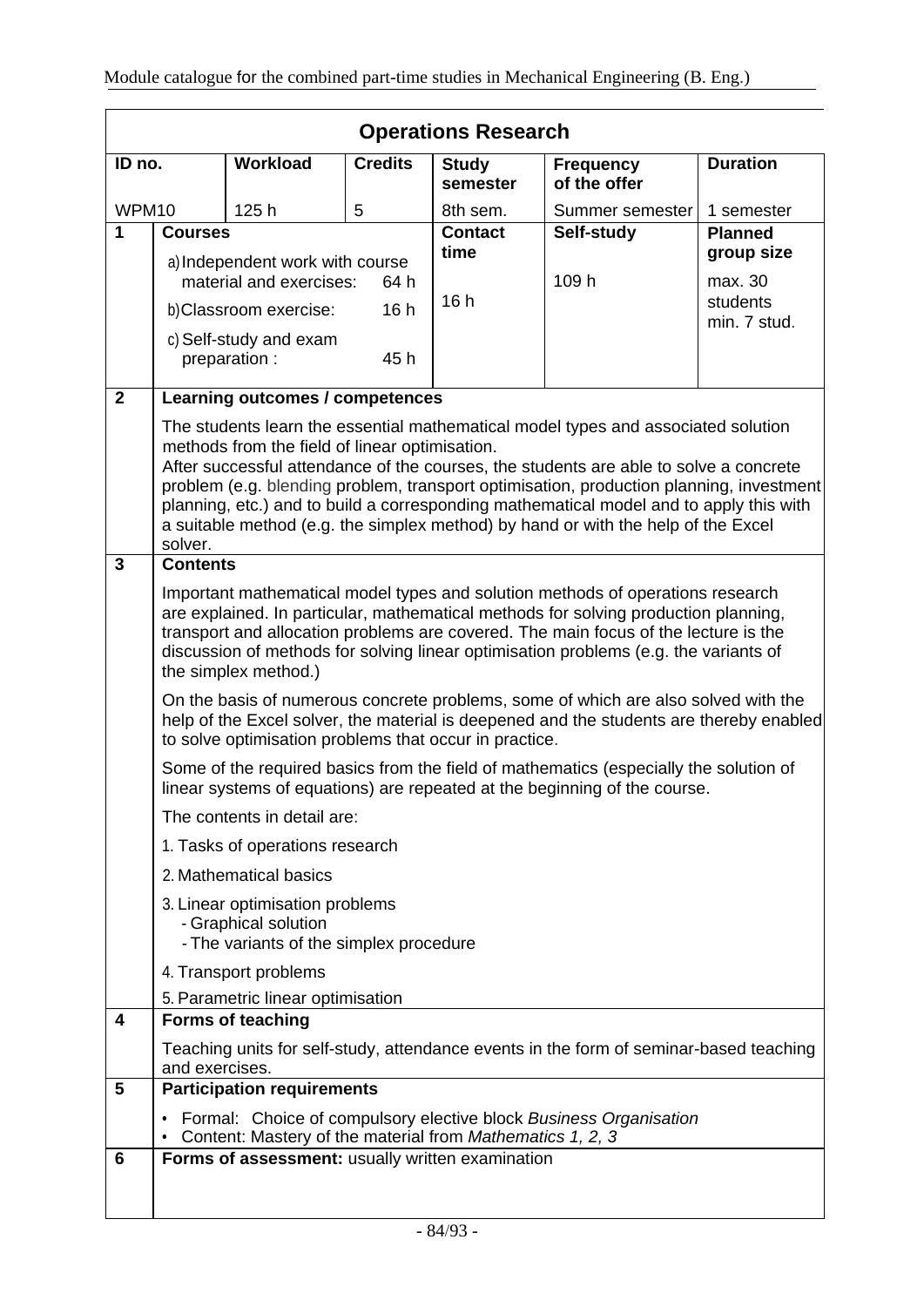| 7  | Prerequisites for the award of credit points: module examination pass                                                                                                             |
|----|-----------------------------------------------------------------------------------------------------------------------------------------------------------------------------------|
| 8  | Use of the module (in other degree programmes)                                                                                                                                    |
| 9  | Importance of the grade for the final grade: 5/180                                                                                                                                |
| 10 | <b>Module coordinator and main lecturer</b>                                                                                                                                       |
|    | Prof. Dr. rer. nat. Hardy Moock, South Westphalia University of Applied Sciences                                                                                                  |
| 11 | <b>Other information</b>                                                                                                                                                          |
|    | Literature: Koop, Andreas; Moock, Hardy: Lineare Optimierung - eine<br>٠<br>anwendungsorientierte Einführung in Operations Research.<br>Berlin/Heidelberg: Springer-Verlag, 2008. |
|    | Advice and faculty tutoring by telephone or e-mail as well as in personal meetings<br>by appointment.                                                                             |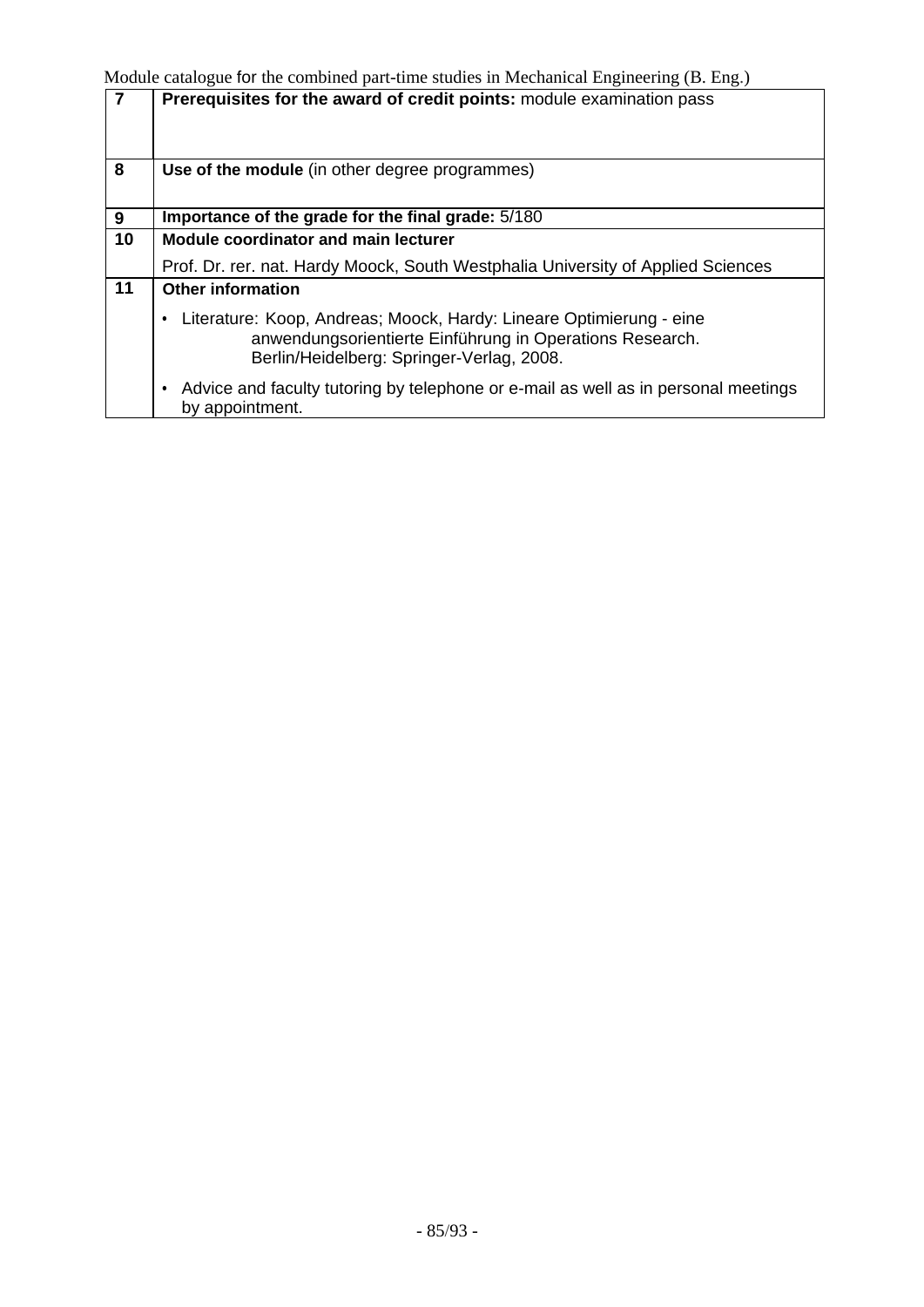|                | <b>Quality Management</b>                                                                                                                                                                             |                                                             |                          |                                  |                                                                                        |                |
|----------------|-------------------------------------------------------------------------------------------------------------------------------------------------------------------------------------------------------|-------------------------------------------------------------|--------------------------|----------------------------------|----------------------------------------------------------------------------------------|----------------|
| ID no.         | <b>Workload</b><br><b>Credits</b>                                                                                                                                                                     |                                                             | <b>Study</b><br>semester | <b>Frequency</b><br>of the offer | <b>Duration</b>                                                                        |                |
| WPM11          |                                                                                                                                                                                                       | 125h                                                        | 5                        | 8th sem.                         | Summer semester                                                                        | 1 semester     |
| 1              | <b>Courses</b>                                                                                                                                                                                        |                                                             |                          | <b>Contact time</b>              | Self-study                                                                             | <b>Planned</b> |
|                | a) Independent work with course                                                                                                                                                                       |                                                             |                          |                                  | group size                                                                             |                |
|                | material and exercises:<br>64 h                                                                                                                                                                       |                                                             | 16h                      | 109 h                            | max. 30 stud.<br>min. 7 stud.                                                          |                |
|                | 16h<br>b)Classroom exercise:                                                                                                                                                                          |                                                             |                          |                                  |                                                                                        |                |
|                |                                                                                                                                                                                                       | c) Self-study and exam                                      |                          |                                  |                                                                                        |                |
|                |                                                                                                                                                                                                       | preparation :                                               | 45 h                     |                                  |                                                                                        |                |
| $\mathbf{2}$   |                                                                                                                                                                                                       | Learning outcomes / competences                             |                          |                                  |                                                                                        |                |
|                |                                                                                                                                                                                                       | Students are able to                                        |                          |                                  |                                                                                        |                |
|                |                                                                                                                                                                                                       | assess the differences between the various QM systems.      |                          |                                  |                                                                                        |                |
|                |                                                                                                                                                                                                       | introduce and audit QM systems.                             |                          |                                  |                                                                                        |                |
|                |                                                                                                                                                                                                       | introduce a UM system.                                      |                          |                                  |                                                                                        |                |
|                |                                                                                                                                                                                                       | shape customer loyalty within the framework of a QM system. |                          |                                  |                                                                                        |                |
|                | apply the continuous improvement process and benchmarking.                                                                                                                                            |                                                             |                          |                                  |                                                                                        |                |
| $\overline{3}$ | <b>Contents</b>                                                                                                                                                                                       |                                                             |                          |                                  |                                                                                        |                |
|                | Students are taught the basics of quality management (QM) and its importance in the<br>company for customer satisfaction.                                                                             |                                                             |                          |                                  |                                                                                        |                |
|                | Basic concepts of quality management: Quality, audit, error, corrective action<br>٠                                                                                                                   |                                                             |                          |                                  |                                                                                        |                |
|                | Standardisation of quality management systems:<br>$\bullet$<br>DIN EN ISO 9001:2000, ISO/TS 16949:2002, QS-9000, VDA 6.1                                                                              |                                                             |                          |                                  |                                                                                        |                |
|                | Process-oriented quality management system:<br>٠<br>Measurement of processes with key figures, introduction of the QM system,<br>documentation, electronic QM system, internal auditing of QM systems |                                                             |                          |                                  |                                                                                        |                |
|                | Environmental management systems<br>٠                                                                                                                                                                 |                                                             |                          |                                  |                                                                                        |                |
|                | ٠                                                                                                                                                                                                     | <b>Customer orientation</b>                                 |                          |                                  |                                                                                        |                |
|                | ٠                                                                                                                                                                                                     | Continuous improvement process                              |                          |                                  |                                                                                        |                |
|                | ٠                                                                                                                                                                                                     | Benchmarking                                                |                          |                                  |                                                                                        |                |
| 4              |                                                                                                                                                                                                       | Forms of teaching                                           |                          |                                  |                                                                                        |                |
|                | and exercises.                                                                                                                                                                                        |                                                             |                          |                                  | Teaching units for self-study, attendance events in the form of seminar-based teaching |                |
| 5              |                                                                                                                                                                                                       | <b>Participation requirements</b>                           |                          |                                  |                                                                                        |                |
|                | • Formal: Choice of compulsory elective block Production Technology or<br>Plastics Technology or Business Organisation<br>Content: -                                                                  |                                                             |                          |                                  |                                                                                        |                |
| 6              |                                                                                                                                                                                                       | Forms of assessment: usually written exam                   |                          |                                  |                                                                                        |                |
|                |                                                                                                                                                                                                       |                                                             |                          |                                  |                                                                                        |                |
|                |                                                                                                                                                                                                       |                                                             |                          |                                  |                                                                                        |                |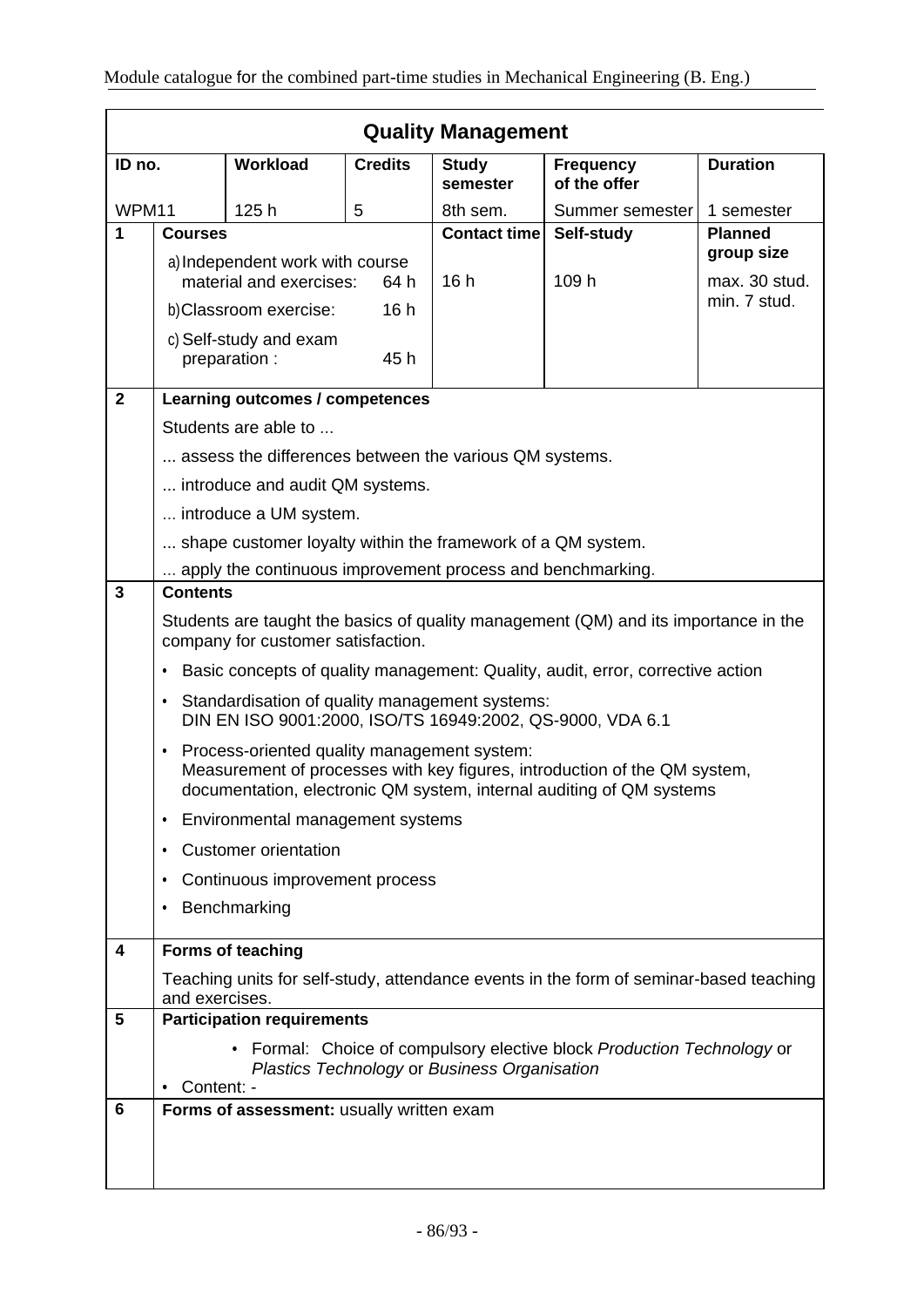| $\overline{7}$ | Prerequisites for the award of credit points: module examination pass                                 |
|----------------|-------------------------------------------------------------------------------------------------------|
| 8              | Use of the module (in other degree programmes)                                                        |
| $\overline{9}$ | Importance of the grade for the final grade: 5/180                                                    |
| 10             | <b>Module coordinator and main lecturer</b>                                                           |
|                | Prof. Dr.-Ing. Prof. h.c. Lothar Budde, Bielefeld University of Applied Sciences                      |
|                | Prof. Dr.-Ing. Martin Skambraks, South Westphalia University of Applied Sciences                      |
| 11             | <b>Other information</b>                                                                              |
|                | Advice and faculty tutoring by telephone or e-mail as well as in personal meetings by<br>appointment. |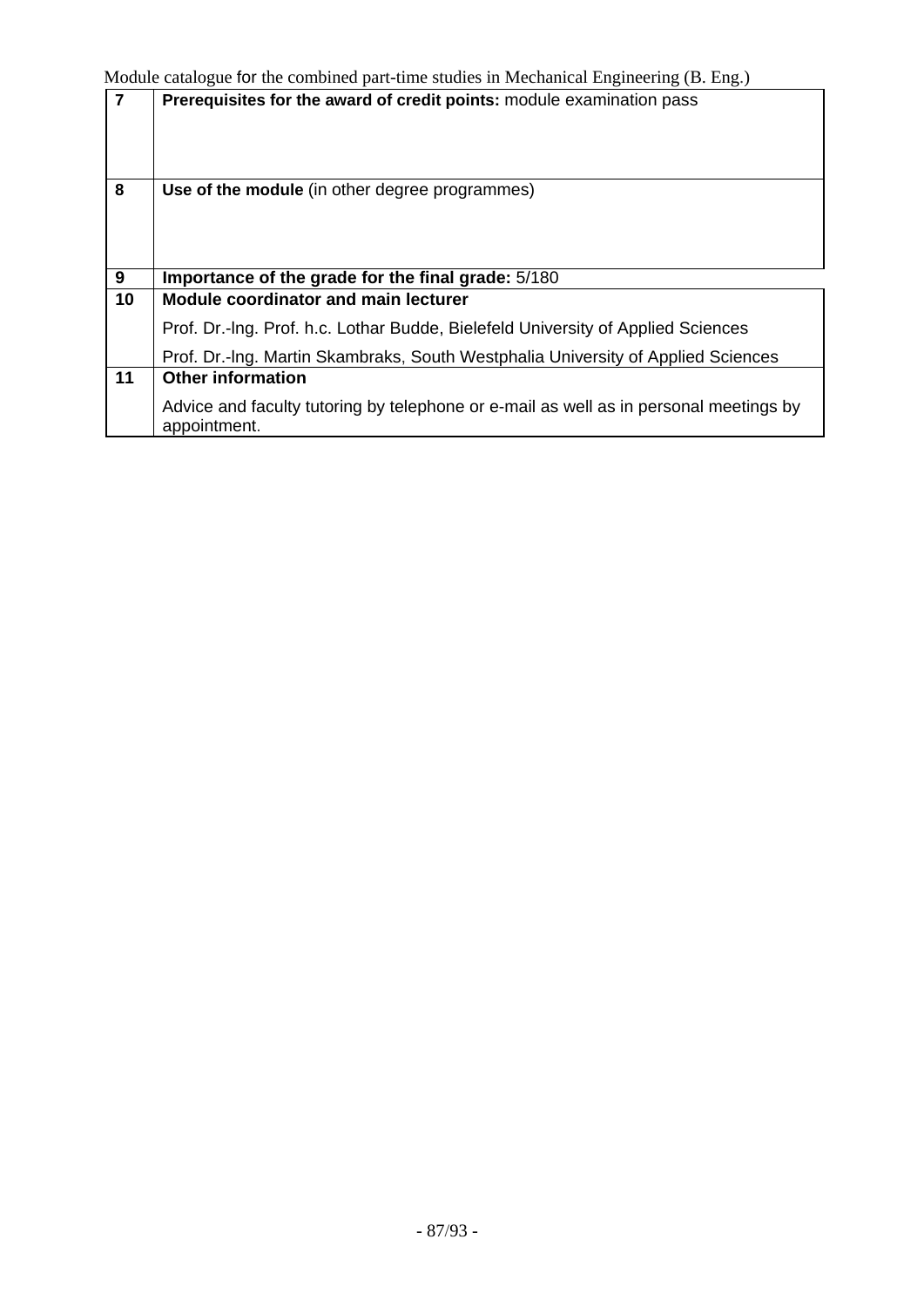|                | <b>Forming</b>                                                                                                                                                                                                                                                                                                                      |                                                                                              |                |                          |                                                                                     |                               |
|----------------|-------------------------------------------------------------------------------------------------------------------------------------------------------------------------------------------------------------------------------------------------------------------------------------------------------------------------------------|----------------------------------------------------------------------------------------------|----------------|--------------------------|-------------------------------------------------------------------------------------|-------------------------------|
| ID no.         |                                                                                                                                                                                                                                                                                                                                     | <b>Workload</b>                                                                              | <b>Credits</b> | <b>Study</b><br>semester | <b>Frequency</b><br>of the offer                                                    | <b>Duration</b>               |
| WPM12          | 125h<br>5                                                                                                                                                                                                                                                                                                                           |                                                                                              | 8th sem.       | Summer semester          | 1 semester                                                                          |                               |
| 1              | <b>Courses</b>                                                                                                                                                                                                                                                                                                                      |                                                                                              |                | <b>Contact time</b>      | Self-study                                                                          | <b>Planned</b>                |
|                | a) Independent work with course                                                                                                                                                                                                                                                                                                     |                                                                                              |                |                          | group size                                                                          |                               |
|                |                                                                                                                                                                                                                                                                                                                                     | material and exercises:                                                                      | 56 h           | 24 h                     | 101 h                                                                               | max. 30 stud.<br>Min. 7 stud. |
|                |                                                                                                                                                                                                                                                                                                                                     | b) Practical training:                                                                       | 16h            |                          |                                                                                     |                               |
|                |                                                                                                                                                                                                                                                                                                                                     | c) Classroom exercise:                                                                       | 8 h            |                          |                                                                                     |                               |
|                |                                                                                                                                                                                                                                                                                                                                     | d) Self-study and exam<br>preparation:                                                       | 45h            |                          |                                                                                     |                               |
| $\overline{2}$ |                                                                                                                                                                                                                                                                                                                                     | Learning outcomes / competences                                                              |                |                          |                                                                                     |                               |
|                |                                                                                                                                                                                                                                                                                                                                     | Students are able to                                                                         |                |                          |                                                                                     |                               |
|                |                                                                                                                                                                                                                                                                                                                                     |                                                                                              |                |                          | establish the connection between metal structure/fault and forming technology.      |                               |
|                |                                                                                                                                                                                                                                                                                                                                     | gain a basic understanding of the boundary forming of a metal.                               |                |                          |                                                                                     |                               |
|                | handle essential characteristic values of the forming technology (yield stresses,<br>degree of deformation, forming work, etc.) and to interpret flow curves.                                                                                                                                                                       |                                                                                              |                |                          |                                                                                     |                               |
|                |                                                                                                                                                                                                                                                                                                                                     |                                                                                              |                |                          | master plastomechanical basics and apply them to forming processes.                 |                               |
|                | evaluate and calculate various solid and sheet metal forming processes in detail.                                                                                                                                                                                                                                                   |                                                                                              |                |                          |                                                                                     |                               |
|                | classify the mechanisms of forming technology from a metallurgical point of view.                                                                                                                                                                                                                                                   |                                                                                              |                |                          |                                                                                     |                               |
|                | define the advantages and disadvantages of alternative forming processes from the<br>point of view of the products that can be manufactured.                                                                                                                                                                                        |                                                                                              |                |                          |                                                                                     |                               |
|                | classify the advantages and disadvantages of cold/semi-hot/hot forming.                                                                                                                                                                                                                                                             |                                                                                              |                |                          |                                                                                     |                               |
|                | recognise basic economic correlations with reference to unit costs for mass<br>production.                                                                                                                                                                                                                                          |                                                                                              |                |                          |                                                                                     |                               |
|                | classify the characteristics and scope of use of different forming machines in relation<br>to the products to be manufactured.                                                                                                                                                                                                      |                                                                                              |                |                          |                                                                                     |                               |
| 3              | <b>Contents</b>                                                                                                                                                                                                                                                                                                                     |                                                                                              |                |                          |                                                                                     |                               |
|                | The students are taught in-depth theoretical and application knowledge of the forming<br>production processes and, in addition, essential metallurgical and plastomechanical<br>basics as well as essential processes and machines of solid and sheet metal forming<br>and their application possibilities are presented in detail. |                                                                                              |                |                          |                                                                                     |                               |
|                | Process delimitations :<br>٠<br>Machining/chipless manufacturing processes, cold, semi-hot and hot forming, solid<br>and sheet metal forming, primary stress, productivity, flexibility and cost                                                                                                                                    |                                                                                              |                |                          |                                                                                     |                               |
|                | ٠                                                                                                                                                                                                                                                                                                                                   | Metallurgical basics:<br>Crystal structure and microstructure, lattice defects, shape change |                |                          |                                                                                     |                               |
|                | ٠                                                                                                                                                                                                                                                                                                                                   | Flow curve, deformation capacity, mechanical characteristics                                 |                |                          |                                                                                     |                               |
|                | Plastomechanical basics:<br>Statics, flow conditions, kinematics, forming work and efficiency, stress and<br>deformation states, elementary theory                                                                                                                                                                                  |                                                                                              |                |                          |                                                                                     |                               |
|                | ٠                                                                                                                                                                                                                                                                                                                                   | Massive forming process:<br>moulding, drop                                                   |                |                          | Rolling, free-forming, extrusion, drawing, upsetting, impact extrusion, compression |                               |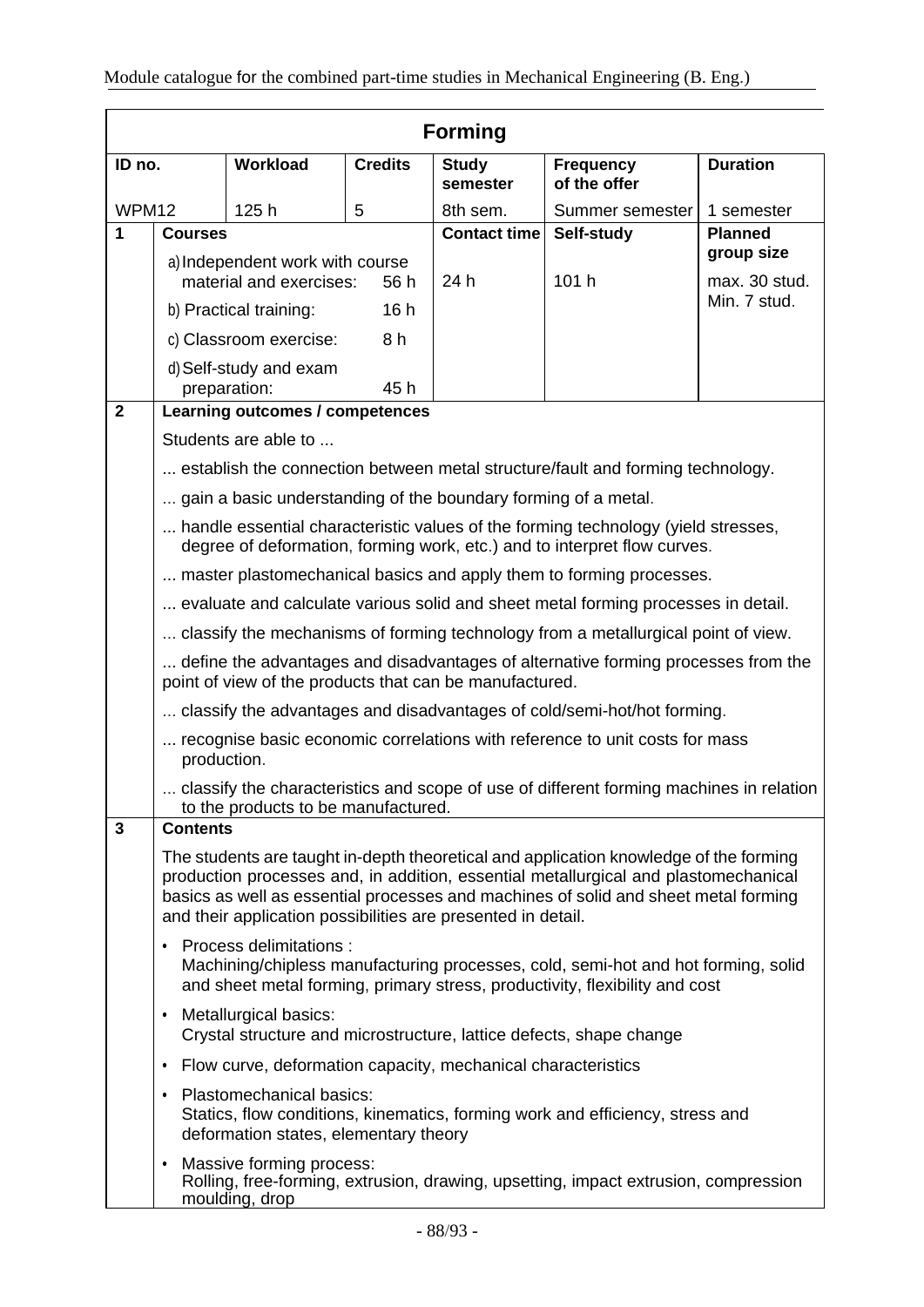|                         | forging                                                                                                                                                                                                                                                                                                                                                                                                                                                                                                                                        |
|-------------------------|------------------------------------------------------------------------------------------------------------------------------------------------------------------------------------------------------------------------------------------------------------------------------------------------------------------------------------------------------------------------------------------------------------------------------------------------------------------------------------------------------------------------------------------------|
|                         | • Sheet metal forming process:<br>Cutting, cutting/punching, (deep) drawing, widening, rolling, progressive<br>technologies                                                                                                                                                                                                                                                                                                                                                                                                                    |
|                         | • Forming technology machines:<br>work-bound machines (hammers, screw presses), path-bound machines<br>(mechanical presses), power-bound machines (hydraulic presses)                                                                                                                                                                                                                                                                                                                                                                          |
| 4                       | <b>Forms of teaching</b>                                                                                                                                                                                                                                                                                                                                                                                                                                                                                                                       |
|                         | Teaching units for self-study, attendance events in the form of seminar-based teaching,<br>exercises and practicals.                                                                                                                                                                                                                                                                                                                                                                                                                           |
| 5                       | <b>Participation requirements</b>                                                                                                                                                                                                                                                                                                                                                                                                                                                                                                              |
|                         | Formal: Choice of compulsory elective block Production Engineering<br>• Content: Mastery of the material from materials science 2 and production<br>engineering 2                                                                                                                                                                                                                                                                                                                                                                              |
| 6                       | Forms of assessment: usually written exam                                                                                                                                                                                                                                                                                                                                                                                                                                                                                                      |
| $\overline{\mathbf{7}}$ | Requirements for the award of credit points                                                                                                                                                                                                                                                                                                                                                                                                                                                                                                    |
|                         | Certificate for successful participation in the internship and module examination pass                                                                                                                                                                                                                                                                                                                                                                                                                                                         |
| 8                       | Use of the module (in other degree programmes)                                                                                                                                                                                                                                                                                                                                                                                                                                                                                                 |
| $\boldsymbol{9}$        | Importance of the grade for the final grade: 5/180                                                                                                                                                                                                                                                                                                                                                                                                                                                                                             |
| $\overline{10}$         | <b>Module coordinator and main lecturer</b>                                                                                                                                                                                                                                                                                                                                                                                                                                                                                                    |
|                         | Prof. Dr.-Ing. Rainer Herbertz, South Westphalia University of Applied Sciences                                                                                                                                                                                                                                                                                                                                                                                                                                                                |
|                         | Prof. Dr.-Ing. Wolf-Berend Busch, Bielefeld University of Applied Sciences                                                                                                                                                                                                                                                                                                                                                                                                                                                                     |
| 11                      | <b>Other information</b>                                                                                                                                                                                                                                                                                                                                                                                                                                                                                                                       |
|                         | Practical course with selected laboratory experiments, for example:<br>$\bullet$<br>- Plastomechanical material characterisation for hot forming at low<br>and high forming speeds<br>- Plastomechanical material characterisation for cold forming<br>- Stress identification for different forming processes<br>- Rollers: Tensions, forces, performances<br>- Influence analysis on the unit costs of massive forming processes for<br>different operational scenarios (e.g. full automation, change of location,<br>multi-shift operation) |
|                         | Advice and faculty tutoring by telephone or e-mail as well as in personal<br>٠<br>meetings by appointment.                                                                                                                                                                                                                                                                                                                                                                                                                                     |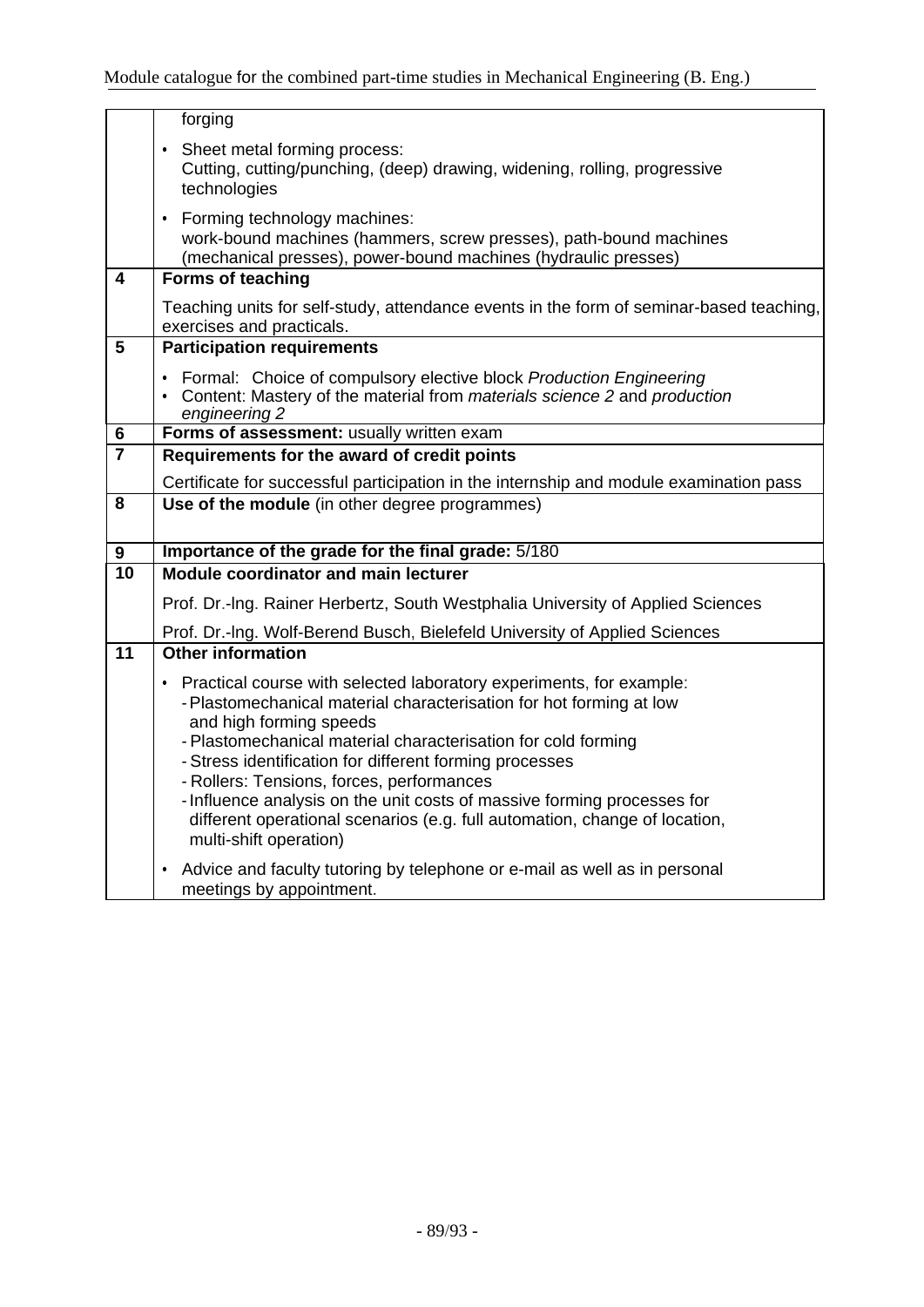| <b>Materials Science of Plastics</b>                                                                                                                                                                                                                                      |                                                                                                                                                                                                                                                                                                |                                                                       |                |                          |                                                                                                                                                                              |                              |
|---------------------------------------------------------------------------------------------------------------------------------------------------------------------------------------------------------------------------------------------------------------------------|------------------------------------------------------------------------------------------------------------------------------------------------------------------------------------------------------------------------------------------------------------------------------------------------|-----------------------------------------------------------------------|----------------|--------------------------|------------------------------------------------------------------------------------------------------------------------------------------------------------------------------|------------------------------|
| ID no.                                                                                                                                                                                                                                                                    |                                                                                                                                                                                                                                                                                                | <b>Workload</b>                                                       | <b>Credits</b> | <b>Study</b><br>semester | <b>Frequency</b><br>of the offer                                                                                                                                             | <b>Duration</b>              |
| WPM13                                                                                                                                                                                                                                                                     |                                                                                                                                                                                                                                                                                                | 125h                                                                  | 5              | 8th sem.                 | Summer semester                                                                                                                                                              | 1 semester                   |
| 1                                                                                                                                                                                                                                                                         | <b>Courses</b>                                                                                                                                                                                                                                                                                 |                                                                       |                | <b>Contact</b><br>time   | Self-study                                                                                                                                                                   | <b>Planned</b><br>group size |
|                                                                                                                                                                                                                                                                           | a) Independent work with course<br>material and exercises:<br>64 h                                                                                                                                                                                                                             |                                                                       | 16h            | 109 h                    | max. 30 stud.<br>min. 7 stud.                                                                                                                                                |                              |
|                                                                                                                                                                                                                                                                           |                                                                                                                                                                                                                                                                                                | b)Classroom exercise:                                                 | 16h            |                          |                                                                                                                                                                              |                              |
|                                                                                                                                                                                                                                                                           | 45 h                                                                                                                                                                                                                                                                                           | c) Self-study and exam preparation:                                   |                |                          |                                                                                                                                                                              |                              |
| $\overline{2}$                                                                                                                                                                                                                                                            | Learning outcomes / competences                                                                                                                                                                                                                                                                |                                                                       |                |                          |                                                                                                                                                                              |                              |
|                                                                                                                                                                                                                                                                           | Students are able to                                                                                                                                                                                                                                                                           |                                                                       |                |                          |                                                                                                                                                                              |                              |
|                                                                                                                                                                                                                                                                           | assess the properties and areas of application of plastics.                                                                                                                                                                                                                                    |                                                                       |                |                          |                                                                                                                                                                              |                              |
|                                                                                                                                                                                                                                                                           |                                                                                                                                                                                                                                                                                                | using plastics in an engineering-friendly way.                        |                |                          |                                                                                                                                                                              |                              |
| $\overline{3}$                                                                                                                                                                                                                                                            | <b>Contents</b>                                                                                                                                                                                                                                                                                |                                                                       |                |                          |                                                                                                                                                                              |                              |
|                                                                                                                                                                                                                                                                           | Students are taught the basics of the materials science of plastics.<br>Plastics in practice:<br>$\bullet$<br>What is plastic? Production and history, processing<br>The structure of matter:<br>$\bullet$<br>Periodic table of the elements, the chemical bond, from monomer to macromolecule |                                                                       |                |                          |                                                                                                                                                                              |                              |
|                                                                                                                                                                                                                                                                           |                                                                                                                                                                                                                                                                                                |                                                                       |                |                          |                                                                                                                                                                              |                              |
|                                                                                                                                                                                                                                                                           |                                                                                                                                                                                                                                                                                                |                                                                       |                |                          |                                                                                                                                                                              |                              |
| Polymeric materials:<br>$\bullet$<br>Thermoplastics, duromers, conventional elastomers<br>(rubber,) thermoplastic<br>elastomers, nomenclature and abbreviations for polymers, overview of the selected<br>classes of materials, economic and technological considerations |                                                                                                                                                                                                                                                                                                |                                                                       |                |                          |                                                                                                                                                                              |                              |
|                                                                                                                                                                                                                                                                           | Molecular weight distribution:<br>$\bullet$<br>Molar mass distributions and mean values of the molar mass                                                                                                                                                                                      |                                                                       |                |                          |                                                                                                                                                                              |                              |
| The synthesis of polymers:<br>٠<br>Types of polymer build-up reactions, stepwise reactions, chain reactions, process<br>engineering of polymerisation                                                                                                                     |                                                                                                                                                                                                                                                                                                |                                                                       |                |                          |                                                                                                                                                                              |                              |
|                                                                                                                                                                                                                                                                           | Phase transitions:<br>$\bullet$<br>Glass transition, crystallinity, amorphous and semi-crystalline plastics                                                                                                                                                                                    |                                                                       |                |                          |                                                                                                                                                                              |                              |
|                                                                                                                                                                                                                                                                           | $\bullet$                                                                                                                                                                                                                                                                                      | Rheology of plastics:<br>polymer melts, energy and entropy elasticity |                |                          | The behaviour of liquids, structural viscosity, non-Newtonian flow, the flow behaviour of                                                                                    |                              |
|                                                                                                                                                                                                                                                                           | Additive:<br>$\bullet$                                                                                                                                                                                                                                                                         |                                                                       |                |                          | Antioxidants, light stabilisers, antistatic agents, flame retardants, slip/separating<br>agents and related additives, blowing agents, fillers and fibres, nucleating agents |                              |
| 4                                                                                                                                                                                                                                                                         |                                                                                                                                                                                                                                                                                                | <b>Forms of teaching</b>                                              |                |                          |                                                                                                                                                                              |                              |
|                                                                                                                                                                                                                                                                           | exercises.                                                                                                                                                                                                                                                                                     |                                                                       |                |                          | Teaching units for self-study, attendance events in the form of seminar-based teaching and                                                                                   |                              |
| 5                                                                                                                                                                                                                                                                         |                                                                                                                                                                                                                                                                                                | <b>Participation requirements</b>                                     |                |                          |                                                                                                                                                                              |                              |
|                                                                                                                                                                                                                                                                           | ٠                                                                                                                                                                                                                                                                                              | Content: Mastery of the material from Materials Science 1             |                |                          | Formal: Choice of compulsory elective block Plastics Technology                                                                                                              |                              |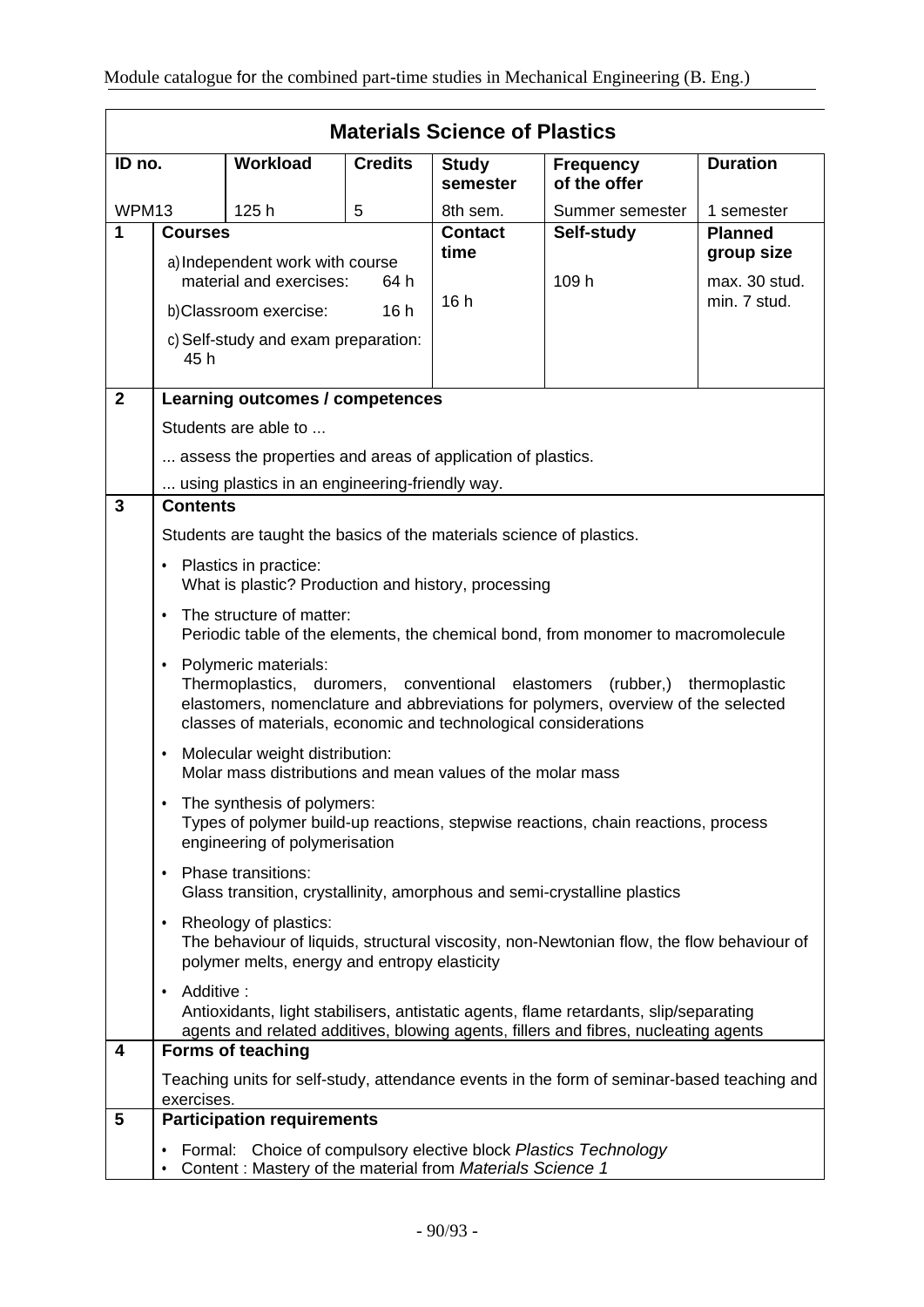| 6               | Forms of assessment: usually written exam                                                                                                                                                         |
|-----------------|---------------------------------------------------------------------------------------------------------------------------------------------------------------------------------------------------|
| $\overline{7}$  | Prerequisites for the award of credit points: module examination pass                                                                                                                             |
| 8               | Use of the module (in other degree programmes)<br>Compulsory module in the part-time combined study programme Plastics Technology<br>(B. Eng.) of South Westphalia University of Applied Sciences |
| 9               | Importance of the grade for the final grade: 5/180                                                                                                                                                |
| 10 <sup>1</sup> | <b>Module coordinator and main lecturer</b><br>Prof. Dr.-Ing. Bruno Hüsgen, Bielefeld University of Applied Sciences                                                                              |
| 11              | <b>Other information</b>                                                                                                                                                                          |
|                 | Advice and faculty tutoring by telephone or e-mail as well as in personal meetings by<br>appointment.                                                                                             |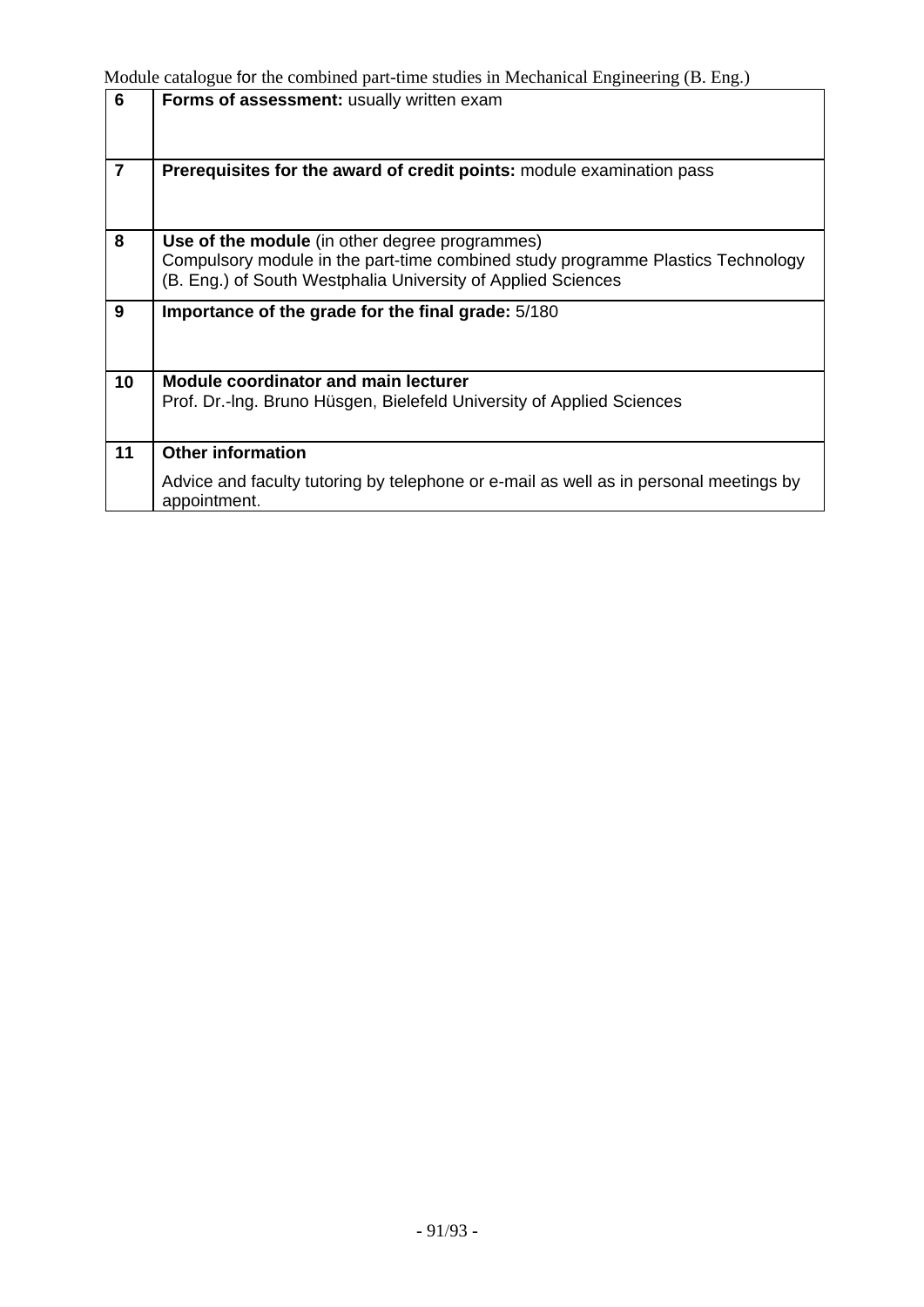| <b>Machining</b>        |                                                                                                                                                                                                                                              |                                                                                  |                |                          |                                                                                      |                               |
|-------------------------|----------------------------------------------------------------------------------------------------------------------------------------------------------------------------------------------------------------------------------------------|----------------------------------------------------------------------------------|----------------|--------------------------|--------------------------------------------------------------------------------------|-------------------------------|
| ID no.                  |                                                                                                                                                                                                                                              | Workload                                                                         | <b>Credits</b> | <b>Study</b><br>semester | <b>Frequency</b><br>of the offer                                                     | <b>Duration</b>               |
| WPM14                   |                                                                                                                                                                                                                                              | 125h                                                                             | 5              | 8th sem.                 | Summer semester                                                                      | 1 semester                    |
| 1                       | <b>Courses</b>                                                                                                                                                                                                                               |                                                                                  |                | <b>Contact time</b>      | Self-study                                                                           | <b>Planned</b>                |
|                         |                                                                                                                                                                                                                                              | a) Independent work with course                                                  |                |                          |                                                                                      | group size                    |
|                         |                                                                                                                                                                                                                                              | material and exercises:                                                          | 56 h           | 24 h                     | 101 h                                                                                | max. 30 stud.<br>min. 7 stud. |
|                         |                                                                                                                                                                                                                                              | b) Practical training:                                                           | 16h            |                          |                                                                                      |                               |
|                         |                                                                                                                                                                                                                                              | c) Classroom exercise:                                                           | 8h             |                          |                                                                                      |                               |
|                         |                                                                                                                                                                                                                                              | d) Self-study and exam<br>preparation:                                           | 45 h           |                          |                                                                                      |                               |
| $\overline{\mathbf{2}}$ |                                                                                                                                                                                                                                              | Learning outcomes / competences                                                  |                |                          |                                                                                      |                               |
|                         |                                                                                                                                                                                                                                              | Students are able to                                                             |                |                          |                                                                                      |                               |
|                         |                                                                                                                                                                                                                                              | determine the optimum machining process for a product.                           |                |                          |                                                                                      |                               |
|                         |                                                                                                                                                                                                                                              |                                                                                  |                |                          | evaluate the technical-economic work result as a function of machine setting values. |                               |
| 3                       | <b>Contents</b>                                                                                                                                                                                                                              |                                                                                  |                |                          |                                                                                      |                               |
|                         | Students are taught in-depth knowledge of machining processes and machines<br>and the parameters influencing the technical and economic work result.                                                                                         |                                                                                  |                |                          |                                                                                      |                               |
|                         | Machining processes:<br>٠<br>Accuracy requirements, fundamentals of metal-cutting shaping, tool wear                                                                                                                                         |                                                                                  |                |                          |                                                                                      |                               |
|                         | Cutting materials, cooling lubricants<br>٠                                                                                                                                                                                                   |                                                                                  |                |                          |                                                                                      |                               |
|                         | ٠                                                                                                                                                                                                                                            | Choice of economical cutting conditions                                          |                |                          |                                                                                      |                               |
|                         | Method with geometrically defined cutting edge:<br>٠<br>Method with rotatory main movement, method with translatory main movement                                                                                                            |                                                                                  |                |                          |                                                                                      |                               |
|                         | Method with geometrically indeterminate cutting edge: Grinding,<br>$\bullet$<br>honing, lapping                                                                                                                                              |                                                                                  |                |                          |                                                                                      |                               |
|                         | Ablative process:<br>$\bullet$<br>Electrical discharge machining, Chemical machining, Electrochemical machining,<br>Electro-beam machining, Laser machining                                                                                  |                                                                                  |                |                          |                                                                                      |                               |
|                         | • Assessment of machine tools and design requirements:<br>Definition and classification of machine tools, manufacturing processes and types of<br>machine tools, requirements for machine tools, accuracy parameters and causes of<br>errors |                                                                                  |                |                          |                                                                                      |                               |
|                         | Design and assemblies of machine tools :<br>Frames, guides, main spindle                                                                                                                                                                     |                                                                                  |                |                          |                                                                                      |                               |
|                         | Main drives:<br>٠                                                                                                                                                                                                                            | Requirements and design, motors, gearboxes, clutches                             |                |                          |                                                                                      |                               |
|                         | ٠<br>drives                                                                                                                                                                                                                                  | Feed drives:                                                                     |                |                          | mechanical, hydraulic and electric feed drives, feed spindles, dynamics of feed      |                               |
|                         | ٠<br>types                                                                                                                                                                                                                                   | Control technology and information<br>processing: Position control loop, control |                |                          |                                                                                      |                               |